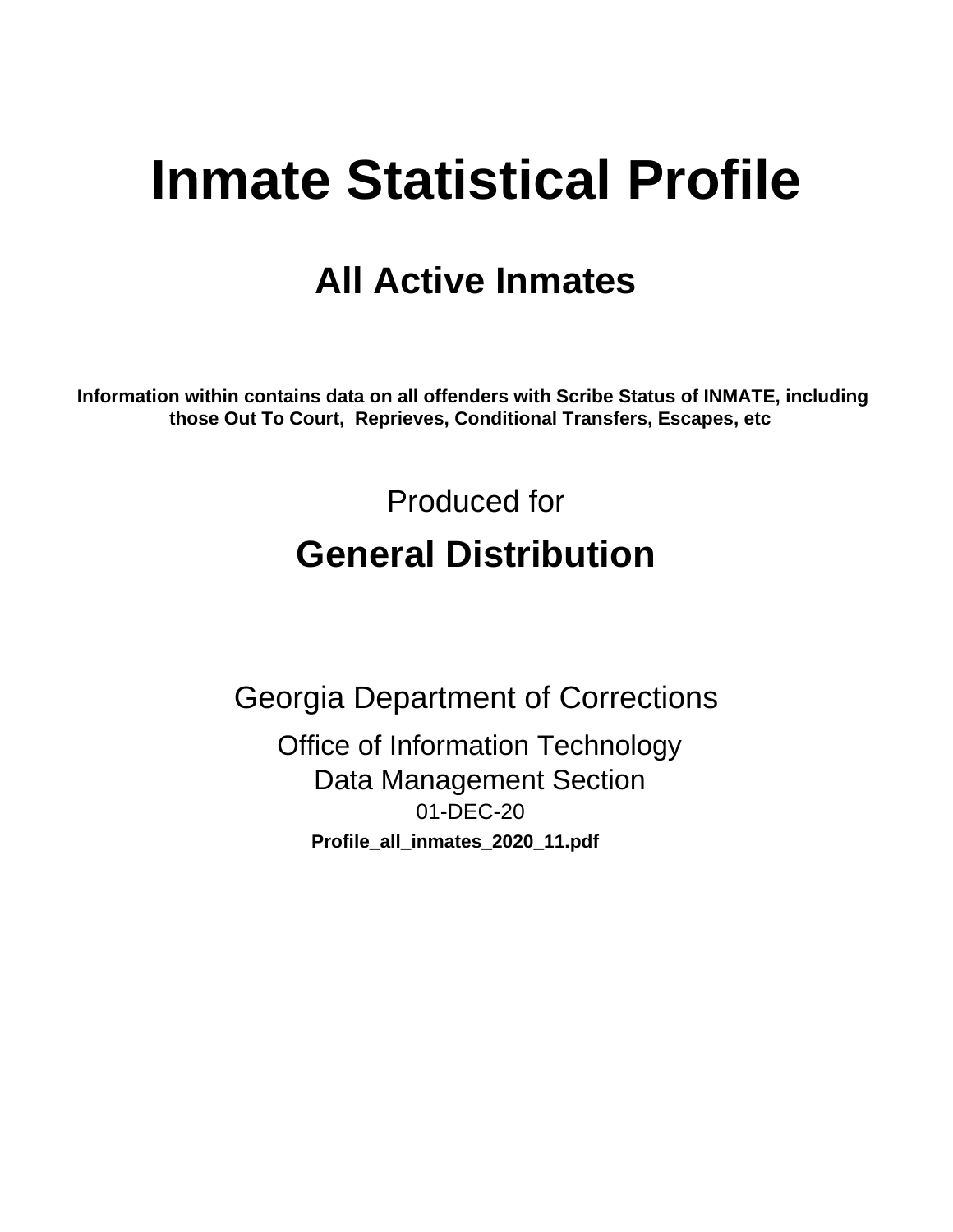#### **Inmate Statistical Profile 01-DEC-20** Contents

**All Active Inmates** 

Produced for General Distribution

# **Table of Contents**

| <b>Demographic information</b>                                        |
|-----------------------------------------------------------------------|
| 4 Current age, broken out in ten year age groups                      |
| 5 Race group                                                          |
| 6 Marital status, self-reported at entry to prison                    |
| 7 Number of Inmates with Dependents, self-reported at entry to prison |
| 8 Religious affiliation, self-reported at entry to prison             |
| 9 Home county - self-reported at entry to prison                      |
| 14 Employment status before prison, self-reported at entry to prison  |
| 15 Age at admission                                                   |
| 17 Age at admission                                                   |
| 20 Height, measured at entry to prison                                |
| 22 Weight, measured at entry to prison                                |
| 23 Military service                                                   |
| <b>Correctional information</b>                                       |
| 24 Type of admission to prison                                        |
| 25 Current / last supervision level                                   |
| 26 Current / last institution type                                    |
| 27 Institution type - transitional centers                            |
| 28 Institution type - county prisons                                  |
| 30 Institution type - state prisons                                   |
| 32 Institution type - private prisons                                 |
| 33 Institution type - inmate boot camp                                |
| 34 Number of disciplinary reports                                     |
| 35 Number of transfers                                                |
| 36 Number of escapes                                                  |
| 37 Split sentence - Probation to follow                               |
| 38 Probable future release type of still active inmates               |
| 39 Time served in current (or last) institution                       |
| <b>Educational, psychological and physical information</b>            |
| 40 Highest grade level attained                                       |
| 41 Culture fair IQ scores                                             |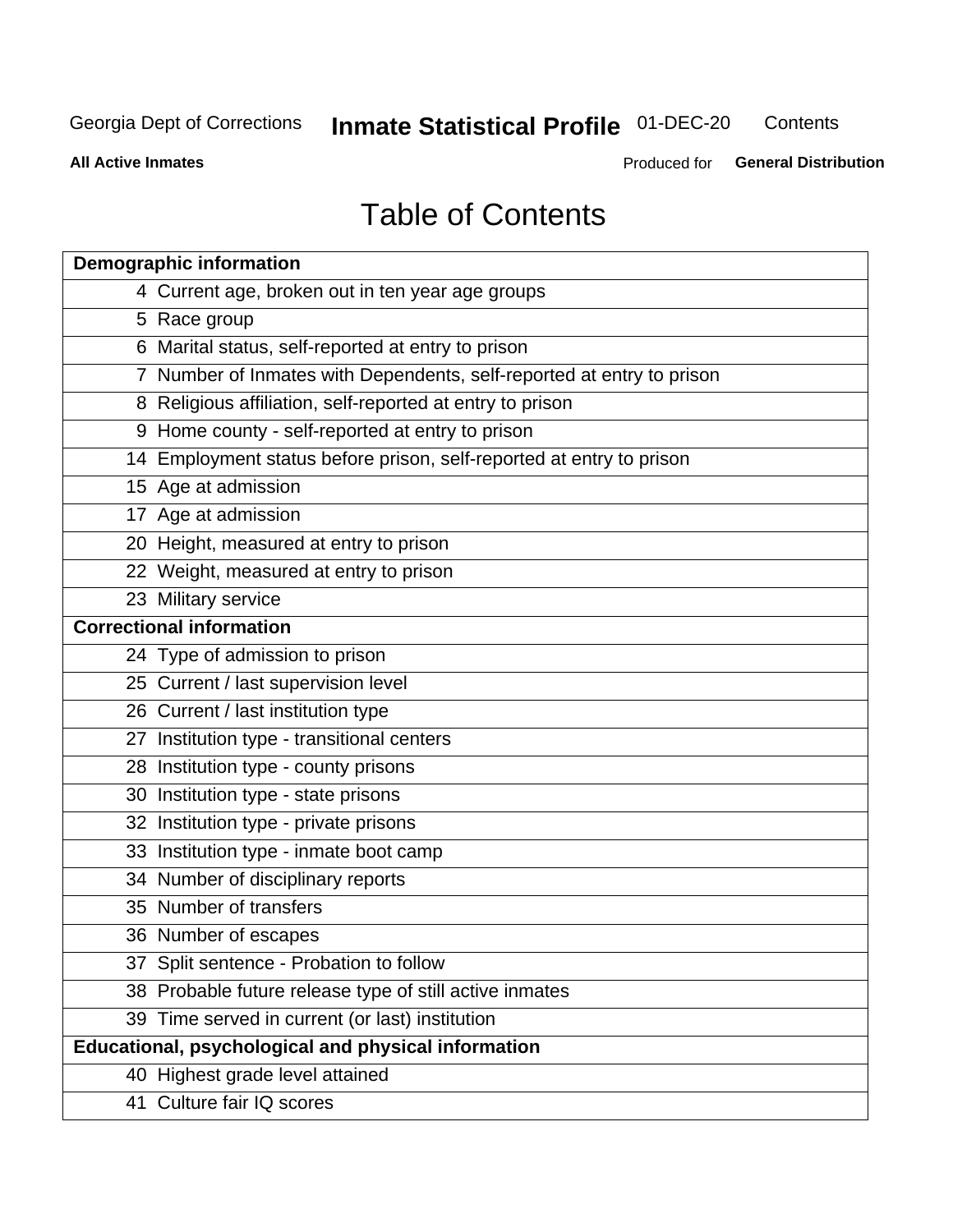# **Inmate Statistical Profile 01-DEC-20**

Contents

**All Active Inmates** 

Produced for General Distribution

# **Table of Contents**

| Educational, psychological and physical information              |
|------------------------------------------------------------------|
| 42 Wide Range Achievement Test (WRAT) reading score              |
| 43 Wide Range Achievement Test (WRAT) math score                 |
| 44 Wide Range Achievement Test (WRAT) spelling score             |
| 45 Current / last mental health treatment level                  |
| 46 PULHESDWIT medical scale - 'P' overall condition ('P'hysical) |
| 47 PULHESDWIT medical scale - 'U' upper body                     |
| 48 PULHESDWIT medical scale - 'L' lower body                     |
| 49 PULHESDWIT medical scale - 'H' hearing                        |
| 50 PULHESDWIT medical scale - 'E' vision                         |
| 51 PULHESDWIT medical scale -'S' psychiatric                     |
| 52 PULHESDWIT medical scale - 'D' dental                         |
| 53 PULHESDWIT medical scale - 'W' work ability                   |
| 54 PULHESDWIT medical scale - 'I' impairment                     |
| 55 PULHESDWIT medical scale - 'T' transportability               |
| <b>Crimes and criminal history information</b>                   |
| 56 Number of prior Georgia incarcerations                        |
| 57 Prison sentence in years                                      |
| 58 Primary offense, broken out into felonies vs misdemeanors     |
| 59 Primary offense, broken out into six broad crime categories   |
| 60 Primary offense, detailed offense code                        |
| 68 County of conviction of primary offense                       |
| 73 Circuit of conviction of primary offense                      |
| 75 Years served (jail + prison) in this incarceration            |
| <b>Medical information</b>                                       |
| 76 Results of most recent HIV test                               |
| 77 Results of most recent tuberculosis test                      |
| 78 Results of most recent syphilis test                          |
| 79 Results of most recent Hepatitis-C test                       |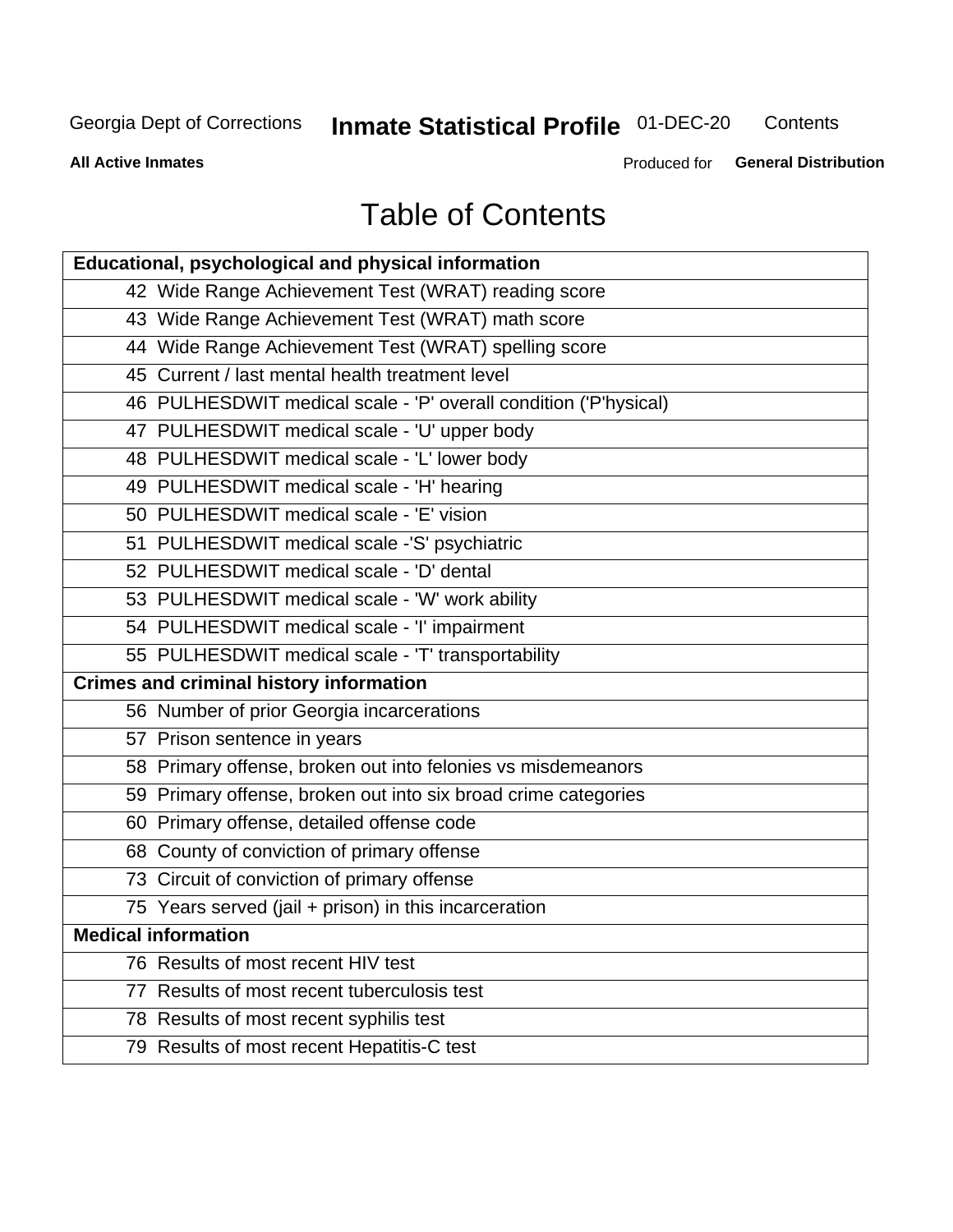# Inmate Statistical Profile 01-DEC-20 Page 4

#### **All Active Inmates**

#### Produced for General Distribution

#### Current age, broken out in ten-year age groups

COL % - percent each COUNT is of its particular column

|                          |              | <b>Male</b> |        |              | <b>Female</b> |          |              | Total  |  |
|--------------------------|--------------|-------------|--------|--------------|---------------|----------|--------------|--------|--|
| <b>Current Age</b>       | <b>Count</b> | Col %       | Row %  | <b>Count</b> | Col %         | Row %    | <b>Total</b> | Col %  |  |
| <b>Teens (1-19)</b>      | 385          | $0.86\%$    | 95.53% | 18           | 0.57%         | 4.47%    | 403          | 0.84%  |  |
| <b>Twenties (20-29)</b>  | 10,894       | 24.41%      | 93.53% | 753          | 23.79%        | $6.47\%$ | 11,647       | 24.37% |  |
| <b>Thirties (30-39)</b>  | 13,676       | 30.64%      | 92.40% | 1,125        | 35.55%        | 7.60%    | 14,801       | 30.96% |  |
| <b>Forties (40-49)</b>   | 10,025       | 22.46%      | 93.05% | 749          | 23.67%        | 6.95%    | 10,774       | 22.54% |  |
| <b>Fifties (50-59)</b>   | 6,324        | 14.17%      | 94.28% | 384          | 12.13%        | 5.72%    | 6,708        | 14.03% |  |
| <b>Sixties (60-69)</b>   | 2,654        | 5.95%       | 95.74% | 118          | 3.73%         | 4.26%    | 2,772        | 5.80%  |  |
| Seventy + (70 and above) | 679          | 1.52%       | 97.42% | 18           | 0.57%         | 2.58%    | 697          | 1.46%  |  |
| <b>Total Reported</b>    | 44,637       | 100%        | 93.38% | 3,165        | 100%          | 6.62%    | 47,802       | 100%   |  |

| <b>Not</b>     | つつに            |         | <b>220</b> |
|----------------|----------------|---------|------------|
| <b>Address</b> | ააა            |         | აახ        |
| <b>Total</b>   | $\lambda$ 0.72 | 9 4 C C | ,138       |

| <b>Mean</b><br>(average) | 39.31         | 38.12 | 39.23     |
|--------------------------|---------------|-------|-----------|
| Median (middle)          | $\sim$<br>ا پ | 36    | ^¬<br>، ب |
| Mode<br>(most frequent)  |               |       |           |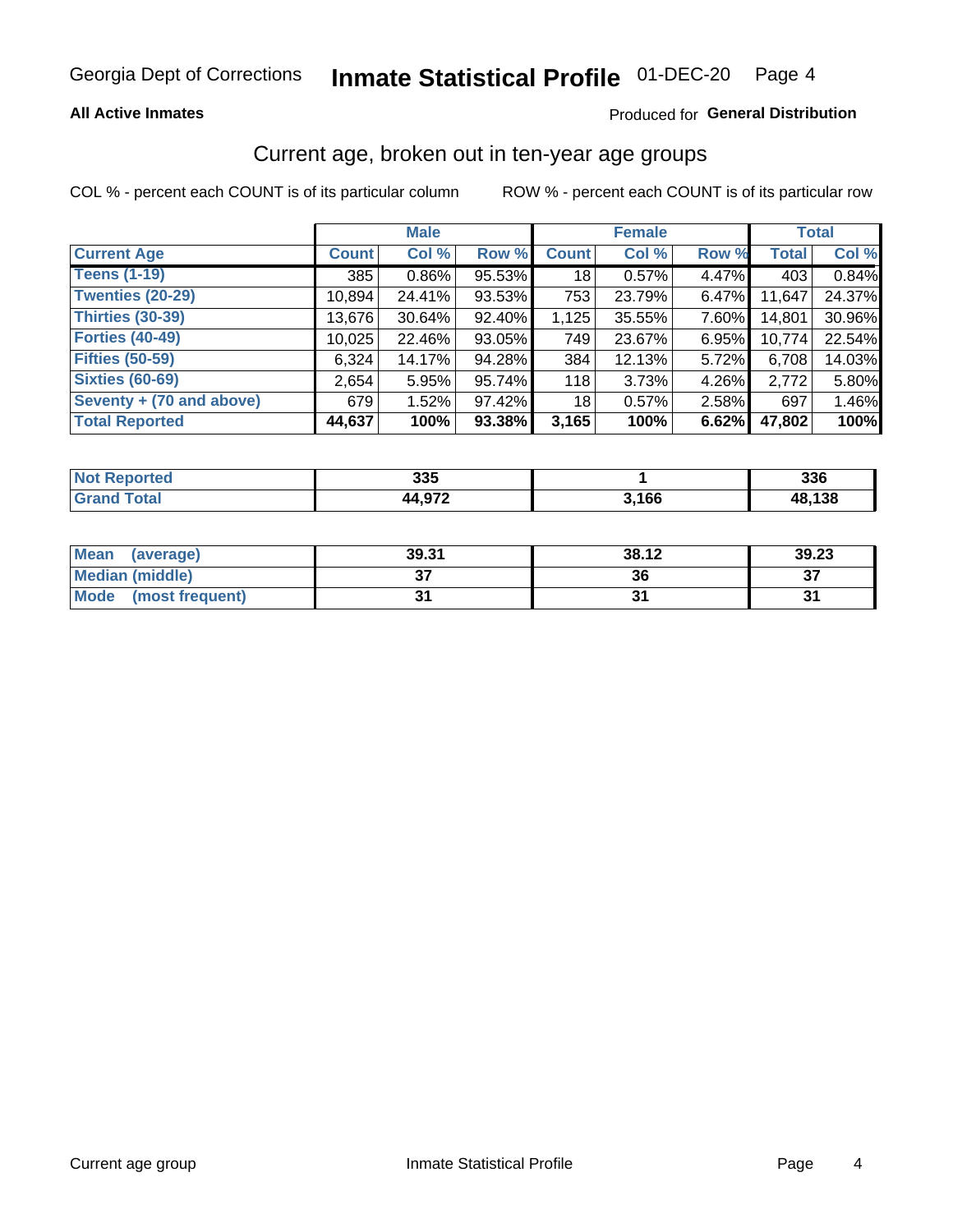#### Inmate Statistical Profile 01-DEC-20 Page 5

#### **All Active Inmates**

#### Produced for General Distribution

#### Race group

COL % - percent each COUNT is of its particular column

|                                   |                 | <b>Male</b> |             |       | <b>Female</b> |        |              | <b>Total</b> |  |
|-----------------------------------|-----------------|-------------|-------------|-------|---------------|--------|--------------|--------------|--|
| <b>Race Group</b>                 | <b>Count</b>    | Col %       | Row % Count |       | Col %         | Row %  | <b>Total</b> | Col %        |  |
| <b>White</b>                      | 15,266          | 33.95%      | 89.27%      | .834  | 57.93%        | 10.73% | 17,100       | 35.52%       |  |
| <b>Black</b><br>2                 | 27,648          | 61.48%      | 95.60%      | 1,272 | 40.18%        | 4.40%  | 28,920       | 60.08%       |  |
| <b>Other</b><br>5.                | 4               | $.01\%$     | 66.67%      | 2     | .06%          | 33.33% | 6            | .01%         |  |
| <b>Asian</b><br>6                 | 151             | .34%        | 94.97%      | 8     | .25%          | 5.03%  | 159          | .33%         |  |
| <b>Unknown</b><br>9               |                 | $.01\%$     | 100.00%     |       |               |        |              | .01%         |  |
| <b>Hispanic</b><br>10             | 1,879           | 4.18%       | 97.46%      | 49    | 1.55%         | 2.54%  | 1,928        | 4.01%        |  |
| <b>Native American</b><br>$12 \,$ | 23 <sub>1</sub> | $.05\%$     | 95.83%      |       | .03%          | 4.17%  | 24           | .05%         |  |
| <b>Total Reported</b>             | 44,972          | 100%        | 93.42%      | 3,166 | 100%          | 6.58%  | 48,138       | 100%         |  |

| norted<br>'NO.         |               |       |        |
|------------------------|---------------|-------|--------|
| <b>Total</b><br>'Grano | 072<br>44,972 | 3,166 | 48,138 |

| m | <br>w |  |
|---|-------|--|
|   |       |  |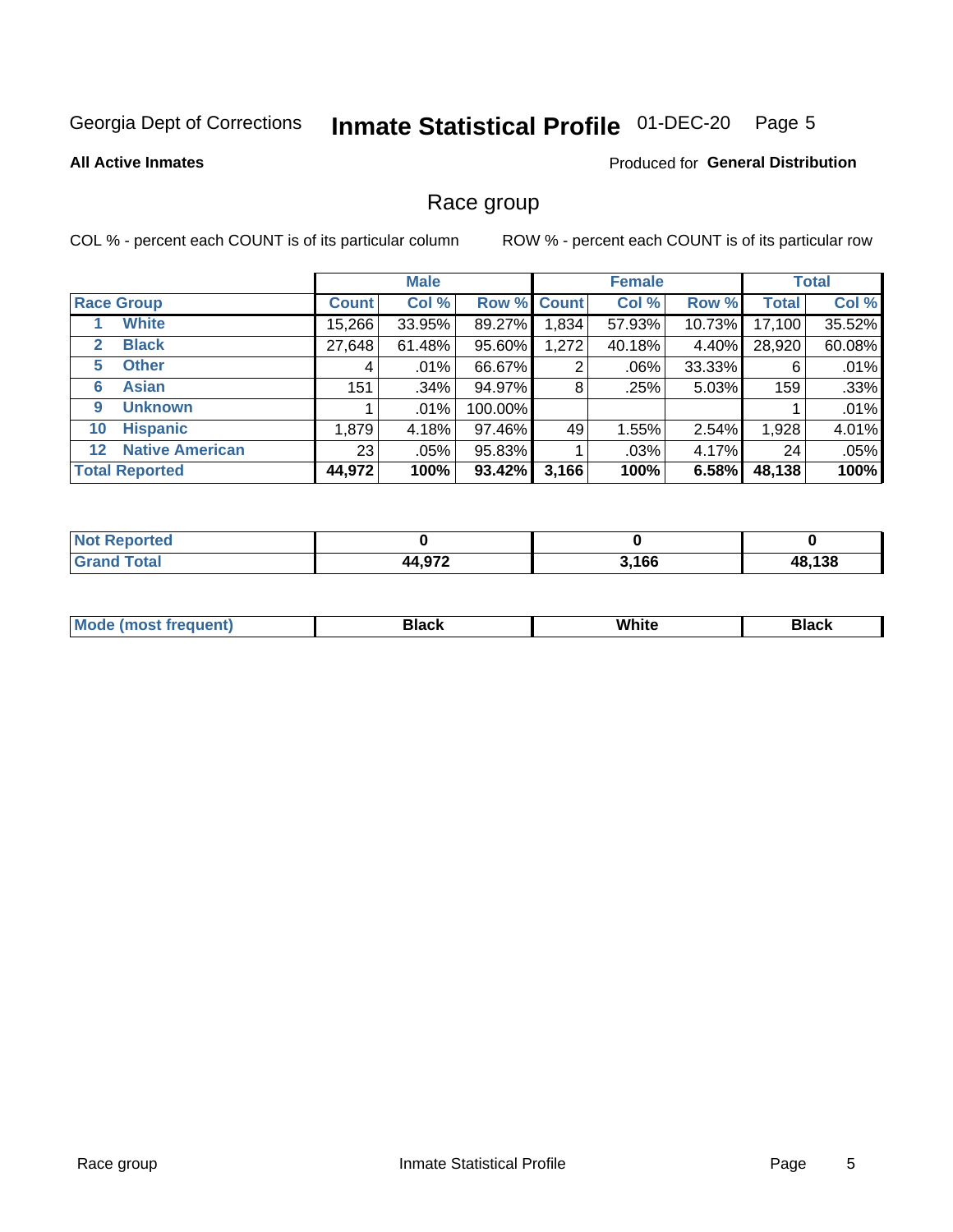#### Inmate Statistical Profile 01-DEC-20 Page 6

**All Active Inmates** 

#### **Produced for General Distribution**

### Marital status, self-reported at entry to prison

COL % - percent each COUNT is of its particular column

|                            | <b>Male</b>  |        |        | <b>Female</b> |        |        | <b>Total</b> |        |
|----------------------------|--------------|--------|--------|---------------|--------|--------|--------------|--------|
| <b>Marital Status</b>      | <b>Count</b> | Col %  | Row %  | <b>Count</b>  | Col %  | Row %  | <b>Total</b> | Col %  |
| <b>Unknown</b><br>$\bf{0}$ | 1,360        | 3.02%  | 92.02% | 118           | 3.73%  | 7.98%  | 1,478        | 3.07%  |
| <b>Divorced</b><br>D       | 4,189        | 9.31%  | 90.99% | 415           | 13.11% | 9.01%  | 4,604        | 9.56%  |
| <b>Married</b><br>М        | 5,782        | 12.86% | 90.93% | 577           | 18.22% | 9.07%  | 6,359        | 13.21% |
| <b>Separated</b><br>S      | 1,532        | 3.41%  | 89.91% | 172           | 5.43%  | 10.09% | 1,704        | 3.54%  |
| <b>Unmarried</b><br>U      | 31,574       | 70.21% | 94.72% | 1,759         | 55.56% | 5.28%  | 33,333       | 69.24% |
| <b>Widow</b><br>W          | 535          | 1.19%  | 81.06% | 125           | 3.95%  | 18.94% | 660          | 1.37%  |
| <b>Total Reported</b>      | 44,972       | 100%   | 93.42% | 3,166         | 100%   | 6.58%  | 48,138       | 100%   |

| N <sub>of</sub><br>≅norted in |       |       |        |
|-------------------------------|-------|-------|--------|
| <b>Total</b>                  | 1.070 | 3.166 | 48,138 |

|--|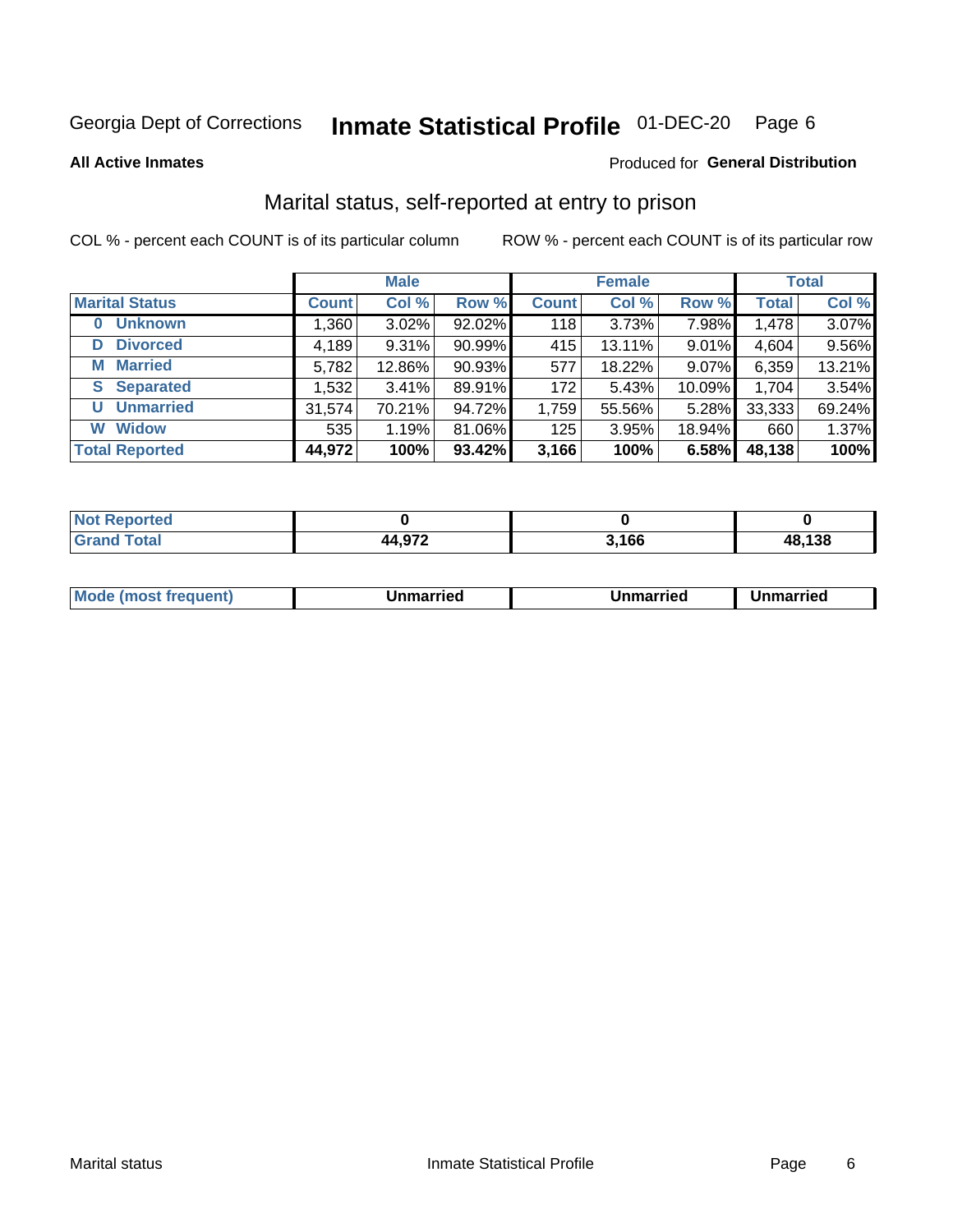#### Inmate Statistical Profile 01-DEC-20 Page 7

#### **All Active Inmates**

#### Produced for General Distribution

#### Number of Inmates with Dependents, Self-Reported at Entry to Prison

COL % - percent each COUNT is of its particular column

|                             | <b>Male</b>  |        | <b>Female</b> |              |        | <b>Total</b> |              |        |
|-----------------------------|--------------|--------|---------------|--------------|--------|--------------|--------------|--------|
| <b>Number of dependents</b> | <b>Count</b> | Col %  | Row %         | <b>Count</b> | Col %  | Row %        | <b>Total</b> | Col %  |
| l 0                         | 13,830       | 36.80% | 92.40%        | 1,138        | 41.19% | 7.60%        | 14,968       | 37.10% |
|                             | 8,629        | 22.96% | 94.20%        | 531          | 19.22% | 5.80%        | 9,160        | 22.70% |
| $\overline{2}$              | 6,626        | 17.63% | 93.27%        | 478          | 17.30% | 6.73%        | 7,104        | 17.61% |
| $\mathbf{3}$                | 3,985        | 10.60% | 92.25%        | 335          | 12.12% | 7.75%        | 4,320        | 10.71% |
| $\overline{\mathbf{4}}$     | 2,135        | 5.68%  | 92.58%        | 171          | 6.19%  | 7.42%        | 2,306        | 5.72%  |
| 5                           | 1,103        | 2.93%  | 95.33%        | 54           | 1.95%  | 4.67%        | 1,157        | 2.87%  |
| 6                           | 582          | 1.55%  | 95.10%        | 30           | 1.09%  | 4.90%        | 612          | 1.52%  |
| 7                           | 270          | 0.72%  | 96.09%        | 11           | 0.40%  | 3.91%        | 281          | 0.70%  |
| 8                           | 165          | 0.44%  | 94.29%        | 10           | 0.36%  | 5.71%        | 175          | 0.43%  |
| 9                           | 85           | 0.23%  | 98.84%        |              | 0.04%  | 1.16%        | 86           | 0.21%  |
| 10                          | 71           | 0.19%  | 95.95%        | 3            | 0.11%  | 4.05%        | 74           | 0.18%  |
| Over 10                     | 103          | 0.27%  | 99.04%        |              | 0.04%  | $0.96\%$     | 104          | 0.26%  |
| <b>Total Reported</b>       | 37,584       | 100%   | 93.15%        | 2,763        | 100%   | 6.85%        | 40,347       | 100.0% |

| 7,388  | د م<br>4U J<br>__ | 7 7Q1<br>. |
|--------|-------------------|------------|
| $\sim$ | 166               | 138<br>ΛΩ  |

| Mean (average)         | l.53 | 1.39 | 1.52 |
|------------------------|------|------|------|
| <b>Median (middle)</b> |      |      |      |
| Mode (most frequent)   |      |      |      |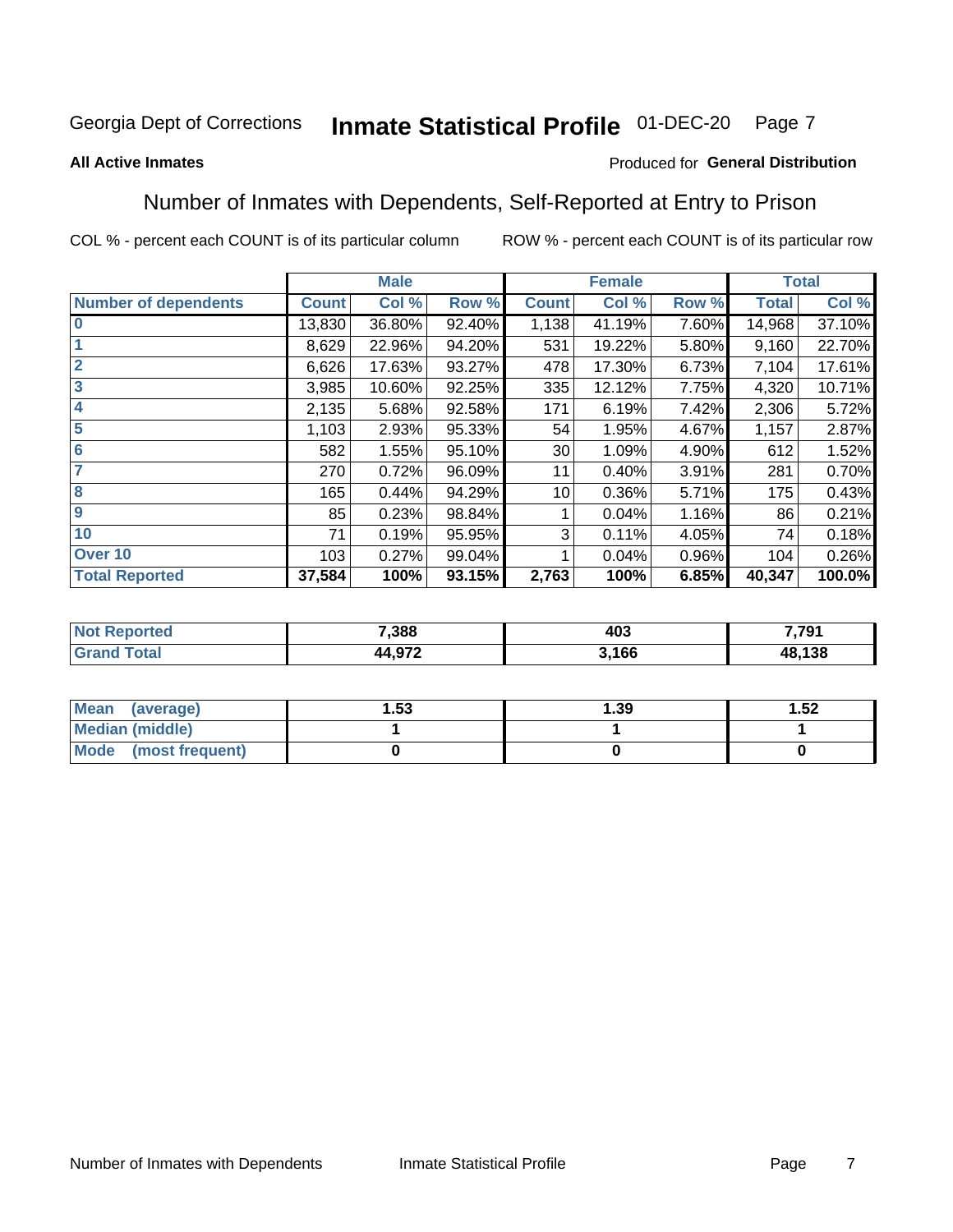#### Inmate Statistical Profile 01-DEC-20 Page 8

#### **All Active Inmates**

#### Produced for General Distribution

### Religious affiliation, self-reported at entry to prison

COL % - percent each COUNT is of its particular column

|                         |                              |                 | <b>Male</b> |         |                         | <b>Female</b> |        |                 | <b>Total</b> |
|-------------------------|------------------------------|-----------------|-------------|---------|-------------------------|---------------|--------|-----------------|--------------|
|                         | <b>Religious Affiliation</b> | <b>Count</b>    | Col %       | Row %   | <b>Count</b>            | Col %         | Row %  | <b>Total</b>    | Col %        |
| $\overline{1}$          | <b>Islam</b>                 | 1,901           | 7.96%       | 95.86%  | $\overline{82}$         | 3.09%         | 4.14%  | 1,983           | 7.47%        |
| $\overline{2}$          | <b>Catholic</b>              | 1,109           | 4.64%       | 89.44%  | 131                     | 4.93%         | 10.56% | 1,240           | 4.67%        |
| 3                       | <b>Baptist</b>               | 10,882          | 45.56%      | 90.31%  | 1,168                   | 43.94%        | 9.69%  | 12,050          | 45.40%       |
| 4                       | <b>Methodist</b>             | 330             | 1.38%       | 90.91%  | 33                      | 1.24%         | 9.09%  | 363             | 1.37%        |
| 5                       | <b>Episcopal</b>             | 32              | .13%        | 88.89%  | $\overline{\mathbf{4}}$ | .15%          | 11.11% | 36              | .14%         |
| $\overline{\bf{6}}$     | <b>Presbyterian</b>          | 59              | .25%        | 92.19%  | $\overline{5}$          | .19%          | 7.81%  | 64              | .24%         |
| 7                       | <b>Church Of God</b>         | 302             | 1.26%       | 93.50%  | 21                      | .79%          | 6.50%  | 323             | 1.22%        |
| $\overline{\mathbf{8}}$ | <b>Holiness</b>              | 420             | 1.76%       | 87.50%  | 60                      | 2.26%         | 12.50% | 480             | 1.81%        |
| $\overline{9}$          | <b>Jewish</b>                | 77              | .32%        | 82.80%  | 16                      | .60%          | 17.20% | 93              | .35%         |
| 10                      | <b>Anglican</b>              | 27              | .11%        | 93.10%  | $\overline{c}$          | .08%          | 6.90%  | 29              | .11%         |
| $\overline{11}$         | <b>Greek Orthodox</b>        | $6\phantom{1}6$ | .03%        | 75.00%  | $\overline{2}$          | .08%          | 25.00% | 8               | .03%         |
| 12                      | <b>Hindu</b>                 | $\overline{16}$ | .07%        | 94.12%  | $\overline{1}$          | .04%          | 5.88%  | $\overline{17}$ | .06%         |
| 13                      | <b>Buddhist</b>              | 55              | .23%        | 91.67%  | 5                       | .19%          | 8.33%  | 60              | .23%         |
| 14                      | <b>Taoist</b>                | 3               | .01%        | 100.00% |                         |               |        | 3               | .01%         |
| 15                      | <b>Shintoist</b>             | $\mathbf{1}$    | .01%        | 100.00% |                         |               |        | 1               | .01%         |
| 16                      | <b>Seventh Day Adventist</b> | 67              | .28%        | 79.76%  | 17                      | .64%          | 20.24% | 84              | .32%         |
| 17                      | <b>Jehovah Witness</b>       | 266             | 1.11%       | 88.67%  | 34                      | 1.28%         | 11.33% | 300             | 1.13%        |
| 18                      | <b>Latter Day Saints</b>     | 28              | .12%        | 87.50%  | 4                       | .15%          | 12.50% | 32              | .12%         |
| 19                      | Quaker                       | $\overline{2}$  | .01%        | 100.00% |                         |               |        | $\overline{2}$  | .01%         |
| 20                      | <b>Other Prot</b>            | 1,275           | 5.34%       | 97.93%  | 27                      | 1.02%         | 2.07%  | 1,302           | 4.91%        |
| 21                      | <b>Messianic Judaism</b>     | 48              | .20%        | 28.07%  | 123                     | 4.63%         | 71.93% | 171             | .64%         |
| 22                      | <b>Asatru-Odinism</b>        | $\overline{2}$  | .01%        | 100.00% |                         |               |        | $\overline{2}$  | .01%         |
| 23                      | <b>Hebrew Israelite</b>      | 61              | .26%        | 93.85%  | 4                       | .15%          | 6.15%  | 65              | .24%         |
| 24                      | <b>Nation Of Islam</b>       | 38              | .16%        | 88.37%  | 5                       | .19%          | 11.63% | 43              | .16%         |
| 25                      | <b>Native American</b>       | $\overline{23}$ | .10%        | 100.00% |                         |               |        | $\overline{23}$ | .09%         |
| 26                      | Pagan                        | $\,6$           | .03%        | 75.00%  | $\overline{2}$          | .08%          | 25.00% | 8               | .03%         |
| 27                      | <b>Pentecostal</b>           | 87              | .36%        | 75.00%  | 29                      | 1.09%         | 25.00% | 116             | .44%         |
| 28                      | <b>Rastafari</b>             | 10              | .04%        | 55.56%  | $\,8\,$                 | .30%          | 44.44% | 18              | .07%         |
| 29                      | <b>Wiccan</b>                | 24              | .10%        | 88.89%  | $\overline{3}$          | .11%          | 11.11% | $\overline{27}$ | .10%         |
| 30                      | <b>No Religion</b>           | 1,407           | 5.89%       | 88.71%  | 179                     | 6.73%         | 11.29% | 1,586           | 5.98%        |
| 31                      | Christian -                  | 4,077           | 17.07%      | 85.51%  | 691                     | 26.00%        | 14.49% | 4,768           | 17.96%       |
|                         | <b>Unspecified</b>           |                 |             |         |                         |               |        |                 |              |
| 96                      | <b>None</b>                  | 1,244           | 5.21%       | 99.84%  | $\overline{2}$          | .08%          | .16%   | 1,246           | 4.69%        |
|                         | <b>Total Reported</b>        | 23,885          | 100%        | 89.99%  | 2,658                   | 100%          | 10.01% | 26,543          | 100%         |

| тес | 1,087<br>ີ | 508   | 21,595 |
|-----|------------|-------|--------|
|     | 072<br>1 A | 3,166 | 48,138 |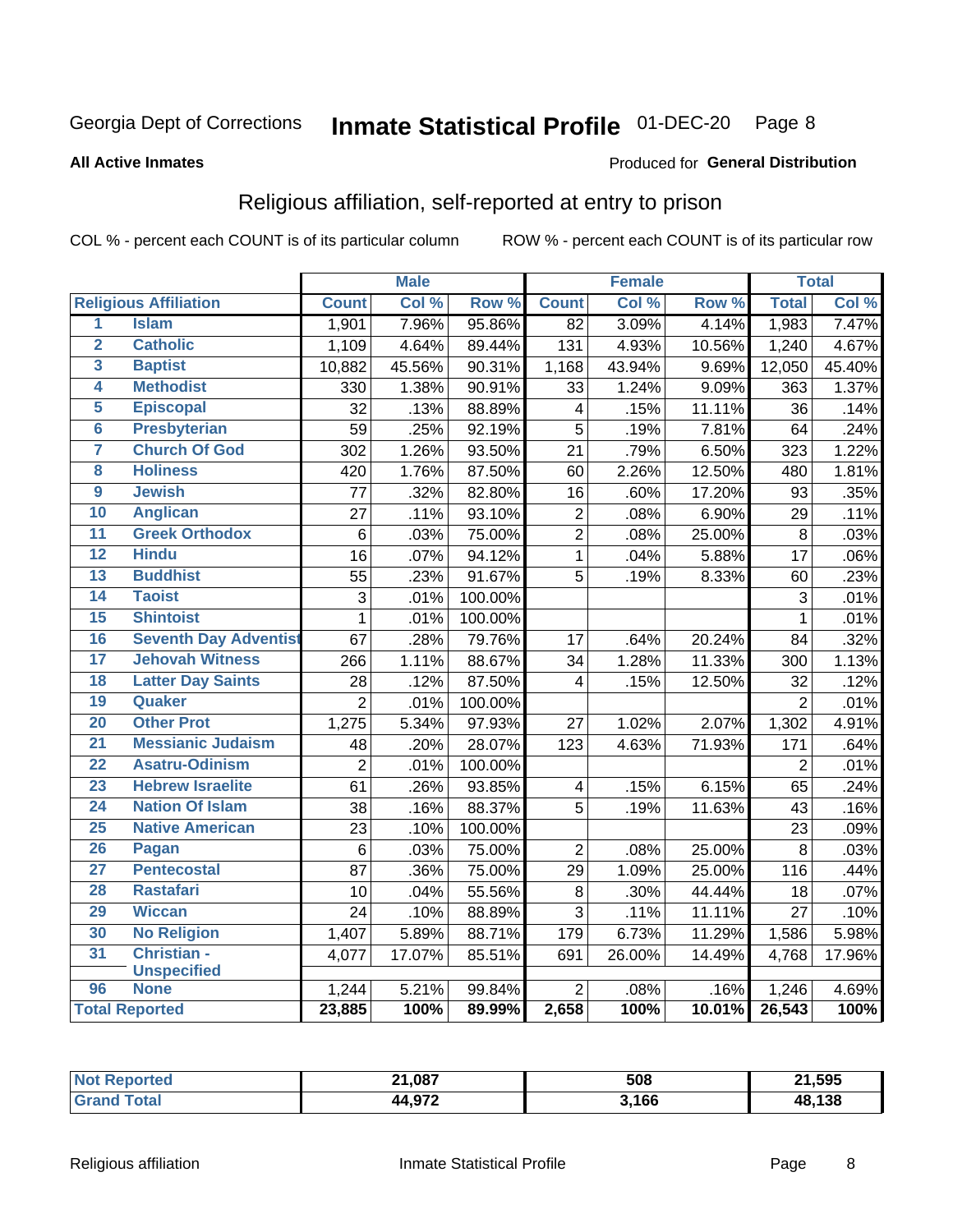#### Inmate Statistical Profile 01-DEC-20 Georgia Dept of Corrections Page 9

**All Active Inmates** 

#### Produced for General Distribution

### Religious affiliation, self-reported at entry to prison

COL % - percent each COUNT is of its particular column ROW % - percent each COUNT is of its particular row

| <b>Mode (most frequent)</b> | 3aptist | aptist | Baptist |
|-----------------------------|---------|--------|---------|
|-----------------------------|---------|--------|---------|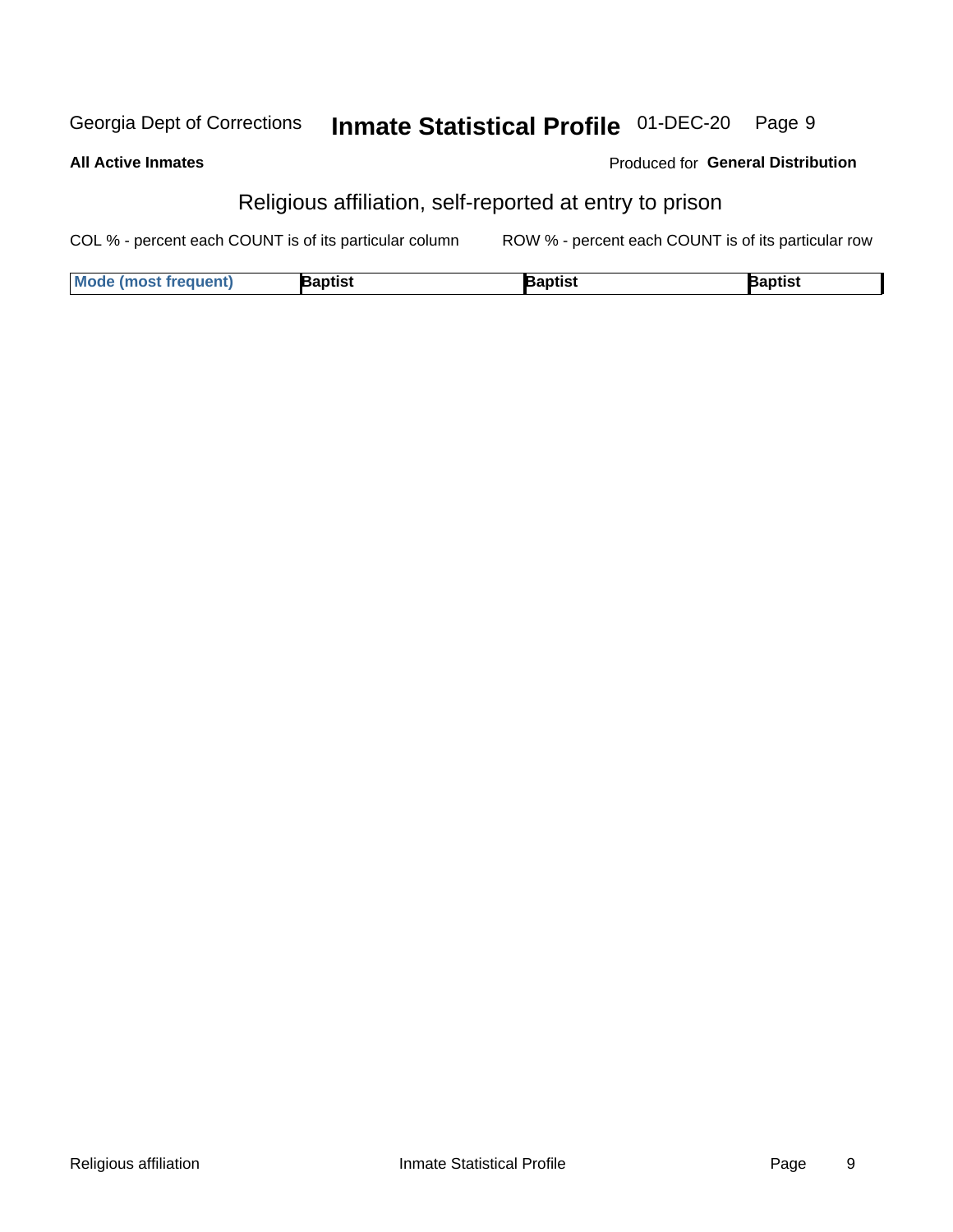#### Inmate Statistical Profile 01-DEC-20 Page 9

#### **All Active Inmates**

#### Produced for General Distribution

### Home county, self-reported at entry to prison

COL % - percent each COUNT is of its particular column

|     |                             |              | <b>Male</b> |                  |                  | <b>Female</b> |        | <b>Total</b> |        |
|-----|-----------------------------|--------------|-------------|------------------|------------------|---------------|--------|--------------|--------|
|     | <b>Home County</b>          | <b>Count</b> | Col %       | Row <sup>%</sup> | <b>Count</b>     | Col %         | Row %  | <b>Total</b> | Col %  |
| 000 | <b>Unknown</b>              | 6,927        | 15.40%      | 92.22%           | 584              | 18.45%        | 7.78%  | 7,511        | 15.60% |
| 001 | <b>Appling County</b>       | 108          | .24%        | 94.74%           | $\,6$            | .19%          | 5.26%  | 114          | .24%   |
| 002 | <b>Atkinson County</b>      | 35           | .08%        | 94.59%           | $\overline{c}$   | .06%          | 5.41%  | 37           | .08%   |
| 003 | <b>Bacon County</b>         | 83           | .18%        | 96.51%           | 3                | .09%          | 3.49%  | 86           | .18%   |
| 004 | <b>Baker County</b>         | 20           | .04%        | 95.24%           | $\mathbf{1}$     | .03%          | 4.76%  | 21           | .04%   |
| 005 | <b>Baldwin County</b>       | 240          | .53%        | 91.60%           | 22               | .69%          | 8.40%  | 262          | .54%   |
| 006 | <b>Banks County</b>         | 73           | .16%        | 94.81%           | 4                | .13%          | 5.19%  | 77           | .16%   |
| 007 | <b>Barrow County</b>        | 291          | .65%        | 91.80%           | 26               | .82%          | 8.20%  | 317          | .66%   |
| 008 | <b>Bartow County</b>        | 448          | 1.00%       | 89.42%           | 53               | 1.67%         | 10.58% | 501          | 1.04%  |
| 009 | <b>Ben Hill County</b>      | 160          | .36%        | 96.97%           | 5                | .16%          | 3.03%  | 165          | .34%   |
| 010 | <b>Berrien County</b>       | 76           | .17%        | 97.44%           | $\overline{2}$   | .06%          | 2.56%  | 78           | .16%   |
| 011 | <b>Bibb County</b>          | 995          | 2.21%       | 95.40%           | 48               | 1.52%         | 4.60%  | 1,043        | 2.17%  |
| 012 | <b>Bleckley County</b>      | 58           | .13%        | 89.23%           | 7                | .22%          | 10.77% | 65           | .14%   |
| 013 | <b>Brantley County</b>      | 79           | .18%        | 90.80%           | 8                | .25%          | 9.20%  | 87           | .18%   |
| 014 | <b>Brooks County</b>        | 166          | .37%        | 99.40%           | $\mathbf{1}$     | .03%          | .60%   | 167          | .35%   |
| 015 | <b>Bryan County</b>         | 64           | .14%        | 95.52%           | 3                | .09%          | 4.48%  | 67           | .14%   |
| 016 | <b>Bulloch County</b>       | 302          | .67%        | 93.21%           | 22               | .69%          | 6.79%  | 324          | .67%   |
| 017 | <b>Burke County</b>         | 188          | .42%        | 97.92%           | 4                | .13%          | 2.08%  | 192          | .40%   |
| 018 | <b>Butts County</b>         | 135          | .30%        | 93.75%           | $\boldsymbol{9}$ | .28%          | 6.25%  | 144          | .30%   |
| 019 | <b>Calhoun County</b>       | 61           | .14%        | 91.04%           | $\,6$            | .19%          | 8.96%  | 67           | .14%   |
| 020 | <b>Camden County</b>        | 100          | .22%        | 92.59%           | $\bf 8$          | .25%          | 7.41%  | 108          | .22%   |
| 021 | <b>Candler County</b>       | 76           | .17%        | 93.83%           | 5                | .16%          | 6.17%  | 81           | .17%   |
| 022 | <b>Carroll County</b>       | 470          | 1.05%       | 92.70%           | 37               | 1.17%         | 7.30%  | 507          | 1.05%  |
| 023 | <b>Catoosa County</b>       | 174          | .39%        | 90.63%           | 18               | .57%          | 9.38%  | 192          | .40%   |
| 024 | <b>Charlton County</b>      | 35           | .08%        | 87.50%           | 5                | .16%          | 12.50% | 40           | .08%   |
| 025 | <b>Chatham County</b>       | 1,427        | 3.17%       | 96.48%           | 52               | 1.64%         | 3.52%  | 1,479        | 3.07%  |
| 026 | <b>Chattahoochee County</b> | 15           | .03%        | 93.75%           | 1                | .03%          | 6.25%  | 16           | .03%   |
| 027 | <b>Chattooga County</b>     | 168          | .37%        | 89.84%           | 19               | .60%          | 10.16% | 187          | .39%   |
| 028 | <b>Cherokee County</b>      | 365          | .81%        | 90.12%           | 40               | 1.26%         | 9.88%  | 405          | .84%   |
| 029 | <b>Clarke County</b>        | 416          | .93%        | 93.27%           | 30               | .95%          | 6.73%  | 446          | .93%   |
| 030 | <b>Clay County</b>          | 28           | .06%        | 93.33%           | $\overline{2}$   | .06%          | 6.67%  | 30           | .06%   |
| 031 | <b>Clayton County</b>       | 1,337        | 2.97%       | 93.89%           | 87               | 2.75%         | 6.11%  | 1,424        | 2.96%  |
| 032 | <b>Clinch County</b>        | 33           | .07%        | 86.84%           | 5                | .16%          | 13.16% | 38           | .08%   |
| 033 | <b>Cobb County</b>          | 1,415        | 3.15%       | 93.03%           | 106              | 3.35%         | 6.97%  | 1,521        | 3.16%  |
| 034 | <b>Coffee County</b>        | 234          | .52%        | 95.12%           | 12               | .38%          | 4.88%  | 246          | .51%   |
| 035 | <b>Colquitt County</b>      | 206          | .46%        | 97.17%           | $\,6$            | .19%          | 2.83%  | 212          | .44%   |
| 036 | <b>Columbia County</b>      | 253          | .56%        | 90.04%           | 28               | .88%          | 9.96%  | 281          | .58%   |
| 037 | <b>Cook County</b>          | 127          | .28%        | 96.21%           | 5                | .16%          | 3.79%  | 132          | .27%   |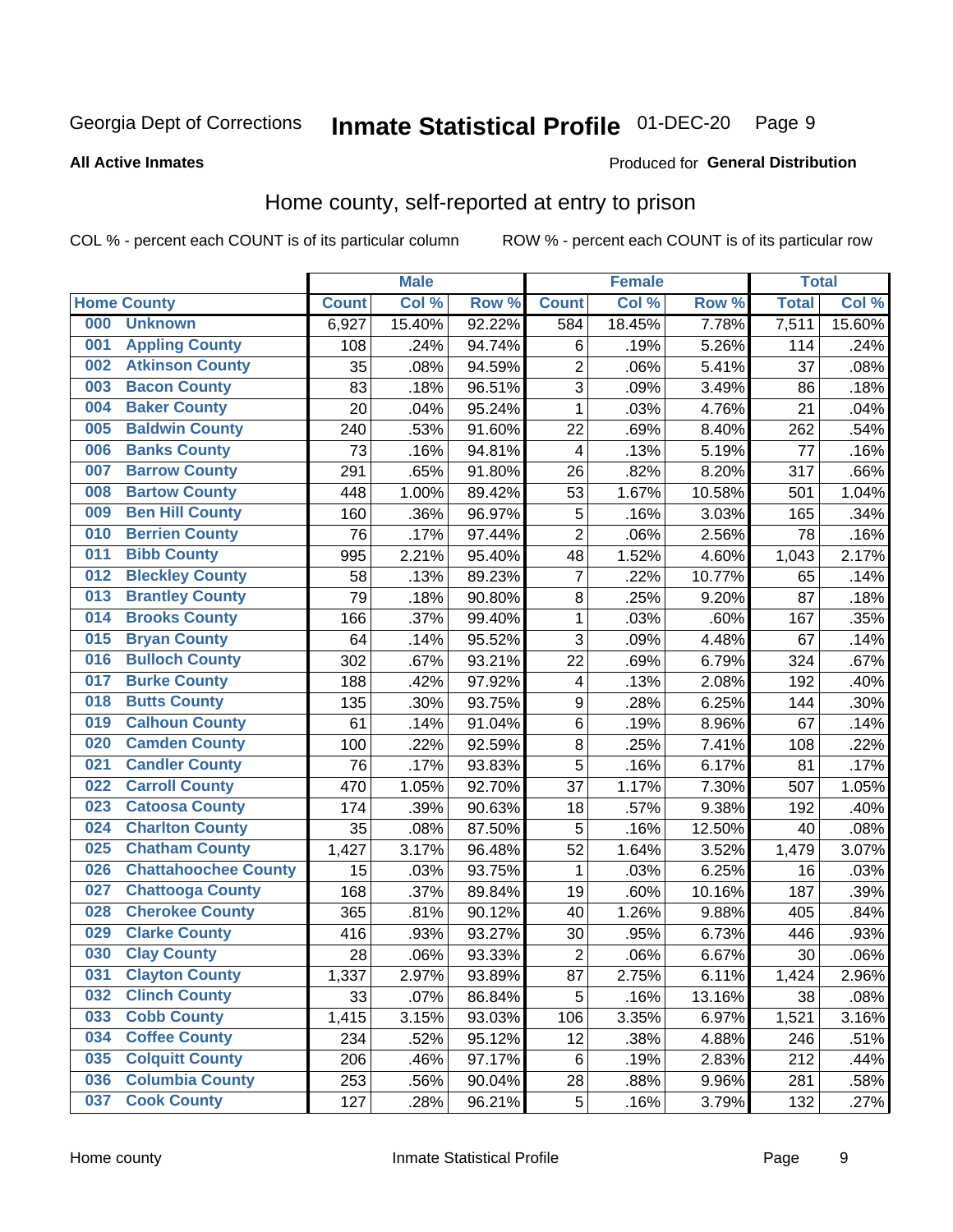**All Active Inmates** 

#### Inmate Statistical Profile 01-DEC-20 Page 10

**Produced for General Distribution** 

### Home county, self-reported at entry to prison

COL % - percent each COUNT is of its particular column

|     |                         |                     | <b>Male</b> |                  |                           | <b>Female</b> |        | <b>Total</b> |       |
|-----|-------------------------|---------------------|-------------|------------------|---------------------------|---------------|--------|--------------|-------|
|     | <b>Home County</b>      | <b>Count</b>        | Col %       | Row <sup>%</sup> | <b>Count</b>              | Col %         | Row %  | <b>Total</b> | Col % |
| 038 | <b>Coweta County</b>    | 406                 | .90%        | 94.86%           | 22                        | .69%          | 5.14%  | 428          | .89%  |
| 039 | <b>Crawford County</b>  | 38                  | .08%        | 90.48%           | 4                         | .13%          | 9.52%  | 42           | .09%  |
| 040 | <b>Crisp County</b>     | 209                 | .46%        | 94.57%           | 12                        | .38%          | 5.43%  | 221          | .46%  |
| 041 | <b>Dade County</b>      | 54                  | .12%        | 90.00%           | 6                         | .19%          | 10.00% | 60           | .12%  |
| 042 | <b>Dawson County</b>    | 72                  | .16%        | 90.00%           | 8                         | .25%          | 10.00% | 80           | .17%  |
| 043 | <b>Decatur County</b>   | 211                 | .47%        | 95.48%           | 10                        | .32%          | 4.52%  | 221          | .46%  |
| 044 | <b>Dekalb County</b>    | 2,409               | 5.36%       | 95.07%           | 125                       | 3.95%         | 4.93%  | 2,534        | 5.26% |
| 045 | <b>Dodge County</b>     | 99                  | .22%        | 92.52%           | 8                         | .25%          | 7.48%  | 107          | .22%  |
| 046 | <b>Dooly County</b>     | 128                 | .28%        | 96.97%           | $\overline{\mathbf{4}}$   | .13%          | 3.03%  | 132          | .27%  |
| 047 | <b>Dougherty County</b> | 612                 | 1.36%       | 95.33%           | 30                        | .95%          | 4.67%  | 642          | 1.33% |
| 048 | <b>Douglas County</b>   | 524                 | 1.17%       | 92.58%           | 42                        | 1.33%         | 7.42%  | 566          | 1.18% |
| 049 | <b>Early County</b>     | 49                  | .11%        | 94.23%           | 3                         | .09%          | 5.77%  | 52           | .11%  |
| 050 | <b>Echols County</b>    | $\boldsymbol{9}$    | .02%        | 100.00%          |                           |               |        | 9            | .02%  |
| 051 | <b>Effingham County</b> | 166                 | .37%        | 90.71%           | 17                        | .54%          | 9.29%  | 183          | .38%  |
| 052 | <b>Elbert County</b>    | 101                 | .22%        | 92.66%           | 8                         | .25%          | 7.34%  | 109          | .23%  |
| 053 | <b>Emanuel County</b>   | 155                 | .34%        | 93.94%           | 10                        | .32%          | 6.06%  | 165          | .34%  |
| 054 | <b>Evans County</b>     | 50                  | .11%        | 92.59%           | 4                         | .13%          | 7.41%  | 54           | .11%  |
| 055 | <b>Fannin County</b>    | 75                  | .17%        | 90.36%           | 8                         | .25%          | 9.64%  | 83           | .17%  |
| 056 | <b>Fayette County</b>   | 145                 | .32%        | 91.19%           | 14                        | .44%          | 8.81%  | 159          | .33%  |
| 057 | <b>Floyd County</b>     | 617                 | 1.37%       | 89.81%           | 70                        | 2.21%         | 10.19% | 687          | 1.43% |
| 058 | <b>Forsyth County</b>   | 172                 | .38%        | 89.58%           | 20                        | .63%          | 10.42% | 192          | .40%  |
| 059 | <b>Franklin County</b>  | 110                 | .24%        | 90.91%           | 11                        | .35%          | 9.09%  | 121          | .25%  |
| 060 | <b>Fulton County</b>    | 4,067               | 9.04%       | 96.12%           | 164                       | 5.18%         | 3.88%  | 4,231        | 8.79% |
| 061 | <b>Gilmer County</b>    | 78                  | .17%        | 89.66%           | 9                         | .28%          | 10.34% | 87           | .18%  |
| 062 | <b>Glascock County</b>  | 4                   | .01%        | 66.67%           | $\overline{2}$            | .06%          | 33.33% | 6            | .01%  |
| 063 | <b>Glynn County</b>     | 336                 | .75%        | 92.05%           | 29                        | .92%          | 7.95%  | 365          | .76%  |
| 064 | <b>Gordon County</b>    | 266                 | .59%        | 87.79%           | 37                        | 1.17%         | 12.21% | 303          | .63%  |
| 065 | <b>Grady County</b>     | 96                  | .21%        | 93.20%           | 7                         | .22%          | 6.80%  | 103          | .21%  |
| 066 | <b>Greene County</b>    | 75                  | .17%        | 89.29%           | $\boldsymbol{9}$          | .28%          | 10.71% | 84           | .17%  |
| 067 | <b>Gwinnett County</b>  | $\overline{1}, 590$ | 3.54%       | 94.47%           | 93                        | 2.94%         | 5.53%  | 1,683        | 3.50% |
| 068 | <b>Habersham County</b> | 96                  | .21%        | 87.27%           | 14                        | .44%          | 12.73% | 110          | .23%  |
| 069 | <b>Hall County</b>      | 505                 | 1.12%       | 91.99%           | 44                        | 1.39%         | 8.01%  | 549          | 1.14% |
| 070 | <b>Hancock County</b>   | 49                  | .11%        | 92.45%           | 4                         | .13%          | 7.55%  | 53           | .11%  |
| 071 | <b>Haralson County</b>  | 103                 | .23%        | 91.15%           | 10                        | .32%          | 8.85%  | 113          | .23%  |
| 072 | <b>Harris County</b>    | 82                  | .18%        | 96.47%           | $\ensuremath{\mathsf{3}}$ | .09%          | 3.53%  | 85           | .18%  |
| 073 | <b>Hart County</b>      | 118                 | .26%        | 89.39%           | 14                        | .44%          | 10.61% | 132          | .27%  |
| 074 | <b>Heard County</b>     | 52                  | .12%        | 89.66%           | 6                         | .19%          | 10.34% | 58           | .12%  |
| 075 | <b>Henry County</b>     | 570                 | 1.27%       | 92.83%           | 44                        | 1.39%         | 7.17%  | 614          | 1.28% |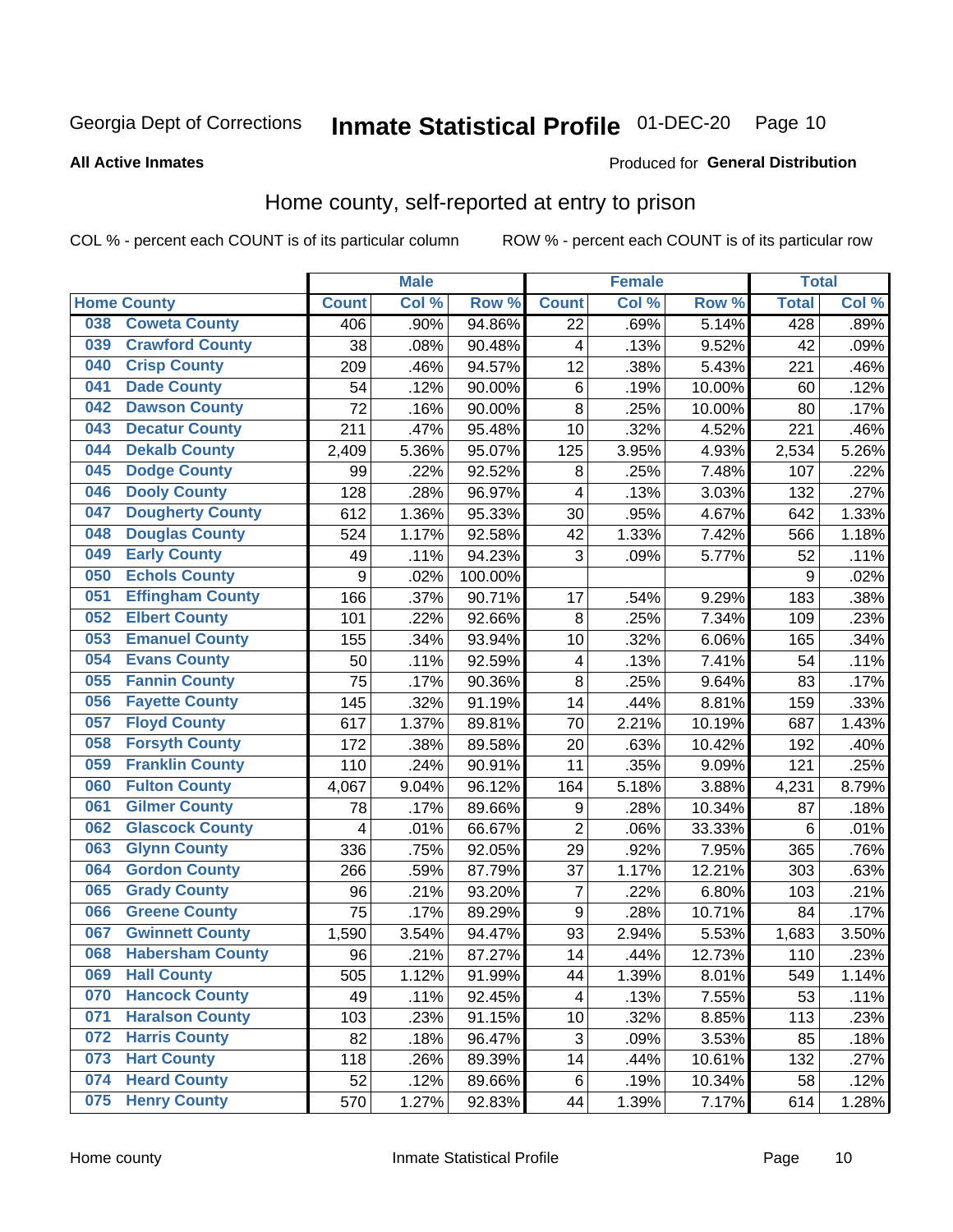### Inmate Statistical Profile 01-DEC-20 Page 11

**All Active Inmates** 

#### **Produced for General Distribution**

#### Home county, self-reported at entry to prison

COL % - percent each COUNT is of its particular column

|     |                          |                  | <b>Male</b> |        |                         | <b>Female</b> |        | <b>Total</b> |       |
|-----|--------------------------|------------------|-------------|--------|-------------------------|---------------|--------|--------------|-------|
|     | <b>Home County</b>       | <b>Count</b>     | Col %       | Row %  | <b>Count</b>            | Col %         | Row %  | <b>Total</b> | Col % |
| 076 | <b>Houston County</b>    | $\overline{515}$ | 1.15%       | 92.13% | 44                      | 1.39%         | 7.87%  | 559          | 1.16% |
| 077 | <b>Irwin County</b>      | 49               | .11%        | 92.45% | 4                       | .13%          | 7.55%  | 53           | .11%  |
| 078 | <b>Jackson County</b>    | 216              | .48%        | 93.51% | 15                      | .47%          | 6.49%  | 231          | .48%  |
| 079 | <b>Jasper County</b>     | 67               | .15%        | 95.71% | 3                       | .09%          | 4.29%  | 70           | .15%  |
| 080 | <b>Jeff Davis County</b> | 75               | .17%        | 89.29% | $\boldsymbol{9}$        | .28%          | 10.71% | 84           | .17%  |
| 081 | <b>Jefferson County</b>  | 170              | .38%        | 94.44% | 10                      | .32%          | 5.56%  | 180          | .37%  |
| 082 | <b>Jenkins County</b>    | 69               | .15%        | 93.24% | 5                       | .16%          | 6.76%  | 74           | .15%  |
| 083 | <b>Johnson County</b>    | 40               | .09%        | 97.56% | 1                       | .03%          | 2.44%  | 41           | .09%  |
| 084 | <b>Jones County</b>      | 83               | .18%        | 86.46% | 13                      | .41%          | 13.54% | 96           | .20%  |
| 085 | <b>Lamar County</b>      | 55               | .12%        | 91.67% | 5                       | .16%          | 8.33%  | 60           | .12%  |
| 086 | <b>Lanier County</b>     | 68               | .15%        | 95.77% | $\overline{3}$          | .09%          | 4.23%  | 71           | .15%  |
| 087 | <b>Laurens County</b>    | 249              | .55%        | 92.22% | 21                      | .66%          | 7.78%  | 270          | .56%  |
| 088 | <b>Lee County</b>        | 86               | .19%        | 95.56% | $\overline{\mathbf{4}}$ | .13%          | 4.44%  | 90           | .19%  |
| 089 | <b>Liberty County</b>    | 175              | .39%        | 93.09% | 13                      | .41%          | 6.91%  | 188          | .39%  |
| 090 | <b>Lincoln County</b>    | 32               | .07%        | 91.43% | $\overline{3}$          | .09%          | 8.57%  | 35           | .07%  |
| 091 | <b>Long County</b>       | 35               | .08%        | 89.74% | $\overline{\mathbf{4}}$ | .13%          | 10.26% | 39           | .08%  |
| 092 | <b>Lowndes County</b>    | 382              | .85%        | 96.22% | 15                      | .47%          | 3.78%  | 397          | .82%  |
| 093 | <b>Lumpkin County</b>    | 69               | .15%        | 90.79% | $\overline{7}$          | .22%          | 9.21%  | 76           | .16%  |
| 094 | <b>Macon County</b>      | 67               | .15%        | 91.78% | $\,6$                   | .19%          | 8.22%  | 73           | .15%  |
| 095 | <b>Madison County</b>    | 144              | .32%        | 90.57% | 15                      | .47%          | 9.43%  | 159          | .33%  |
| 096 | <b>Marion County</b>     | 44               | .10%        | 93.62% | 3                       | .09%          | 6.38%  | 47           | .10%  |
| 097 | <b>Mcduffie County</b>   | 125              | .28%        | 94.70% | 7                       | .22%          | 5.30%  | 132          | .27%  |
| 098 | <b>Mcintosh County</b>   | 45               | .10%        | 91.84% | $\overline{\mathbf{4}}$ | .13%          | 8.16%  | 49           | .10%  |
| 099 | <b>Meriwether County</b> | 154              | .34%        | 94.48% | $\boldsymbol{9}$        | .28%          | 5.52%  | 163          | .34%  |
| 100 | <b>Miller County</b>     | 26               | .06%        | 89.66% | 3                       | .09%          | 10.34% | 29           | .06%  |
| 101 | <b>Mitchell County</b>   | 137              | .30%        | 94.48% | $\bf 8$                 | .25%          | 5.52%  | 145          | .30%  |
| 102 | <b>Monroe County</b>     | 95               | .21%        | 95.00% | $\overline{5}$          | .16%          | 5.00%  | 100          | .21%  |
| 103 | <b>Montgomery County</b> | 83               | .18%        | 90.22% | $\boldsymbol{9}$        | .28%          | 9.78%  | 92           | .19%  |
| 104 | <b>Morgan County</b>     | 106              | .24%        | 95.50% | 5                       | .16%          | 4.50%  | 111          | .23%  |
| 105 | <b>Murray County</b>     | 163              | .36%        | 85.34% | 28                      | .88%          | 14.66% | 191          | .40%  |
| 106 | <b>Muscogee County</b>   | 914              | 2.03%       | 95.81% | 40                      | 1.26%         | 4.19%  | 954          | 1.98% |
| 107 | <b>Newton County</b>     | 488              | 1.09%       | 92.60% | 39                      | 1.23%         | 7.40%  | 527          | 1.09% |
| 108 | <b>Oconee County</b>     | 49               | .11%        | 92.45% | 4                       | .13%          | 7.55%  | 53           | .11%  |
| 109 | <b>Oglethorpe County</b> | 60               | .13%        | 93.75% | 4                       | .13%          | 6.25%  | 64           | .13%  |
| 110 | <b>Paulding County</b>   | 278              | .62%        | 88.25% | 37                      | 1.17%         | 11.75% | 315          | .65%  |
| 111 | <b>Peach County</b>      | 99               | .22%        | 92.52% | 8                       | .25%          | 7.48%  | 107          | .22%  |
| 112 | <b>Pickens County</b>    | 111              | .25%        | 94.07% | 7                       | .22%          | 5.93%  | 118          | .25%  |
| 113 | <b>Pierce County</b>     | 81               | .18%        | 91.01% | $\bf 8$                 | .25%          | 8.99%  | 89           | .18%  |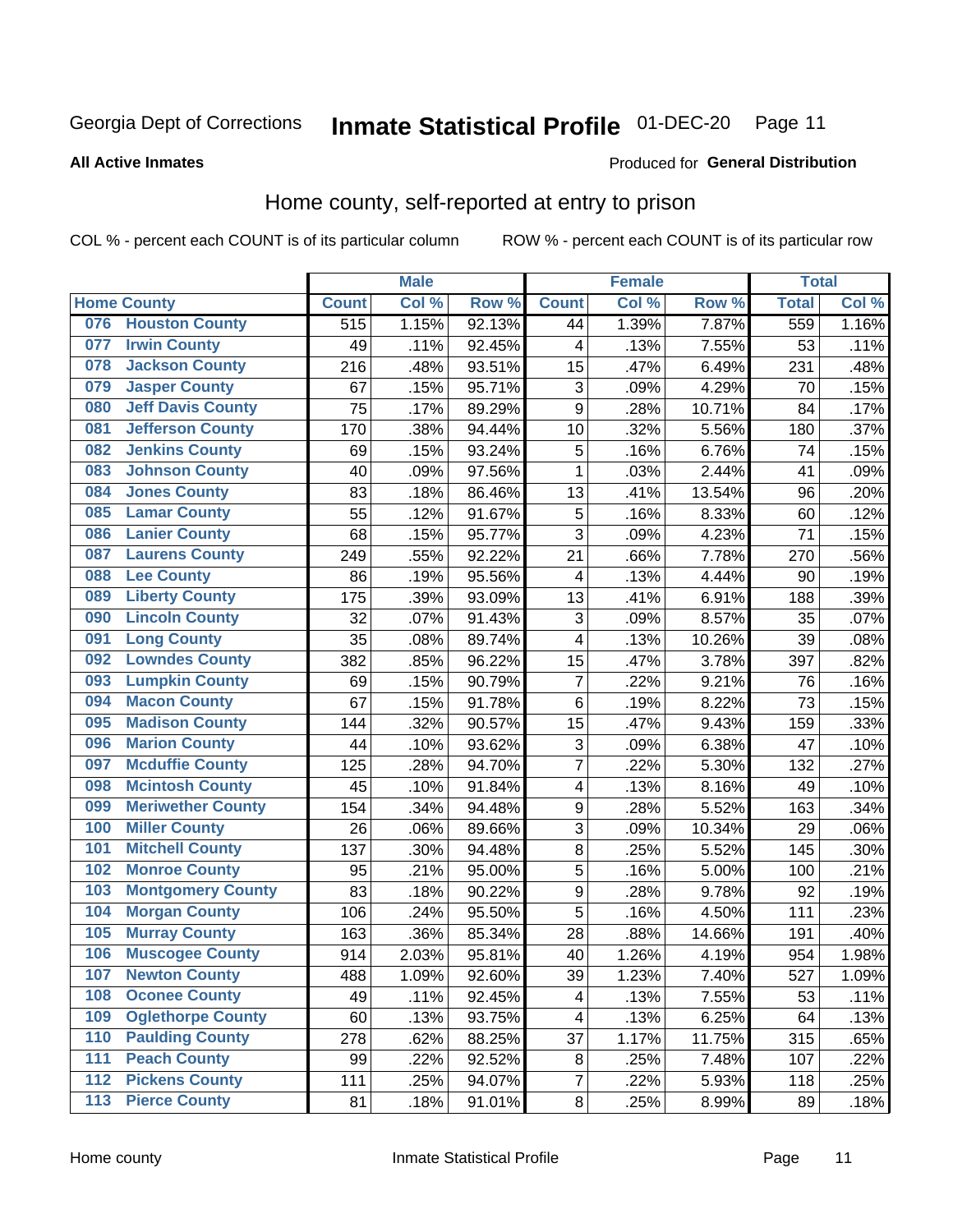### Inmate Statistical Profile 01-DEC-20 Page 12

#### **All Active Inmates**

#### Produced for General Distribution

#### Home county, self-reported at entry to prison

COL % - percent each COUNT is of its particular column

|                  |                          |                | <b>Male</b> |                  |                | <b>Female</b> |        | <b>Total</b>    |       |
|------------------|--------------------------|----------------|-------------|------------------|----------------|---------------|--------|-----------------|-------|
|                  | <b>Home County</b>       | <b>Count</b>   | Col %       | Row <sup>%</sup> | <b>Count</b>   | Col %         | Row %  | <b>Total</b>    | Col % |
| 114              | <b>Pike County</b>       | 30             | .07%        | 93.75%           | 2              | .06%          | 6.25%  | $\overline{32}$ | .07%  |
| 115              | <b>Polk County</b>       | 221            | .49%        | 91.32%           | 21             | .66%          | 8.68%  | 242             | .50%  |
| 116              | <b>Pulaski County</b>    | 49             | .11%        | 87.50%           | $\overline{7}$ | .22%          | 12.50% | 56              | .12%  |
| 117              | <b>Putnam County</b>     | 120            | .27%        | 93.02%           | 9              | .28%          | 6.98%  | 129             | .27%  |
| 118              | <b>Quitman County</b>    | 14             | .03%        | 100.00%          |                |               |        | 14              | .03%  |
| 119              | <b>Rabun County</b>      | 37             | .08%        | 82.22%           | $\bf 8$        | .25%          | 17.78% | 45              | .09%  |
| 120              | <b>Randolph County</b>   | 50             | .11%        | 89.29%           | $\,6$          | .19%          | 10.71% | 56              | .12%  |
| 121              | <b>Richmond County</b>   | 1,497          | 3.33%       | 94.21%           | 92             | 2.91%         | 5.79%  | 1,589           | 3.30% |
| 122              | <b>Rockdale County</b>   | 293            | .65%        | 91.85%           | 26             | .82%          | 8.15%  | 319             | .66%  |
| 123              | <b>Schley County</b>     | 16             | .04%        | 100.00%          |                |               |        | 16              | .03%  |
| 124              | <b>Screven County</b>    | 92             | .20%        | 93.88%           | $\,6$          | .19%          | 6.12%  | 98              | .20%  |
| 125              | <b>Seminole County</b>   | 66             | .15%        | 91.67%           | 6              | .19%          | 8.33%  | 72              | .15%  |
| 126              | <b>Spalding County</b>   | 349            | .78%        | 94.32%           | 21             | .66%          | 5.68%  | 370             | .77%  |
| 127              | <b>Stephens County</b>   | 105            | .23%        | 88.24%           | 14             | .44%          | 11.76% | 119             | .25%  |
| 128              | <b>Stewart County</b>    | 29             | .06%        | 100.00%          |                |               |        | 29              | .06%  |
| 129              | <b>Sumter County</b>     | 163            | .36%        | 96.45%           | 6              | .19%          | 3.55%  | 169             | .35%  |
| 130              | <b>Talbot County</b>     | 35             | .08%        | 97.22%           | 1              | .03%          | 2.78%  | 36              | .07%  |
| 131              | <b>Taliaferro County</b> | $\overline{7}$ | .02%        | 87.50%           | 1              | .03%          | 12.50% | 8               | .02%  |
| 132              | <b>Tattnall County</b>   | 214            | .48%        | 95.54%           | 10             | .32%          | 4.46%  | 224             | .47%  |
| 133              | <b>Taylor County</b>     | 46             | .10%        | 88.46%           | 6              | .19%          | 11.54% | 52              | .11%  |
| 134              | <b>Telfair County</b>    | 72             | .16%        | 98.63%           | $\mathbf{1}$   | .03%          | 1.37%  | 73              | .15%  |
| $\overline{135}$ | <b>Terrell County</b>    | 66             | .15%        | 98.51%           | $\mathbf{1}$   | .03%          | 1.49%  | 67              | .14%  |
| 136              | <b>Thomas County</b>     | 156            | .35%        | 96.89%           | 5              | .16%          | 3.11%  | 161             | .33%  |
| 137              | <b>Tift County</b>       | 261            | .58%        | 96.67%           | 9              | .28%          | 3.33%  | 270             | .56%  |
| 138              | <b>Toombs County</b>     | 229            | .51%        | 93.85%           | 15             | .47%          | 6.15%  | 244             | .51%  |
| 139              | <b>Towns County</b>      | 25             | .06%        | 78.13%           | $\overline{7}$ | .22%          | 21.88% | 32              | .07%  |
| 140              | <b>Treutlen County</b>   | 44             | .10%        | 93.62%           | $\mathbf{3}$   | .09%          | 6.38%  | 47              | .10%  |
| 141              | <b>Troup County</b>      | 453            | 1.01%       | 93.79%           | 30             | .95%          | 6.21%  | 483             | 1.00% |
| 142              | <b>Turner County</b>     | 64             | .14%        | 98.46%           | 1              | .03%          | 1.54%  | 65              | .14%  |
| 143              | <b>Twiggs County</b>     | 43             | .10%        | 93.48%           | 3              | .09%          | 6.52%  | 46              | .10%  |
| 144              | <b>Union County</b>      | 74             | .16%        | 84.09%           | 14             | .44%          | 15.91% | 88              | .18%  |
| 145              | <b>Upson County</b>      | 124            | .28%        | 93.94%           | $\bf 8$        | .25%          | 6.06%  | 132             | .27%  |
| 146              | <b>Walker County</b>     | 339            | .75%        | 91.37%           | 32             | 1.01%         | 8.63%  | 371             | .77%  |
| 147              | <b>Walton County</b>     | 386            | .86%        | 92.12%           | 33             | 1.04%         | 7.88%  | 419             | .87%  |
| 148              | <b>Ware County</b>       | 222            | .49%        | 94.47%           | 13             | .41%          | 5.53%  | 235             | .49%  |
| 149              | <b>Warren County</b>     | 25             | .06%        | 92.59%           | $\overline{2}$ | .06%          | 7.41%  | 27              | .06%  |
| 150              | <b>Washington County</b> | 162            | .36%        | 92.57%           | 13             | .41%          | 7.43%  | 175             | .36%  |
| 151              | <b>Wayne County</b>      | 191            | .42%        | 94.55%           | 11             | .35%          | 5.45%  | 202             | .42%  |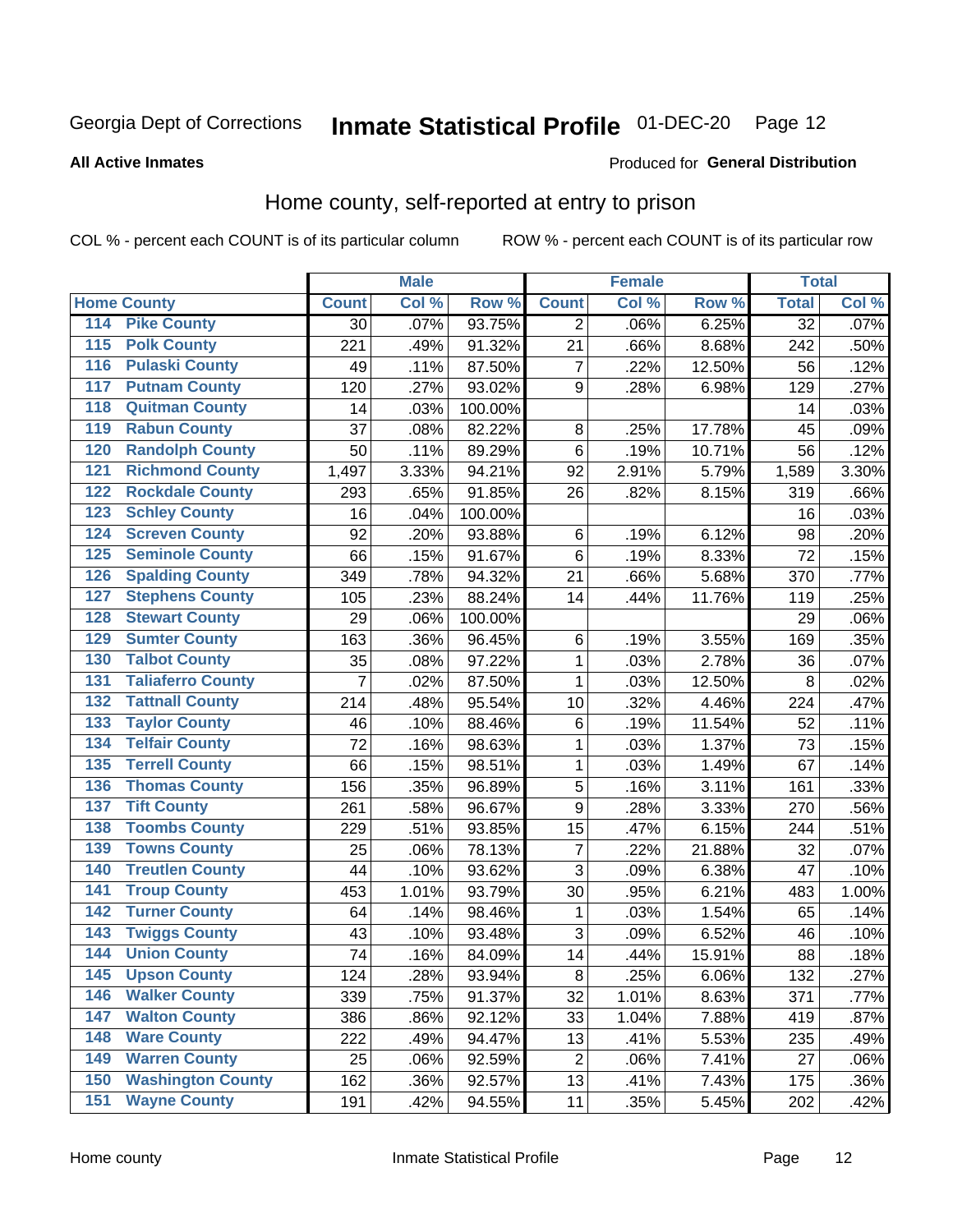### Inmate Statistical Profile 01-DEC-20 Page 13

**All Active Inmates** 

#### Produced for General Distribution

#### Home county, self-reported at entry to prison

COL % - percent each COUNT is of its particular column

|     |                             |              | <b>Male</b> |        |                | <b>Female</b> |          | <b>Total</b> |       |
|-----|-----------------------------|--------------|-------------|--------|----------------|---------------|----------|--------------|-------|
|     | <b>Home County</b>          | <b>Count</b> | Col %       | Row %  | <b>Count</b>   | Col %         | Row %    | <b>Total</b> | Col % |
| 152 | <b>Webster County</b>       | 4            | .01%        | 80.00% |                | .03%          | 20.00%   | 5            | .01%  |
| 153 | <b>Wheeler County</b>       | 77           | $.17\%$     | 96.25% | 3              | .09%          | 3.75%    | 80           | .17%  |
| 154 | <b>White County</b>         | 73           | .16%        | 89.02% | 9              | .28%          | 10.98%   | 82           | .17%  |
| 155 | <b>Whitfield County</b>     | 480          | 1.07%       | 89.72% | 55             | 1.74%         | 10.28%   | 535          | 1.11% |
| 156 | <b>Wilcox County</b>        | 51           | .11%        | 96.23% | $\overline{2}$ | .06%          | $3.77\%$ | 53           | .11%  |
| 157 | <b>Wilkes County</b>        | 53           | .12%        | 91.38% | 5              | .16%          | 8.62%    | 58           | .12%  |
| 158 | <b>Wilkinson County</b>     | 41           | .09%        | 93.18% | 3              | .09%          | 6.82%    | 44           | .09%  |
| 159 | <b>Worth County</b>         | 116          | .26%        | 94.31% | 7              | .22%          | 5.69%    | 123          | .26%  |
| 999 | <b>Other Custody/Out Of</b> | 118          | .26%        | 97.52% | 3              | .09%          | 2.48%    | 121          | .25%  |
|     | <b>State</b>                |              |             |        |                |               |          |              |       |
|     | <b>Total Rported</b>        | 44,972       | 100%        | 93.42% | 3,166          | 100%          | 6.58%    | 48,138       | 100%  |

| <b>Not</b><br>Reported       |        |      |        |
|------------------------------|--------|------|--------|
| <b>Total</b><br><b>Grand</b> | 44,972 | ,166 | 48,138 |

| Mode (most frequent) | <b>Fulton County</b> | <b>Fulton County</b> | <b>Fulton County</b> |
|----------------------|----------------------|----------------------|----------------------|
|                      |                      |                      |                      |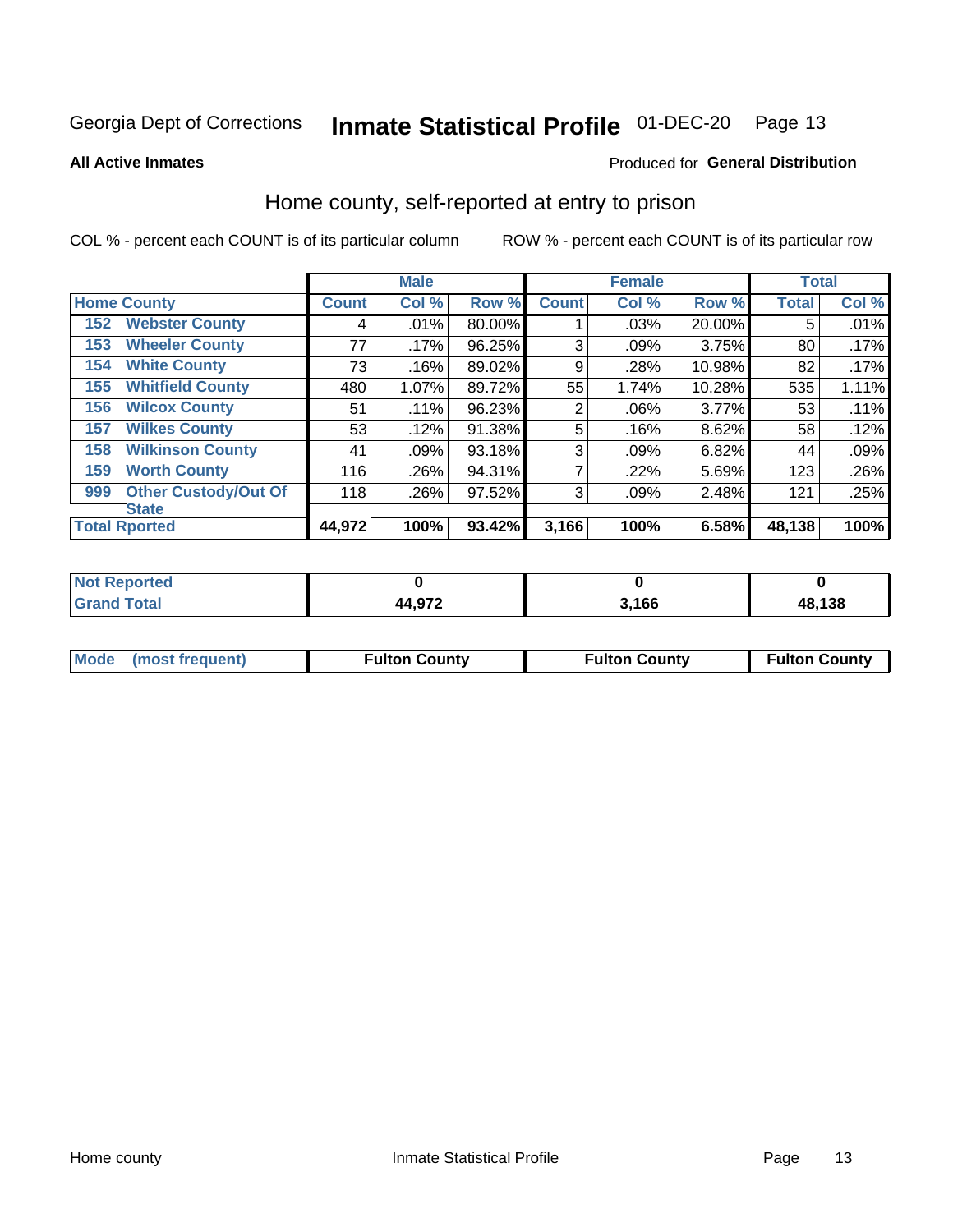#### Inmate Statistical Profile 01-DEC-20 Page 14

#### **All Active Inmates**

#### Produced for General Distribution

#### Employment status before prison, self-reported at entry to prison

COL % - percent each COUNT is of its particular column

|                           |              | <b>Male</b> |        |              | <b>Female</b> |        |              | <b>Total</b> |
|---------------------------|--------------|-------------|--------|--------------|---------------|--------|--------------|--------------|
| <b>Employment Status</b>  | <b>Count</b> | Col %       | Row %  | <b>Count</b> | Col %         | Row %  | <b>Total</b> | Col %        |
| <b>Full Time</b><br>01    | 12,319       | 45.16%      | 95.67% | 558          | 33.78%        | 4.33%  | 12,877       | 44.51%       |
| <b>Part Time</b><br>02    | 1,893        | 6.94%       | 93.39% | 134          | 8.11%         | 6.61%  | 2,027        | 7.01%        |
| Unempl $<$ 6M<br>03       | 1,745        | 6.40%       | 98.09% | 34           | 2.06%         | 1.91%  | 1,779        | 6.15%        |
| Unempl > 6M<br>04         | 6,477        | 23.74%      | 91.99% | 564          | 34.14%        | 8.01%  | 7,041        | 24.34%       |
| <b>Never Worked</b><br>05 | 2,965        | 10.87%      | 95.71% | 133          | 8.05%         | 4.29%  | 3,098        | 10.71%       |
| <b>Student</b><br>06      | 756          | 2.77%       | 95.58% | 35           | 2.12%         | 4.42%  | 791          | 2.73%        |
| <b>Incapable</b><br>07    | .124         | 4.12%       | 85.28% | 194          | 11.74%        | 14.72% | 1,318        | 4.56%        |
| <b>Total Reported</b>     | 27,279       | 100%        | 94.29% | 1,652        | 100%          | 5.71%  | 28,931       | 100%         |

| orteo<br><b>NOT</b> | 17,693          | ---<br>514. | 19,207 |
|---------------------|-----------------|-------------|--------|
| $\sim$<br>Grs       | A 072<br>44.9/2 | 3,166       | 48,138 |

| <b>Mode (most frequent)</b> | rull 1<br>the contract of the contract of the contract of the contract of the contract of the contract of the contract of | 6M | ïme<br>ιuι<br>the contract of the contract of the contract of the contract of the contract of the contract of the contract of |
|-----------------------------|---------------------------------------------------------------------------------------------------------------------------|----|-------------------------------------------------------------------------------------------------------------------------------|
|                             |                                                                                                                           |    |                                                                                                                               |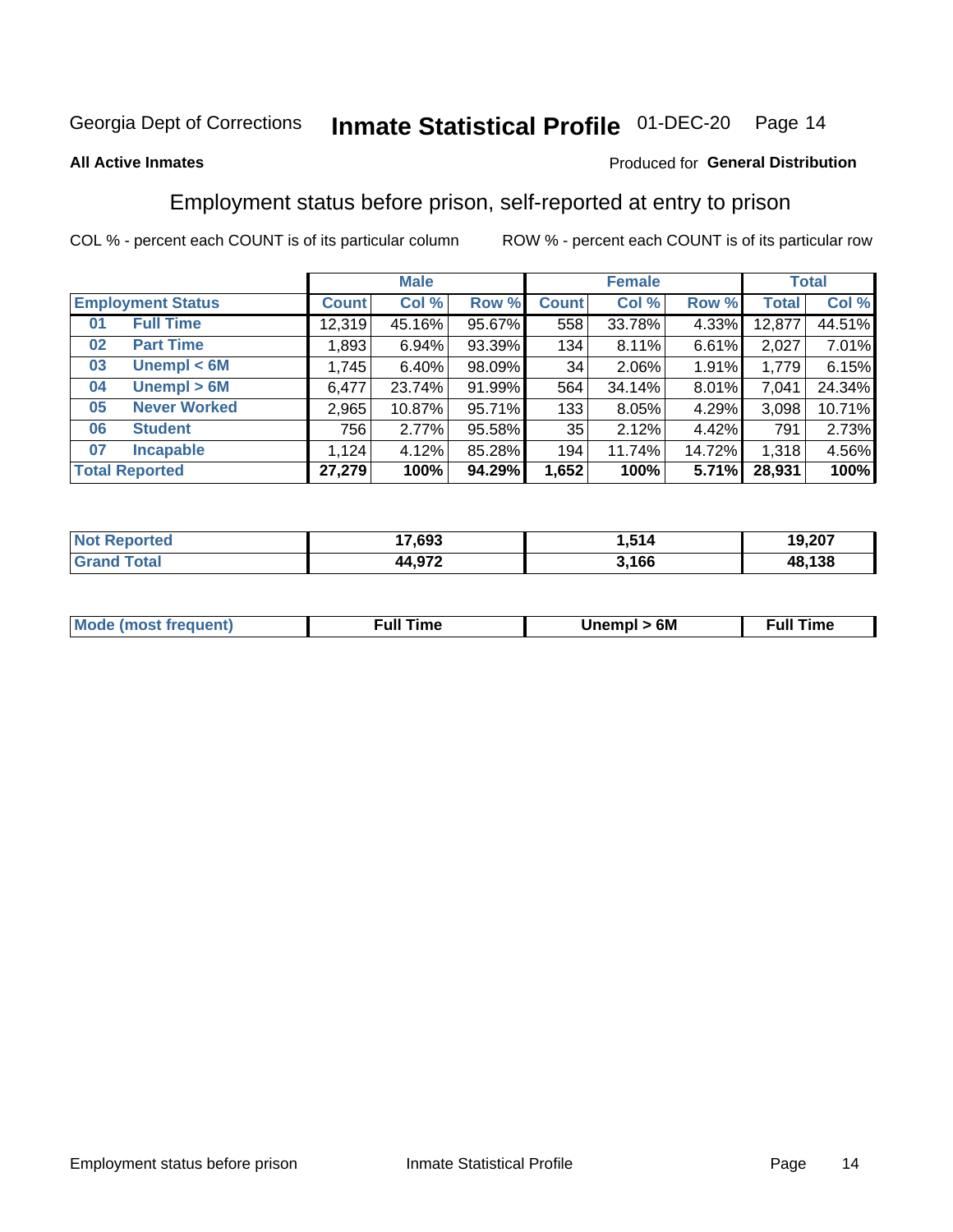# Inmate Statistical Profile 01-DEC-20 Page 15

#### **All Active Inmates**

Produced for General Distribution

#### Age at admission

COL % - percent each COUNT is of its particular column

|                         |              | <b>Male</b> |         |                | <b>Female</b> |        |              | <b>Total</b> |
|-------------------------|--------------|-------------|---------|----------------|---------------|--------|--------------|--------------|
| <b>Age At Admission</b> | <b>Count</b> | Col %       | Row %   | <b>Count</b>   | Col %         | Row %  | <b>Total</b> | Col %        |
| 13                      | 1            | 0.01%       | 100.00% |                |               |        | 1            | 0.01%        |
| $\overline{14}$         | 5            | 0.01%       | 83.33%  | 1              | 0.03%         | 16.67% | $\,6$        | 0.01%        |
| 15                      | 33           | 0.07%       | 100.00% |                |               |        | 33           | 0.07%        |
| 16                      | 111          | 0.25%       | 98.23%  | $\overline{2}$ | 0.06%         | 1.77%  | 113          | 0.23%        |
| $\overline{17}$         | 580          | 1.29%       | 95.87%  | 25             | 0.79%         | 4.13%  | 605          | 1.26%        |
| 18                      | 1,170        | 2.60%       | 96.77%  | 39             | 1.23%         | 3.23%  | 1,209        | 2.51%        |
| 19                      | 1,618        | 3.60%       | 96.83%  | 53             | 1.67%         | 3.17%  | 1,671        | 3.47%        |
| $\overline{20}$         | 1,835        | 4.08%       | 95.47%  | 87             | 2.75%         | 4.53%  | 1,922        | 3.99%        |
| $\overline{21}$         | 1,785        | 3.97%       | 95.56%  | 83             | 2.62%         | 4.44%  | 1,868        | 3.88%        |
| $\overline{22}$         | 1,858        | 4.13%       | 95.04%  | 97             | 3.06%         | 4.96%  | 1,955        | 4.06%        |
| 23                      | 1,763        | 3.92%       | 94.89%  | 95             | 3.00%         | 5.11%  | 1,858        | 3.86%        |
| $\overline{24}$         | 1,677        | 3.73%       | 93.01%  | 126            | 3.98%         | 6.99%  | 1,803        | 3.75%        |
| $\overline{25}$         | 1,683        | 3.74%       | 93.92%  | 109            | 3.44%         | 6.08%  | 1,792        | 3.72%        |
| 26                      | 1,657        | 3.68%       | 92.83%  | 128            | 4.04%         | 7.17%  | 1,785        | 3.71%        |
| $\overline{27}$         | 1,703        | 3.79%       | 93.62%  | 116            | 3.66%         | 6.38%  | 1,819        | 3.78%        |
| 28                      | 1,583        | 3.52%       | 93.34%  | 113            | 3.57%         | 6.66%  | 1,696        | 3.52%        |
| 29                      | 1,585        | 3.52%       | 92.80%  | 123            | 3.89%         | 7.20%  | 1,708        | 3.55%        |
| 30                      | 1,552        | 3.45%       | 92.55%  | 125            | 3.95%         | 7.45%  | 1,677        | 3.48%        |
| 31                      | 1,398        | 3.11%       | 92.28%  | 117            | 3.70%         | 7.72%  | 1,515        | 3.15%        |
| 32                      | 1,293        | 2.88%       | 90.93%  | 129            | 4.07%         | 9.07%  | 1,422        | 2.95%        |
| 33                      | 1,322        | 2.94%       | 90.92%  | 132            | 4.17%         | 9.08%  | 1,454        | 3.02%        |
| 34                      | 1,240        | 2.76%       | 91.85%  | 110            | 3.47%         | 8.15%  | 1,350        | 2.80%        |
| 35                      | 1,234        | 2.74%       | 93.63%  | 84             | 2.65%         | 6.37%  | 1,318        | 2.74%        |
| 36                      | 1,209        | 2.69%       | 94.01%  | 77             | 2.43%         | 5.99%  | 1,286        | 2.67%        |
| $\overline{37}$         | 1,148        | 2.55%       | 92.96%  | 87             | 2.75%         | 7.04%  | 1,235        | 2.57%        |
| 38                      | 1,081        | 2.40%       | 92.31%  | 90             | 2.84%         | 7.69%  | 1,171        | 2.43%        |
| 39                      | 1,049        | 2.33%       | 92.18%  | 89             | 2.81%         | 7.82%  | 1,138        | 2.36%        |
| 40                      | 987          | 2.19%       | 91.64%  | 90             | 2.84%         | 8.36%  | 1,077        | 2.24%        |
| 41                      | 941          | 2.09%       | 91.80%  | 84             | 2.65%         | 8.20%  | 1,025        | 2.13%        |
| 42                      | 831          | 1.85%       | 93.58%  | 57             | 1.80%         | 6.42%  | 888          | 1.84%        |
| 43                      | 756          | 1.68%       | 91.64%  | 69             | 2.18%         | 8.36%  | 825          | 1.71%        |
| 44                      | 687          | 1.53%       | 92.21%  | 58             | 1.83%         | 7.79%  | 745          | 1.55%        |
| 45                      | 711          | 1.58%       | 93.06%  | 53             | 1.67%         | 6.94%  | 764          | 1.59%        |
| 46                      | 655          | 1.46%       | 92.64%  | 52             | 1.64%         | 7.36%  | 707          | 1.47%        |
| 47                      | 613          | 1.36%       | 90.81%  | 62             | 1.96%         | 9.19%  | 675          | 1.40%        |
| 48                      | 599          | 1.33%       | 91.87%  | 53             | 1.67%         | 8.13%  | 652          | 1.35%        |
| 49                      | 520          | 1.16%       | 92.04%  | 45             | 1.42%         | 7.96%  | 565          | 1.17%        |
| 50                      | 499          | 1.11%       | 91.39%  | 47             | 1.48%         | 8.61%  | 546          | 1.13%        |
| $\overline{51}$         | 424          | 0.94%       | 94.01%  | 27             | 0.85%         | 5.99%  | 451          | 0.94%        |
| 52                      | 452          | 1.01%       | 94.56%  | 26             | 0.82%         | 5.44%  | 478          | 0.99%        |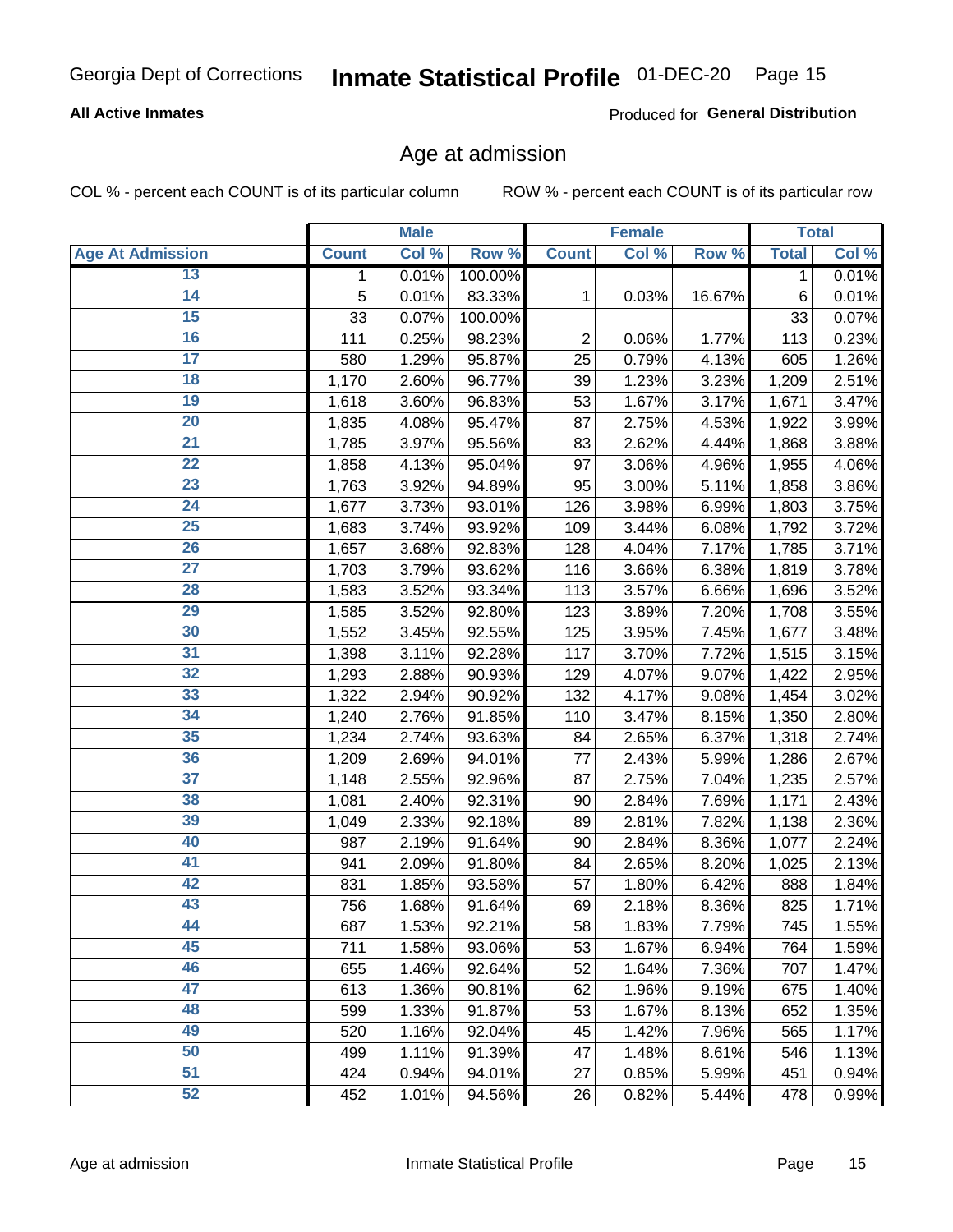# Inmate Statistical Profile 01-DEC-20 Page 16

#### **All Active Inmates**

Produced for General Distribution

#### Age at admission

COL % - percent each COUNT is of its particular column

|                         |                         | <b>Male</b> |         |                  | <b>Female</b> |           |                  | <b>Total</b> |
|-------------------------|-------------------------|-------------|---------|------------------|---------------|-----------|------------------|--------------|
| <b>Age At Admission</b> | <b>Count</b>            | Col %       | Row %   | <b>Count</b>     | Col %         | Row %     | <b>Total</b>     | Col %        |
| 53                      | 408                     | 0.91%       | 91.48%  | $\overline{38}$  | 1.20%         | 8.52%     | 446              | 0.93%        |
| 54                      | 353                     | 0.78%       | 92.41%  | 29               | 0.92%         | 7.59%     | 382              | 0.79%        |
| 55                      | 321                     | 0.71%       | 93.86%  | 21               | 0.66%         | 6.14%     | 342              | 0.71%        |
| 56                      | 300                     | 0.67%       | 93.75%  | 20               | 0.63%         | 6.25%     | 320              | 0.66%        |
| $\overline{57}$         | 271                     | 0.60%       | 93.45%  | 19               | 0.60%         | 6.55%     | 290              | 0.60%        |
| 58                      | 239                     | 0.53%       | 93.00%  | 18               | 0.57%         | 7.00%     | 257              | 0.53%        |
| 59                      | 208                     | 0.46%       | 92.86%  | 16               | 0.51%         | 7.14%     | 224              | 0.47%        |
| 60                      | 180                     | 0.40%       | 97.30%  | 5                | 0.16%         | 2.70%     | 185              | 0.38%        |
| 61                      | 149                     | 0.33%       | 94.30%  | 9                | 0.28%         | 5.70%     | 158              | 0.33%        |
| 62                      | 139                     | 0.31%       | 93.92%  | $\boldsymbol{9}$ | 0.28%         | 6.08%     | 148              | 0.31%        |
| 63                      | 106                     | 0.24%       | 93.81%  | $\overline{7}$   | 0.22%         | 6.19%     | 113              | 0.23%        |
| 64                      | 73                      | 0.16%       | 97.33%  | $\overline{c}$   | 0.06%         | 2.67%     | 75               | 0.16%        |
| 65                      | 69                      | 0.15%       | 98.57%  | $\mathbf{1}$     | 0.03%         | 1.43%     | 70               | 0.15%        |
| 66                      | 45                      | 0.10%       | 95.74%  | $\overline{2}$   | 0.06%         | 4.26%     | 47               | 0.10%        |
| 67                      | 48                      | 0.11%       | 97.96%  | 1                | 0.03%         | 2.04%     | 49               | 0.10%        |
| 68                      | 41                      | 0.09%       | 91.11%  | 4                | 0.13%         | 8.89%     | 45               | 0.09%        |
| 69                      | 33                      | 0.07%       | 97.06%  | 1                | 0.03%         | 2.94%     | 34               | 0.07%        |
| 70                      | 27                      | 0.06%       | 100.00% |                  |               |           | 27               | 0.06%        |
| $\overline{71}$         | 18                      | 0.04%       | 94.74%  | 1                | 0.03%         | 5.26%     | 19               | 0.04%        |
| $\overline{72}$         | 18                      | 0.04%       | 90.00%  | $\overline{2}$   | 0.06%         | 10.00%    | 20               | 0.04%        |
| $\overline{73}$         | 18                      | 0.04%       | 100.00% |                  |               |           | 18               | 0.04%        |
| $\overline{74}$         | 8                       | 0.02%       | 88.89%  | $\mathbf{1}$     | 0.03%         | $11.11\%$ | $\boldsymbol{9}$ | 0.02%        |
| 75                      | 11                      | 0.02%       | 100.00% |                  |               |           | 11               | 0.02%        |
| 76                      | 8                       | 0.02%       | 100.00% |                  |               |           | 8                | 0.02%        |
| $\overline{77}$         | $\overline{\mathbf{4}}$ | 0.01%       | 100.00% |                  |               |           | 4                | 0.01%        |
| 78                      | $\overline{7}$          | 0.02%       | 100.00% |                  |               |           | $\overline{7}$   | 0.01%        |
| 80                      | $\mathbf{3}$            | 0.01%       | 100.00% |                  |               |           | $\overline{3}$   | 0.01%        |
| $\overline{81}$         | $\overline{5}$          | 0.01%       | 100.00% |                  |               |           | $\overline{5}$   | 0.01%        |
| 82                      | 6                       | 0.01%       | 100.00% |                  |               |           | 6                | 0.01%        |
| 83                      | 3                       | 0.01%       | 100.00% |                  |               |           | 3                | 0.01%        |
| 84                      | $\overline{2}$          | 0.01%       | 100.00% |                  |               |           | $\overline{2}$   | 0.01%        |
| 86                      | $\mathbf 1$             | 0.01%       | 100.00% |                  |               |           | 1                | 0.01%        |
| 87                      | $\mathbf{1}$            | 0.01%       | 100.00% |                  |               |           | $\mathbf{1}$     | 0.01%        |
| <b>Total Reported</b>   | 44,971                  | 100%        | 93.42%  | 3,166            | 100%          | 6.58%     | 48,137           | 100%         |

| тес |                        |       |        |
|-----|------------------------|-------|--------|
|     | 1.070<br><i>nr</i><br> | 3,166 | 48.138 |

| 33.U.<br>ан<br>י ט די<br>$\cdots$ | <b>Me:</b> | 32.98 | . .<br>34. | $\mathbf{A}$ |
|-----------------------------------|------------|-------|------------|--------------|
|-----------------------------------|------------|-------|------------|--------------|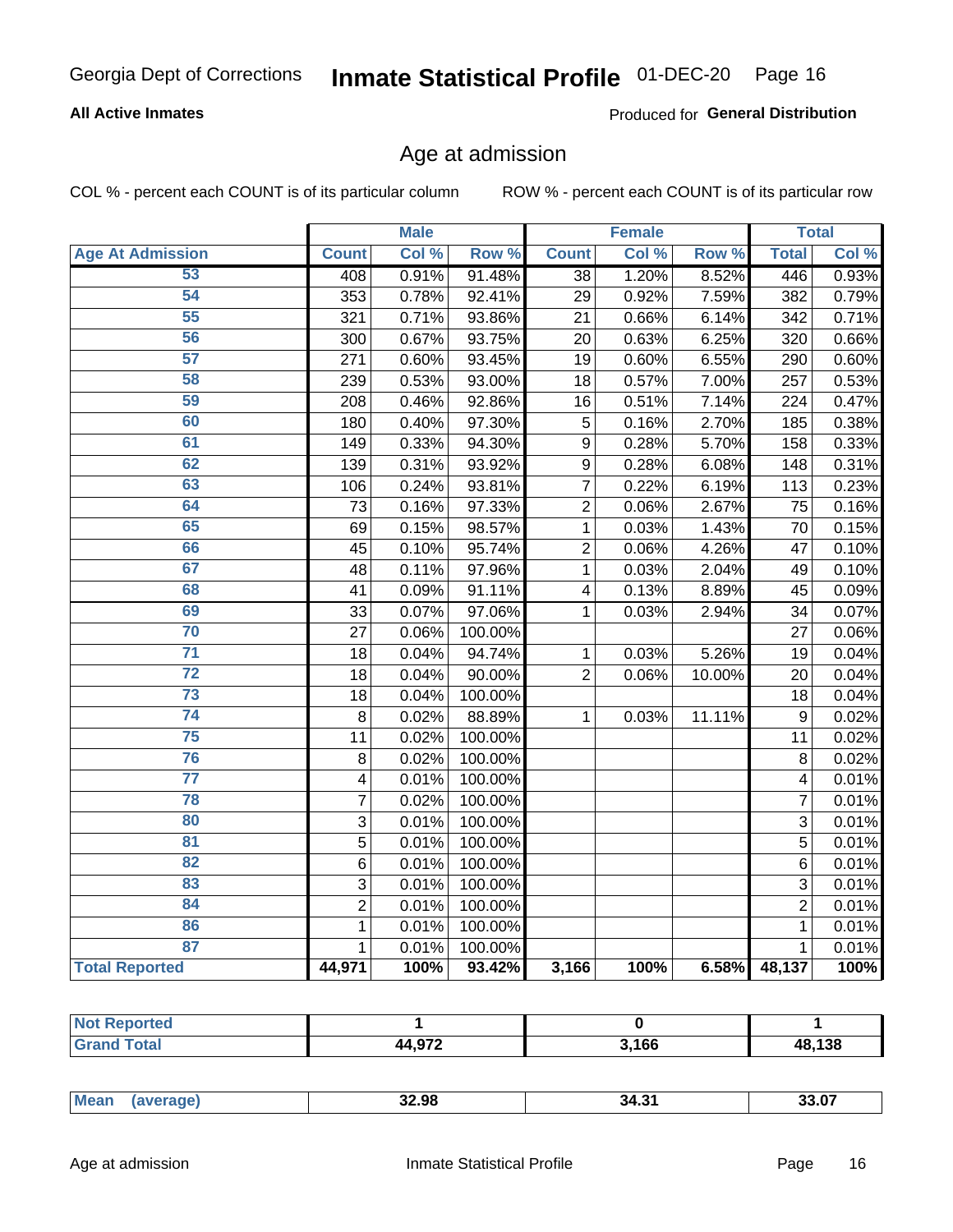**All Active Inmates** 

### Age at admission

COL % - percent each COUNT is of its particular column

ROW % - percent each COUNT is of its particular row

|                                 | <b>Male</b> | <b>Female</b> | <b>Total</b> |
|---------------------------------|-------------|---------------|--------------|
| MetiRep(aniektige)              |             | 33            | 31           |
| <b>Gladed Totadst frequent)</b> | LL          | 33            | n.<br>44     |
|                                 |             |               |              |

Inmate Statistical Profile 01-DEC-20 Page 17

Produced for General Distribution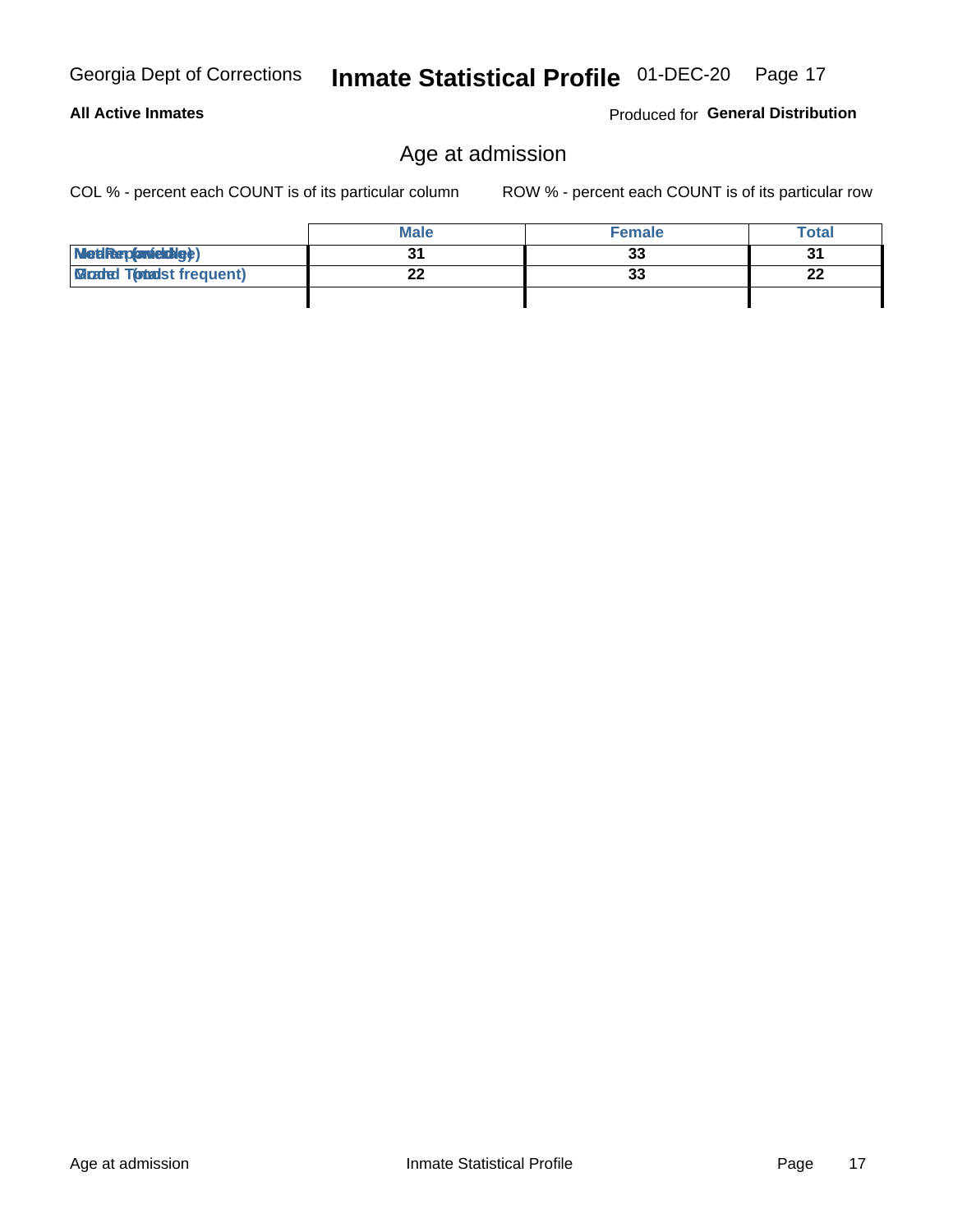# Inmate Statistical Profile 01-DEC-20 Page 20

#### **All Active Inmates**

#### Produced for General Distribution

#### Height, measured at entry to prison

COL % - percent each COUNT is of its particular column

|                         |                | <b>Male</b> |         |                         | <b>Female</b> |         |              | <b>Total</b> |
|-------------------------|----------------|-------------|---------|-------------------------|---------------|---------|--------------|--------------|
| <b>Height</b>           | <b>Count</b>   | Col %       | Row %   | <b>Count</b>            | Col %         | Row %   | <b>Total</b> | Col %        |
| $\overline{\mathbf{0}}$ | 759            | 1.69%       | 95.95%  | 32                      | 1.01%         | 4.05%   | 791          | 1.64%        |
| 4'02''                  | 1              | 0.01%       | 100.00% |                         |               |         | 1            | 0.01%        |
| 4'03''                  | 3              | 0.01%       | 75.00%  | 1                       | 0.03%         | 25.00%  | 4            | 0.01%        |
| 4'04"                   | 1              | 0.01%       | 100.00% |                         |               |         | 1            | 0.01%        |
| 4'05"                   | 3              | 0.01%       | 60.00%  | $\overline{2}$          | 0.06%         | 40.00%  | 5            | 0.01%        |
| 4'06"                   | 1              | 0.01%       | 100.00% |                         |               |         | 1            | 0.01%        |
| 4'07"                   |                |             |         | 1                       | 0.03%         | 100.00% | 1            | 0.01%        |
| 4'08"                   | 5              | 0.01%       | 55.56%  | 4                       | 0.13%         | 44.44%  | 9            | 0.02%        |
| 4'09"                   | $\overline{2}$ | 0.01%       | 16.67%  | 10                      | 0.32%         | 83.33%  | 12           | 0.02%        |
| 4'10''                  | 6              | 0.01%       | 37.50%  | 10                      | 0.32%         | 62.50%  | 16           | 0.03%        |
| 4'11''                  | 20             | 0.04%       | 20.62%  | 77                      | 2.43%         | 79.38%  | 97           | 0.20%        |
| 5'00''                  | 93             | 0.21%       | 46.73%  | 106                     | 3.35%         | 53.27%  | 199          | 0.41%        |
| 5'01"                   | 105            | 0.23%       | 38.18%  | 170                     | 5.37%         | 61.82%  | 275          | 0.57%        |
| 5'02"                   | 247            | 0.55%       | 46.78%  | 281                     | 8.88%         | 53.22%  | 528          | 1.10%        |
| 5'03''                  | 375            | 0.83%       | 48.02%  | 406                     | 12.82%        | 51.98%  | 781          | 1.62%        |
| 5'04"                   | 818            | 1.82%       | 63.21%  | 476                     | 15.03%        | 36.79%  | 1,294        | 2.69%        |
| 5'05"                   | 1,580          | 3.51%       | 80.16%  | 391                     | 12.35%        | 19.84%  | 1,971        | 4.09%        |
| 5'06''                  | 3,119          | 6.94%       | 88.41%  | 409                     | 12.92%        | 11.59%  | 3,528        | 7.33%        |
| 5'07"                   | 3,569          | 7.94%       | 91.84%  | 317                     | 10.01%        | 8.16%   | 3,886        | 8.07%        |
| 5'08''                  | 4,319          | 9.60%       | 95.53%  | 202                     | 6.38%         | 4.47%   | 4,521        | 9.39%        |
| 5'09''                  | 5,649          | 12.56%      | 97.63%  | 137                     | 4.33%         | 2.37%   | 5,786        | 12.02%       |
| 5'10''                  | 4,874          | 10.84%      | 98.56%  | 71                      | 2.24%         | 1.44%   | 4,945        | 10.27%       |
| 5'11''                  | 5,270          | 11.72%      | 99.45%  | 29                      | 0.92%         | 0.55%   | 5,299        | 11.01%       |
| 6'00''                  | 4,974          | 11.06%      | 99.64%  | 18                      | 0.57%         | 0.36%   | 4,992        | 10.37%       |
| 6'01''                  | 3,610          | 8.03%       | 99.67%  | 12                      | 0.38%         | 0.33%   | 3,622        | 7.52%        |
| 6'02"                   | 2,690          | 5.98%       | 99.96%  | 1                       | 0.03%         | 0.04%   | 2,691        | 5.59%        |
| 6'03''                  | 1,498          | 3.33%       | 99.87%  | $\overline{\mathbf{c}}$ | 0.06%         | 0.13%   | 1,500        | 3.12%        |
| 6'04"                   | 780            | 1.73%       | 99.87%  | $\mathbf{1}$            | 0.03%         | 0.13%   | 781          | 1.62%        |
| 6'05"                   | 336            | 0.75%       | 100.00% |                         |               |         | 336          | 0.70%        |
| 6'06''                  | 148            | 0.33%       | 100.00% |                         |               |         | 148          | 0.31%        |
| 6'07''                  | 46             | 0.10%       | 100.00% |                         |               |         | 46           | 0.10%        |
| 6'08"                   | 28             | 0.06%       | 100.00% |                         |               |         | 28           | 0.06%        |
| 6'09''                  | 24             | 0.05%       | 100.00% |                         |               |         | 24           | 0.05%        |
| 6'10''                  | 6              | 0.01%       | 100.00% |                         |               |         | 6            | 0.01%        |
| 6'11''                  | 8              | 0.02%       | 100.00% |                         |               |         | 8            | 0.02%        |
| 7'00"                   | 4              | 0.01%       | 100.00% |                         |               |         | 4            | 0.01%        |
| 7'02"                   | 1              | 0.01%       | 100.00% |                         |               |         | 1            | 0.01%        |
| <b>Total Reported</b>   | 44,972         | 100%        | 93.42%  | 3,166                   | 100%          | 6.58%   | 48,138       | 100%         |

| المنتصب المتعارف<br>тео<br>. |  |  |
|------------------------------|--|--|
|                              |  |  |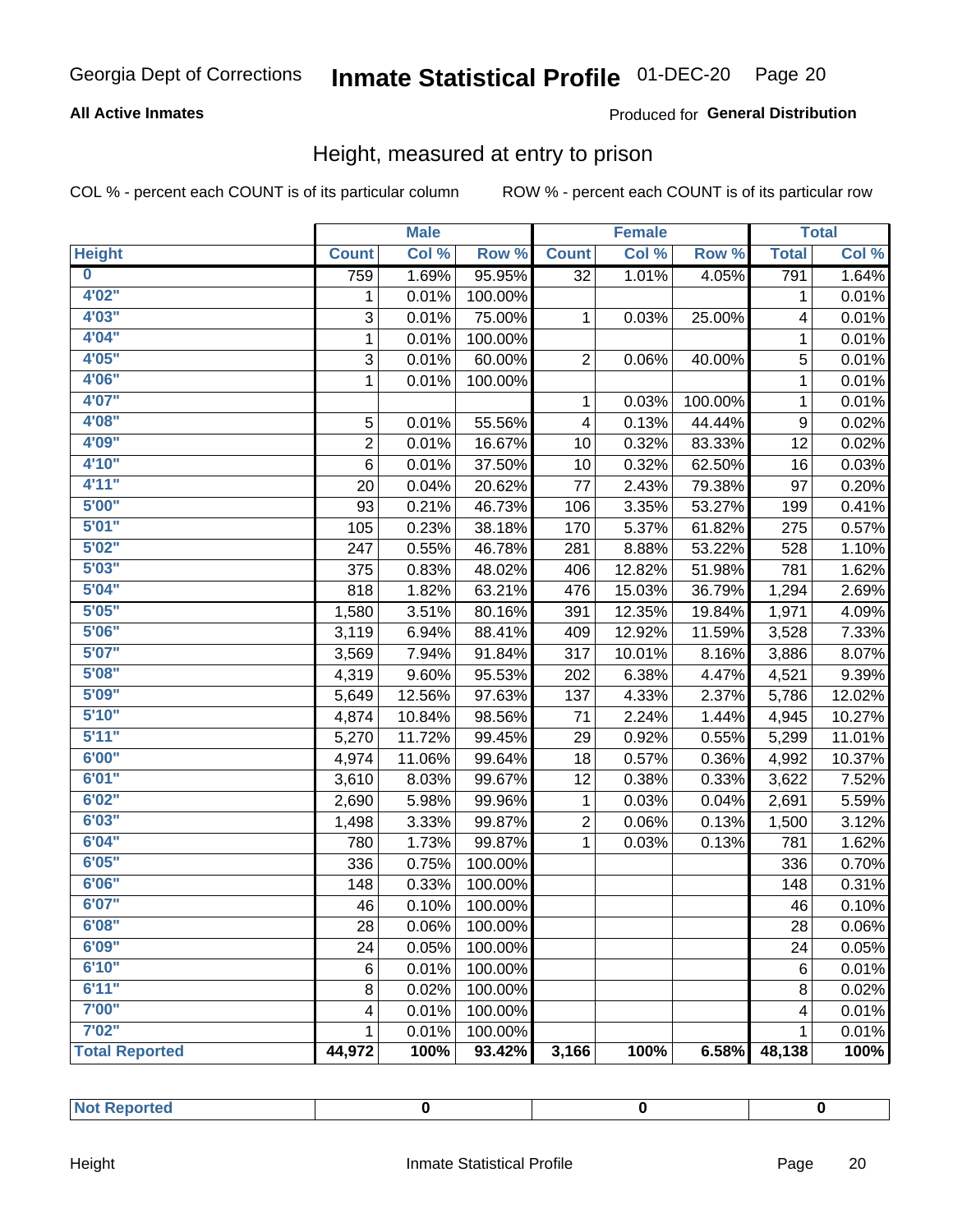# Inmate Statistical Profile 01-DEC-20 Page 21

#### **All Active Inmates**

#### Produced for General Distribution

#### Height, measured at entry to prison

COL % - percent each COUNT is of its particular column

|                    | <b>Male</b> | <b>Female</b> | <b>Total</b> |
|--------------------|-------------|---------------|--------------|
| <b>Grand Total</b> | 44,972      | 3,166         | 48,138       |
|                    |             |               |              |
|                    |             |               |              |

| <b>Mean</b><br>verage) |  | 5'10'' | 5'05" | 5'10" |
|------------------------|--|--------|-------|-------|
|                        |  |        |       |       |
| <b>Mode</b>            |  | 5'09"  | 5'04" | 5'09" |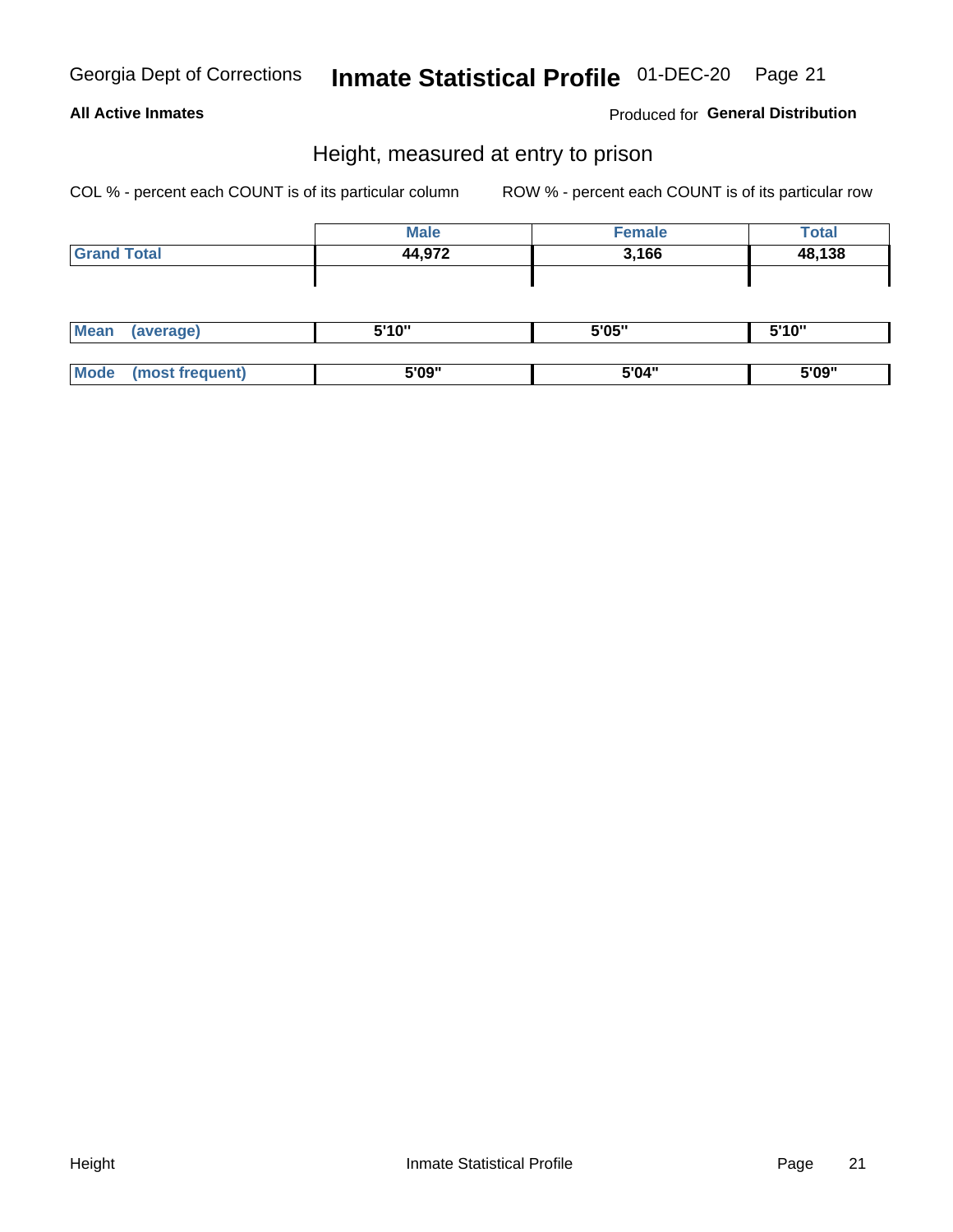#### Inmate Statistical Profile 01-DEC-20 Page 22

**All Active Inmates** 

Produced for General Distribution

#### Weight, measured at entry to prison

COL % - percent each COUNT is of its particular column

|                                                    |                  | <b>Male</b> |         |                         | Female |        |                | <b>Total</b> |
|----------------------------------------------------|------------------|-------------|---------|-------------------------|--------|--------|----------------|--------------|
| Weight                                             | <b>Count</b>     | Col %       | Row %   | <b>Count</b>            | Col %  | Row %  | <b>Total</b>   | Col %        |
| <b>Under 80 pounds</b>                             | 9                | 0.02%       | 90.00%  | 1                       | 0.03%  | 10.00% | 10             | 0.02%        |
| 90 - 99 pounds                                     | 3                | 0.01%       | 50.00%  | 3                       | 0.10%  | 50.00% | 6              | 0.01%        |
| 100 - 109 pounds                                   | 33               | 0.07%       | 50.00%  | 33                      | 1.05%  | 50.00% | 66             | 0.14%        |
| 110 - 119 pounds                                   | 123              | 0.28%       | 65.43%  | 65                      | 2.08%  | 34.57% | 188            | 0.40%        |
| 120 - 129 pounds                                   | 518              | 1.17%       | 78.13%  | 145                     | 4.63%  | 21.87% | 663            | 1.40%        |
| 130 - 139 pounds                                   | 1,512            | 3.42%       | 87.05%  | 225                     | 7.19%  | 12.95% | 1,737          | 3.67%        |
| 140 - 149 pounds                                   | 2,991            | 6.77%       | 91.13%  | 291                     | 9.30%  | 8.87%  | 3,282          | 6.93%        |
| 150 - 159 pounds                                   | 4,555            | 10.31%      | 93.02%  | 342                     | 10.93% | 6.98%  | 4,897          | 10.35%       |
| 160 - 169 pounds                                   | 5,770            | 13.05%      | 94.04%  | 366                     | 11.69% | 5.96%  | 6,136          | 12.96%       |
| 170 - 179 pounds                                   | 5,408            | 12.24%      | 94.38%  | 322                     | 10.29% | 5.62%  | 5,730          | 12.11%       |
| 180 - 189 pounds                                   | 5,701            | 12.90%      | 95.00%  | 300                     | 9.58%  | 5.00%  | 6,001          | 12.68%       |
| 190 - 199 pounds                                   | 3,861            | 8.74%       | 95.17%  | 196                     | 6.26%  | 4.83%  | 4,057          | 8.57%        |
| 200 - 209 pounds                                   | 3,622            | 8.19%       | 94.15%  | 225                     | 7.19%  | 5.85%  | 3,847          | 8.13%        |
| 210 - 219 pounds                                   | 2,618            | 5.92%       | 95.76%  | 116                     | 3.71%  | 4.24%  | 2,734          | 5.78%        |
| 220 - 229 pounds                                   | 2,202            | 4.98%       | 94.22%  | 135                     | 4.31%  | 5.78%  | 2,337          | 4.94%        |
| 230 - 239 pounds                                   | 1,478            | 3.34%       | 94.08%  | 93                      | 2.97%  | 5.92%  | 1,571          | 3.32%        |
| 240 - 249 pounds                                   | 1,135            | 2.57%       | 93.96%  | 73                      | 2.33%  | 6.04%  | 1,208          | 2.55%        |
| 250 - 259 pounds                                   | 838              | 1.90%       | 93.84%  | 55                      | 1.76%  | 6.16%  | 893            | 1.89%        |
| 260 - 269 pounds                                   | 531              | 1.20%       | 92.99%  | 40                      | 1.28%  | 7.01%  | 571            | 1.21%        |
| 270 - 279 pounds                                   | 355              | 0.80%       | 93.18%  | 26                      | 0.83%  | 6.82%  | 381            | 0.81%        |
| 280 - 289 pounds                                   | 309              | 0.70%       | 93.35%  | 22                      | 0.70%  | 6.65%  | 331            | 0.70%        |
| 290 - 299 pounds                                   | 151              | 0.34%       | 92.64%  | 12                      | 0.38%  | 7.36%  | 163            | 0.34%        |
| 300 - 309 pounds                                   | 161              | 0.36%       | 89.94%  | 18                      | 0.58%  | 10.06% | 179            | 0.38%        |
| 310 - 319 pounds                                   | 66               | 0.15%       | 90.41%  | $\overline{7}$          | 0.22%  | 9.59%  | 73             | 0.15%        |
| 320 - 329 pounds                                   | 76               | 0.17%       | 95.00%  | 4                       | 0.13%  | 5.00%  | 80             | 0.17%        |
| 330 - 339 pounds                                   | 39               | 0.09%       | 90.70%  | 4                       | 0.13%  | 9.30%  | 43             | 0.09%        |
| 340 - 349 pounds                                   | 29               | 0.07%       | 93.55%  | $\overline{c}$          | 0.06%  | 6.45%  | 31             | 0.07%        |
| 350 - 359 pounds                                   | 36               | 0.08%       | 90.00%  | $\overline{\mathbf{4}}$ | 0.13%  | 10.00% | 40             | 0.08%        |
| 360 - 369 pounds                                   | 18               | 0.04%       | 100.00% |                         |        |        | 18             | 0.04%        |
| 370 - 379 pounds                                   | 15               | 0.03%       | 100.00% |                         |        |        | 15             | 0.03%        |
| 380 - 389 pounds                                   | $\boldsymbol{9}$ | 0.02%       | 75.00%  | 3                       | 0.10%  | 25.00% | 12             | 0.03%        |
| 390 - 399 pounds                                   | 6                | 0.01%       | 85.71%  | 1                       | 0.03%  | 14.29% | $\overline{7}$ | 0.01%        |
| 400 pounds and over                                | 21               | 0.05%       | 95.45%  | $\mathbf{1}$            | 0.03%  | 4.55%  | 22             | 0.05%        |
| <b>Total Reported</b>                              | 44,199           | 100%        | 93.39%  | 3,130                   | 100%   | 6.61%  | 47,329         | 100.0%       |
|                                                    |                  |             |         |                         |        |        |                |              |
| <b>Not Reported</b>                                |                  | 773         |         |                         | 36     |        |                | 809          |
| <b>Grand Total</b>                                 |                  | 44,972      |         |                         | 3,166  |        |                | 48,138       |
|                                                    |                  |             |         |                         | 177    |        |                |              |
| <b>Mean</b><br>(average)<br><b>Median (middle)</b> |                  | 185<br>180  |         |                         | 170    |        |                | 185<br>180   |
|                                                    |                  |             |         |                         |        |        |                |              |
| <b>Mode</b><br>(most frequent)                     |                  | 180         |         | 160                     |        |        | 180            |              |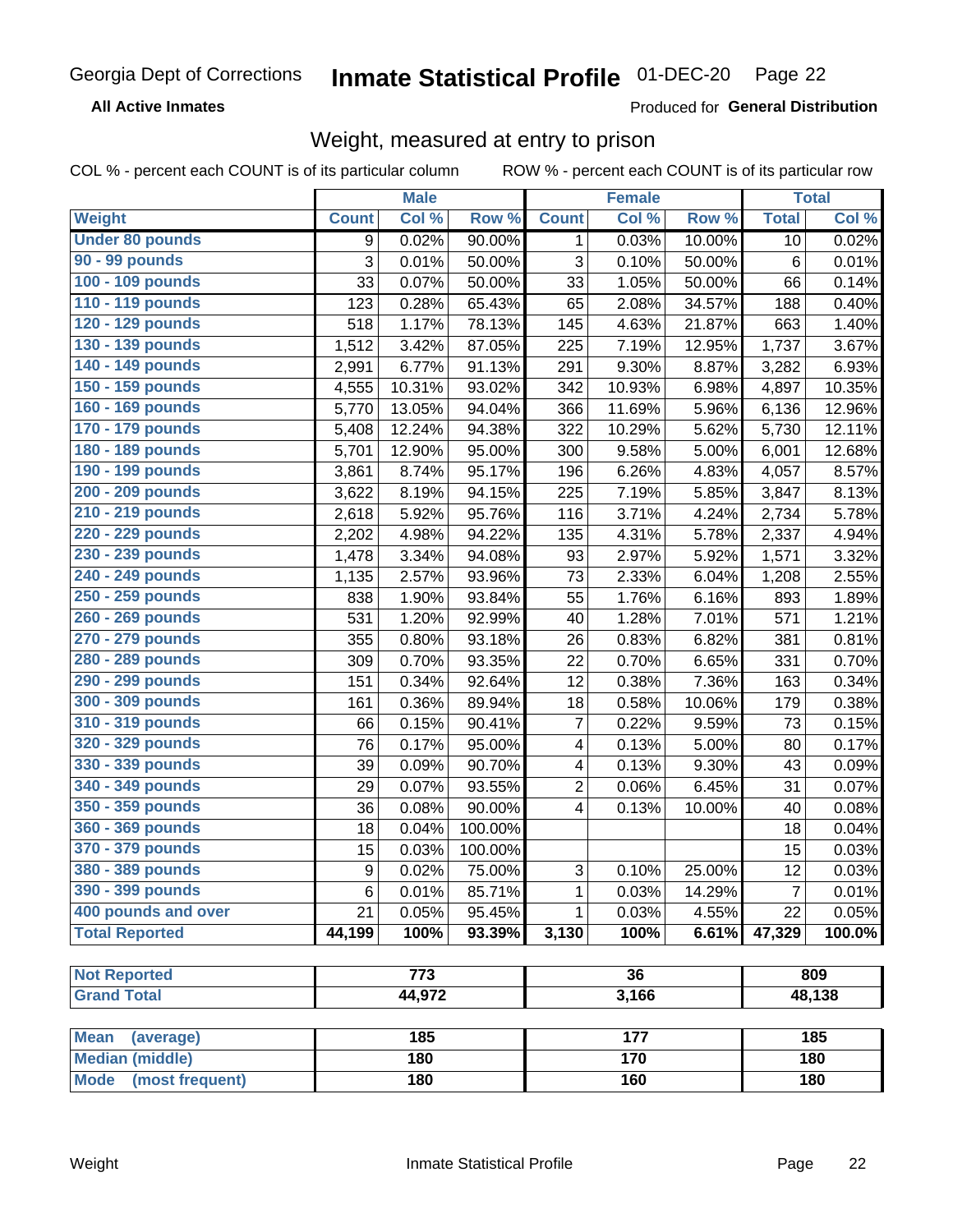### Inmate Statistical Profile 01-DEC-20 Page 23

**All Active Inmates** 

#### Produced for General Distribution

### Veterans validated by Veteran's Administration

COL % - percent each COUNT is of its particular column

|                          |              | <b>Male</b> |         |                    | <b>Female</b> |       |              | <b>Total</b> |
|--------------------------|--------------|-------------|---------|--------------------|---------------|-------|--------------|--------------|
| <b>Military service</b>  | <b>Count</b> | Col %       |         | <b>Row % Count</b> | Col %         | Row % | <b>Total</b> | Col %        |
| <b>Others</b><br>0       | 701          | 28.79%      | 97.09%  | 21                 | 44.68%        | 2.91% | 722          | 29.09%       |
| <b>Air Force</b>         | 1,028        | 42.22%      | 98.19%  | 19                 | 40.43%        | 1.81% | 1,047        | 42.18%       |
| <b>Army</b><br>2         | 137          | 5.63%       | 99.28%  |                    | 2.13%         | .72%  | 138          | 5.56%        |
| <b>Navy</b><br>3         | 316          | 12.98%      | 99.06%  | 3                  | 6.38%         | .94%  | 319          | 12.85%       |
| <b>Marines</b><br>4      | 15           | .62%        | 100.00% |                    |               |       | 15           | .60%         |
| <b>Coast Guard</b><br>5. | 238          | 9.77%       | 98.76%  | 3                  | 6.38%         | 1.24% | 241          | 9.71%        |
| <b>Total Reported</b>    | 2,435        | 100%        | 98.11%  | 47                 | 100%          | 1.89% | 2,482        | 100%         |

| <b>Not</b><br>ported<br>. | ハウ につつ<br>42,537       | 3,119<br>. . | 15.656 |
|---------------------------|------------------------|--------------|--------|
| ⊺otai                     | <b>A 072</b><br>44.97Z | 3,166        | 48,138 |

|  |  | <b>Mode (most frequent)</b> | <b>Force</b><br>Aır | วthers | orce |
|--|--|-----------------------------|---------------------|--------|------|
|--|--|-----------------------------|---------------------|--------|------|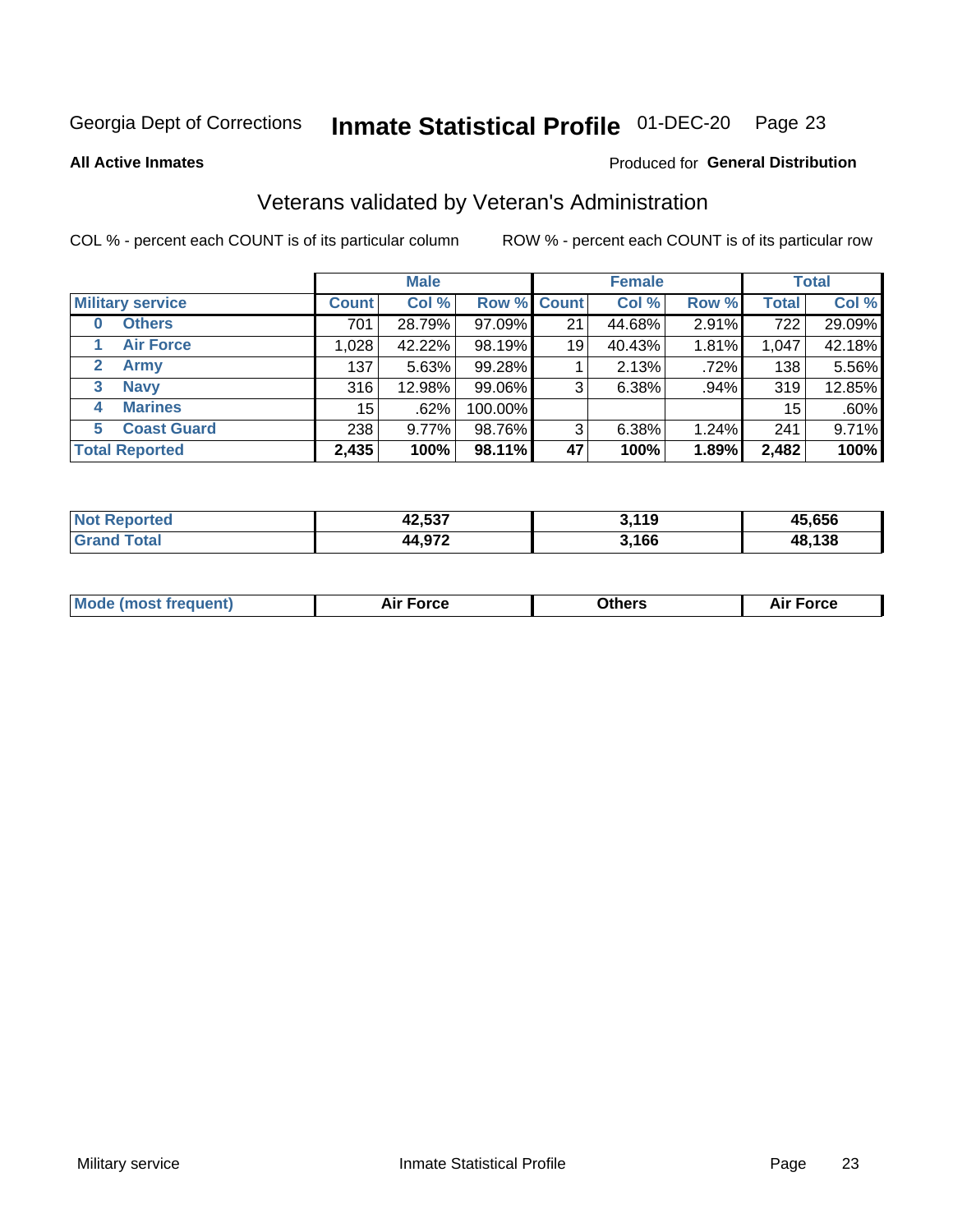# Inmate Statistical Profile 01-DEC-20 Page 24

**All Active Inmates** 

#### Produced for General Distribution

#### Type of admission to prison

COL % - percent each COUNT is of its particular column

|    |                                  |              | <b>Male</b> |                    |       | <b>Female</b> |       |              | <b>Total</b> |
|----|----------------------------------|--------------|-------------|--------------------|-------|---------------|-------|--------------|--------------|
|    | <b>Type of Admission</b>         | <b>Count</b> | Col %       | <b>Row % Count</b> |       | Col %         | Row % | <b>Total</b> | Col %        |
| 16 | <b>Population Redistribution</b> | 3            | .01%        | 100.00%            |       |               |       | 3            | .01%         |
| 27 | <b>Boot Camp Plus</b>            |              | .01%        | 100.00%            |       |               |       |              | .01%         |
| 28 | <b>Initial Assignment</b>        |              | .02%        | 100.00%            |       |               |       |              | .01%         |
| 52 | <b>New Sentence</b>              | 36,113       | 80.32%      | 93.29%             | 2,598 | 82.06%        | 6.71% | 38,711       | 80.43%       |
| 53 | <b>Probation Rev Partial</b>     | 1,764        | 3.92%       | 93.14%             | 130   | 4.11%         | 6.86% | 1,894        | 3.94%        |
| 54 | <b>Probation Rev Remainder</b>   | 2,837        | 6.31%       | 92.14%             | 242   | 7.64%         | 7.86% | 3,079        | 6.40%        |
| 55 | <b>Parole Rev New Sentence</b>   | 2,675        | 5.95%       | 95.16%             | 136   | 4.30%         | 4.84% | 2,811        | 5.84%        |
| 56 | <b>Parole Rev No New</b>         | 1,502        | 3.34%       | 96.16%             | 60    | 1.90%         | 3.84% | 1,562        | 3.25%        |
|    | <b>Sentence</b>                  |              |             |                    |       |               |       |              |              |
| 57 | <b>Released In Error</b>         | 13           | .03%        | 100.00%            |       |               |       | 13           | .03%         |
| 65 | <b>Return Appeal/Bond</b>        | 2            | .01%        | 100.00%            |       |               |       | 2            | .01%         |
| 67 | <b>Admit Fm Other Cust</b>       | 3            | .01%        | 100.00%            |       |               |       | 3            | .01%         |
| 69 | <b>New Sent/Par Rev Pnd</b>      | 2            | .01%        | 100.00%            |       |               |       | 2            | .01%         |
| 70 | <b>Life W/O Parole</b>           | 14           | .03%        | 100.00%            |       |               |       | 14           | .03%         |
| 72 | <b>Par Rev/Rsn Unknown</b>       | 23           | .05%        | 100.00%            |       |               |       | 23           | .05%         |
| 76 | <b>Par Rev/Revoc Center</b>      |              | .01%        | 100.00%            |       |               |       |              | .01%         |
| 82 | <b>Unknown</b>                   | 3            | .01%        | 100.00%            |       |               |       | 3            | .01%         |
|    | <b>Total Reported</b>            | 44,963       | 100%        | 93.42% 3,166       |       | 100%          | 6.58% | 48,129       | 100%         |

| <b>Not Reported</b>  |                   |       |        |
|----------------------|-------------------|-------|--------|
| Total<br><b>Gran</b> | 44 Q72<br>44.JI 4 | 3,166 | 48,138 |

| <b>Mode (most frequent)</b> | <b>New Sentence</b> | <b>New Sentence</b> | <b>New Sentence</b> |
|-----------------------------|---------------------|---------------------|---------------------|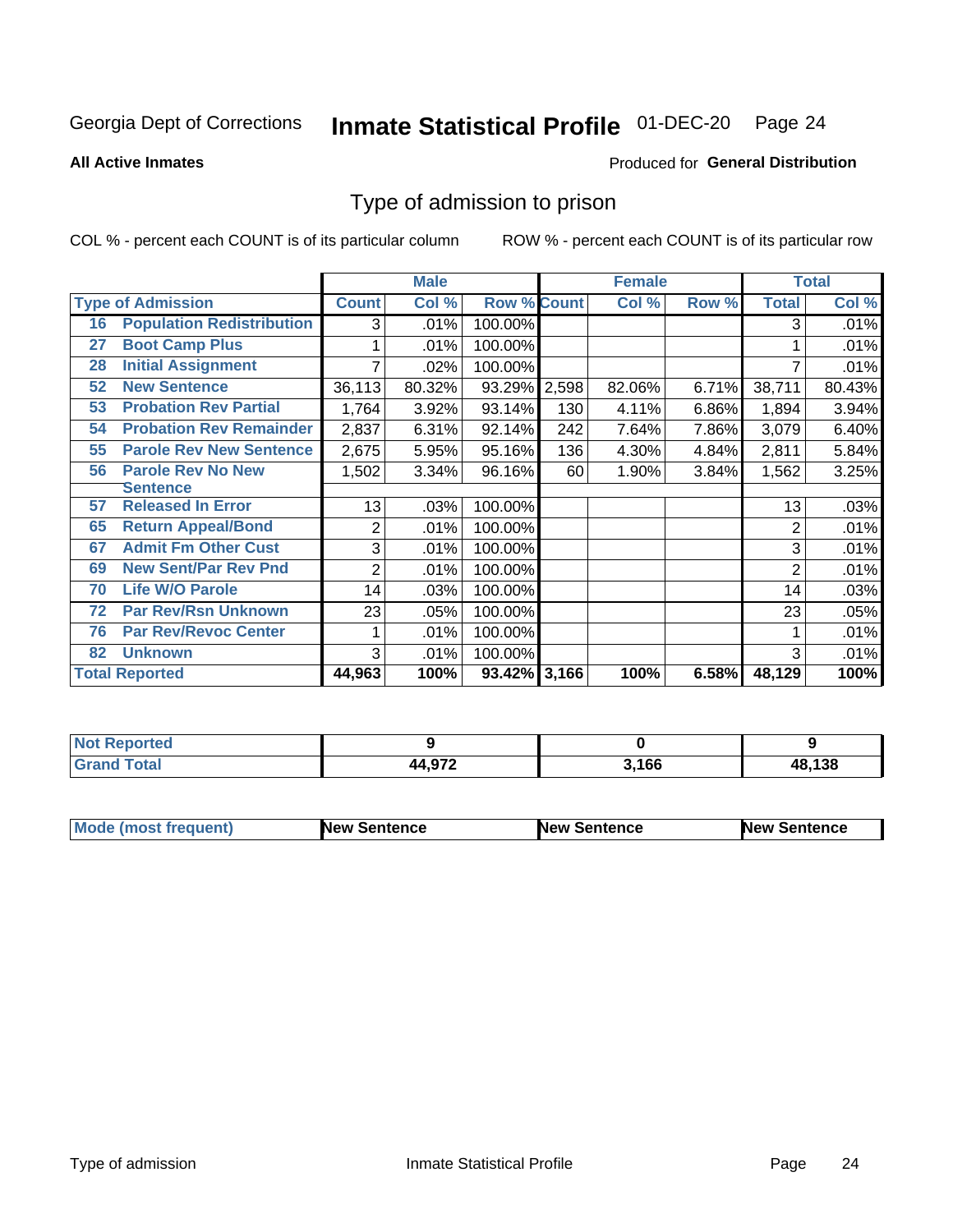### Inmate Statistical Profile 01-DEC-20 Page 25

**All Active Inmates** 

#### Produced for General Distribution

### Current / last supervision level

COL % - percent each COUNT is of its particular column

|                        |              | <b>Male</b> |                    |       | <b>Female</b> |          |        | <b>Total</b> |
|------------------------|--------------|-------------|--------------------|-------|---------------|----------|--------|--------------|
| <b>Security Status</b> | <b>Count</b> | Col %       | <b>Row % Count</b> |       | Col %         | Row %    | Total  | Col %        |
| 3 Minimum              | 2,756        | 6.13%       | 70.87%             | 1,133 | 35.79%        | 29.13%   | 3,889  | 8.08%        |
| 4 Medium               | 31.952       | 71.06%      | 94.52%             | 1,851 | 58.46%        | $5.48\%$ | 33,803 | 70.23%       |
| 5 Close                | 10.255       | 22.81%      | 98.26%             | 182   | 5.75%         | $1.74\%$ | 10,437 | 21.69%       |
| <b>Total Reported</b>  | 44,963       | 100%        | $93.42\%$          | 3,166 | 100%          | $6.58\%$ | 48,129 | 100%         |

| <b>Still being diagnosed</b> |        |       |        |
|------------------------------|--------|-------|--------|
| <b>Not Reported</b>          |        |       |        |
| <b>Grand Total</b>           | 44,972 | 3,166 | 48,138 |

| М | Мє<br>dium<br>_____ | Me<br>dium<br>____ | Med<br>dıum<br>$  -$ |
|---|---------------------|--------------------|----------------------|
|   |                     |                    |                      |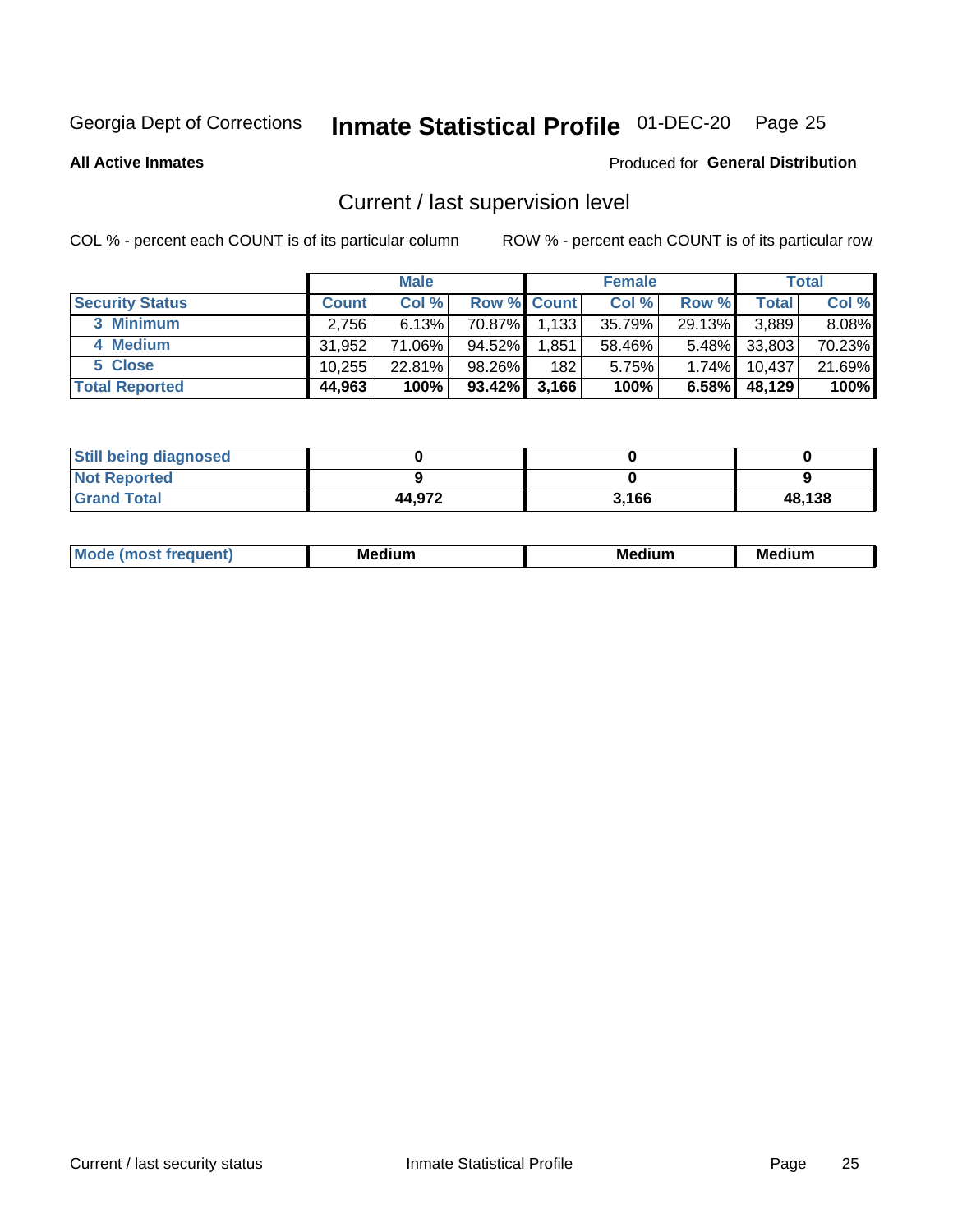# Inmate Statistical Profile 01-DEC-20 Page 26

**All Active Inmates** 

#### Produced for General Distribution

### Current / last type of institution

COL % - percent each COUNT is of its particular column

|                            |                | <b>Male</b> |             |       | <b>Female</b> |        |              | <b>Total</b> |
|----------------------------|----------------|-------------|-------------|-------|---------------|--------|--------------|--------------|
| <b>Type of Institution</b> | <b>Count</b>   | Col %       | Row % Count |       | Col %         | Row %  | <b>Total</b> | Col %        |
| <b>County Ci</b>           | 4,208          | 9.43%       | 99.98%      |       | $.03\%$       | .02%   | 4,209        | 8.81%        |
| <b>State Prison</b>        | 31,830         | 71.31%      | 91.93%      | 2,793 | 88.25%        | 8.07%  | 34,623       | 72.43%       |
| <b>Transitional Center</b> | 1,864          | 4.18%       | 83.44%      | 370   | 11.69%        | 16.56% | 2,234        | 4.67%        |
| <b>Private Prison</b>      | 6,723          | 15.06%      | 100.00%     |       |               |        | 6,723        | 14.06%       |
| <b>County Jail</b>         | 6              | $.01\%$     | 100.00%     |       |               |        | 6            | .01%         |
| <b>Rsat - Center</b>       | 2              | $.01\%$     | 100.00%     |       |               |        | 2            | .01%         |
| <b>State Hospital</b>      | 3 <sup>1</sup> | $.01\%$     | 75.00%      |       | .03%          | 25.00% | 4            | .01%         |
| <b>Total Reported</b>      | 44,636         | 100%        | 93.38%      | 3,165 | 100%          | 6.62%  | 47,801       | 100%         |

| oorted<br><b>NOT</b> |        |       |        |
|----------------------|--------|-------|--------|
| 'otal                | 44,636 | 3,165 | 17,801 |

| <b>Mode (most frequent)</b> | <b>State Prison</b> | <b>State Prison</b> | <b>State Prison</b> |
|-----------------------------|---------------------|---------------------|---------------------|
|                             |                     |                     |                     |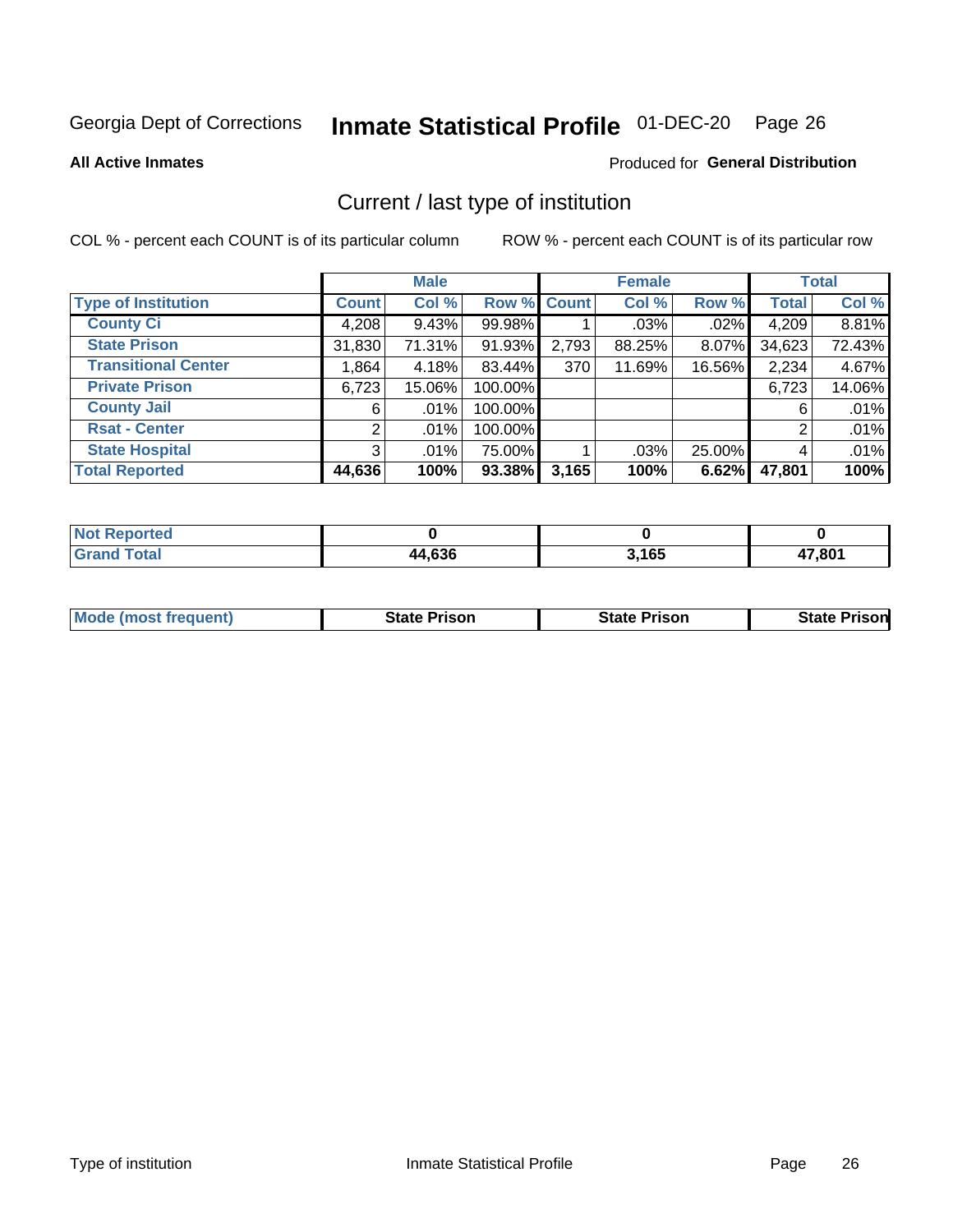# Inmate Statistical Profile 01-DEC-20 Page 27

#### **All Active Inmates**

#### **Produced for General Distribution**

#### Institution type - transitional centers

COL % - percent each COUNT is of its particular column

|                                          |              | <b>Male</b> |         |              | <b>Female</b> |         |              | <b>Total</b> |
|------------------------------------------|--------------|-------------|---------|--------------|---------------|---------|--------------|--------------|
| <b>Institution Type - Trans. Centers</b> | <b>Count</b> | Col %       | Row %   | <b>Count</b> | Col %         | Row %   | <b>Total</b> | Col %        |
| <b>Albany Tc</b>                         |              | .05%        | 100.00% |              |               |         |              | .04%         |
| <b>Arrendale Tc</b>                      |              |             |         | 136          | 36.76%        | 100.00% | 136          | 6.09%        |
| <b>Atlanta Tc</b>                        | 275          | 14.75%      | 100.00% |              |               |         | 275          | 12.31%       |
| <b>Augusta Tc</b>                        | 205          | 11.00%      | 100.00% |              |               |         | 205          | 9.18%        |
| <b>Bacon Tc</b>                          | 48           | 2.58%       | 100.00% |              |               |         | 48           | 2.15%        |
| <b>Charles D. Hudson Tc</b>              | 153          | 8.21%       | 100.00% |              |               |         | 153          | 6.85%        |
| <b>Clayton Tc</b>                        | 361          | 19.37%      | 100.00% |              |               |         | 361          | 16.16%       |
| <b>Coastal Tc</b>                        |              | .05%        | 100.00% |              |               |         |              | .04%         |
| <b>Columbus Tc</b>                       | 137          | 7.35%       | 100.00% |              |               |         | 137          | 6.13%        |
| <b>Macon Tc</b>                          | 159          | 8.53%       | 100.00% |              |               |         | 159          | 7.12%        |
| <b>Macon Womens Tc</b>                   |              |             |         | 2            | .54%          | 100.00% | 2            | .09%         |
| <b>Metro Tc</b>                          |              |             |         | 232          | 62.70%        | 100.00% | 232          | 10.38%       |
| <b>Phillips Tc</b>                       | 203          | 10.89%      | 100.00% |              |               |         | 203          | 9.09%        |
| <b>Savannah Mens Tc</b>                  |              | .05%        | 100.00% |              |               |         |              | .04%         |
| <b>Smith Tc</b>                          | 164          | 8.80%       | 100.00% |              |               |         | 164          | 7.34%        |
| <b>Valdosta Tc</b>                       | 156          | 8.37%       | 100.00% |              |               |         | 156          | 6.98%        |
| <b>Total Reported</b>                    | 1,864        | 100%        | 83.44%  | 370          | 100%          | 16.56%  | 2,234        | 100%         |

| <b>Not</b><br>Reported |      |             |       |
|------------------------|------|-------------|-------|
| <b>Total</b>           | ,864 | 270<br>JI U | 2,234 |

| Mode (most frequent) | <b>Clayton Tc</b> | Metro Tc | <b>Clayton Tc</b> |
|----------------------|-------------------|----------|-------------------|
|                      |                   |          |                   |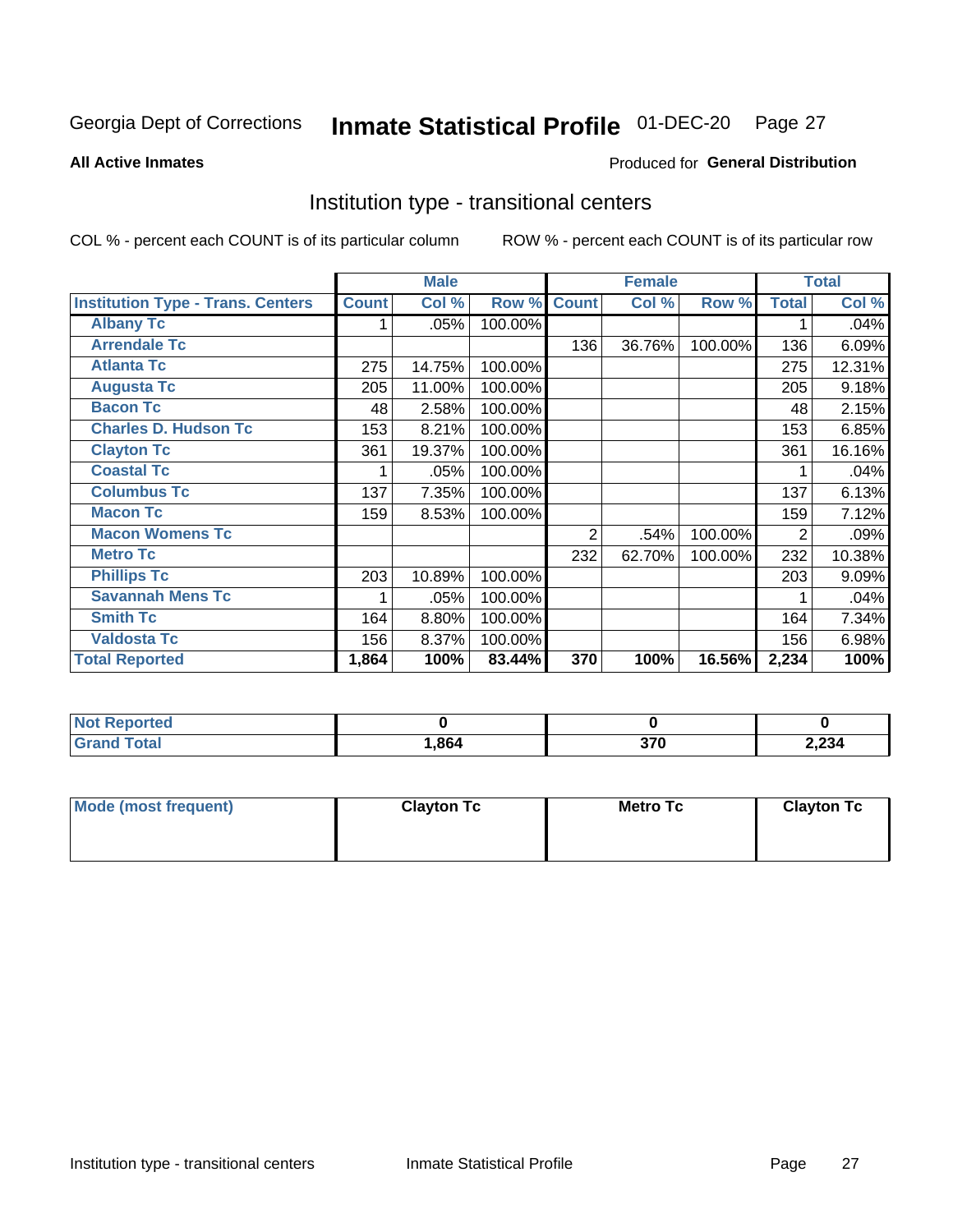# Inmate Statistical Profile 01-DEC-20 Page 28

#### **All Active Inmates**

#### Produced for General Distribution

#### Institution type - county prisons

COL % - percent each COUNT is of its particular column

|                                          |                         | <b>Male</b> |         |              | <b>Female</b> |       |                         | <b>Total</b> |
|------------------------------------------|-------------------------|-------------|---------|--------------|---------------|-------|-------------------------|--------------|
| <b>Institution Type - County Prisons</b> | <b>Count</b>            | Col %       | Row %   | <b>Count</b> | Col %         | Row % | <b>Total</b>            | Col %        |
| <b>Baldwin County Ci</b>                 | $\mathbf 1$             | .02%        | 100.00% |              |               |       | $\mathbf{1}$            | .02%         |
| <b>Bulloch County Ci</b>                 | 142                     | 3.37%       | 100.00% |              |               |       | 142                     | 3.37%        |
| <b>Calhoun County Ci</b>                 | 1                       | .02%        | 100.00% |              |               |       | 1                       | .02%         |
| <b>Carroll County Ci</b>                 | 188                     | 4.47%       | 100.00% |              |               |       | 188                     | 4.47%        |
| <b>Chattooga County Ci</b>               | 1                       | .02%        | 100.00% |              |               |       | 1                       | .02%         |
| <b>Clarke County Ci</b>                  | 130                     | 3.09%       | 100.00% |              |               |       | 130                     | 3.09%        |
| <b>Clayton County Ci</b>                 | 218                     | 5.18%       | 100.00% |              |               |       | 218                     | 5.18%        |
| <b>Colquitt County Ci</b>                | 156                     | 3.71%       | 100.00% |              |               |       | 156                     | 3.71%        |
| <b>Coweta County Ci</b>                  | 165                     | 3.92%       | 100.00% |              |               |       | 165                     | 3.92%        |
| <b>Decatur County Ci</b>                 | 169                     | 4.02%       | 100.00% |              |               |       | 169                     | 4.02%        |
| <b>Effingham County Ci</b>               | 182                     | 4.33%       | 100.00% |              |               |       | 182                     | 4.32%        |
| <b>Floyd County Ci</b>                   | 385                     | 9.15%       | 100.00% |              |               |       | 385                     | 9.15%        |
| <b>Fulton County Ci</b>                  | 7                       | .17%        | 100.00% |              |               |       | $\overline{7}$          | .17%         |
| <b>Gilmer County Ci</b>                  | 2                       | .05%        | 100.00% |              |               |       | $\overline{2}$          | .05%         |
| <b>Grady County Ci</b>                   | $\overline{2}$          | .05%        | 100.00% |              |               |       | $\overline{2}$          | .05%         |
| <b>Gwinnett County Ci</b>                | 163                     | 3.87%       | 100.00% |              |               |       | 163                     | 3.87%        |
| <b>Hall County Ci</b>                    | 164                     | 3.90%       | 100.00% |              |               |       | 164                     | 3.90%        |
| <b>Hancock County Ci</b>                 | 1                       | .02%        | 100.00% |              |               |       | 1                       | .02%         |
| <b>Harris County Ci</b>                  | 133                     | 3.16%       | 100.00% |              |               |       | 133                     | 3.16%        |
| <b>Hart County Ci</b>                    | 4                       | .10%        | 100.00% |              |               |       | 4                       | .10%         |
| <b>Henry County Ci</b>                   | 1                       | .02%        | 100.00% |              |               |       | 1                       | .02%         |
| Jackson County Ci                        | 139                     | 3.30%       | 100.00% |              |               |       | 139                     | 3.30%        |
| <b>Jefferson County Ci</b>               | 176                     | 4.18%       | 100.00% |              |               |       | 176                     | 4.18%        |
| <b>Meriwether County Ci</b>              | 2                       | .05%        | 100.00% |              |               |       | $\overline{2}$          | .05%         |
| <b>Miller County Ci</b>                  | 1                       | .02%        | 100.00% |              |               |       | $\mathbf{1}$            | .02%         |
| <b>Mitchell County Ci</b>                | 119                     | 2.83%       | 100.00% |              |               |       | 119                     | 2.83%        |
| <b>Morgan County Ci</b>                  | 1                       | .02%        | 100.00% |              |               |       | 1                       | .02%         |
| <b>Muscogee County Ci</b>                | 472                     | 11.22%      | 100.00% |              |               |       | 472                     | 11.21%       |
| <b>Richmond County Ci</b>                | 164                     | 3.90%       | 100.00% |              |               |       | 164                     | 3.90%        |
| <b>Screven County Ci</b>                 | 126                     | 2.99%       | 100.00% |              |               |       | 126                     | 2.99%        |
| <b>Spalding County Ci</b>                | 358                     | 8.51%       | 100.00% |              |               |       | 358                     | 8.51%        |
| <b>Stewart County Ci</b>                 | $\overline{2}$          | .05%        | 100.00% |              |               |       | $\overline{2}$          | .05%         |
| <b>Sumter County Ci</b>                  | 294                     | 6.99%       | 100.00% |              |               |       | 294                     | 6.99%        |
| <b>Terrell County Ci</b>                 | 124                     | 2.95%       | 100.00% |              |               |       | 124                     | 2.95%        |
| <b>Thomas County Ci</b>                  | 3                       | .07%        | 100.00% |              |               |       | 3                       | .07%         |
| <b>Tift County Ci</b>                    | 3                       | .07%        | 100.00% |              |               |       | 3                       | .07%         |
| <b>Upson County Ci</b>                   | 1                       | .02%        | 100.00% |              |               |       | 1                       | .02%         |
| <b>Walker County Ci</b>                  | $\overline{\mathbf{4}}$ | .10%        | 100.00% |              |               |       | $\overline{\mathbf{4}}$ | .10%         |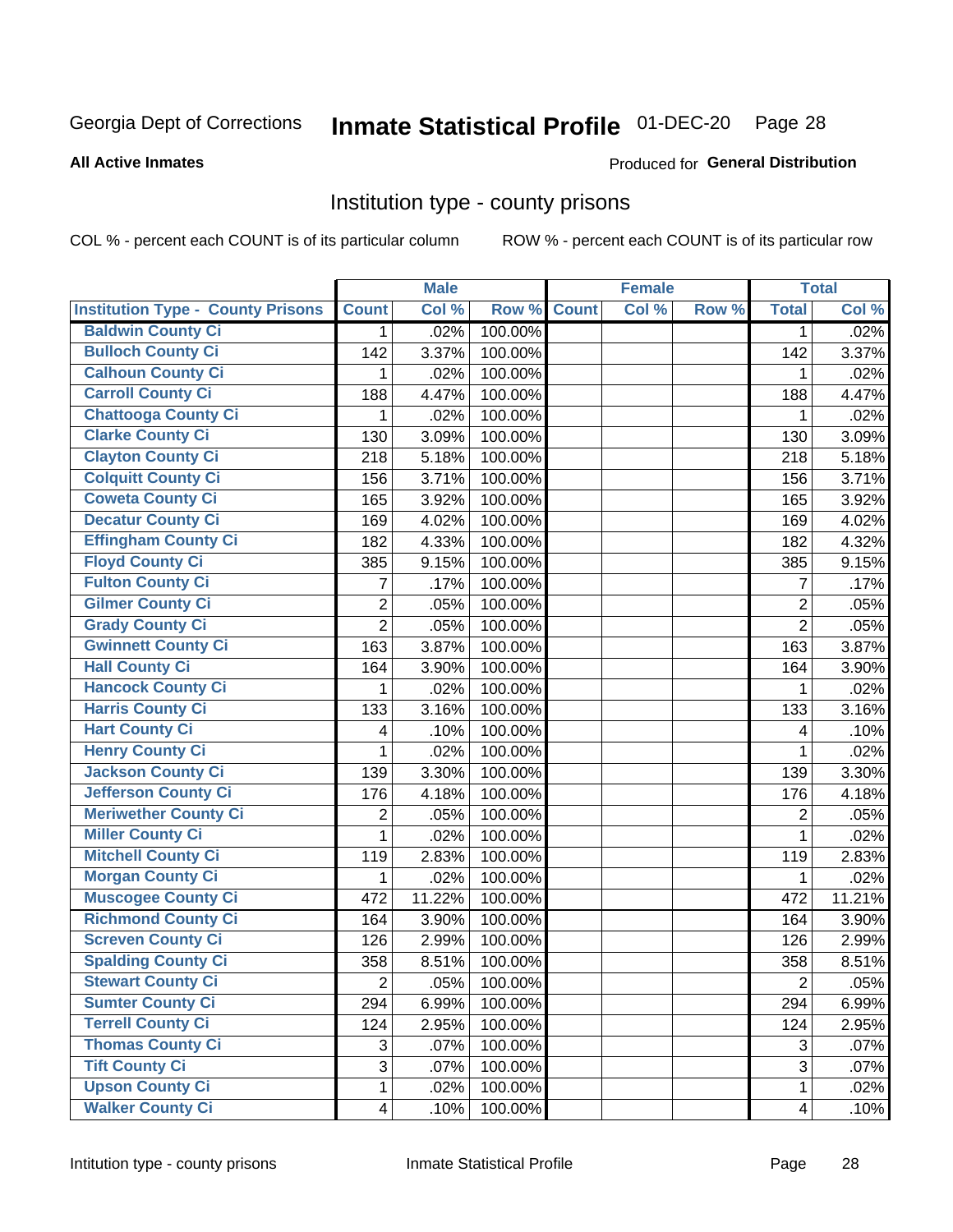### Inmate Statistical Profile 01-DEC-20 Page 29

**All Active Inmates** 

#### **Produced for General Distribution**

#### Institution type - county prisons

COL % - percent each COUNT is of its particular column

|                                          |              | <b>Male</b> |                    | <b>Female</b> |         |       | <b>Total</b> |
|------------------------------------------|--------------|-------------|--------------------|---------------|---------|-------|--------------|
| <b>Institution Type - County Prisons</b> | <b>Count</b> | Col%        | <b>Row % Count</b> | Col%          | Row %   | Total | Col %        |
| <b>Walton County Ci</b>                  | ⌒            | .05%        | 100.00%            |               |         |       | .05%         |
| <b>Wilkes County Ci</b>                  |              | $.05\%$     | 100.00%            |               |         |       | .05%         |
| <b>Womens Ci</b>                         |              |             |                    | 100.00%       | 100.00% |       | $.02\%$      |
| <b>Total Reported</b>                    | 4.208        | 100%        | 99.98%             | 100%          | .02%    | 4,209 | 100%         |

| rtea<br>$\sim$<br>$\sim$ |       |      |
|--------------------------|-------|------|
|                          | 4,208 | ,209 |

| Mode (most frequent) | <b>Muscogee County Ci</b> | <b>Womens Ci</b> Muscogee County |
|----------------------|---------------------------|----------------------------------|
|----------------------|---------------------------|----------------------------------|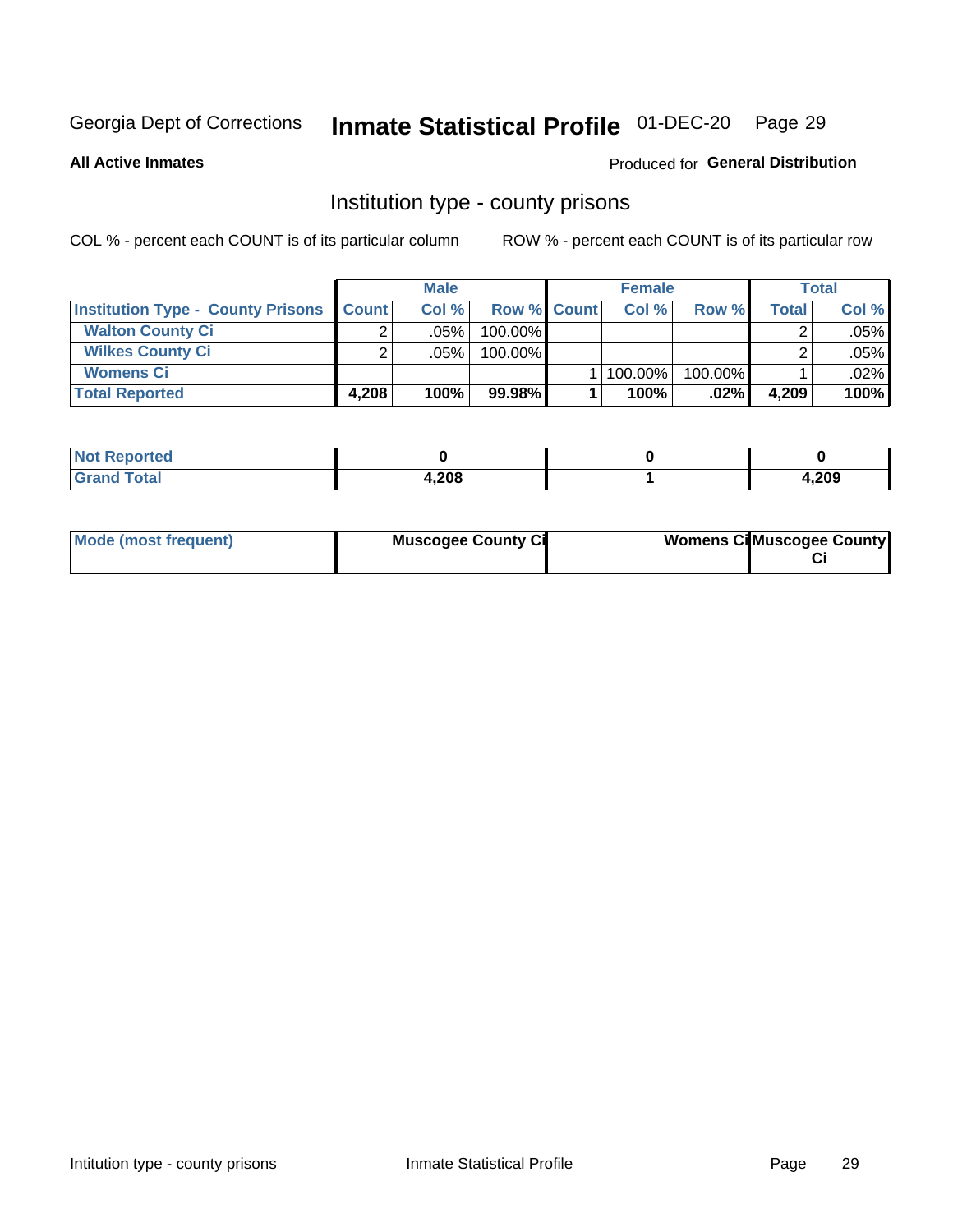# Inmate Statistical Profile 01-DEC-20 Page 30

#### **All Active Inmates**

#### Produced for General Distribution

#### Institution type - state prisons

COL % - percent each COUNT is of its particular column

|                                         |              | <b>Male</b> |         |              | <b>Female</b> |         | <b>Total</b> |        |
|-----------------------------------------|--------------|-------------|---------|--------------|---------------|---------|--------------|--------|
| <b>Institution Type - State Prisons</b> | <b>Count</b> | Col %       | Row %   | <b>Count</b> | Col %         | Row %   | <b>Total</b> | Col %  |
| <b>Arrendale State Prison</b>           |              |             |         | 1,356        | 48.55%        | 100.00% | 1,356        | 3.92%  |
| <b>Augusta State Med. Prison</b>        | 1,096        | 3.44%       | 100.00% |              |               |         | 1,096        | 3.17%  |
| <b>Autry State Prison</b>               | 1,053        | 3.31%       | 100.00% |              |               |         | 1,053        | 3.04%  |
| <b>Baldwin State Prison</b>             | 815          | 2.56%       | 100.00% |              |               |         | 815          | 2.35%  |
| <b>Burruss Correctional Training</b>    | 641          | 2.01%       | 100.00% |              |               |         | 641          | 1.85%  |
| <b>Ctr</b>                              |              |             |         |              |               |         |              |        |
| <b>Calhoun State Prison</b>             | 1,518        | 4.77%       | 100.00% |              |               |         | 1,518        | 4.38%  |
| <b>Central State Prison</b>             | 1,019        | 3.20%       | 100.00% |              |               |         | 1,019        | 2.94%  |
| <b>Chatham State Prison</b>             | 5            | .02%        | 100.00% |              |               |         | 5            | .01%   |
| <b>Coastal State Prison</b>             | 954          | 3.00%       | 100.00% |              |               |         | 954          | 2.76%  |
| <b>Dodge State Prison</b>               | 1,111        | 3.49%       | 100.00% |              |               |         | 1,111        | 3.21%  |
| <b>Dooly State Prison</b>               | 1,434        | 4.51%       | 100.00% |              |               |         | 1,434        | 4.14%  |
| <b>Emanuel Womens Facility</b>          |              |             |         | 237          | 8.49%         | 100.00% | 237          | .68%   |
| <b>Ga Diag Class Prison</b>             | 3,775        | 11.86%      | 99.97%  | 1            | .04%          | .03%    | 3,776        | 10.91% |
| <b>Ga State Prison</b>                  | 1,421        | 4.46%       | 100.00% |              |               |         | 1,421        | 4.10%  |
| <b>Hancock State Prison</b>             | 1,001        | 3.14%       | 100.00% |              |               |         | 1,001        | 2.89%  |
| <b>Hays State Prison</b>                | 1,020        | 3.20%       | 100.00% |              |               |         | 1,020        | 2.95%  |
| <b>Helms Facility</b>                   | 12           | .04%        | 75.00%  | 4            | .14%          | 25.00%  | 16           | .05%   |
| <b>Johnson State Prison</b>             | 1,285        | 4.04%       | 100.00% |              |               |         | 1,285        | 3.71%  |
| <b>Lee State Prison</b>                 | 585          | 1.84%       | 100.00% |              |               |         | 585          | 1.69%  |
| <b>Long Unit</b>                        | 127          | .40%        | 100.00% |              |               |         | 127          | .37%   |
| <b>Lowndes Unit</b>                     | 5            | .02%        | 100.00% |              |               |         | 5            | .01%   |
| <b>Macon State Prison</b>               | 1,539        | 4.84%       | 100.00% |              |               |         | 1,539        | 4.45%  |
| <b>Metro Reentry Facility</b>           | 202          | .63%        | 100.00% |              |               |         | 202          | .58%   |
| <b>Metro State Prison (W)</b>           |              |             |         | $\mathbf 1$  | .04%          | 100.00% | 1            | .01%   |
| <b>Montgomery State Prison</b>          | 294          | .92%        | 100.00% |              |               |         | 294          | .85%   |
| <b>Phillips State Prison</b>            | 857          | 2.69%       | 100.00% |              |               |         | 857          | 2.48%  |
| <b>Pulaski State Prison</b>             |              |             |         | 961          | 34.41%        | 100.00% | 961          | 2.78%  |
| <b>Putnam State Prison</b>              | $\mathbf{1}$ | .01%        | 100.00% |              |               |         | 1            | .01%   |
| <b>Rogers State Prison</b>              | 1,269        | 3.99%       | 100.00% |              |               |         | 1,269        | 3.67%  |
| <b>Rutledge State Prison</b>            | 549          | 1.72%       | 100.00% |              |               |         | 549          | 1.59%  |
| <b>Smith State Prison</b>               | 1,428        | 4.49%       | 100.00% |              |               |         | 1,428        | 4.12%  |
| <b>Special Management Unit</b>          | 187          | .59%        | 100.00% |              |               |         | 187          | .54%   |
| <b>Telfair State Prison</b>             | 1,255        | 3.94%       | 100.00% |              |               |         | 1,255        | 3.62%  |
| <b>Valdosta State Prison</b>            | 779          | 2.45%       | 100.00% |              |               |         | 779          | 2.25%  |
| <b>Walker State Prison</b>              | 378          | 1.19%       | 100.00% |              |               |         | 378          | 1.09%  |
| <b>Ware State Prison</b>                | 1,166        | 3.66%       | 100.00% |              |               |         | 1,166        | 3.37%  |
| <b>Washington State Prison</b>          | 1,447        | 4.55%       | 100.00% |              |               |         | 1,447        | 4.18%  |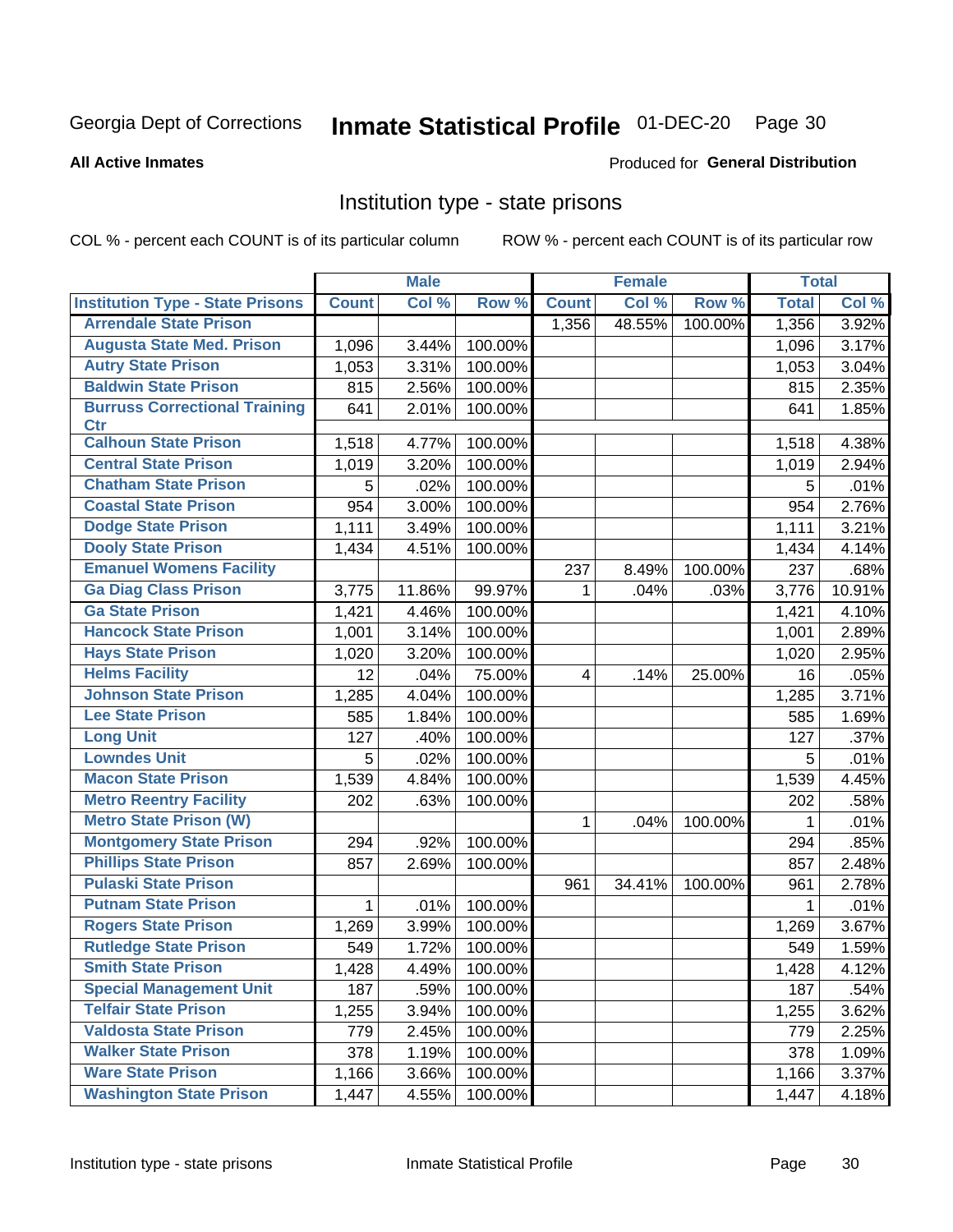#### Inmate Statistical Profile 01-DEC-20 Page 31

**All Active Inmates** 

#### Produced for General Distribution

#### Institution type - state prisons

COL % - percent each COUNT is of its particular column

|                                         |              | <b>Male</b> |            |              | <b>Female</b> |          |              | Total   |
|-----------------------------------------|--------------|-------------|------------|--------------|---------------|----------|--------------|---------|
| <b>Institution Type - State Prisons</b> | <b>Count</b> | Col %       | Row %I     | <b>Count</b> | Col %         | Row %    | <b>Total</b> | Col %   |
| <b>Wayne State Prison</b>               |              | $.01\%$     | $100.00\%$ |              |               |          |              | $.01\%$ |
| <b>Whitworth Women'S Facility</b>       |              |             |            | 233          | $8.34\%$      | 100.00%  | 233          | $.67\%$ |
| <b>Wilcox State Prison</b>              | .601         | $5.03\%$    | 100.00%    |              |               |          | 1,601        | 4.62%   |
| <b>Total Reported</b>                   | 31,830       | 100%        | $91.93\%$  | 2.793        | 100%          | $8.07\%$ | 34,623       | 100%    |

| <b>Not Reported</b>  |                             |                               |                                       |
|----------------------|-----------------------------|-------------------------------|---------------------------------------|
| <b>Grand Total</b>   | 31,830                      | 2.793                         | 34.623                                |
| Mode (most frequent) | <b>Ga Diag Class Prison</b> | <b>Arrendale State Prison</b> | <b>Ga Diag Class</b><br><b>Prison</b> |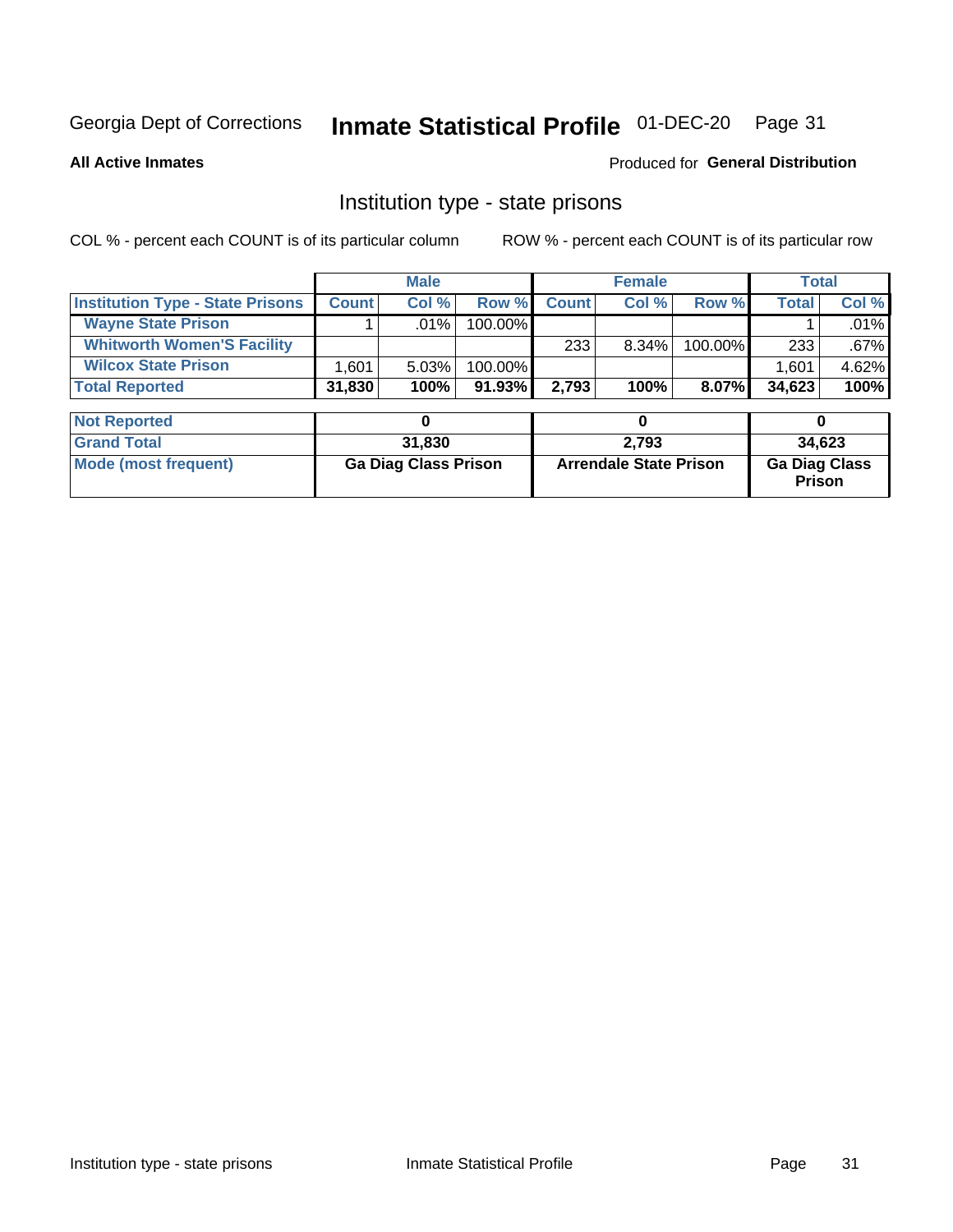### Inmate Statistical Profile 01-DEC-20 Page 32

**All Active Inmates** 

#### Produced for General Distribution

#### Institution type - private prisons

COL % - percent each COUNT is of its particular column

|                                           |              | <b>Male</b> |                    | <b>Female</b> |       |       | <b>Total</b> |
|-------------------------------------------|--------------|-------------|--------------------|---------------|-------|-------|--------------|
| <b>Institution Type - Private Prisons</b> | <b>Count</b> | Col %       | <b>Row % Count</b> | Col %         | Row % | Total | Col %        |
| <b>Coffee Corr Facility</b>               | 2.242        | 33.35%      | 100.00%            |               |       | 2,242 | 33.35%       |
| <b>Jenkins Corr Facility</b>              | 925          | 13.76%      | 100.00%            |               |       | 925   | 13.76%       |
| <b>Riverbend Corr Facility</b>            | 1.264        | 18.80%      | 100.00%            |               |       | 1,264 | 18.80%       |
| <b>Wheeler Corr Facility</b>              | 2,292        | 34.09%      | 100.00%            |               |       | 2,292 | 34.09%       |
| <b>Total Reported</b>                     | 6,723        | 100%        | $100\%$            |               | %Ⅰ    | 6,723 | 100%         |

| <b>Not</b><br><b>Reported</b> |                       |               |
|-------------------------------|-----------------------|---------------|
| <b>Total</b>                  | <b>C 700</b><br>0,72J | ההד ה<br>,,,, |

| <b>Mode (most frequent)</b> | <b>Wheeler Corr Facility</b> | <b>Null</b> | <b>Wheeler Corr</b><br><b>Facility</b> |
|-----------------------------|------------------------------|-------------|----------------------------------------|
|-----------------------------|------------------------------|-------------|----------------------------------------|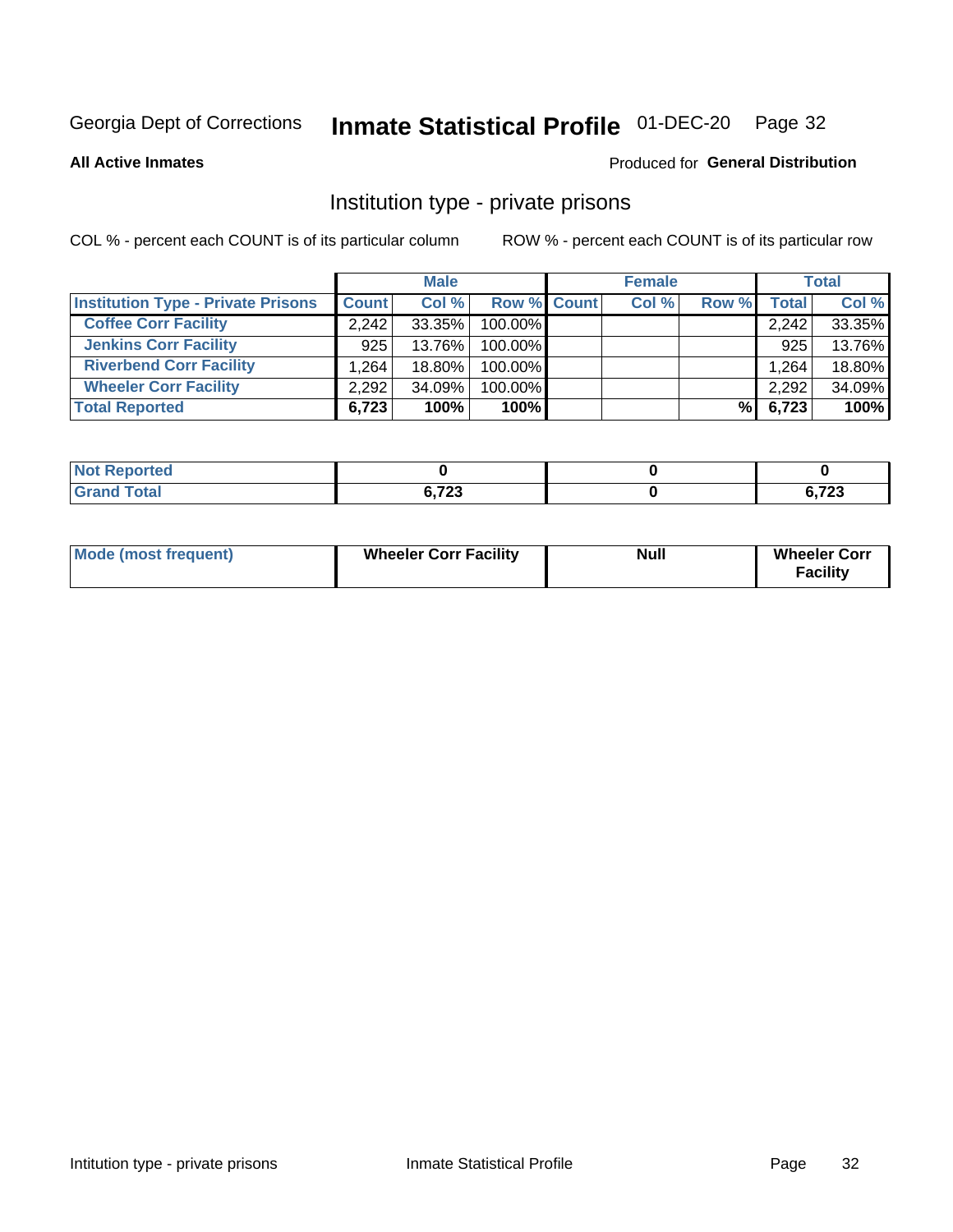### Inmate Statistical Profile 01-DEC-20 Page 33

**All Active Inmates** 

#### Produced for General Distribution

### Institution type - inmate boot camp

COL % - percent each COUNT is of its particular column

|                                      | <b>Male</b>  |       |               | <b>Female</b> |       |             | <b>Total</b> |       |
|--------------------------------------|--------------|-------|---------------|---------------|-------|-------------|--------------|-------|
| <b>Institution Type - Boot Camps</b> | <b>Count</b> | Col % | <b>Row %I</b> | <b>Count</b>  | Col % | Row % Total |              | Col % |
| <b>Total Rported</b>                 |              |       |               |               |       |             |              |       |

| <b>Not Reported</b>            |  |  |
|--------------------------------|--|--|
| <b>Total</b><br>C <sub>r</sub> |  |  |

| Mod<br>uamo | Nul.<br>$- - - - - -$ | <b>Null</b> | . .<br>uu.<br>------ |
|-------------|-----------------------|-------------|----------------------|
|             |                       |             |                      |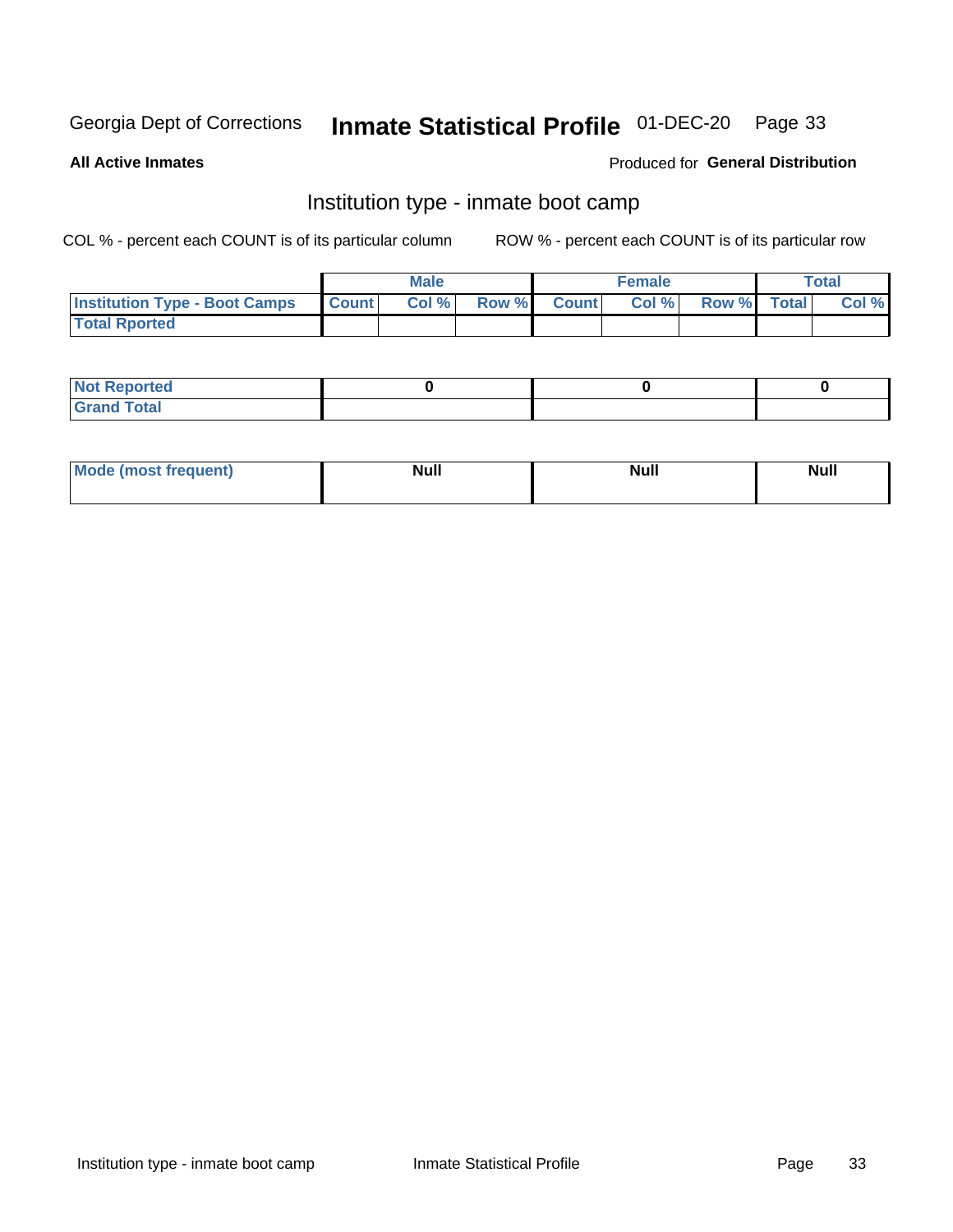### Inmate Statistical Profile 01-DEC-20 Page 34

#### **All Active Inmates**

#### Produced for General Distribution

#### Number of disciplinary reports

COL % - percent each COUNT is of its particular column

|                                       |              | <b>Male</b> |             |       | <b>Female</b> |       |        | <b>Total</b> |
|---------------------------------------|--------------|-------------|-------------|-------|---------------|-------|--------|--------------|
| <b>Number of Disciplinary Reports</b> | <b>Count</b> | Col %       | Row % Count |       | Col %         | Row % | Total  | Col %        |
| $\bf{0}$                              | 19,908       | 44.27%      | $90.42\%$   | 2,110 | 66.65%        | 9.58% | 22,018 | 45.74%       |
|                                       | 5,839        | 12.98%      | 93.60%      | 399   | 12.60%        | 6.40% | 6,238  | 12.96%       |
| $\mathbf{2}$                          | 3,465        | 7.70%       | 95.45%      | 165   | 5.21%         | 4.55% | 3,630  | 7.54%        |
| 3                                     | 2,504        | 5.57%       | 96.16%      | 100   | 3.16%         | 3.84% | 2,604  | 5.41%        |
|                                       | 1.879        | 4.18%       | 96.91%      | 60    | 1.90%         | 3.09% | 1,939  | 4.03%        |
| 5                                     | 1,376        | 3.06%       | 96.43%      | 51    | 1.61%         | 3.57% | 1,427  | 2.96%        |
| <b>More Than 5</b>                    | 10,001       | 22.24%      | 97.27%      | 281   | 8.88%         | 2.73% | 10,282 | 21.36%       |
| <b>Total Reported</b>                 | 44,972       | 100%        | 93.42%      | 3,166 | 100.0%        | 6.58% | 48,138 | 100%         |

| Reported<br><b>NOT</b> |     |       |       |
|------------------------|-----|-------|-------|
| Total                  | 070 | 3,166 | 8.138 |

| Mean (average)       | 4.95 | n 11<br>Ł. I | 4.76 |
|----------------------|------|--------------|------|
| Median (middle)      |      |              |      |
| Mode (most frequent) |      |              |      |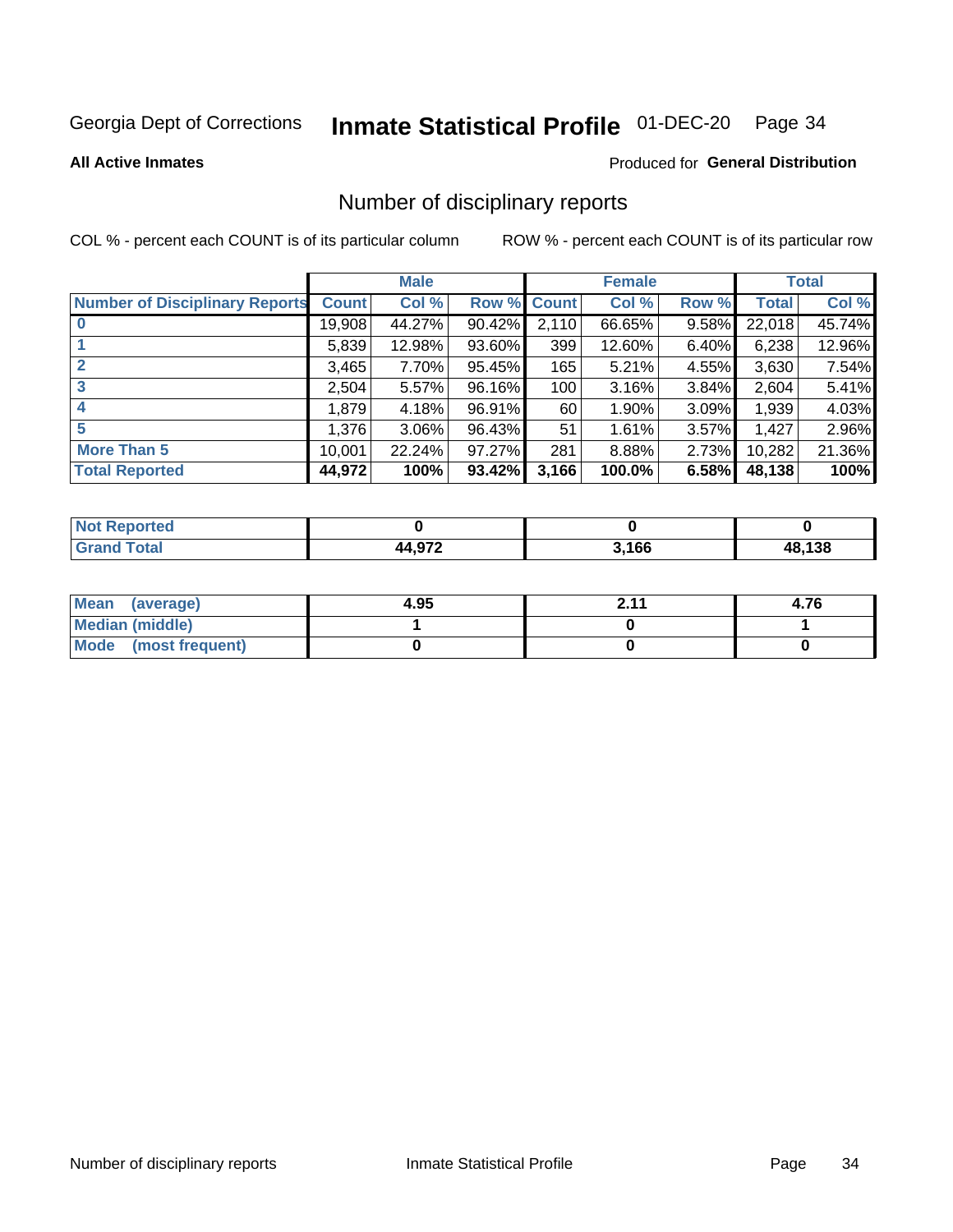# Inmate Statistical Profile 01-DEC-20 Page 35

**All Active Inmates** 

#### **Produced for General Distribution**

### Number of transfers

COL % - percent each COUNT is of its particular column

|                            | <b>Male</b> |          | <b>Female</b> |       |        | <b>Total</b> |        |        |
|----------------------------|-------------|----------|---------------|-------|--------|--------------|--------|--------|
| <b>Number of Transfers</b> | Count l     | Col %    | Row % Count   |       | Col %  | Row %        | Total  | Col %  |
|                            | 4,298       | $9.56\%$ | 83.57%        | 845   | 26.69% | 16.43%       | 5,143  | 10.68% |
|                            | 13,173      | 29.29%   | 91.97%        | 1,150 | 36.32% | 8.03%        | 14,323 | 29.75% |
| $\mathbf{2}$               | 6,943       | 15.44%   | 92.12%        | 594   | 18.76% | 7.88%        | 7,537  | 15.66% |
| 3                          | 4,624       | 10.28%   | 95.10%        | 238   | 7.52%  | $4.90\%$     | 4,862  | 10.10% |
|                            | 3,145       | 6.99%    | 96.44%        | 116   | 3.66%  | 3.56%        | 3,261  | 6.77%  |
| 5                          | 2,334       | 5.19%    | 96.93%        | 74    | 2.34%  | $3.07\%$     | 2,408  | 5.00%  |
| <b>More Than 5</b>         | 10,455      | 23.25%   | 98.59%        | 149   | 4.71%  | 1.41%        | 10,604 | 22.03% |
| <b>Total Reported</b>      | 44,972      | 100%     | 93.42%        | 3,166 | 100%   | 6.58%        | 48,138 | 100%   |

| Reported<br><b>NOT</b> |     |       |       |
|------------------------|-----|-------|-------|
| Total                  | 070 | 3,166 | 8.138 |

| Mean (average)       | 4.31 | 1.64 | 4.13 |
|----------------------|------|------|------|
| Median (middle)      |      |      |      |
| Mode (most frequent) |      |      |      |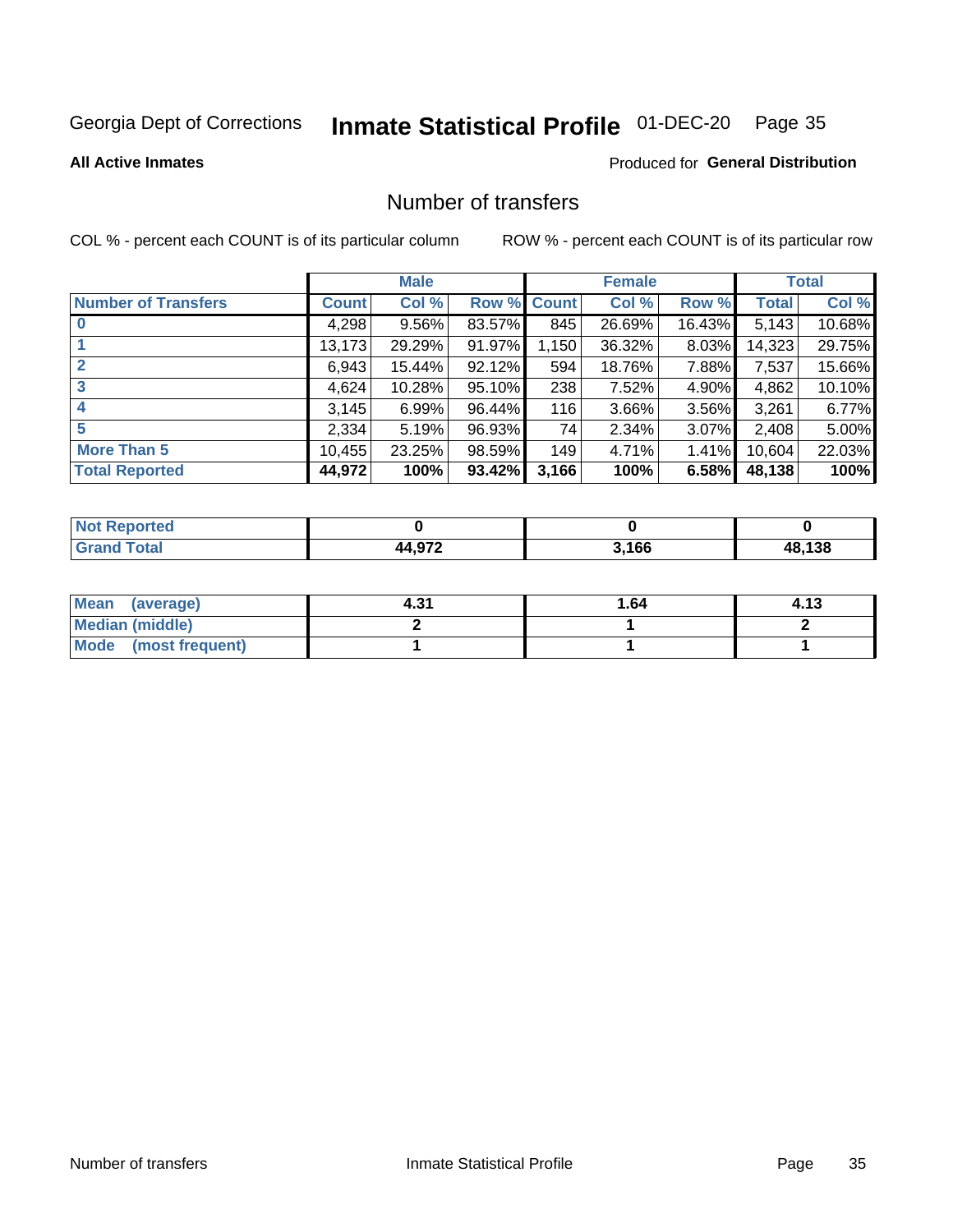### Inmate Statistical Profile 01-DEC-20 Page 36

**All Active Inmates** 

#### **Produced for General Distribution**

### Number of escapes

COL % - percent each COUNT is of its particular column

|                          |              | <b>Male</b> |             |       | <b>Female</b> |          |        | <b>Total</b> |
|--------------------------|--------------|-------------|-------------|-------|---------------|----------|--------|--------------|
| <b>Number of Escapes</b> | <b>Count</b> | Col %       | Row % Count |       | Col %         | Row %    | Total  | Col %        |
|                          | 44,392       | 98.71%      | 93.37%      | 3,154 | 99.62%        | $6.63\%$ | 47,546 | 98.77%       |
|                          | 556          | 1.24%       | $97.89\%$   | 12    | 0.38%         | 2.11%    | 568    | 1.18%        |
|                          | 21           | 0.05%       | 100.00%     |       |               |          | 21     | 0.04%        |
|                          |              | 0.01%       | $100.00\%$  |       |               |          |        | 0.01%        |
|                          |              | 0.01%       | 100.00%     |       |               |          |        | 0.01%        |
| <b>Total Reported</b>    | 44,972       | 100%        | $93.42\%$   | 3,166 | 100%          | 6.58%    | 48,138 | 100.0%       |

| <b>Reported</b> |                      |       |      |
|-----------------|----------------------|-------|------|
| Total           | רכם ג<br>40 L<br>$-$ | 3.166 | .138 |

| Mean (average)         |  | .0 <sup>4</sup> |
|------------------------|--|-----------------|
| <b>Median (middle)</b> |  |                 |
| Mode (most frequent)   |  |                 |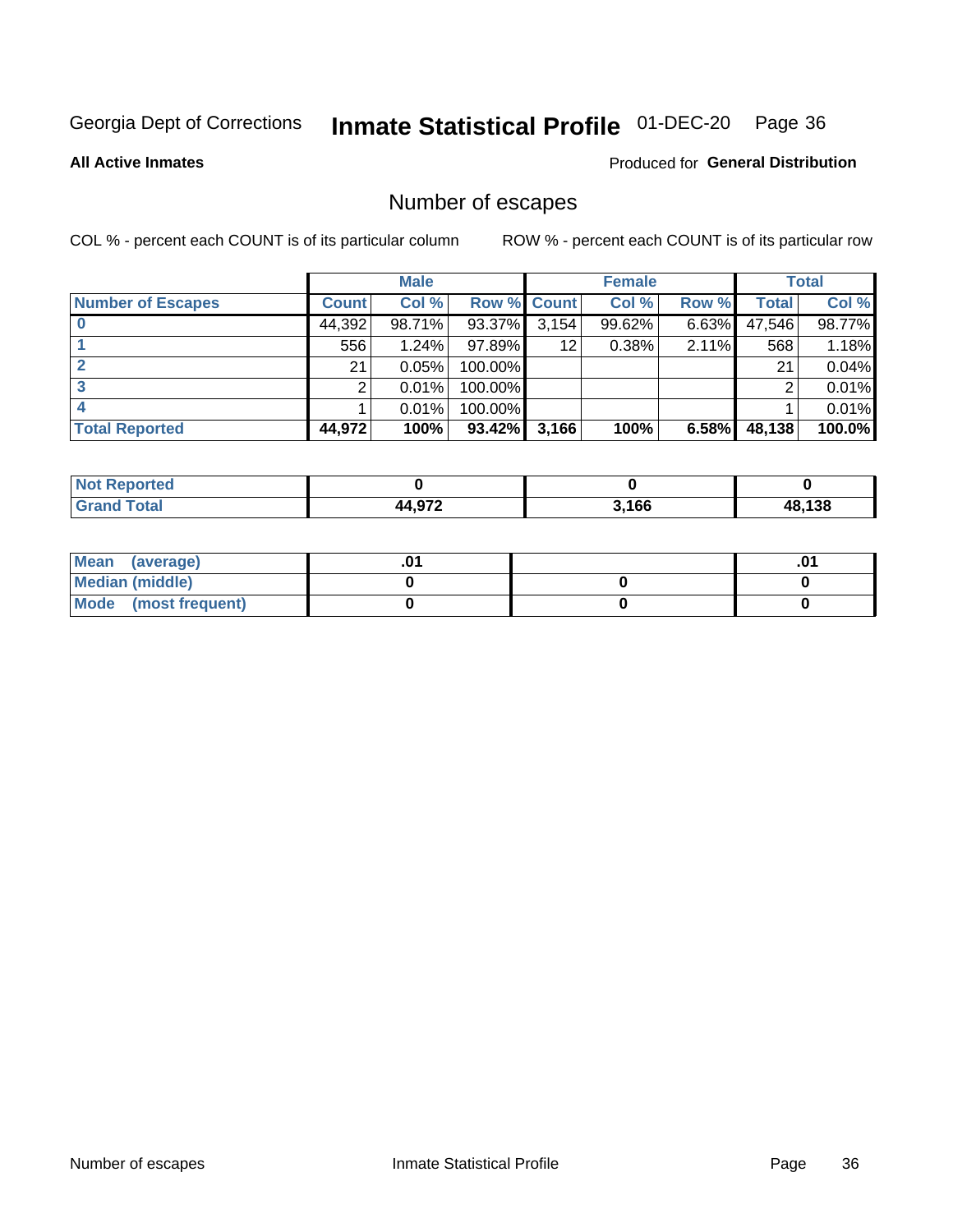#### Inmate Statistical Profile 01-DEC-20 Page 37

**All Active Inmates** 

#### Produced for General Distribution

### Split sentences - Probation to follow

COL % - percent each COUNT is of its particular column

|                            |              | <b>Male</b> |                 |     | <b>Female</b> |          |                 | <b>Total</b> |
|----------------------------|--------------|-------------|-----------------|-----|---------------|----------|-----------------|--------------|
| <b>Probation to follow</b> | <b>Count</b> | Col%        | Row % Count     |     | Col %         | Row %    | <b>Total</b>    | Col %        |
| <b>Yes</b>                 | 33.288       | 74.02%      | 93.34% 2.376    |     | 75.05%        |          | $6.66\%$ 35,664 | 74.09%       |
| <b>No</b>                  | 11.684       | 25.98%      | 93.67%          | 790 | 24.95%        | $6.33\%$ | 12,474          | 25.91%       |
| <b>Total Reported</b>      | 44.972       | 100%        | $93.42\%$ 3,166 |     | 100%          | $6.58\%$ | 48,138          | 100%         |

| $\sim$ | .166 | $\overline{\phantom{a}}$<br>- - |
|--------|------|---------------------------------|
|        |      |                                 |

| $Moo$<br>requent<br>′es<br>Yes<br><b>YAC</b><br>. |
|---------------------------------------------------|
|---------------------------------------------------|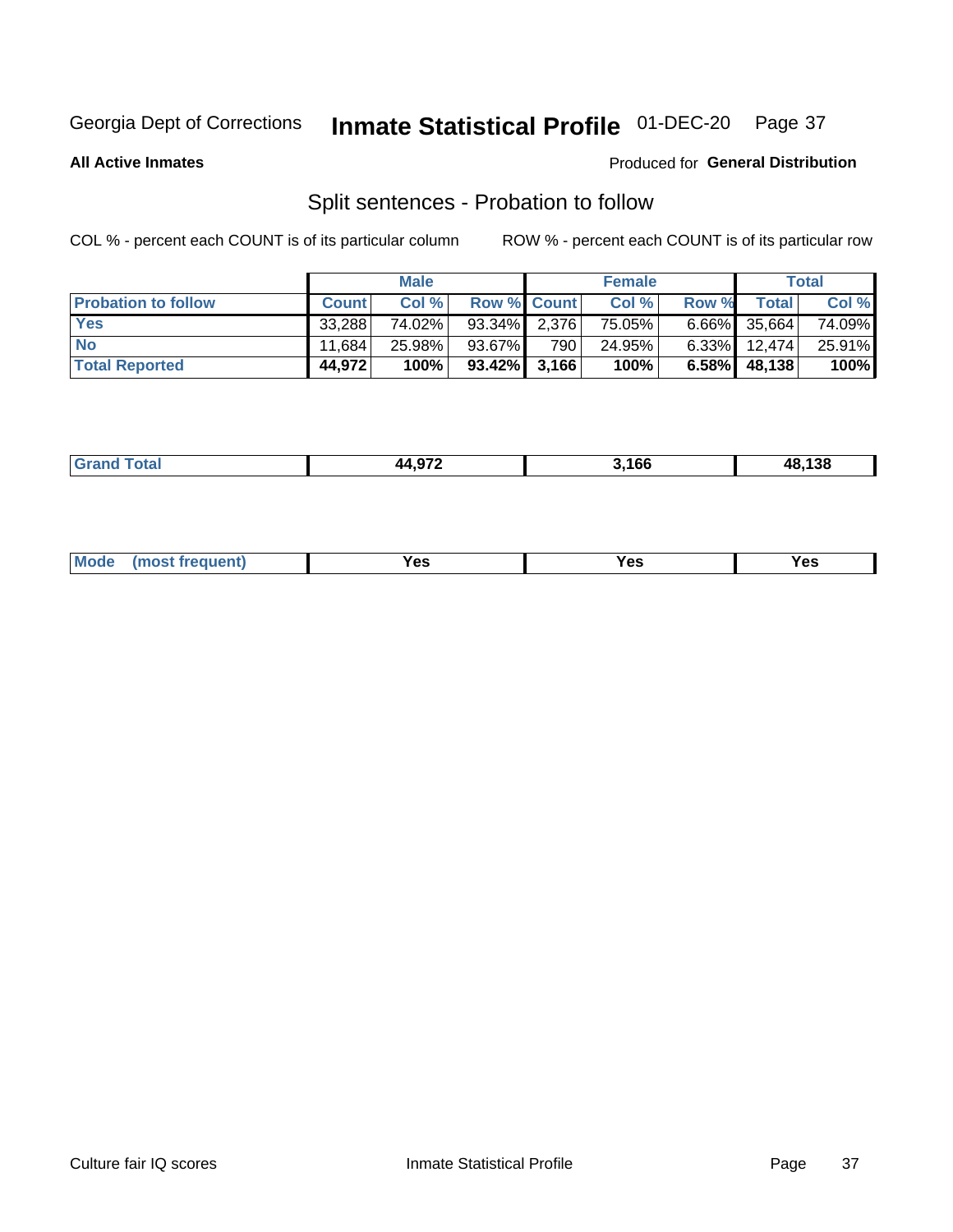# Inmate Statistical Profile 01-DEC-20 Page 38

**All Active Inmates** 

#### Produced for General Distribution

### Probable future release type of still active inmates

COL % - percent each COUNT is of its particular column

|                                         |              | <b>Male</b> |                    |     | <b>Female</b> |          | <b>Total</b> |        |
|-----------------------------------------|--------------|-------------|--------------------|-----|---------------|----------|--------------|--------|
| <b>Probable Future Release Type</b>     | <b>Count</b> | Col %       | <b>Row % Count</b> |     | Col %         | Row %    | <b>Total</b> | Col %  |
| <b>Paroled with probation to follow</b> | 17,776       | 41.89%      | 91.97% 1.553       |     | 51.68%        | $8.03\%$ | 19,329       | 42.54% |
| Paroled w/o probation to follow         | 5,187        | $12.22\%$   | 91.48%             | 483 | 16.07%        | 8.52%    | 5,670        | 12.48% |
| <b>Maxout with probation to follow</b>  | 12,181       | 28.71%      | 94.76%             | 673 | 22.40%        | 5.24%    | 12,854       | 28.29% |
| <b>Maxout w/o probation to follow</b>   | 1,644        | $3.87\%$    | 95.47%             | 78  | 2.60%         | 4.53%    | 1,722        | 3.79%  |
| Life, LWOP or death sentence            | 5,643        | 13.30%      | 96.28%             | 218 | 7.25%         | $3.72\%$ | 5,861        | 12.90% |
| <b>Total Reported</b>                   | 42,431       | 100%        | $93.39\%$ 3,005    |     | 100%          | 6.61%    | 45,436       | 100%   |

| .eleased     |                         |       |            |
|--------------|-------------------------|-------|------------|
| <b>cotal</b> | $\overline{1}31$<br>- - | 3.005 | ,436<br>45 |

| <b>Mode (most frequent)</b> | <b>PAR with PROB follow</b> | <b>PAR with PROB follow</b> | <b>PAR with PROB</b> |
|-----------------------------|-----------------------------|-----------------------------|----------------------|
|                             |                             |                             | follow               |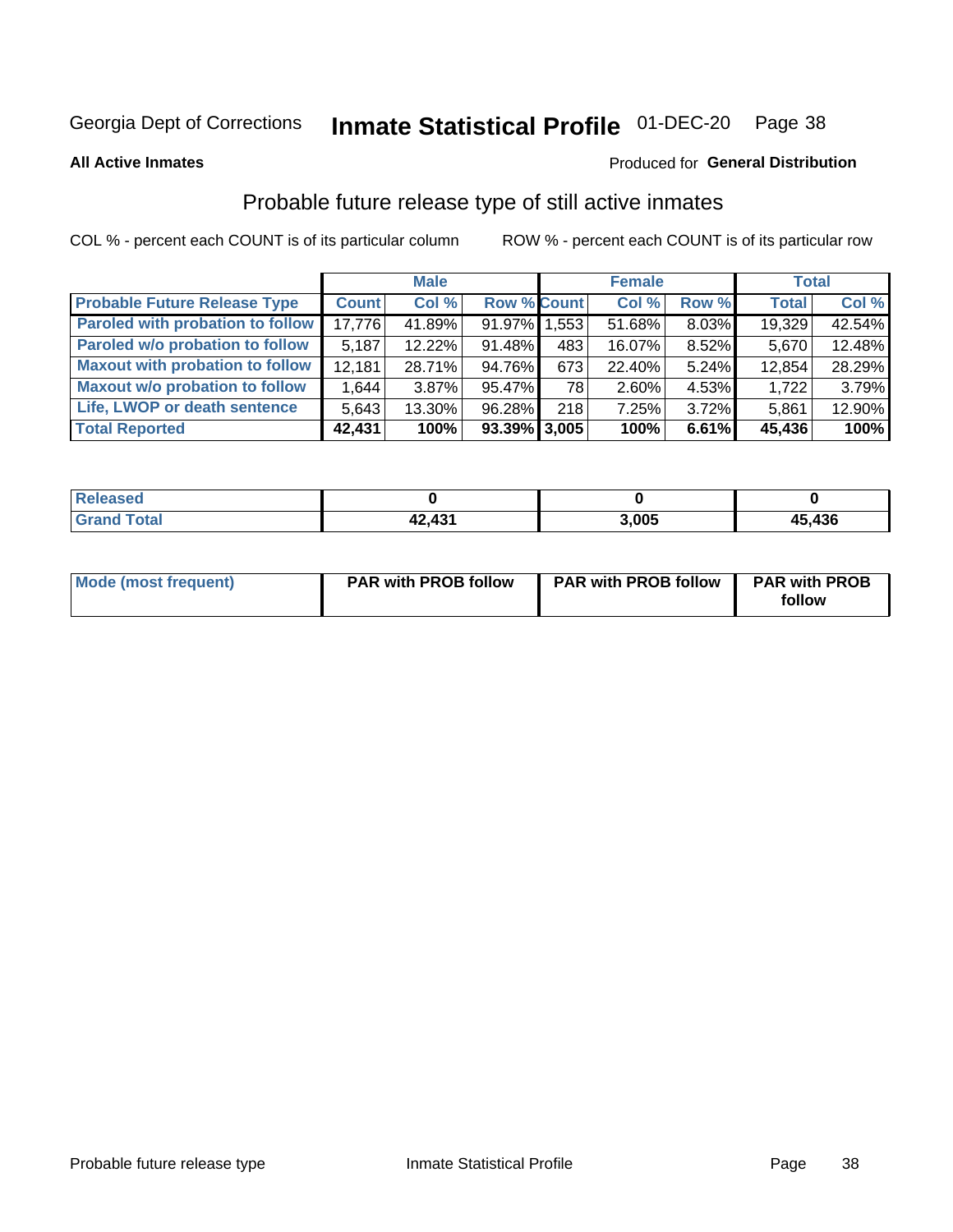### **All Active Inmates**

### **Produced for General Distribution**

# Time served in current (or last) institution

COL % - percent each COUNT is of its particular column

|                            |              | <b>Male</b> |        |              | <b>Female</b> |        |              | <b>Total</b> |
|----------------------------|--------------|-------------|--------|--------------|---------------|--------|--------------|--------------|
| <b>Time In Institution</b> | <b>Count</b> | Col %       | Row %  | <b>Count</b> | Col %         | Row %  | <b>Total</b> | Col $%$      |
| 0 to 3 months              | 7,324        | 16.29%      | 92.62% | 584          | 18.45%        | 7.38%  | 7,908        | 16.43%       |
| 3.01 to 6 months           | 4,008        | 8.91%       | 88.73% | 509          | 16.08%        | 11.27% | 4,517        | 9.38%        |
| 6.01 to 9 months           | 2,691        | 5.98%       | 94.62% | 153          | 4.83%         | 5.38%  | 2,844        | 5.91%        |
| 9.01 to 12 months          | 5,150        | 11.45%      | 94.60% | 294          | 9.29%         | 5.40%  | 5,444        | 11.31%       |
| <b>12.01 to 18 months</b>  | 6,537        | 14.54%      | 94.21% | 402          | 12.70%        | 5.79%  | 6,939        | 14.41%       |
| <b>18.01 to 24 months</b>  | 4,518        | 10.05%      | 94.54% | 261          | 8.24%         | 5.46%  | 4,779        | 9.93%        |
| 2.01 to 3 years            | 5,314        | 11.82%      | 94.27% | 323          | 10.20%        | 5.73%  | 5,637        | 11.71%       |
| $3.01$ to 4 years          | 2,943        | 6.54%       | 94.72% | 164          | 5.18%         | 5.28%  | 3,107        | 6.45%        |
| 4.01 to 5 years            | 1,828        | 4.06%       | 95.11% | 94           | 2.97%         | 4.89%  | 1,922        | 3.99%        |
| 5.01 to 6 years            | 1,452        | 3.23%       | 95.09% | 75           | 2.37%         | 4.91%  | 1,527        | 3.17%        |
| 6.01 to 7 years            | 899          | 2.00%       | 94.23% | 55           | 1.74%         | 5.77%  | 954          | 1.98%        |
| $7.01$ to 8 years          | 532          | 1.18%       | 90.48% | 56           | 1.77%         | 9.52%  | 588          | 1.22%        |
| $8.01$ to 9 years          | 375          | 0.83%       | 91.46% | 35           | 1.11%         | 8.54%  | 410          | 0.85%        |
| 9.01 to 10 years           | 277          | 0.62%       | 80.29% | 68           | 2.15%         | 19.71% | 345          | 0.72%        |
| Over 10 years              | 1,124        | 2.50%       | 92.36% | 93           | 2.94%         | 7.64%  | 1,217        | 2.53%        |
| <b>Total Reported</b>      | 44,972       | 100%        | 93.42% | 3,166        | 100%          | 6.58%  | 48,138       | 100%         |

| <b>Not</b><br>Reported |        |      |        |
|------------------------|--------|------|--------|
| <b>otal</b>            | 44,972 | ,166 | 48,138 |

| <b>Mean</b><br>(average) | 32 months | 26 months | 32 months |
|--------------------------|-----------|-----------|-----------|
| Median (middle)          | 15 months | 13 months | 15 months |
| Mode<br>(most frequent)  | 0 months  | months    | months    |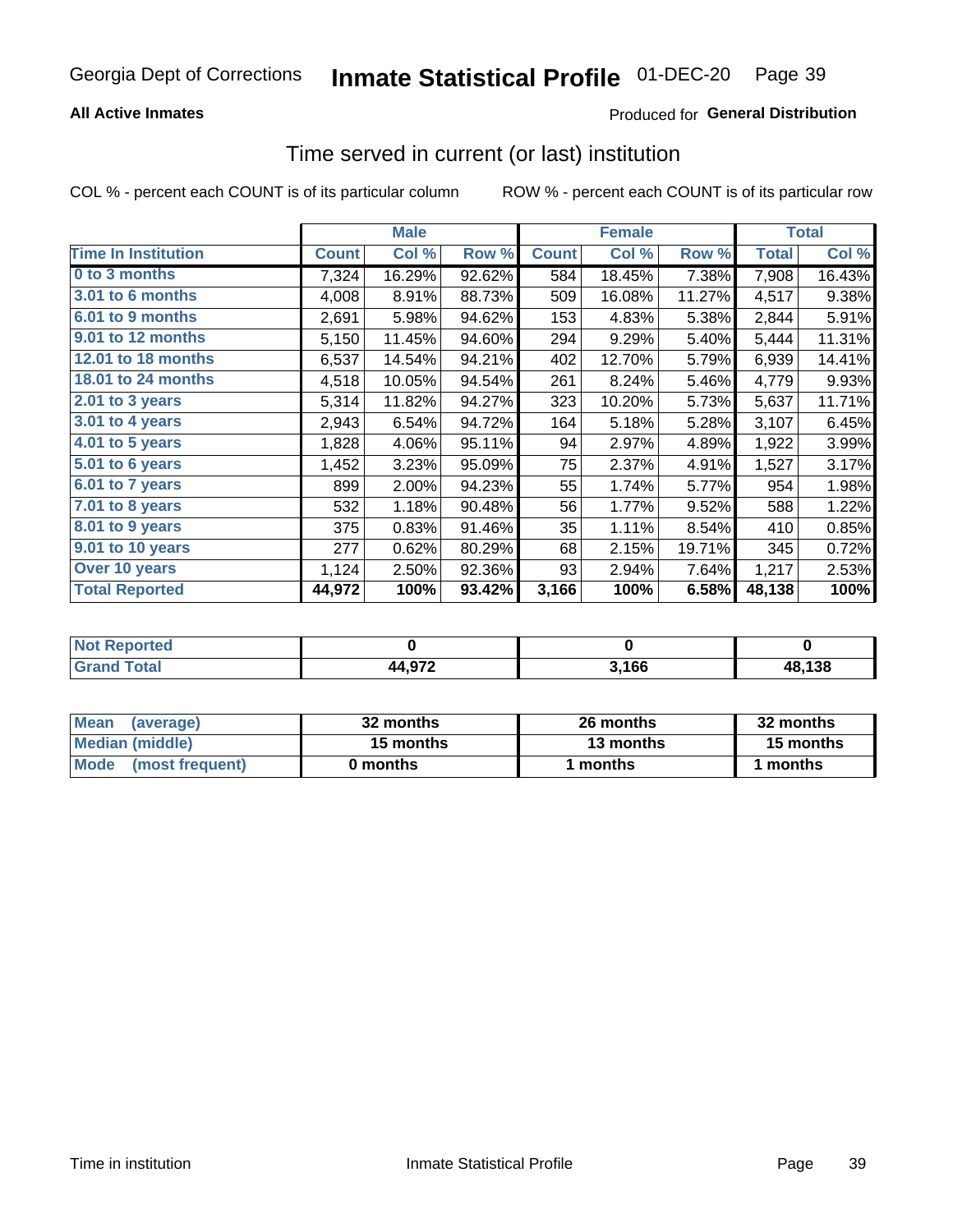#### Inmate Statistical Profile 01-DEC-20 Page 40

#### **All Active Inmates**

#### Produced for General Distribution

### Highest grade level attained

COL % - percent each COUNT is of its particular column

|                              |                 | <b>Male</b> |         |                | <b>Female</b> |                     |                 | <b>Total</b> |
|------------------------------|-----------------|-------------|---------|----------------|---------------|---------------------|-----------------|--------------|
| <b>Grade Level</b>           | <b>Count</b>    | Col %       | Row %   | <b>Count</b>   | Col %         | Row %               | <b>Total</b>    | Col %        |
| No school at all             | $\overline{12}$ | 0.04%       | 100.00% |                |               |                     | $\overline{12}$ | 0.04%        |
| <b>Grade 1</b>               | 19              | 0.06%       | 100.00% |                |               |                     | 19              | 0.06%        |
| <b>Grade 2</b>               | 23              | 0.08%       | 100.00% |                |               |                     | 23              | 0.07%        |
| Grade 3                      | 51              | 0.17%       | 98.08%  | $\mathbf{1}$   | 0.06%         | 1.92%               | 52              | 0.16%        |
| <b>Grade 4</b>               | 61              | 0.20%       | 96.83%  | $\overline{2}$ | 0.12%         | 3.17%               | 63              | 0.20%        |
| Grade 5                      | 85              | 0.28%       | 95.51%  | 4              | 0.25%         | 4.49%               | 89              | 0.28%        |
| Grade 6                      | 277             | 0.92%       | 98.23%  | $\overline{5}$ | 0.31%         | 1.77%               | 282             | 0.89%        |
| <b>Grade 7</b>               | 554             | 1.85%       | 95.35%  | 27             | 1.67%         | 4.65%               | 581             | 1.84%        |
| Grade 8                      | 1,982           | 6.61%       | 95.11%  | 102            | 6.31%         | 4.89%               | 2,084           | 6.59%        |
| Grade 9                      | 3,766           | 12.55%      | 96.69%  | 129            | 7.98%         | 3.31%               | 3,895           | 12.32%       |
| Grade 10                     | 5,062           | 16.87%      | 96.62%  | 177            | 10.95%        | 3.38%               | 5,239           | 16.57%       |
| Grade 11                     | 4,960           | 16.53%      | 95.64%  | 226            | 13.98%        | 4.36%               | 5,186           | 16.40%       |
| <b>Grade 12 or GED</b>       | 10,346          | 34.48%      | 94.35%  | 620            | 38.34%        | 5.65%               | 10,966          | 34.68%       |
| <b>Some tech school</b>      | 209             | 0.70%       | 85.31%  | 36             | 2.23%         | 14.69%              | 245             | 0.77%        |
| <b>Completed tech school</b> | 224             | 0.75%       | 83.58%  | 44             | 2.72%         | 16.42%              | 268             | 0.85%        |
| College, 1 year              | 814             | 2.71%       | 92.71%  | 64             | 3.96%         | 7.29%               | 878             | 2.78%        |
| College, 2 year              | 936             | 3.12%       | 89.57%  | 109            | 6.74%         | 10.43%              | 1,045           | 3.30%        |
| College, 3 year              | 242             | 0.81%       | 88.32%  | 32             | 1.98%         | 11.68%              | 274             | 0.87%        |
| <b>Bachelor's degree</b>     | 298             | 0.99%       | 90.85%  | 30             | 1.86%         | 9.15%               | 328             | 1.04%        |
| <b>Master's degree</b>       | 54              | 0.18%       | 90.00%  | 6              | 0.37%         | 10.00%              | 60              | 0.19%        |
| Ph.D. degree                 | 6               | 0.02%       | 85.71%  | 1              | 0.06%         | 14.29%              | $\overline{7}$  | 0.02%        |
| Law degree                   | 16              | 0.05%       | 94.12%  | $\mathbf{1}$   | 0.06%         | 5.88%               | 17              | 0.05%        |
| <b>Some medical school</b>   | 1               | 0.01%       | 50.00%  | 1              | 0.06%         | 50.00%              | $\overline{2}$  | 0.01%        |
| <b>Medical degree</b>        | 7               | 0.02%       | 100.00% |                |               |                     | $\overline{7}$  | 0.02%        |
|                              | $\mathbf 1$     | 0.01%       | 100.00% |                |               |                     | 1               | 0.01%        |
| <b>Total Reported</b>        | 30,006          | 100%        | 94.89%  | 1,617          | 100.0%        | $\overline{5.11\%}$ | 31,623          | 100.0%       |

| 4.966<br>ıл | 549. ا | <b>FAF</b> |
|-------------|--------|------------|
| 1.070       | 3,166  | 10 190     |

| <b>Mean</b><br>(average) | 10.83           | 11.44           | 10.86           |  |
|--------------------------|-----------------|-----------------|-----------------|--|
| Median (middle)          | Grade 11        | Grade 12 or GED | Grade 11        |  |
| Mode<br>(most frequent)  | Grade 12 or GED | Grade 12 or GED | Grade 12 or GED |  |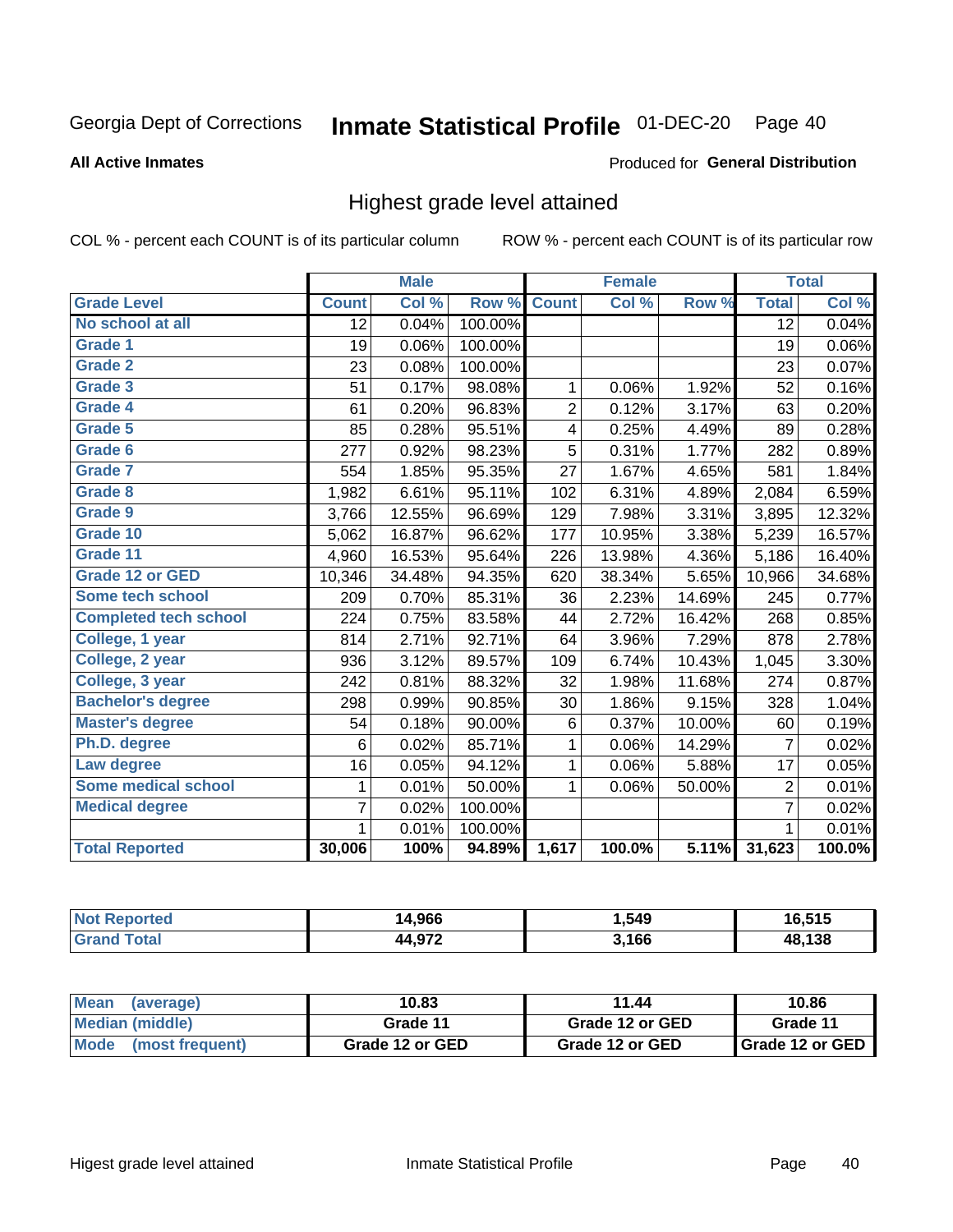# Inmate Statistical Profile 01-DEC-20 Page 41

#### **All Active Inmates**

#### **Produced for General Distribution**

### Culture fair IQ scores

COL % - percent each COUNT is of its particular column

|                       |              | <b>Male</b> |        |              | <b>Female</b> |         |              | <b>Total</b> |
|-----------------------|--------------|-------------|--------|--------------|---------------|---------|--------------|--------------|
| <b>IQ Scores</b>      | <b>Count</b> | Col %       | Row %  | <b>Count</b> | Col %         | Row %   | <b>Total</b> | Col %        |
| $60 - 69$             | 838          | 2.29%       | 93.84% | 55           | 2.02%         | 6.16%   | 893          | 2.27%        |
| $70 - 79$             | 2,484        | 6.79%       | 93.17% | 182          | 6.67%         | 6.83%   | 2,666        | 6.79%        |
| $80 - 89$             | 5,340        | 14.61%      | 89.27% | 642          | 23.53%        | 10.73%  | 5,982        | 15.23%       |
| $90 - 99$             | 9,979        | 27.29%      | 90.14% | 1,091        | 39.99%        | 9.86%   | 11,070       | 28.18%       |
| $100 - 109$           | 10,196       | 27.89%      | 95.78% | 449          | 16.46%        | 4.22%   | 10,645       | 27.09%       |
| $110 - 119$           | 6,383        | 17.46%      | 97.52% | 162          | 5.94%         | 2.48%   | 6,545        | 16.66%       |
| $120 - 129$           | 1,294        | 3.54%       | 93.23% | 94           | 3.45%         | 6.77%   | 1,388        | 3.53%        |
| $130 - 139$           | 48           | 0.13%       | 55.17% | 39           | 1.43%         | 44.83%  | 87           | 0.22%        |
| 140 & Up              |              |             |        | 14           | 0.51%         | 100.00% | 14           | 0.04%        |
| <b>Total Reported</b> | 36,562       | 100%        | 93.06% | 2,728        | 100%          | 6.94%   | 39,290       | 100.0%       |

| <b>Not Reported</b>         | 7,778  | 301   | 8,079  |
|-----------------------------|--------|-------|--------|
| <b>Not Valid (under 60)</b> | 632    | 137   | 769    |
| <b>Grand Total</b>          | 44,972 | 3,166 | 48,138 |

| <b>Mean</b><br>(average) | 98  | 95 | 98 |
|--------------------------|-----|----|----|
| Median (middle)          | 99  | 94 | 99 |
| Mode<br>(most frequent)  | 101 | 92 | 99 |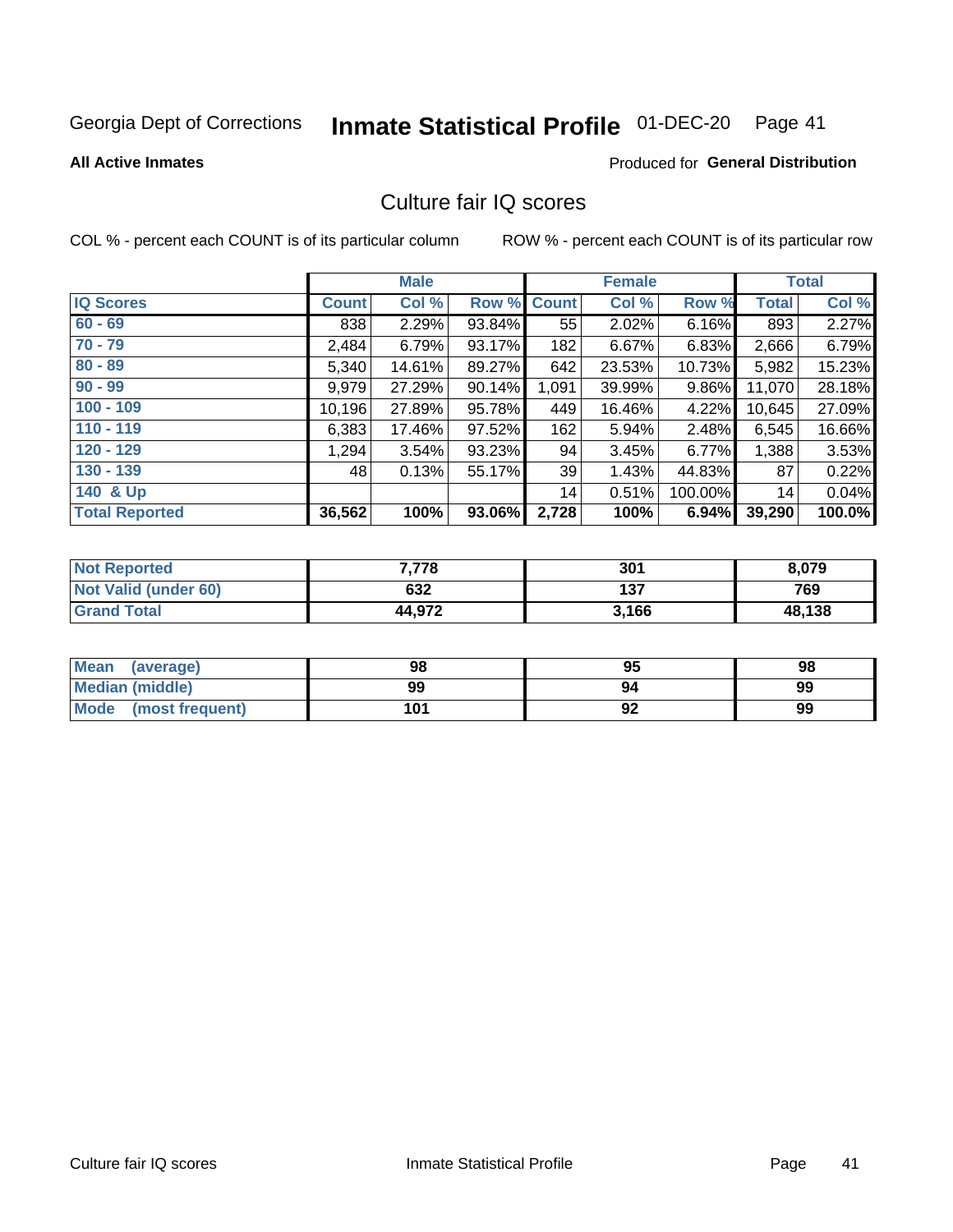#### Inmate Statistical Profile 01-DEC-20 Page 42

**All Active Inmates** 

#### Produced for General Distribution

## Wide Range Achievement Test (WRAT) reading score

COL % - percent each COUNT is of its particular column

|                           |              | <b>Male</b> |        |              | <b>Female</b> |        |              | <b>Total</b> |
|---------------------------|--------------|-------------|--------|--------------|---------------|--------|--------------|--------------|
| <b>WRAT Reading Score</b> | <b>Count</b> | Col %       | Row %  | <b>Count</b> | Col %         | Row %  | <b>Total</b> | Col %        |
| $0.1$ to $0.9$            | 760          | 1.92%       | 99.61% | 3            | 0.10%         | 0.39%  | 763          | 1.80%        |
| 1.0 to 1.9                | 764          | 1.93%       | 98.71% | 10           | 0.35%         | 1.29%  | 774          | 1.82%        |
| 2.0 to 2.9                | 1,337        | 3.38%       | 97.88% | 29           | 1.01%         | 2.12%  | 1,366        | 3.22%        |
| 3.0 to 3.9                | 2,624        | 6.63%       | 96.86% | 85           | 2.96%         | 3.14%  | 2,709        | 6.38%        |
| 4.0 to 4.9                | 3,134        | 7.92%       | 95.08% | 162          | 5.65%         | 4.92%  | 3,296        | 7.77%        |
| 5.0 to 5.9                | 3,292        | 8.32%       | 95.86% | 142          | 4.95%         | 4.14%  | 3,434        | 8.09%        |
| 6.0 to 6.9                | 3,441        | 8.70%       | 95.00% | 181          | 6.31%         | 5.00%  | 3,622        | 8.54%        |
| 7.0 to 7.9                | 1,787        | 4.52%       | 95.21% | 90           | 3.14%         | 4.79%  | 1,877        | 4.42%        |
| 8.0 to 8.9                | 3,195        | 8.08%       | 94.22% | 196          | 6.83%         | 5.78%  | 3,391        | 7.99%        |
| 9.0 to 9.9                | 1,673        | 4.23%       | 94.09% | 105          | 3.66%         | 5.91%  | 1,778        | 4.19%        |
| 10.0 to 10.9              | 2,515        | 6.36%       | 92.70% | 198          | 6.90%         | 7.30%  | 2,713        | 6.39%        |
| 11.0 to 11.9              | 2,944        | 7.44%       | 89.51% | 345          | 12.03%        | 10.49% | 3,289        | 7.75%        |
| 12.0 to 12.9              | 11,587       | 29.29%      | 90.21% | 1,258        | 43.86%        | 9.79%  | 12,845       | 30.27%       |
| 13                        | 508          | 1.28%       | 88.81% | 64           | 2.23%         | 11.19% | 572          | 1.35%        |
| <b>Total Reported</b>     | 39,561       | 100%        | 93.24% | 2,868        | 100%          | 6.76%  | 42,429       | 100%         |

| <u>orteo</u><br>' NOT | .111            | 298   | 5,709  |
|-----------------------|-----------------|-------|--------|
| $F$ ntal              | 1 072<br>44.97Z | 3,166 | 48,138 |

| Mean<br>(average)      | 8.57 | 10.24 | 8.68 |
|------------------------|------|-------|------|
| <b>Median (middle)</b> | 8.9  | 11.9  | 8.9  |
| Mode (most frequent)   | 12.9 | 12.9  | 12.9 |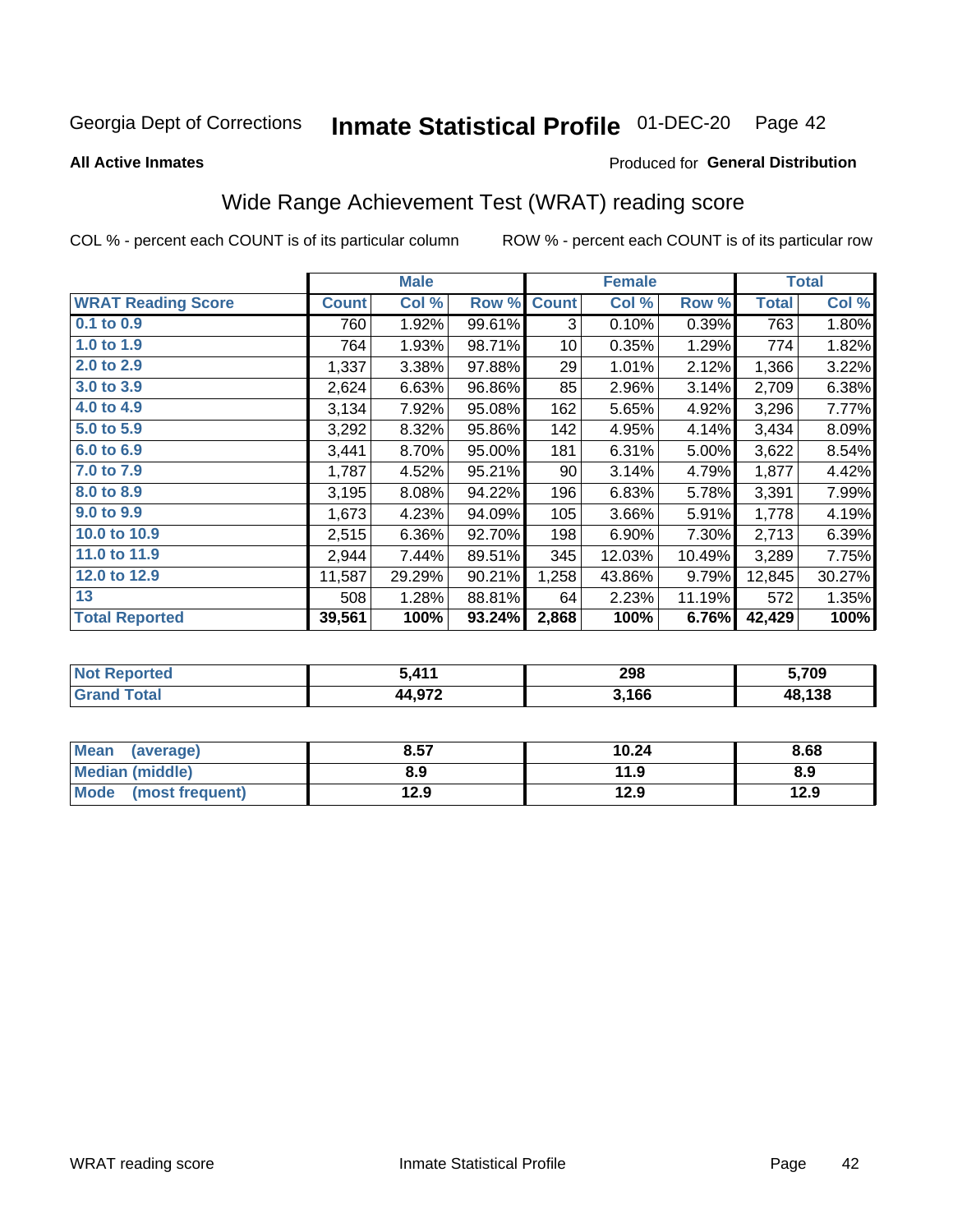#### Inmate Statistical Profile 01-DEC-20 Page 43

**All Active Inmates** 

#### Produced for General Distribution

## Wide Range Achievement Test (WRAT) math score

COL % - percent each COUNT is of its particular column

|                              |              | <b>Male</b> |         |                 | <b>Female</b> |          |              | <b>Total</b> |
|------------------------------|--------------|-------------|---------|-----------------|---------------|----------|--------------|--------------|
| <b>WRAT Mathematic Score</b> | <b>Count</b> | Col %       | Row %   | <b>Count</b>    | Col %         | Row %    | <b>Total</b> | Col %        |
| $0.1$ to $0.9$               | 269          | 0.68%       | 100.00% |                 |               |          | 269          | 0.63%        |
| 1.0 to 1.9                   | 577          | 1.46%       | 95.53%  | 27              | 0.94%         | 4.47%    | 604          | 1.42%        |
| 2.0 to 2.9                   | 1,125        | 2.84%       | 96.15%  | 45              | 1.57%         | 3.85%    | 1,170        | 2.76%        |
| 3.0 to 3.9                   | 2,682        | 6.78%       | 97.24%  | 76              | 2.65%         | 2.76%    | 2,758        | 6.50%        |
| 4.0 to 4.9                   | 5,101        | 12.89%      | 93.72%  | 342             | 11.92%        | 6.28%    | 5,443        | 12.83%       |
| 5.0 to 5.9                   | 6,414        | 16.21%      | 93.06%  | 478             | 16.67%        | 6.94%    | 6,892        | 16.24%       |
| 6.0 to 6.9                   | 7,255        | 18.34%      | 92.00%  | 631             | 22.00%        | $8.00\%$ | 7,886        | 18.59%       |
| 7.0 to 7.9                   | 3,184        | 8.05%       | 93.37%  | 226             | 7.88%         | 6.63%    | 3,410        | 8.04%        |
| 8.0 to 8.9                   | 3,530        | 8.92%       | 90.91%  | 353             | 12.31%        | 9.09%    | 3,883        | 9.15%        |
| 9.0 to 9.9                   | 2,264        | 5.72%       | 93.48%  | 158             | 5.51%         | 6.52%    | 2,422        | 5.71%        |
| 10.0 to 10.9                 | 932          | 2.36%       | 98.83%  | 11              | 0.38%         | 1.17%    | 943          | 2.22%        |
| 11.0 to 11.9                 | 1,040        | 2.63%       | 90.51%  | 109             | 3.80%         | 9.49%    | 1,149        | 2.71%        |
| 12.0 to 12.9                 | 5,130        | 12.97%      | 92.85%  | 395             | 13.77%        | 7.15%    | 5,525        | 13.02%       |
| 13                           | 60           | 0.15%       | 77.92%  | 17 <sub>1</sub> | 0.59%         | 22.08%   | 77           | 0.18%        |
| <b>Total Reported</b>        | 39,563       | 100%        | 93.24%  | 2,868           | 100%          | 6.76%    | 42,431       | 100%         |

| rted<br>NO | 5,409                  | 298   | 5,707  |
|------------|------------------------|-------|--------|
| $\sim$ fol | רכם ו<br>ад<br>44.JI 4 | 3,166 | 48,138 |

| <b>Mean</b><br>(average)       | 7.06 | 7.46 | 7.09 |
|--------------------------------|------|------|------|
| Median (middle)                | 6.5  | 6.9  | ს.ე  |
| <b>Mode</b><br>(most frequent) | 12.9 | 12.9 | 12.9 |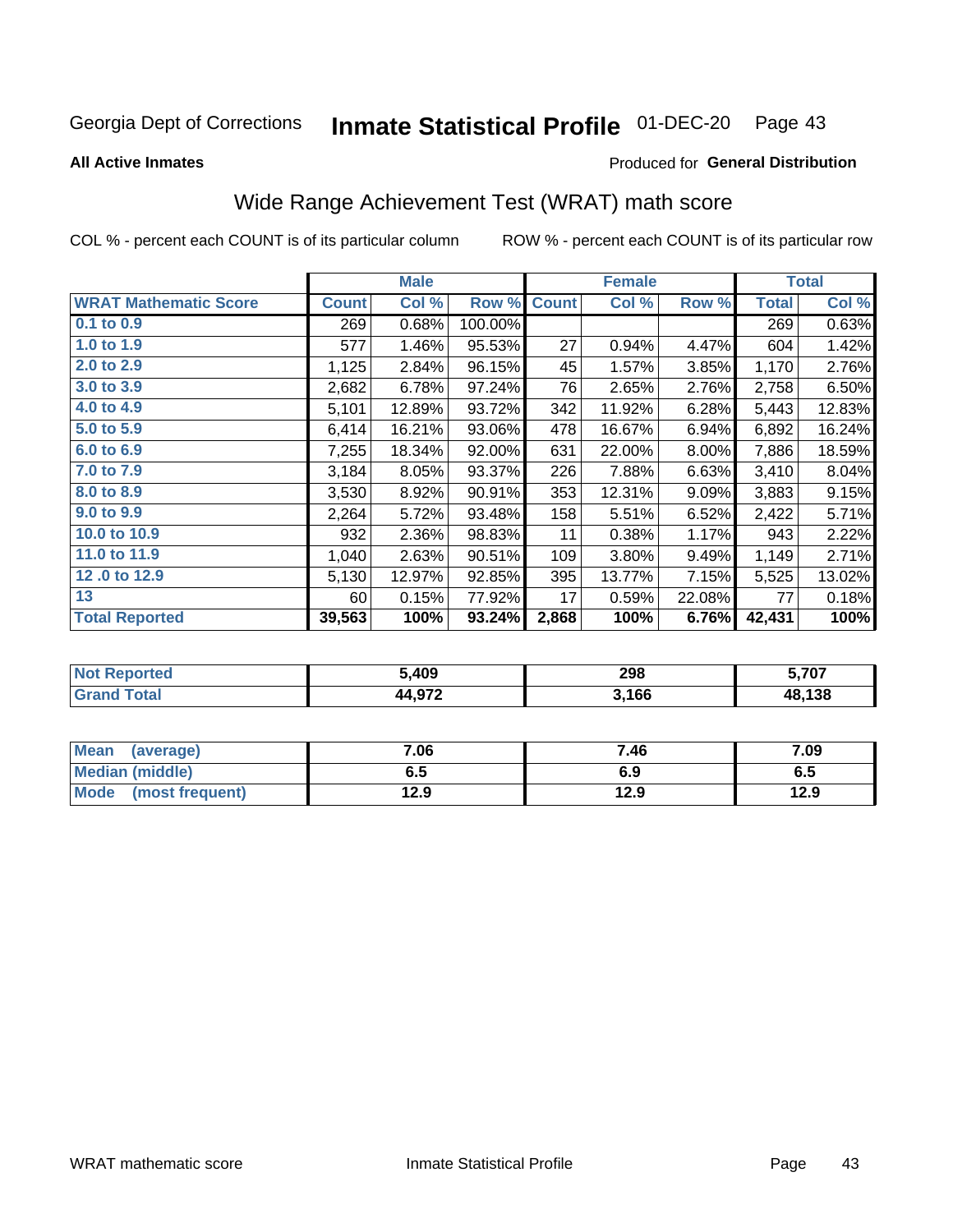#### Inmate Statistical Profile 01-DEC-20 Page 44

#### **All Active Inmates**

### Produced for General Distribution

### Wide Range Achievement Test (WRAT) spelling score

COL % - percent each COUNT is of its particular column

|                            |              | <b>Male</b> |        |              | <b>Female</b> |        |              | <b>Total</b> |
|----------------------------|--------------|-------------|--------|--------------|---------------|--------|--------------|--------------|
| <b>WRAT Spelling Score</b> | <b>Count</b> | Col %       | Row %  | <b>Count</b> | Col %         | Row %  | <b>Total</b> | Col %        |
| $0.1$ to $0.9$             | 836          | 2.11%       | 99.41% | 5            | 0.17%         | 0.59%  | 841          | 1.98%        |
| 1.0 to 1.9                 | 1,162        | 2.94%       | 98.31% | 20           | 0.70%         | 1.69%  | 1,182        | 2.78%        |
| 2.0 to 2.9                 | 2,168        | 5.48%       | 98.46% | 34           | 1.19%         | 1.54%  | 2,202        | 5.19%        |
| 3.0 to 3.9                 | 3,099        | 7.83%       | 97.82% | 69           | 2.41%         | 2.18%  | 3,168        | 7.46%        |
| 4.0 to 4.9                 | 2,714        | 6.86%       | 96.93% | 86           | 3.00%         | 3.07%  | 2,800        | 6.60%        |
| 5.0 to 5.9                 | 3,488        | 8.81%       | 95.04% | 182          | 6.34%         | 4.96%  | 3,670        | 8.65%        |
| 6.0 to 6.9                 | 3,694        | 9.33%       | 95.21% | 186          | 6.48%         | 4.79%  | 3,880        | 9.14%        |
| 7.0 to 7.9                 | 3,500        | 8.84%       | 94.54% | 202          | 7.04%         | 5.46%  | 3,702        | 8.72%        |
| 8.0 to 8.9                 | 3,476        | 8.78%       | 94.10% | 218          | 7.60%         | 5.90%  | 3,694        | 8.70%        |
| 9.0 to 9.9                 | 1,965        | 4.97%       | 93.35% | 140          | 4.88%         | 6.65%  | 2,105        | 4.96%        |
| 10.0 to 10.9               | 1,901        | 4.80%       | 92.24% | 160          | 5.58%         | 7.76%  | 2,061        | 4.86%        |
| 11.0 to 11.9               | 2,629        | 6.64%       | 89.27% | 316          | 11.01%        | 10.73% | 2,945        | 6.94%        |
| 12.0 to 12.9               | 8,705        | 22.00%      | 87.75% | 1,215        | 42.35%        | 12.25% | 9,920        | 23.37%       |
| 13                         | 237          | 0.60%       | 86.81% | 36           | 1.25%         | 13.19% | 273          | 0.64%        |
| <b>Total Reported</b>      | 39,574       | 100%        | 93.24% | 2,869        | 100%          | 6.76%  | 42,443       | 100%         |

| тес.<br>NO | 5,398                 | 297<br>___ | 5,695  |
|------------|-----------------------|------------|--------|
| $\sim$ 10  | $\lambda$ 0.72<br>л л | 3,166      | 48,138 |

| <b>Mean</b><br>(average)       | 7.84 | 10.08 | 8.00 |
|--------------------------------|------|-------|------|
| Median (middle)                | . .  |       | 7. O |
| <b>Mode</b><br>(most frequent) | 12.9 | 12.9  | 12.9 |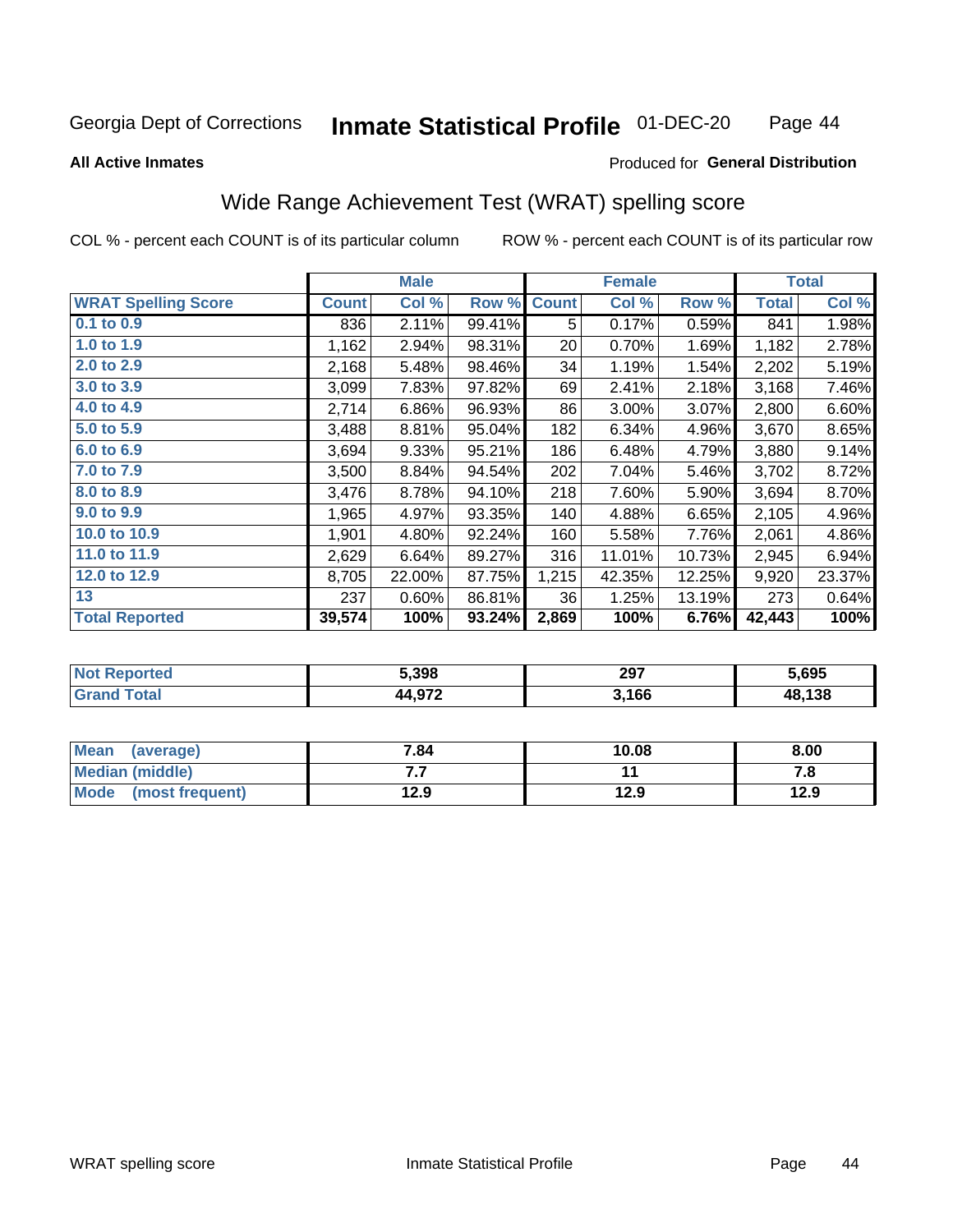# Inmate Statistical Profile 01-DEC-20 Page 45

**All Active Inmates** 

### **Produced for General Distribution**

## Current / last mental health treatment level

COL % - percent each COUNT is of its particular column

|                                    |              | <b>Male</b> |           |              | <b>Female</b> |        |              | <b>Total</b> |
|------------------------------------|--------------|-------------|-----------|--------------|---------------|--------|--------------|--------------|
| <b>Mental Health Treatment Lev</b> | <b>Count</b> | Col %       | Row %     | <b>Count</b> | Col %         | Row %  | <b>Total</b> | Col %        |
| 1 No problem at current time       | 7,618        | 47.20%      | $92.63\%$ | 606          | 23.64%        | 7.37%  | 8,224        | 43.97%       |
| <b>2 Receiving outpatient</b>      | 6,856        | 42.48%      | 78.13%    | 1,919        | 74.87%        | 21.87% | 8,775        | 46.92%       |
| <b>Treatment</b>                   |              |             |           |              |               |        |              |              |
| 3 Inpatient, moderate              | 1,303        | 8.07%       | 97.82%    | 29           | 1.13%         | 2.18%  | 1,332        | 7.12%        |
| <b>Treatment</b>                   |              |             |           |              |               |        |              |              |
| 4 Inpatient, intensive             | 335          | 2.08%       | 97.38%    | 9            | 0.35%         | 2.62%  | 344          | 1.84%        |
| Treatment                          |              |             |           |              |               |        |              |              |
| 5 Undergoing crisis                | 26           | 0.16%       | 100.00%   |              |               |        | 26           | 0.14%        |
| <b>stabilization</b>               |              |             |           |              |               |        |              |              |
| <b>6 Hospital for criminally</b>   |              | 0.01%       | 100.00%   |              |               |        |              | 0.01%        |
| <b>Tinsane</b>                     |              |             |           |              |               |        |              |              |
| <b>Total Evaluated</b>             | 16,139       | 100%        | 86.30%    | 2,563        | 100%          | 13.70% | 18,702       | 100%         |

| Never had MH evaluation | 28,833 | 603   | 29,436 |
|-------------------------|--------|-------|--------|
| <b>Grand Total</b>      | 44,972 | 3.166 | 48,138 |

| <b>Median (middle)</b>         | <b>Receiving outpatient</b><br>treatment | <b>Receiving outpatient</b><br>treatment | <b>Receiving</b><br>outpatient<br>treatment |  |
|--------------------------------|------------------------------------------|------------------------------------------|---------------------------------------------|--|
| <b>Mode</b><br>(most frequent) | No problem at current time               | <b>Receiving outpatient</b><br>treatment | Receiving<br>outpatient<br>treatment        |  |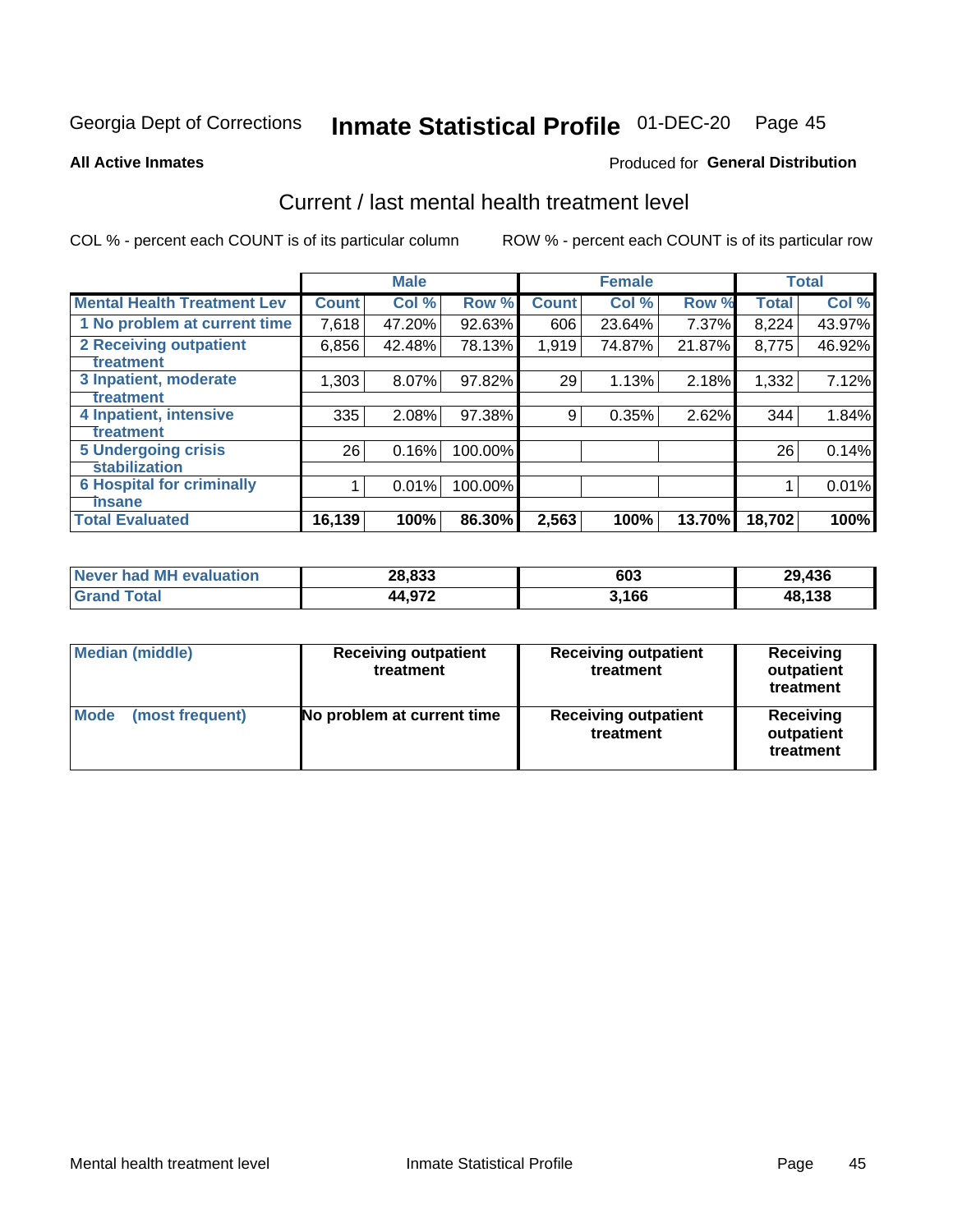### **All Active Inmates**

### Produced for General Distribution

## PULHESDWIT medical scale - 'P' overall condition ('P'hysical)

COL % - percent each COUNT is of its particular column

|                                  |              | <b>Male</b> |         |              | <b>Female</b> |        |              | <b>Total</b> |
|----------------------------------|--------------|-------------|---------|--------------|---------------|--------|--------------|--------------|
| <b>P' Overall Condition</b>      | <b>Count</b> | Col %       | Row %   | <b>Count</b> | Col %         | Row %  | <b>Total</b> | Col %        |
| 1 No medical illness             | 29,696       | 73.75%      | 93.91%  | 1,926        | 64.11%        | 6.09%  | 31,622       | 73.08%       |
| 2 Well-controlled chronic        | 9,695        | 24.08%      | 90.78%  | 985          | 32.79%        | 9.22%  | 10,680       | 24.68%       |
| <b>illness</b>                   |              |             |         |              |               |        |              |              |
| 3 Poorly-controlled chronic      | 802          | 1.99%       | 91.24%  | 77           | 2.56%         | 8.76%  | 879          | 2.03%        |
| <b>illness</b>                   |              |             |         |              |               |        |              |              |
| 4 Significant problems requiring | 66           | 0.16%       | 86.84%  | 10           | 0.33%         | 13.16% | 76           | 0.18%        |
| special housing                  |              |             |         |              |               |        |              |              |
| 5 Terminal illness, < 6 months   | 6            | 0.01%       | 100.00% |              |               |        | 6            | 0.01%        |
| to live                          |              |             |         |              |               |        |              |              |
| 6 Inmate is pregnant             |              | 0.01%       | 14.29%  | 6            | 0.20%         | 85.71% | 7            | 0.02%        |
| <b>Total Reported</b>            | 40,266       | 100%        | 93.06%  | 3,004        | 100%          | 6.94%  | 43,270       | 100%         |

| N<br>rer    | ,706  | ה הו<br>16Z | ,868       |
|-------------|-------|-------------|------------|
| $5 - 6 - 1$ | 1.070 | .166        | .138<br>ЛS |

| Mode | (most frequent) | 1 No medical illness | 1 No medical illness | 1 No medical<br>illness |
|------|-----------------|----------------------|----------------------|-------------------------|
|------|-----------------|----------------------|----------------------|-------------------------|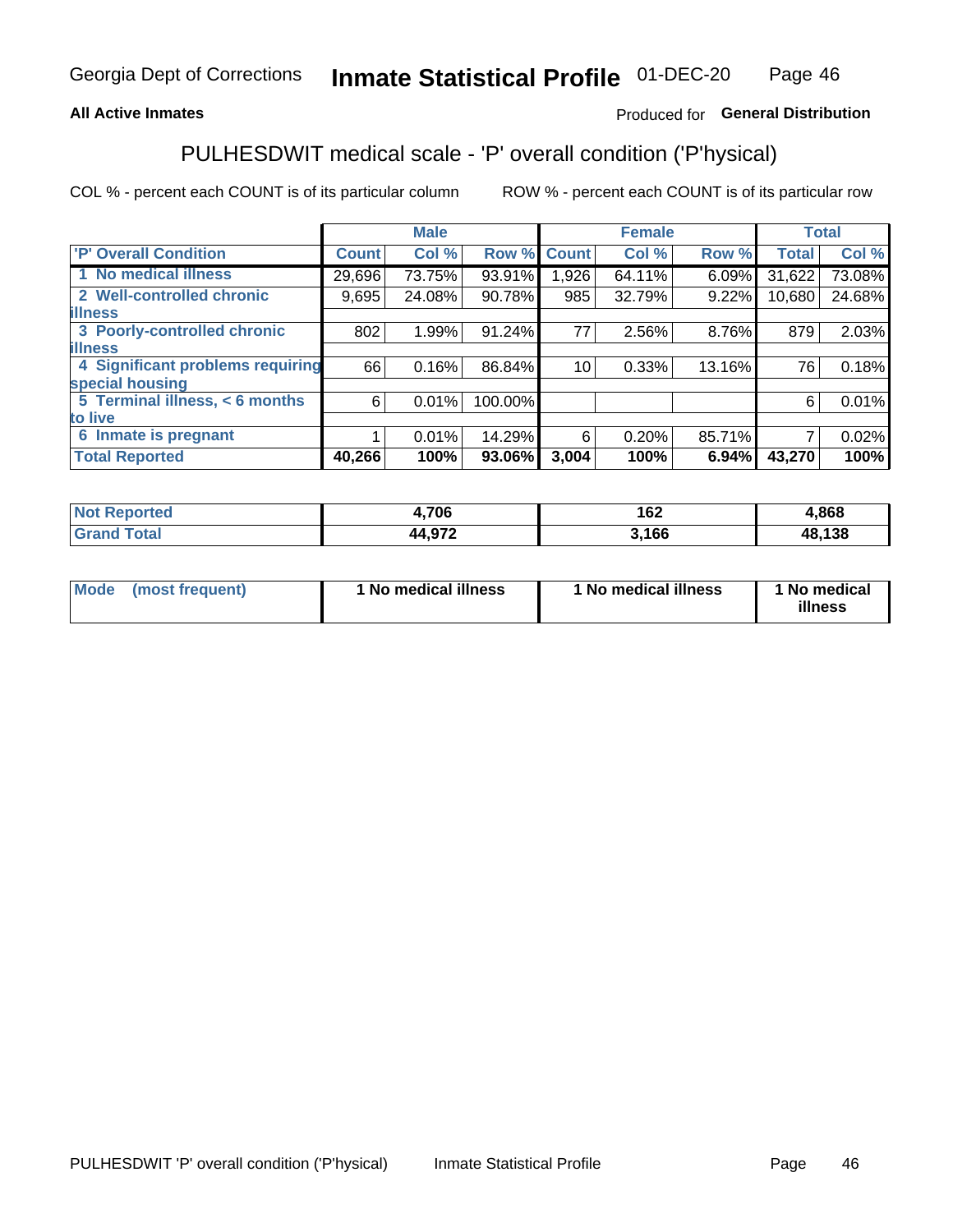#### **All Active Inmates**

### Produced for General Distribution

# PULHESDWIT medical scale - 'U' upper body

COL % - percent each COUNT is of its particular column

|                              |              | <b>Male</b> |         |              | <b>Female</b> |        |              | <b>Total</b> |
|------------------------------|--------------|-------------|---------|--------------|---------------|--------|--------------|--------------|
| <b>U' Upper Body</b>         | <b>Count</b> | Col %       | Row %   | <b>Count</b> | Col %         | Row %  | <b>Total</b> | Col %        |
| 1 Upper bones, joints,       | 38,208       | 95.39%      | 93.05%  | 2,854        | $95.10\%$     | 6.95%  | 41,062       | 95.37%       |
| muscles all OK               |              |             |         |              |               |        |              |              |
| 2 One or both arms minimally | 1,625        | 4.06%       | 93.02%  | 122          | 4.07%         | 6.98%  | 1,747        | 4.06%        |
| limited                      |              |             |         |              |               |        |              |              |
| 3 One or both arms           | 186          | 0.46%       | 90.29%  | 20           | 0.67%         | 9.71%  | 206          | 0.48%        |
| <b>moderately limited</b>    |              |             |         |              |               |        |              |              |
| 4 One arm disabled,          | 34           | 0.08%       | 87.18%  | 5            | 0.17%         | 12.82% | 39           | 0.09%        |
| paralyzed, or amputated      |              |             |         |              |               |        |              |              |
| 5 Both arms disabled,        | 2            | 0.01%       | 100.00% |              |               |        | 2            | 0.01%        |
| paralyzed, or amputated      |              |             |         |              |               |        |              |              |
| <b>Total Reported</b>        | 40,055       | 100%        | 93.03%  | 3,001        | 100%          | 6.97%  | 43,056       | 100.0%       |

| <b>Not Reported</b>   | 017<br>7.J I I | 165   | 5,082  |
|-----------------------|----------------|-------|--------|
| <b>Total</b><br>Grand | 44,972         | 3,166 | 48,138 |

|  | Mode (most frequent) | 1 Upper bones, joints,<br>muscles all OK | 1 Upper bones, joints,<br>muscles all OK | 1 Upper bones,<br>joints, muscles all<br>ΟK |
|--|----------------------|------------------------------------------|------------------------------------------|---------------------------------------------|
|--|----------------------|------------------------------------------|------------------------------------------|---------------------------------------------|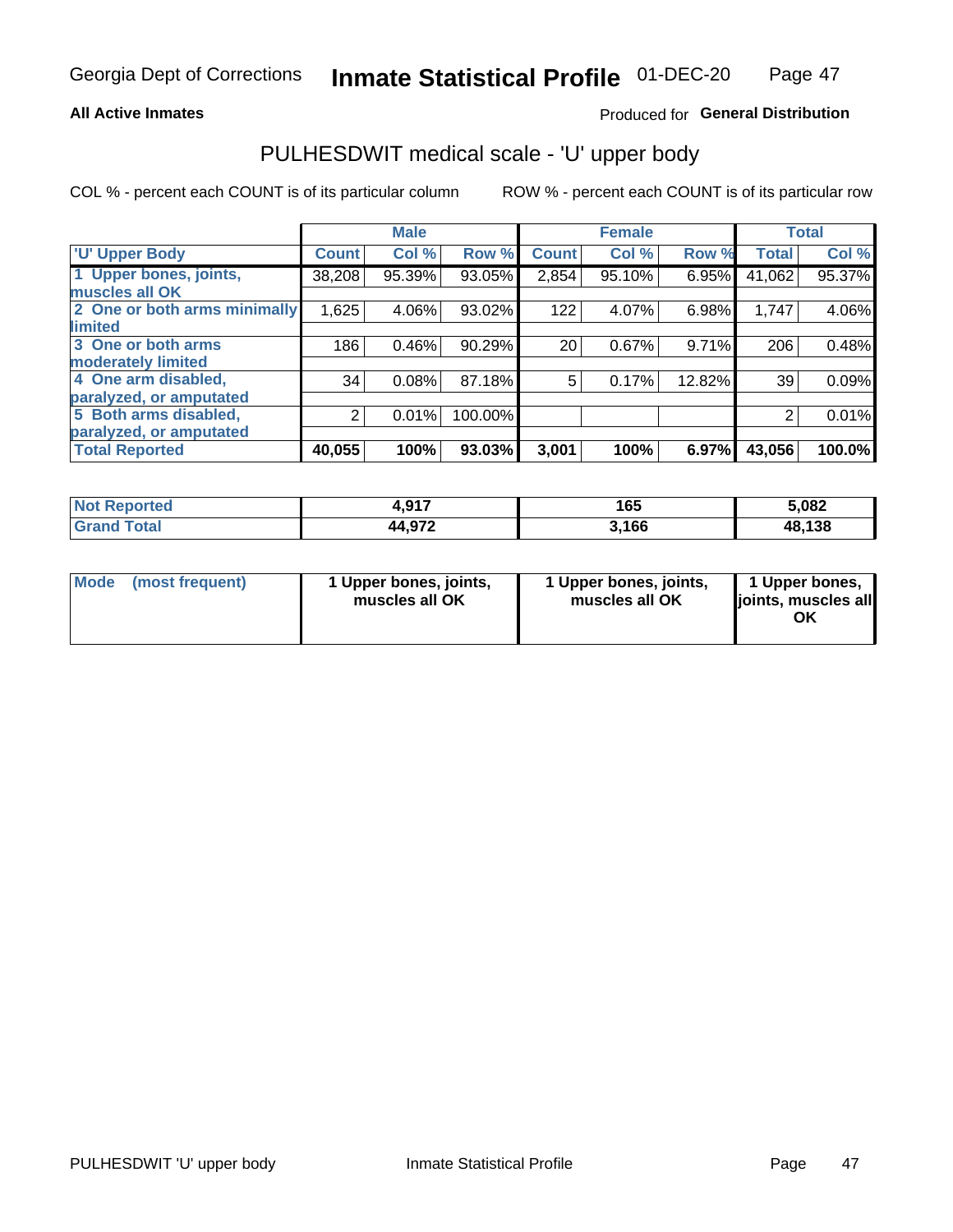#### **All Active Inmates**

### Produced for General Distribution

### PULHESDWIT medical scale - 'L' lower body

COL % - percent each COUNT is of its particular column

|                                |              | <b>Male</b> |        |              | <b>Female</b> |       |              | <b>Total</b> |
|--------------------------------|--------------|-------------|--------|--------------|---------------|-------|--------------|--------------|
| 'L' Lower Body                 | <b>Count</b> | Col %       | Row %  | <b>Count</b> | Col %         | Row % | <b>Total</b> | Col %        |
| 1 Lower bones, joints,         | 36,096       | 90.12%      | 93.00% | 2,715        | 90.53%        | 7.00% | 38,811       | 90.15%       |
| muscles all OK                 |              |             |        |              |               |       |              |              |
| 2 One or both legs minimally   | 3,265        | 8.15%       | 93.18% | 239          | 7.97%         | 6.82% | 3,504        | 8.14%        |
| limited                        |              |             |        |              |               |       |              |              |
| 3 One or both legs             | 568          | 1.42%       | 94.35% | 34           | 1.13%         | 5.65% | 602          | 1.40%        |
| moderately limited             |              |             |        |              |               |       |              |              |
| 4 One leg disabled, paralyzed, | 99           | 0.25%       | 90.83% | 10           | 0.33%         | 9.17% | 109          | 0.25%        |
| or amputated                   |              |             |        |              |               |       |              |              |
| 5 Both legs disabled,          | 25           | 0.06%       | 96.15% |              | 0.03%         | 3.85% | 26           | 0.06%        |
| paralyzed, or amputated        |              |             |        |              |               |       |              |              |
| <b>Total Reported</b>          | 40,053       | 100%        | 93.03% | 2,999        | 100%          | 6.97% | 43,052       | 100%         |

| Reported<br><b>Not</b> | 4,919           | 167   | 5.086  |
|------------------------|-----------------|-------|--------|
| <b>Total</b>           | l Q72<br>44.97∠ | 3,166 | 48,138 |

| Mode (most frequent) | 1 Lower bones, joints,<br>muscles all OK | 1 Lower bones, joints,<br>muscles all OK | 1 Lower bones,<br>joints, muscles all<br>ΟK |
|----------------------|------------------------------------------|------------------------------------------|---------------------------------------------|
|----------------------|------------------------------------------|------------------------------------------|---------------------------------------------|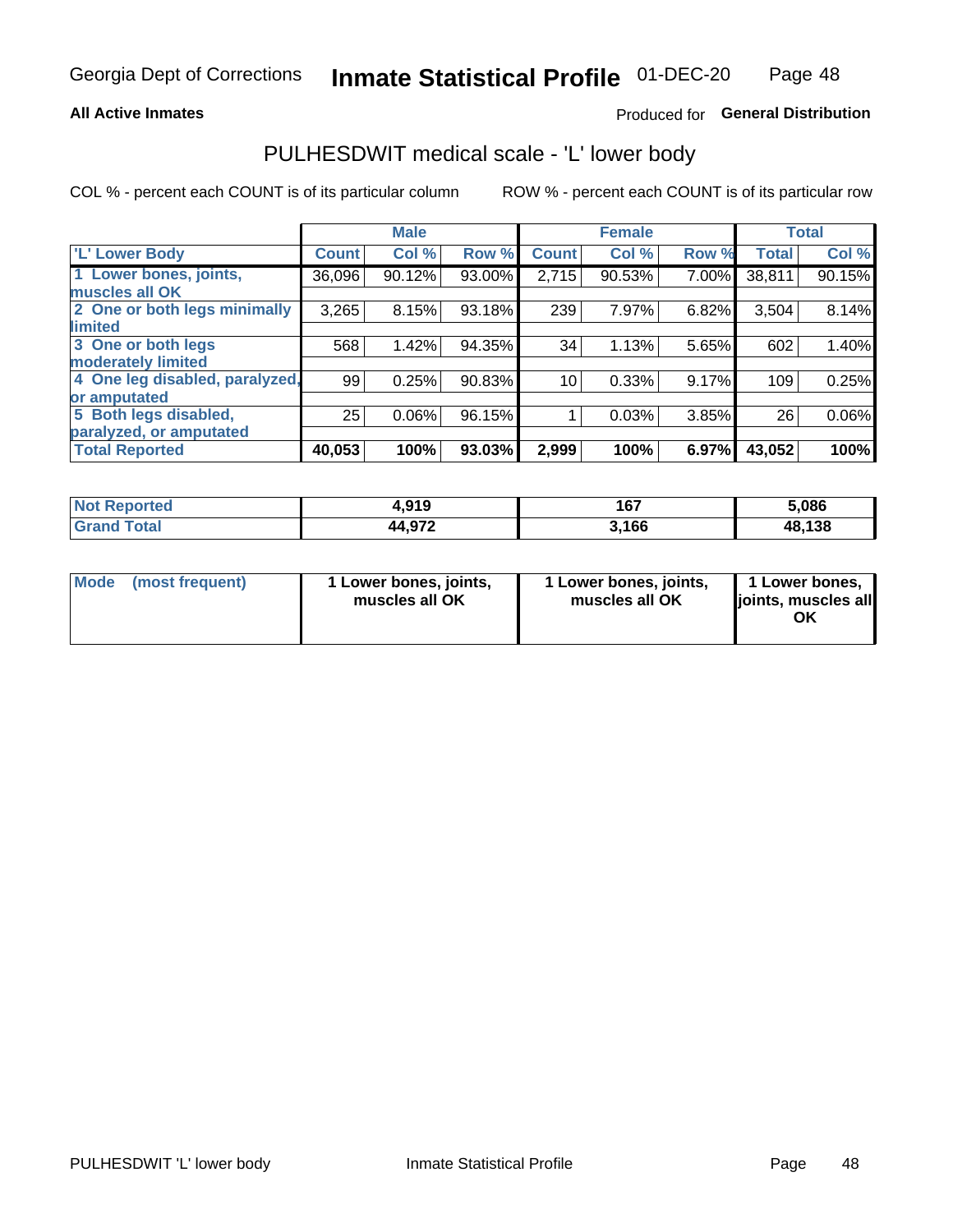#### **All Active Inmates**

### Produced for General Distribution

### PULHESDWIT medical scale - 'H' hearing

COL % - percent each COUNT is of its particular column

|                                |              | <b>Male</b> |             |       | <b>Female</b> |       | <b>Total</b> |        |
|--------------------------------|--------------|-------------|-------------|-------|---------------|-------|--------------|--------|
| <b>'H' Hearing</b>             | <b>Count</b> | Col %       | Row % Count |       | Col %         | Row % | <b>Total</b> | Col %  |
| 1 Normal hearing both ears     | 39,427       | 98.53%      | 93.04%      | 2,951 | 98.53%        | 6.96% | 42,378       | 98.53% |
| 2 Some loss in one ear with    | 454          | 1.13%       | 92.84%      | 35    | 1.17%         | 7.16% | 489          | 1.14%  |
| other OK, or mild loss in both |              |             |             |       |               |       |              |        |
| 3 Total loss in one ear with   | 93           | 0.23%       | 93.00%      |       | 0.23%         | 7.00% | 100          | 0.23%  |
| mild loss in other             |              |             |             |       |               |       |              |        |
| 4 Severe loss in both ears     | 24           | $0.06\%$    | 96.00%      |       | 0.03%         | 4.00% | 25           | 0.06%  |
| 5 Total loss in both ears,     | 19           | 0.05%       | 95.00%      |       | 0.03%         | 5.00% | 20           | 0.05%  |
| requiring special housing      |              |             |             |       |               |       |              |        |
| <b>Total Reported</b>          | 40,017       | 100%        | $93.04\%$   | 2,995 | 100%          | 6.96% | 43,012       | 100.0% |

| <b>Not Reported</b> | <b>OEE</b><br>1.933 | 4 7 4 | ,126   |
|---------------------|---------------------|-------|--------|
| Total               | 44,972              | 3,166 | 48,138 |

| Mode (most frequent) | 1 Normal hearing both ears 11 Normal hearing both ears 1 Normal hearing | both ears |
|----------------------|-------------------------------------------------------------------------|-----------|
|                      |                                                                         |           |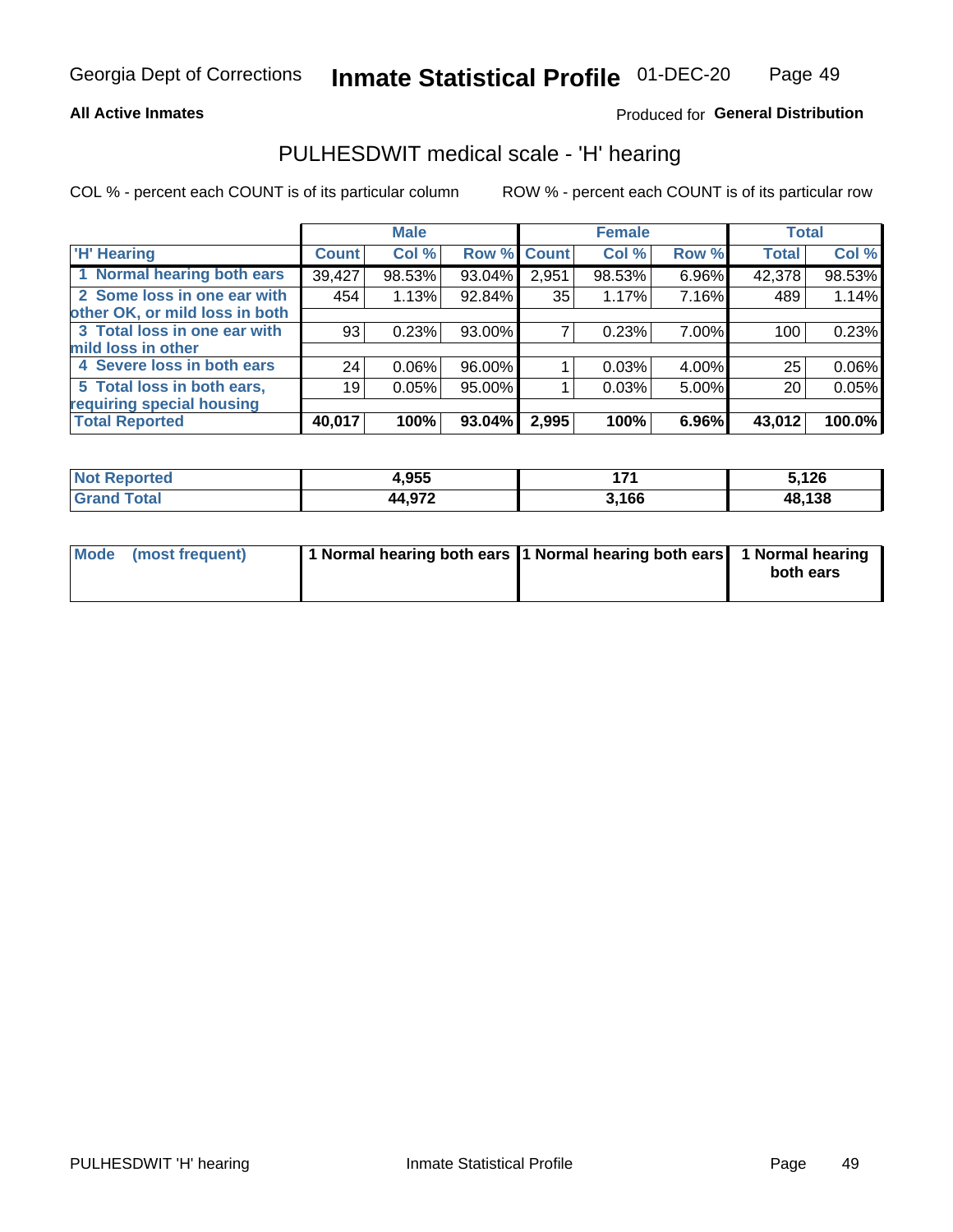#### **All Active Inmates**

### Produced for General Distribution

### PULHESDWIT medical scale - 'E' vision

COL % - percent each COUNT is of its particular column

|                                 |                    | <b>Male</b> |        |              | <b>Female</b> |        |              | <b>Total</b> |
|---------------------------------|--------------------|-------------|--------|--------------|---------------|--------|--------------|--------------|
| 'E' Vision                      | Count <sup>'</sup> | Col %       | Row %  | <b>Count</b> | Col %         | Row %  | <b>Total</b> | Col %        |
| 1 Correctable to 20/40 in both  | 30,355             | 76.41%      | 95.11% | .561         | 52.36%        | 4.89%  | 31,916       | 74.73%       |
| eyes                            |                    |             |        |              |               |        |              |              |
| 2 Correctable to 20/70 in one   | 8,237              | 20.73%      | 87.73% | .152         | 38.64%        | 12.27% | 9,389        | 21.98%       |
| leye, may be blind in other     |                    |             |        |              |               |        |              |              |
| 3 Correctable to 20/200 in one  | 958                | 2.41%       | 81.26% | 221          | 7.41%         | 18.74% | 1,179        | 2.76%        |
| leye, may be blind in other     |                    |             |        |              |               |        |              |              |
| 4 One eye not correctable to    | 156                | 0.39%       | 77.23% | 46           | 1.54%         | 22.77% | 202          | 0.47%        |
| 20/200, other may be blind      |                    |             |        |              |               |        |              |              |
| 5 Blind in both eyes, requiring | 23                 | 0.06%       | 95.83% |              | 0.03%         | 4.17%  | 24           | 0.06%        |
| special housing                 |                    |             |        |              |               |        |              |              |
| <b>Total Reported</b>           | 39,729             | 100%        | 93.02% | 2,981        | 100%          | 6.98%  | 42,710       | 100%         |

| <b>Not Reported</b> | 5,243  | 185   | 5,428  |
|---------------------|--------|-------|--------|
| <b>Total</b>        | 44,97∠ | 3,166 | 48,138 |

| Mode (most frequent) | 1 Correctable to 20/40 in both<br>eves | 1 Correctable to 20/40 in   1 Correctable to  <br>both eves | 20/40 in both eyes |
|----------------------|----------------------------------------|-------------------------------------------------------------|--------------------|
|                      |                                        |                                                             |                    |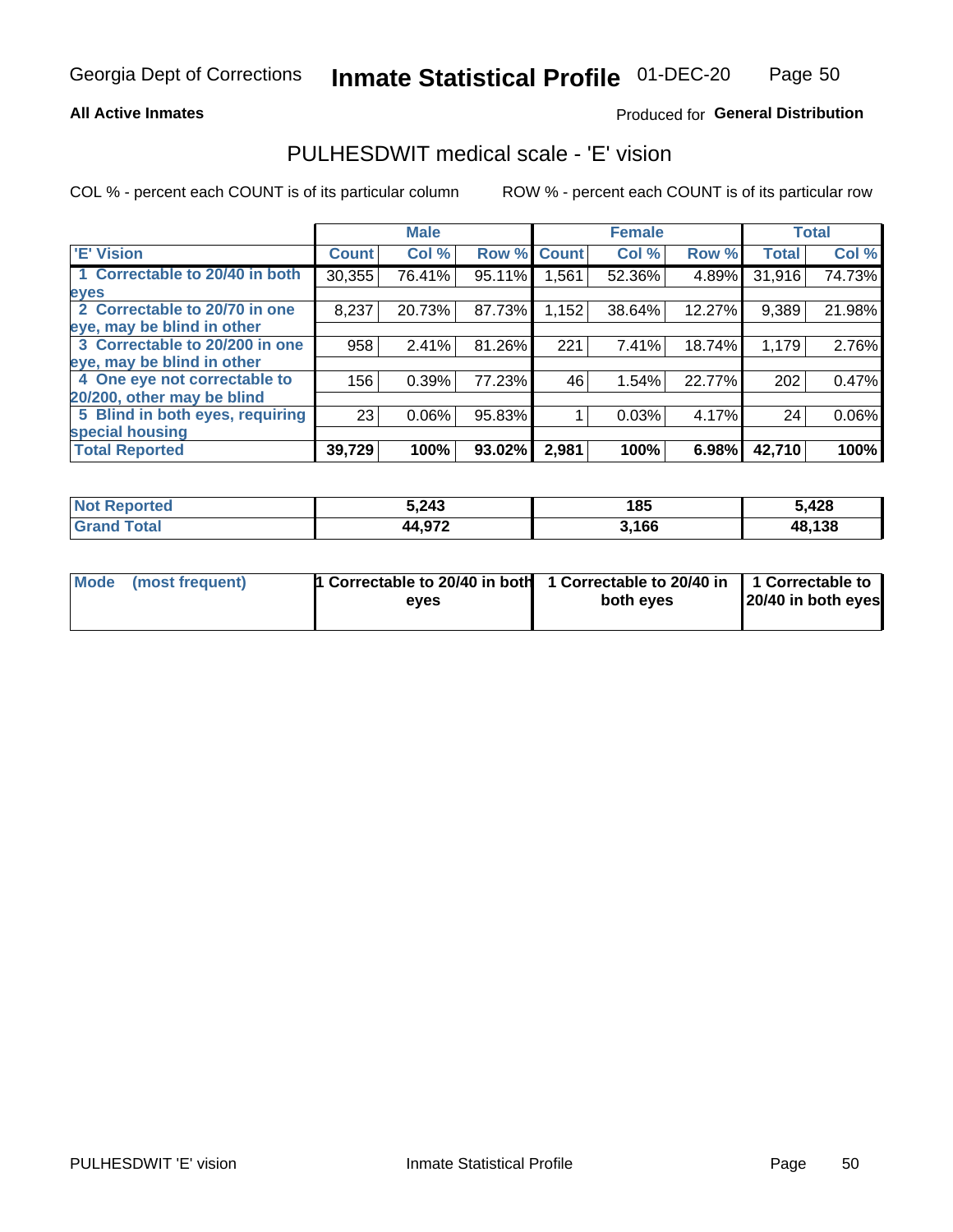#### **All Active Inmates**

### Produced for General Distribution

## PULHESDWIT medical scale - 'S' pSychiatric

COL % - percent each COUNT is of its particular column

|                                        |              | <b>Male</b> |         |              | <b>Female</b> |        |              | <b>Total</b> |
|----------------------------------------|--------------|-------------|---------|--------------|---------------|--------|--------------|--------------|
| 'S' pSychiatric                        | <b>Count</b> | Col %       | Row %   | <b>Count</b> | Col %         | Row %  | <b>Total</b> | Col %        |
| 1 No impairment or disorders           | 35,092       | 89.89%      | 97.04%  | .070 ا       | 37.56%        | 2.96%  | 36,162       | 86.33%       |
| 2 Stable, or in remission, or          | 3,196        | 8.19%       | 64.50%  | 1,759        | 61.74%        | 35.50% | 4,955        | 11.83%       |
| mild impairment or retardation         |              |             |         |              |               |        |              |              |
| 3 Requires moderate inpatient          | 591          | 1.51%       | 97.85%  | 13           | 0.46%         | 2.15%  | 604          | 1.44%        |
| <b>treatment</b>                       |              |             |         |              |               |        |              |              |
| 4 Requires intensive inpatient         | 155          | 0.40%       | 95.68%  |              | 0.25%         | 4.32%  | 162          | 0.39%        |
| <b>treatment</b>                       |              |             |         |              |               |        |              |              |
| <b>5 Requires Crisis Stabilization</b> | 5            | 0.01%       | 100.00% |              |               |        | 5            | 0.01%        |
| Unit (CSU) inpatient care              |              |             |         |              |               |        |              |              |
| <b>Total Reported</b>                  | 39,039       | 100%        | 93.20%  | 2,849        | 100%          | 6.80%  | 41,888       | 100%         |

| <b>Not Reported</b>   | 5,933  | 247<br>JI. | 6,250  |
|-----------------------|--------|------------|--------|
| Total<br><b>Grand</b> | 44,972 | 3,166      | 48,138 |

| Mode (most frequent) | <b>1 No impairment or disorders 2 Stable, or in remission, 1 No impairment or</b> |                       |           |
|----------------------|-----------------------------------------------------------------------------------|-----------------------|-----------|
|                      |                                                                                   | or mild impairment or | disorders |
|                      |                                                                                   | retardation           |           |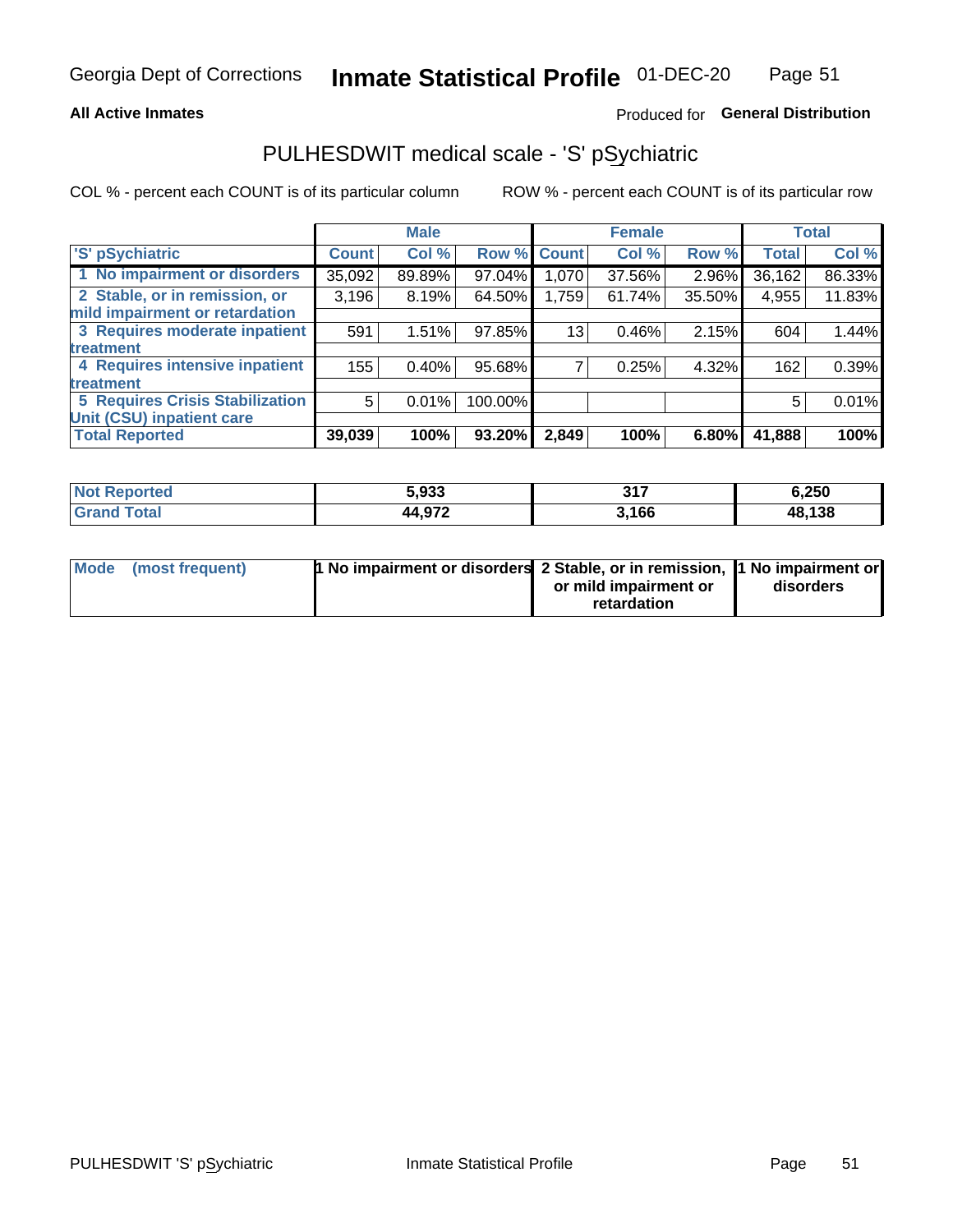#### **All Active Inmates**

### Produced for General Distribution

## PULHESDWIT medical scale - 'D' dental

COL % - percent each COUNT is of its particular column

|                                 |              | <b>Male</b> |        |              | <b>Female</b> |          |              | <b>Total</b> |
|---------------------------------|--------------|-------------|--------|--------------|---------------|----------|--------------|--------------|
| <b>D'</b> Dental                | <b>Count</b> | Col %       | Row %  | <b>Count</b> | Col %         | Row %    | <b>Total</b> | Col %        |
| 1 Minimal routine dental health | 23,405       | 62.94%      | 90.96% | 2,327        | 80.94%        | $9.04\%$ | 25,732       | 64.23%       |
| <b>needs</b>                    |              |             |        |              |               |          |              |              |
| 2 Moderate cavities and/or gum  | 12,046       | 32.39%      | 96.75% | 405          | 14.09%        | 3.25%    | 12,451       | 31.08%       |
| disease                         |              |             |        |              |               |          |              |              |
| 3 Extensive gum disease         | 1,713        | 4.61%       | 92.39% | 141          | 4.90%         | 7.61%    | 1,854        | 4.63%        |
| and/or widespread decay         |              |             |        |              |               |          |              |              |
| 4 Urgent need for dental        | 21           | $0.06\%$    | 91.30% | 2            | 0.07%         | 8.70%    | 23           | 0.06%        |
| <b>services</b>                 |              |             |        |              |               |          |              |              |
| <b>Total Reported</b>           | 37,185       | 100%        | 92.82% | 2,875        | 100%          | 7.18%    | 40,060       | 100%         |

| <b>Not Reported</b> | 7,787        | 291   | 0.070  |
|---------------------|--------------|-------|--------|
| Гоtal               | 14,972<br>ΔΔ | 3,166 | 48,138 |

| <b>Mode</b> | (most frequent) | <b>Minimal routine dental</b><br>health needs | 1 Minimal routine dental   1 Minimal routine  <br>health needs | dental health<br>needs |
|-------------|-----------------|-----------------------------------------------|----------------------------------------------------------------|------------------------|
|-------------|-----------------|-----------------------------------------------|----------------------------------------------------------------|------------------------|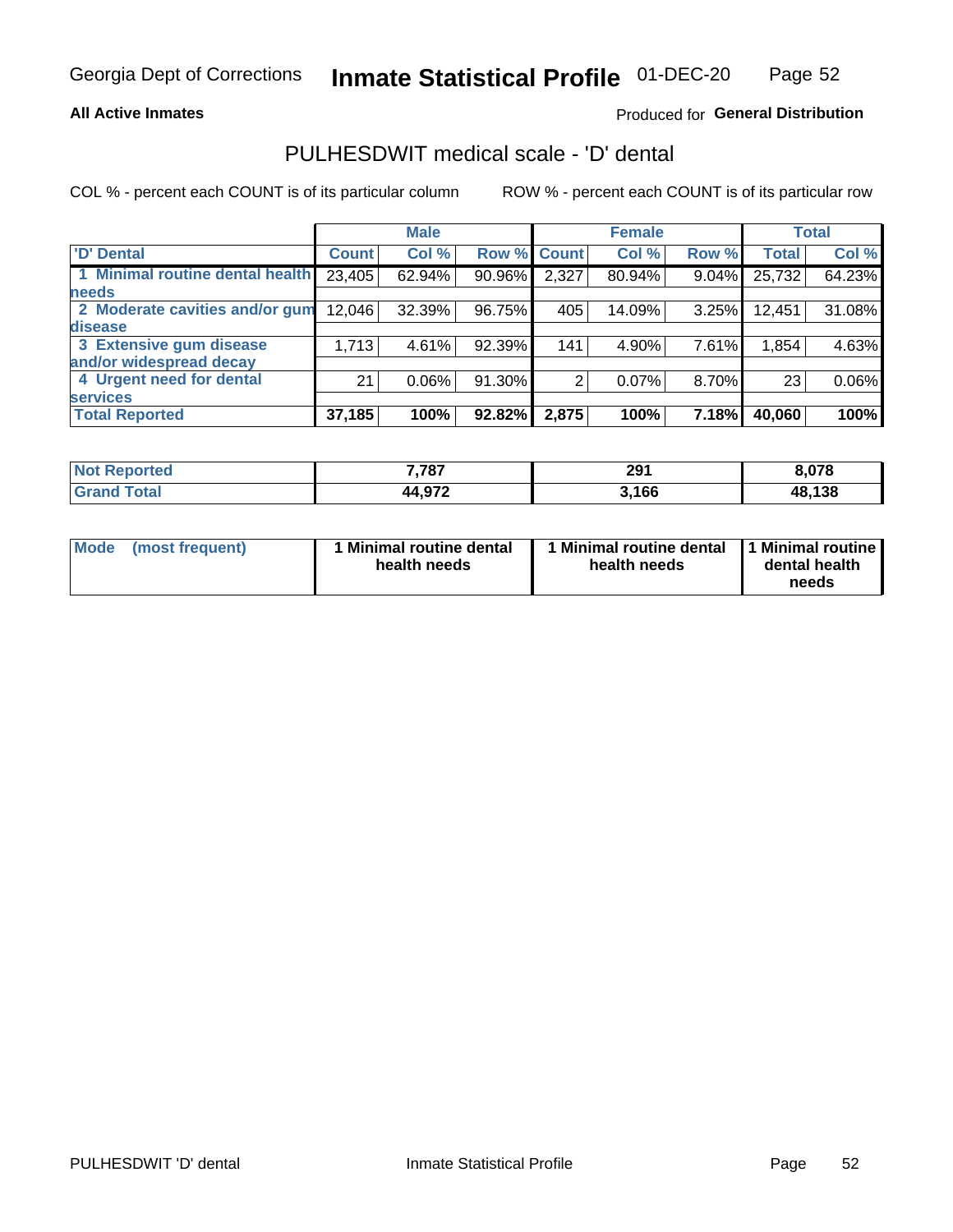#### **All Active Inmates**

### Produced for General Distribution

### PULHESDWIT medical scale - 'W' work ability

COL % - percent each COUNT is of its particular column

|                                 |              | <b>Male</b> |             |       | <b>Female</b> |       |              | <b>Total</b> |
|---------------------------------|--------------|-------------|-------------|-------|---------------|-------|--------------|--------------|
| <b>W'</b> work ability          | <b>Count</b> | Col %       | Row % Count |       | Col %         | Row % | <b>Total</b> | Col %        |
| 1 Unrestricted work or activity | 33,801       | 84.42%      | 93.10%      | 2,506 | 83.48%        | 6.90% | 36,307       | 84.35%       |
| 2 Minor restrictions on type of | 4,952        | 12.37%      | 92.15%      | 422   | 14.06%        | 7.85% | 5,374        | 12.49%       |
| <b>work</b>                     |              |             |             |       |               |       |              |              |
| 3 Moderate restrictions on type | 873          | 2.18%       | 94.89%      | 47    | 1.57%         | 5.11% | 920          | 2.14%        |
| of work                         |              |             |             |       |               |       |              |              |
| 4 Major restrictions on type of | 297          | 0.74%       | 94.29%      | 18    | 0.60%         | 5.71% | 315          | 0.73%        |
| <b>work</b>                     |              |             |             |       |               |       |              |              |
| 5 Cannot work under any         | 116          | 0.29%       | 92.80%      | 9     | 0.30%         | 7.20% | 125          | 0.29%        |
| <b>circumstances</b>            |              |             |             |       |               |       |              |              |
| <b>Total Reported</b>           | 40,039       | 100%        | 93.03%      | 3,002 | 100%          | 6.97% | 43,041       | 100%         |

| <b>Not Reported</b>   | 4,933  | 164   | 5,097  |
|-----------------------|--------|-------|--------|
| Total<br><b>Grand</b> | 44,972 | 3,166 | 48,138 |

| <b>Mode</b>     | 1 Unrestricted work or | 1 Unrestricted work or | 1 Unrestricted   |
|-----------------|------------------------|------------------------|------------------|
| (most frequent) | activity               | activity               | work or activity |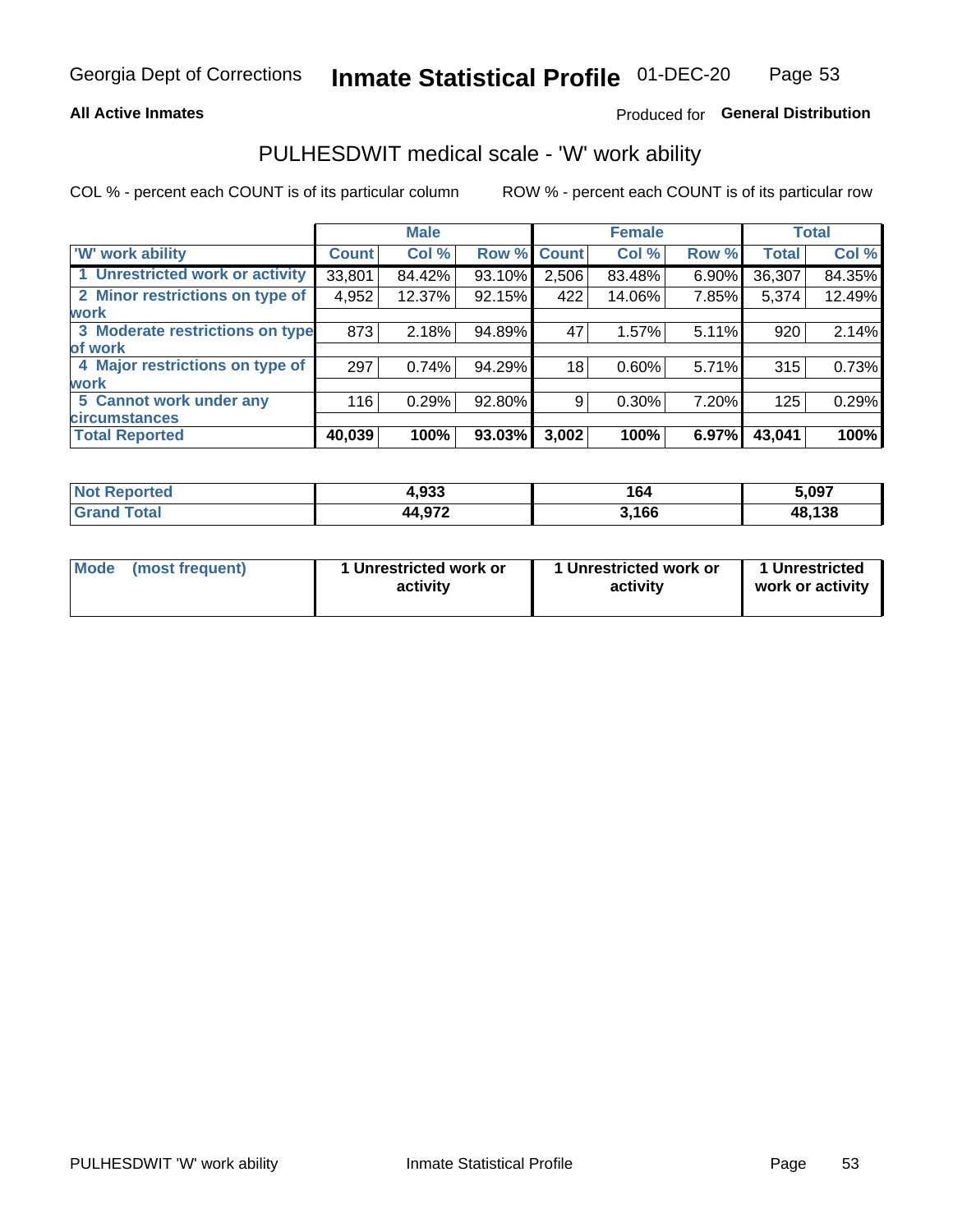#### **All Active Inmates**

### Produced for General Distribution

## PULHESDWIT medical scale - 'I' impairment

COL % - percent each COUNT is of its particular column

|                                                              |              | <b>Male</b> |             |       | <b>Female</b> |       |              | <b>Total</b> |
|--------------------------------------------------------------|--------------|-------------|-------------|-------|---------------|-------|--------------|--------------|
| <b>T' Impairment</b>                                         | <b>Count</b> | Col %       | Row % Count |       | Col %         | Row % | <b>Total</b> | Col %        |
| 1 No impairments or<br>disabilities                          | 39,604       | 98.92%      | 92.99%      | 2,984 | 99.50%        | 7.01% | 42,588       | 98.96%       |
| 2 Wheelchair-bound but                                       | 237          | 0.59%       | 97.93%      | 5     | 0.17%         | 2.07% | 242          | 0.56%        |
| otherwise OK<br><b>3 Needs low-level Assisted</b>            | 54           | 0.13%       | 98.18%      |       | 0.03%         | 1.82% | 55           | 0.13%        |
| Living (level I)<br>4 Needs moderate Assisted                | 26           | 0.06%       | 96.30%      |       | 0.03%         | 3.70% | 27           | $0.06\%$     |
| <b>Living (level II)</b>                                     |              |             |             |       |               |       |              |              |
| <b>5 Needs maximal Assisted</b><br><b>Living (level III)</b> | 114          | 0.28%       | 93.44%      | 8     | 0.27%         | 6.56% | 122          | 0.28%        |
| <b>Total Reported</b>                                        | 40,035       | 100%        | 93.03%      | 2,999 | 100%          | 6.97% | 43,034       | 100%         |

| ported | 4,937  | 167  | 5,104 |
|--------|--------|------|-------|
| Total  | 11 Q72 | ,166 | ,138  |
|        | л л    | . .  | 48    |

| Mode | (most frequent) | 1 No impairments or<br>disabilities | 1 No impairments or<br>disabilities | 1 No impairments<br>or disabilities |
|------|-----------------|-------------------------------------|-------------------------------------|-------------------------------------|
|------|-----------------|-------------------------------------|-------------------------------------|-------------------------------------|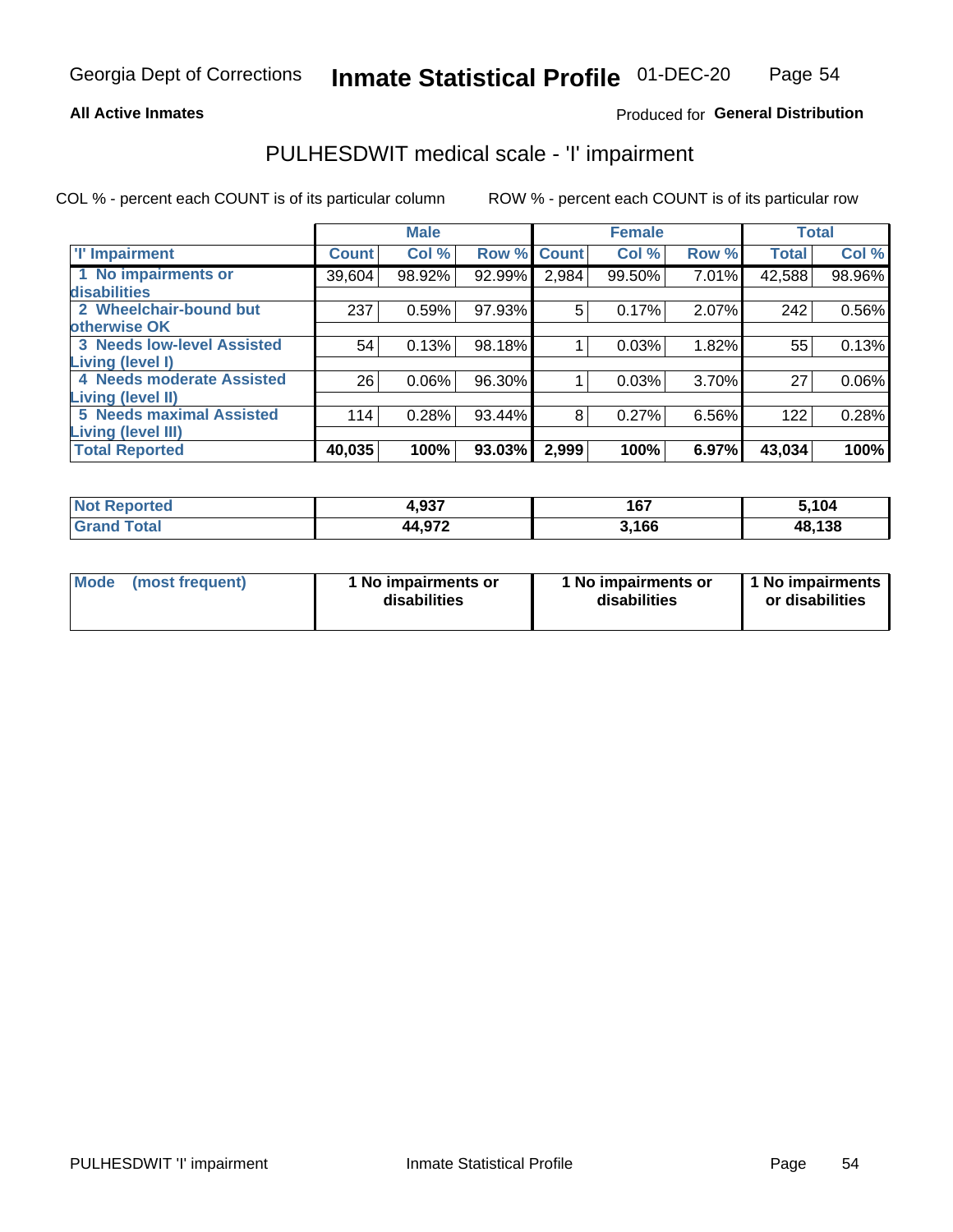#### **All Active Inmates**

### Produced fo General Distribution

## PULHESDWIT medical scale - 'T' transportability

COL % - percent each COUNT is of its particular column

|                              |                    | <b>Male</b> |         |              | <b>Female</b> |        | <b>Total</b> |        |
|------------------------------|--------------------|-------------|---------|--------------|---------------|--------|--------------|--------|
| <b>T' Transportability</b>   | Count <sup>1</sup> | Col %       | Row %   | <b>Count</b> | Col %         | Row %  | <b>Total</b> | Col %  |
| 1 Can be transported in any  | 40,004             | 99.15%      | 93.08%  | 2,976        | 99.57%        | 6.92%  | 42,980       | 99.18% |
| ordinary approved vehicle    |                    |             |         |              |               |        |              |        |
| 2 Wheelchair-bound, not      | 90                 | 0.22%       | 98.90%  |              | 0.03%         | 1.10%  | 91           | 0.21%  |
| needing special vehicle      |                    |             |         |              |               |        |              |        |
| 3 Wheelchair-bound, requires | 21                 | 0.05%       | 100.00% |              |               |        | 21           | 0.05%  |
| special vehicle              |                    |             |         |              |               |        |              |        |
| 4 Needs specially-equipped   | 6                  | 0.01%       | 75.00%  | 2            | 0.07%         | 25.00% | 8            | 0.02%  |
| medical vehicle              |                    |             |         |              |               |        |              |        |
| <b>5 Requires ambulance</b>  | 227                | 0.56%       | 95.78%  | 10           | 0.33%         | 4.22%  | 237          | 0.55%  |
| transport                    |                    |             |         |              |               |        |              |        |
| <b>Total Reported</b>        | 40,348             | 100%        | 93.10%  | 2,989        | 100%          | 6.90%  | 43,337       | 100.0% |

| $N$<br>Reported              | 1,624  | --    | 4,801  |
|------------------------------|--------|-------|--------|
| <b>Total</b><br><b>Grand</b> | 44,972 | 3,166 | 48,138 |

|  | Mode (most frequent) | 1 Can be transported in any 1 Can be transported in any<br>ordinary approved vehicle   ordinary approved vehicle   transported in any |  | 1 Can be<br>  ordinary approved  <br>vehicle |
|--|----------------------|---------------------------------------------------------------------------------------------------------------------------------------|--|----------------------------------------------|
|--|----------------------|---------------------------------------------------------------------------------------------------------------------------------------|--|----------------------------------------------|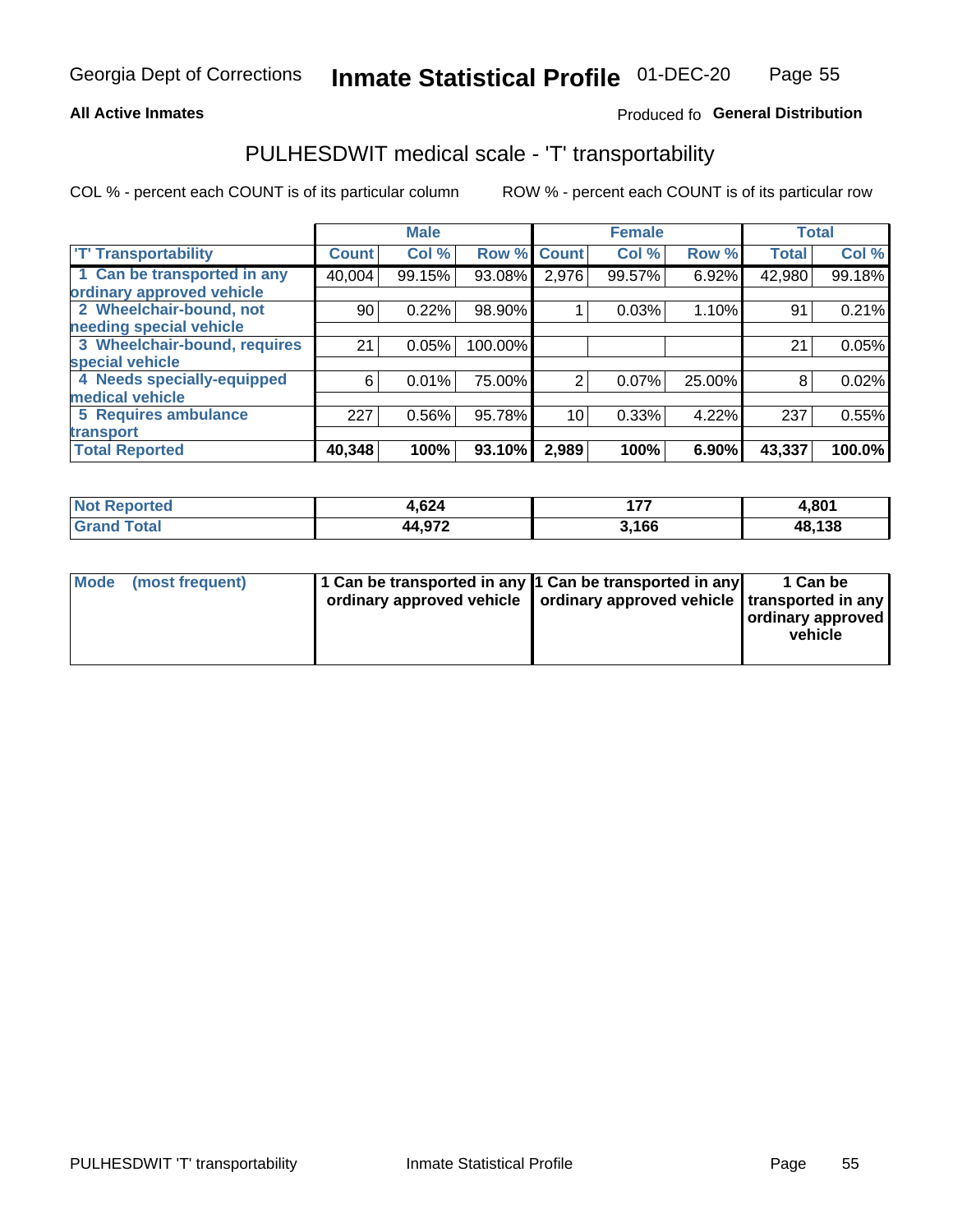# Inmate Statistical Profile 01-DEC-20 Page 56

**All Active Inmates** 

#### Produced for General Distribution

### Number of prior Georgia incarcerations

COL % - percent each COUNT is of its particular column

|                                       |              | <b>Male</b> |             |                 | <b>Female</b> |          |        | <b>Total</b> |
|---------------------------------------|--------------|-------------|-------------|-----------------|---------------|----------|--------|--------------|
| <b>Num of Prior GA Incarcerations</b> | <b>Count</b> | Col %       | Row % Count |                 | Col %         | Row %    | Total  | Col %        |
|                                       | 25,130       | 55.88%      | 91.50%      | 2,333           | 73.69%        | 8.50%    | 27,463 | 57.05%       |
|                                       | 8,246        | 18.34%      | 94.98%      | 436             | 13.77%        | 5.02%    | 8,682  | 18.04%       |
| $\overline{2}$                        | 4,760        | 10.58%      | $96.14\%$   | 191             | 6.03%         | 3.86%    | 4,951  | 10.29%       |
| 3                                     | 2,909        | 6.47%       | $97.10\%$   | 87              | 2.75%         | $2.90\%$ | 2,996  | 6.22%        |
| $\boldsymbol{4}$                      | 1,633        | 3.63%       | 97.09%      | 49              | 1.55%         | 2.91%    | 1,682  | 3.49%        |
| 5                                     | 959          | 2.13%       | 97.06%      | 29 <sub>1</sub> | 0.92%         | 2.94%    | 988    | 2.05%        |
| <b>More Than 5</b>                    | 1,335        | 2.97%       | $97.02\%$   | 41              | 1.30%         | 2.98%    | 1,376  | 2.86%        |
| <b>Total Reported</b>                 | 44,972       | 100%        | $93.42\%$   | 3,166           | 100.0%        | 6.58%    | 48,138 | 100%         |

| <b>Not</b><br>Reported |                          |       |        |
|------------------------|--------------------------|-------|--------|
| <b>Total</b><br>'Grano | $44.97^\circ$<br>14.JI L | 3,166 | 48,138 |

| Mean (average)         | .06 | 1.02 |
|------------------------|-----|------|
| <b>Median (middle)</b> |     |      |
| Mode (most frequent)   |     |      |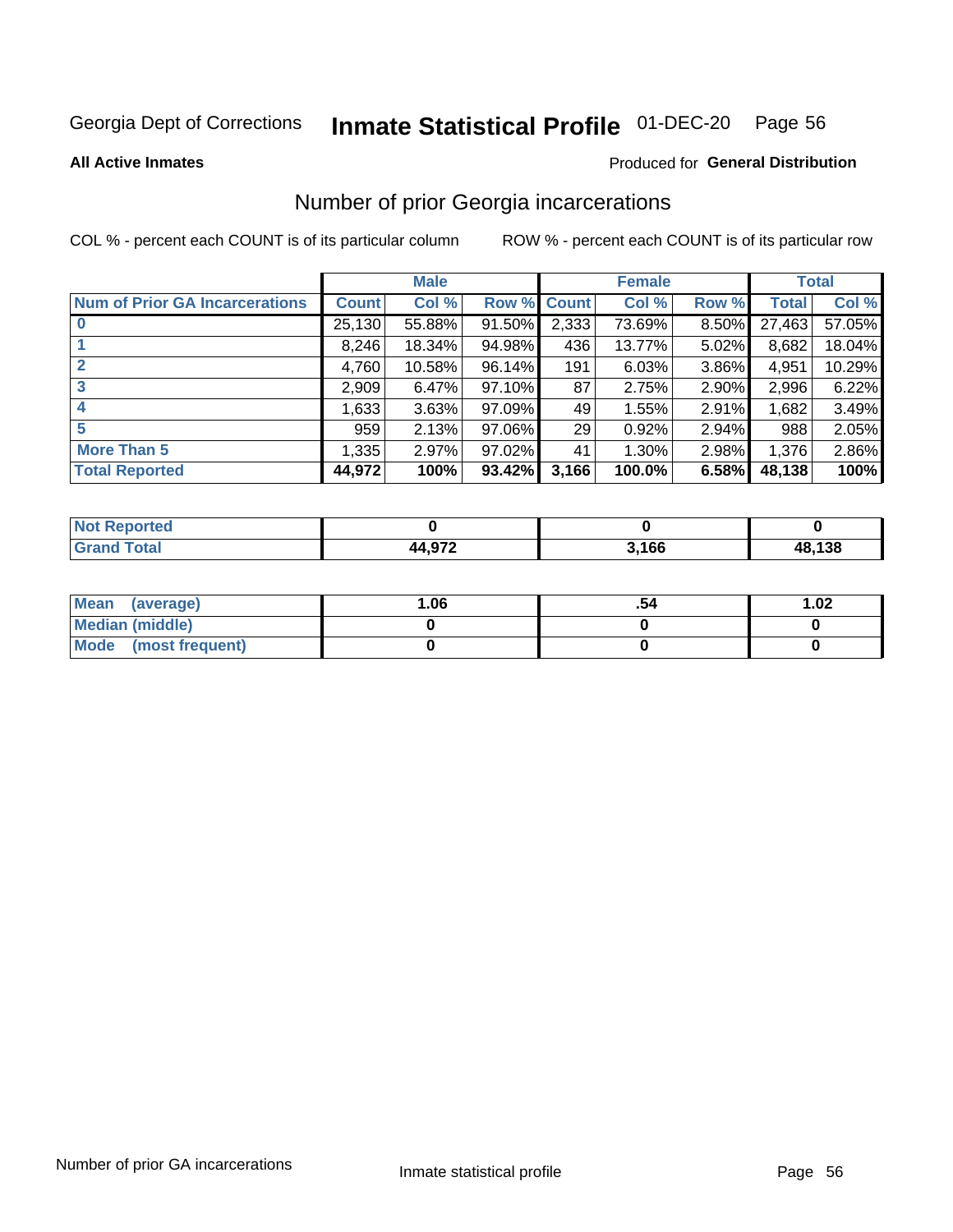#### Inmate Statistical Profile 01-DEC-20 Page 57

#### **All Active Inmates**

#### Produced for General Distribution

### Prison sentence in years

COL % - percent each COUNT is of its particular column

ROW % - percent each COUNT is of its particular row

|                                 |              | <b>Male</b> |         |              | <b>Female</b> |        |              | <b>Total</b> |
|---------------------------------|--------------|-------------|---------|--------------|---------------|--------|--------------|--------------|
| <b>Prison Sentence In Years</b> | <b>Count</b> | Col %       | Row %   | <b>Count</b> | Col %         | Row %  | <b>Total</b> | Col %        |
| $0 - 1$                         | 420          | 0.93%       | 93.75%  | 28           | 0.88%         | 6.25%  | 448          | 0.93%        |
| $1.1 - 2$                       | 573          | 1.27%       | 90.66%  | 59           | 1.86%         | 9.34%  | 632          | 1.31%        |
| $2.1 - 3$                       | 899          | 2.00%       | 89.10%  | 110          | 3.47%         | 10.90% | 1,009        | 2.10%        |
| $3.1 - 4$                       | 773          | 1.72%       | 90.30%  | 83           | 2.62%         | 9.70%  | 856          | 1.78%        |
| $4.1 - 5$                       | 1,370        | 3.05%       | 90.67%  | 141          | 4.45%         | 9.33%  | 1,511        | 3.14%        |
| $5.1 - 6$                       | 858          | 1.91%       | 91.37%  | 81           | 2.56%         | 8.63%  | 939          | 1.95%        |
| $6.1 - 7$                       | 831          | 1.85%       | 92.13%  | 71           | 2.24%         | 7.87%  | 902          | 1.87%        |
| $7.1 - 8$                       | 925          | 2.06%       | 92.50%  | 75           | 2.37%         | 7.50%  | 1,000        | 2.08%        |
| $8.1 - 9$                       | 948          | 2.11%       | 93.40%  | 67           | 2.12%         | 6.60%  | 1,015        | 2.11%        |
| $9.1 - 10$                      | 2,741        | 6.09%       | 89.78%  | 312          | 9.85%         | 10.22% | 3,053        | 6.34%        |
| $10.1 - 12$                     | 1,780        | 3.96%       | 91.52%  | 165          | 5.21%         | 8.48%  | 1,945        | 4.04%        |
| $12.1 - 15$                     | 4,154        | 9.24%       | 92.74%  | 325          | 10.27%        | 7.26%  | 4,479        | 9.30%        |
| $15.1 - 20$                     | 8,463        | 18.82%      | 93.72%  | 567          | 17.91%        | 6.28%  | 9,030        | 18.76%       |
| 20.1 - Over                     | 11,275       | 25.07%      | 94.51%  | 655          | 20.69%        | 5.49%  | 11,930       | 24.78%       |
| <b>Life</b>                     | 7,272        | 16.17%      | 95.18%  | 368          | 11.62%        | 4.82%  | 7,640        | 15.87%       |
| <b>Life Without Parole</b>      | 1,586        | 3.53%       | 96.47%  | 58           | 1.83%         | 3.53%  | 1,644        | 3.42%        |
| <b>Death</b>                    | 72           | 0.16%       | 98.63%  |              | 0.03%         | 1.37%  | 73           | 0.15%        |
| <b>Youthful Offenders</b>       | 32           | 0.07%       | 100.00% |              |               |        | 32           | 0.07%        |
| <b>Total Reported</b>           | 44,972       | 100%        | 93.42%  | 3,166        | 100%          | 6.58%  | 48,138       | 100%         |

| <b>Not Reported</b> |                  |       |        |
|---------------------|------------------|-------|--------|
| Total               | 1.072<br>4 וט די | 3,166 | 48,138 |

#### **Determinate (numeric) sentences only**

| <b>Mean</b><br>$\cdots$ | ----<br><u> 20.1 T</u> | $\sim$ $\sim$ $\sim$<br><b>20.31</b> | <br>クド<br>2J.I<br>_______ |
|-------------------------|------------------------|--------------------------------------|---------------------------|
|                         |                        |                                      |                           |

All sentences (including determinate), with life, life without parole, and death sentences figured at 45 years

| Me:<br>39.21<br>. .<br>~-<br>27 21<br>. .<br>. .<br>. .<br>$ -$ |  |  |  |
|-----------------------------------------------------------------|--|--|--|
|                                                                 |  |  |  |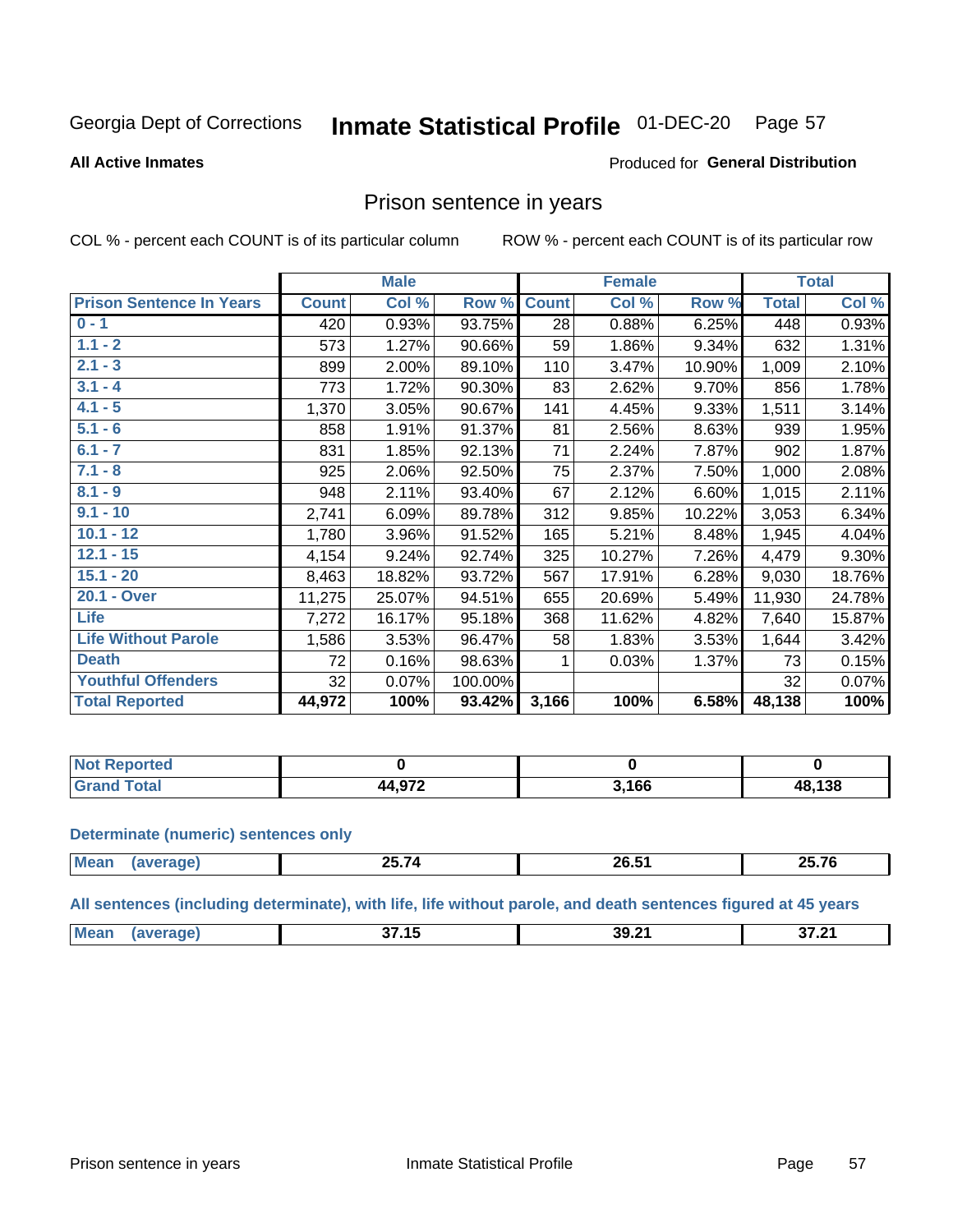# Inmate Statistical Profile 01-DEC-20 Page 58

#### **All Active Inmates**

#### Produced for General Distribution

### Primary offense, broken out into felonies vs misdemeanors

COL % - percent each COUNT is of its particular column

|                                  |              | <b>Male</b> |                    | <b>Female</b> |          | Total        |        |
|----------------------------------|--------------|-------------|--------------------|---------------|----------|--------------|--------|
| <b>Felonies and Misdemeanors</b> | <b>Count</b> | Col %       | <b>Row % Count</b> | Col %         | Row %    | <b>Total</b> | Col %  |
| <b>Felonies</b>                  | 44.726       | 99.77%      | 93.41% 3.157       | 99.91%        | 6.59%    | 47,883       | 99.78% |
| <b>Misdemeanors</b>              | 104          | .23%        | 97.20%             | .09%          | $2.80\%$ | 107          | .22%   |
| <b>Total Reported</b>            | 44,830       | 100%        | $93.42\%$ 3,160    | 100%          | 6.58%    | 47,990       | 100%   |

| <b>Not</b><br>Reported | .<br>142       |        | 48     |
|------------------------|----------------|--------|--------|
| ™otal<br><b>Grand</b>  | $AA$ Q7 $\sim$ | 44.836 | 48,138 |

| M      | .    | nes | onies |
|--------|------|-----|-------|
| nuenti | ____ | .   | .     |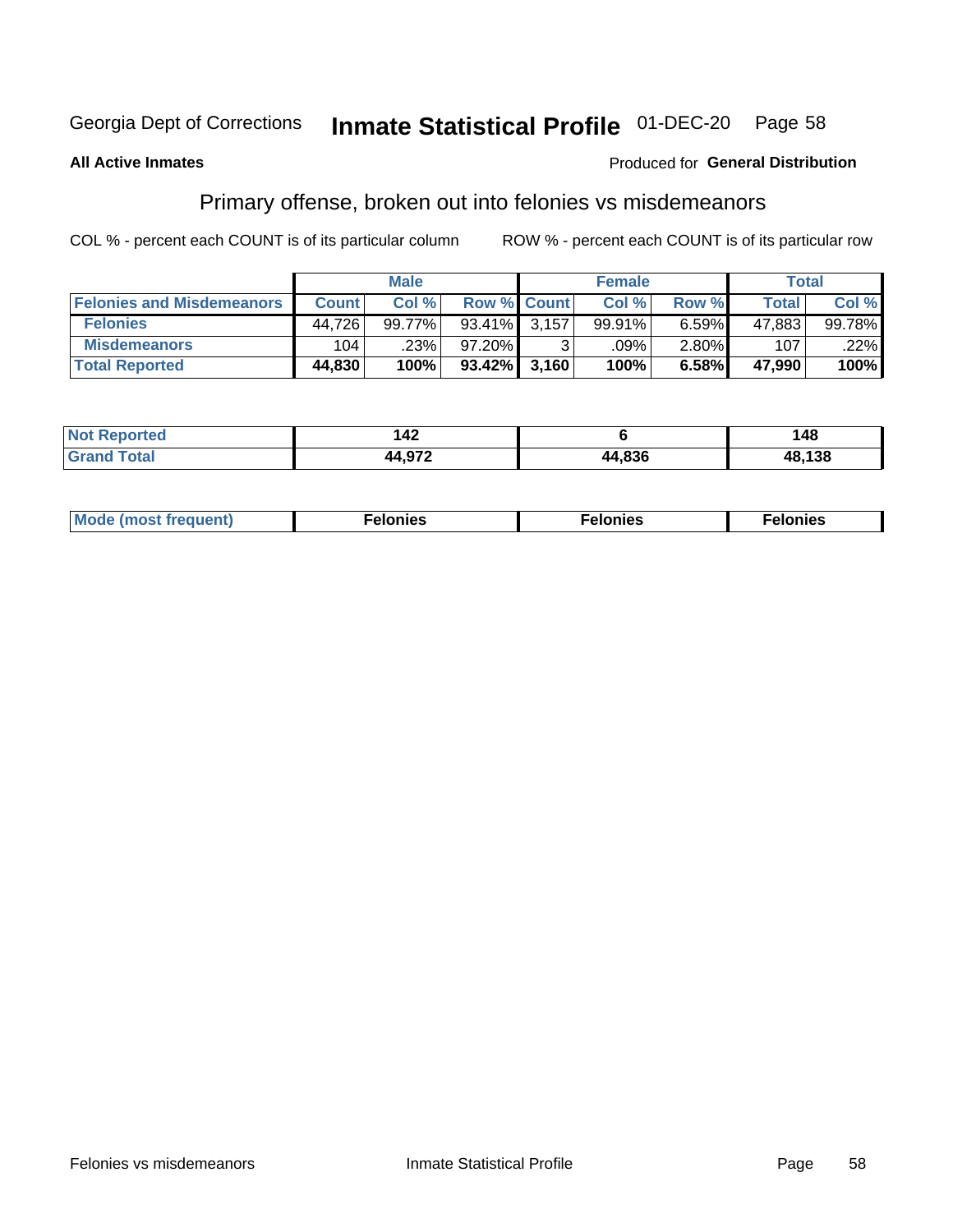#### Inmate Statistical Profile 01-DEC-20 Page 59

#### **All Active Inmates**

#### Produced for General Distribution

### Primary offense, broken out into six broad crime categories

COL % - percent each COUNT is of its particular column

|                                  | <b>Male</b>  |        |        |                    | <b>Female</b> | <b>Total</b> |              |        |
|----------------------------------|--------------|--------|--------|--------------------|---------------|--------------|--------------|--------|
| <b>Crime Categories</b>          | <b>Count</b> | Col %  |        | <b>Row % Count</b> | Col %         | Row %        | <b>Total</b> | Col %  |
| <b>Violent</b>                   | 24,815       | 55.30% | 93.84% | 1,630              | 51.48%        | 6.16%        | 26,445       | 55.05% |
| <b>Sex Crime</b><br>$\mathbf{2}$ | 8,099        | 18.05% | 98.50% | 123                | 3.89%         | 1.50%        | 8,222        | 17.11% |
| $\mathbf{3}$<br><b>Property</b>  | 5,635        | 12.56% | 91.05% | 554                | 17.50%        | 8.95%        | 6,189        | 12.88% |
| <b>Drug</b><br>4                 | 4,089        | 9.11%  | 85.63% | 686                | 21.67%        | 14.37%       | 4,775        | 9.94%  |
| <b>Habit/DUI</b><br>5            | 70           | .16%   | 88.61% | 9                  | $.28\%$       | 11.39%       | 79           | .16%   |
| <b>Other</b><br>6                | 2,166        | 4.83%  | 92.96% | 164                | 5.18%         | 7.04%        | 2,330        | 4.85%  |
| <b>Total Reported</b>            | 44,874       | 100%   | 93.41% | 3,166              | 100%          | 6.59%        | 48,040       | 100%   |

| Reported<br>NOT. | 98     |                 | 98     |
|------------------|--------|-----------------|--------|
| <b>Total</b>     | 44,972 | 1 A G G<br>טט ו | 48,138 |

| Mo<br>uent)<br>nos | .<br>/iolent | <br>Violent | - --<br><b>Tiolent</b> |
|--------------------|--------------|-------------|------------------------|
|                    |              |             |                        |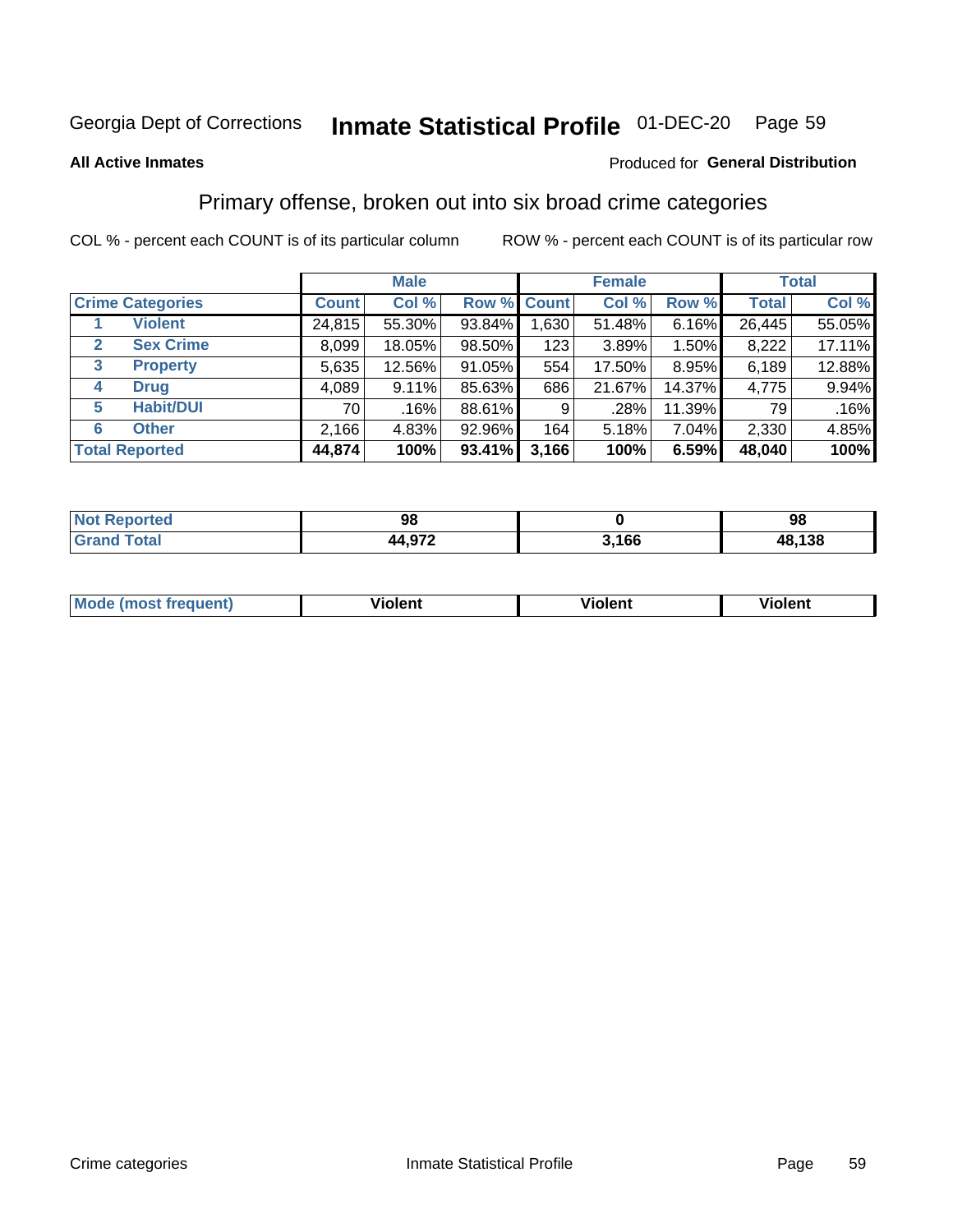# Inmate Statistical Profile 01-DEC-20 Page 60

Produced for General Distribution

#### **All Active Inmates**

# Primary offense, detailed offense code

COL % - percent each COUNT is of its particular column

|                                            |                | <b>Male</b> |         |                | <b>Female</b> |                     |                | <b>Total</b> |
|--------------------------------------------|----------------|-------------|---------|----------------|---------------|---------------------|----------------|--------------|
| <b>Primary Offense</b>                     | <b>Count</b>   | Col %       | Row %   | <b>Count</b>   | Col %         | Row %               | <b>Total</b>   | Col %        |
| <b>Abuse Neglect Elder/Disab (2812)</b>    | 36             | .08%        | 72.00%  | 14             | .44%          | 28.00%              | 50             | .10%         |
| Agg Aslt W Intnt To Rape (2095)            | 62             | .14%        | 100.00% |                |               |                     | 62             | .13%         |
| <b>Agg Sex Battery Atmpt (2099)</b>        | 3              | .01%        | 100.00% |                |               |                     | 3              | .01%         |
| <b>Aggrav Assault (1302)</b>               | 4,724          | 10.53%      | 94.46%  | 277            | 8.75%         | 5.54%               | 5,001          | 10.41%       |
| <b>Aggrav Assault Peace Ofcr</b><br>(1314) | 352            | .78%        | 94.37%  | 21             | .66%          | 5.63%               | 373            | .78%         |
| <b>Aggrav Battery (1305)</b>               | 1,230          | 2.74%       | 92.97%  | 93             | 2.94%         | 7.03%               | 1,323          | 2.75%        |
| <b>Aggrav Battery Peace Ofcr</b><br>(1315) | 26             | .06%        | 96.30%  | 1              | .03%          | 3.70%               | 27             | .06%         |
| <b>Aggrav Ch Molest Atmpt (2096)</b>       | 4              | .01%        | 100.00% |                |               |                     | 4              | .01%         |
| <b>Aggrav Child Molestation (2021)</b>     | 1,276          | 2.84%       | 98.53%  | 19             | .60%          | 1.47%               | 1,295          | 2.70%        |
| <b>Aggrav Cruelty To Animals</b><br>(2972) | 10             | .02%        | 83.33%  | $\overline{2}$ | .06%          | 16.67%              | 12             | .02%         |
| <b>Aggrav Sexual Battery (2009)</b>        | 234            | .52%        | 99.15%  | $\overline{2}$ | .06%          | .85%                | 236            | .49%         |
| <b>Aggrav Sodomy (2003)</b>                | 225            | .50%        | 98.68%  | $\overline{3}$ | .09%          | 1.32%               | 228            | .47%         |
| <b>Aggrav Stalking (1321)</b>              | 269            | .60%        | 97.46%  | $\overline{7}$ | .22%          | 2.54%               | 276            | .57%         |
| <b>Aggravated Assault On 65+</b><br>(1304) | 5              | .01%        | 83.33%  | $\mathbf{1}$   | .03%          | 16.67%              | 6              | .01%         |
| <b>Aiding Escape (2502)</b>                |                |             |         | 1              | .03%          | 100.00%             | 1              | .01%         |
| <b>Armed Robbery (1902)</b>                | 5,397          | 12.03%      | 96.46%  | 198            | 6.25%         | 3.54%               | 5,595          | 11.65%       |
| Arson 1st Degree (1401)                    | 51             | .11%        | 86.44%  | 8              | .25%          | 13.56%              | 59             | .12%         |
| <b>Arson 2nd Degree (1402)</b>             | 9              | .02%        | 100.00% |                |               |                     | 9              | .02%         |
| <b>Arson 3rd Degree (1403)</b>             | 4              | .01%        | 100.00% |                |               |                     | 4              | .01%         |
| <b>Arson Misc (1400)</b>                   | 1              | .01%        | 100.00% |                |               |                     | 1              | .01%         |
| Ass W/ Int Transmit Hiv (1313)             | 1              | .01%        | 100.00% |                |               |                     | $\mathbf{1}$   | .01%         |
| <b>Atmpt Aggrav Assault (1303)</b>         | 6              | .01%        | 100.00% |                |               |                     | 6              | .01%         |
| <b>Atmpt Aggrav Sodomy (2093)</b>          | 4              | .01%        | 100.00% |                |               |                     | 4              | .01%         |
| <b>Atmpt Armed Robbery (1992)</b>          | 84             | .19%        | 94.38%  | 5              | .16%          | 5.62%               | 89             | .19%         |
| <b>Atmpt Burglary (1690)</b>               | 14             | .03%        | 100.00% |                |               |                     | 14             | .03%         |
| <b>Atmpt Child Molestation (2094)</b>      | 32             | .07%        | 96.97%  | 1              | .03%          | 3.03%               | 33             | .07%         |
| <b>Atmpt Finan Ident Frd (7014)</b>        | 1              | .01%        | 100.00% |                |               |                     | 1              | .01%         |
| <b>Atmpt Kidnap (1390)</b>                 | $\overline{2}$ | .01%        | 100.00% |                |               |                     | $\overline{2}$ | .01%         |
| <b>Atmpt Murder (1190)</b>                 | 160            | .36%        | 92.49%  | 13             | .41%          | $7.\overline{51\%}$ | 173            | .36%         |
| Atmpt Rape (2091)                          | 41             | .09%        | 97.62%  |                | .03%          | 2.38%               | 42             | .09%         |
| <b>Atmpt Robbery (1991)</b>                | 23             | .05%        | 100.00% |                |               |                     | 23             | .05%         |
| <b>Atmpt Sodomy (2092)</b>                 | 1              | .01%        | 100.00% |                |               |                     | 1              | .01%         |
| <b>Atmpt Theft By Taking (1812)</b>        | 3              | .01%        | 100.00% |                |               |                     | $\mathfrak{S}$ | .01%         |
| <b>Atmpt Viol Substance Act (4090)</b>     | 9              | .02%        | 81.82%  | $\overline{c}$ | .06%          | 18.18%              | 11             | .02%         |
| <b>Att/Consprcy Commt C/S/Of</b><br>(4134) | 31             | .07%        | 91.18%  | 3 <sup>1</sup> | .09%          | 8.82%               | 34             | .07%         |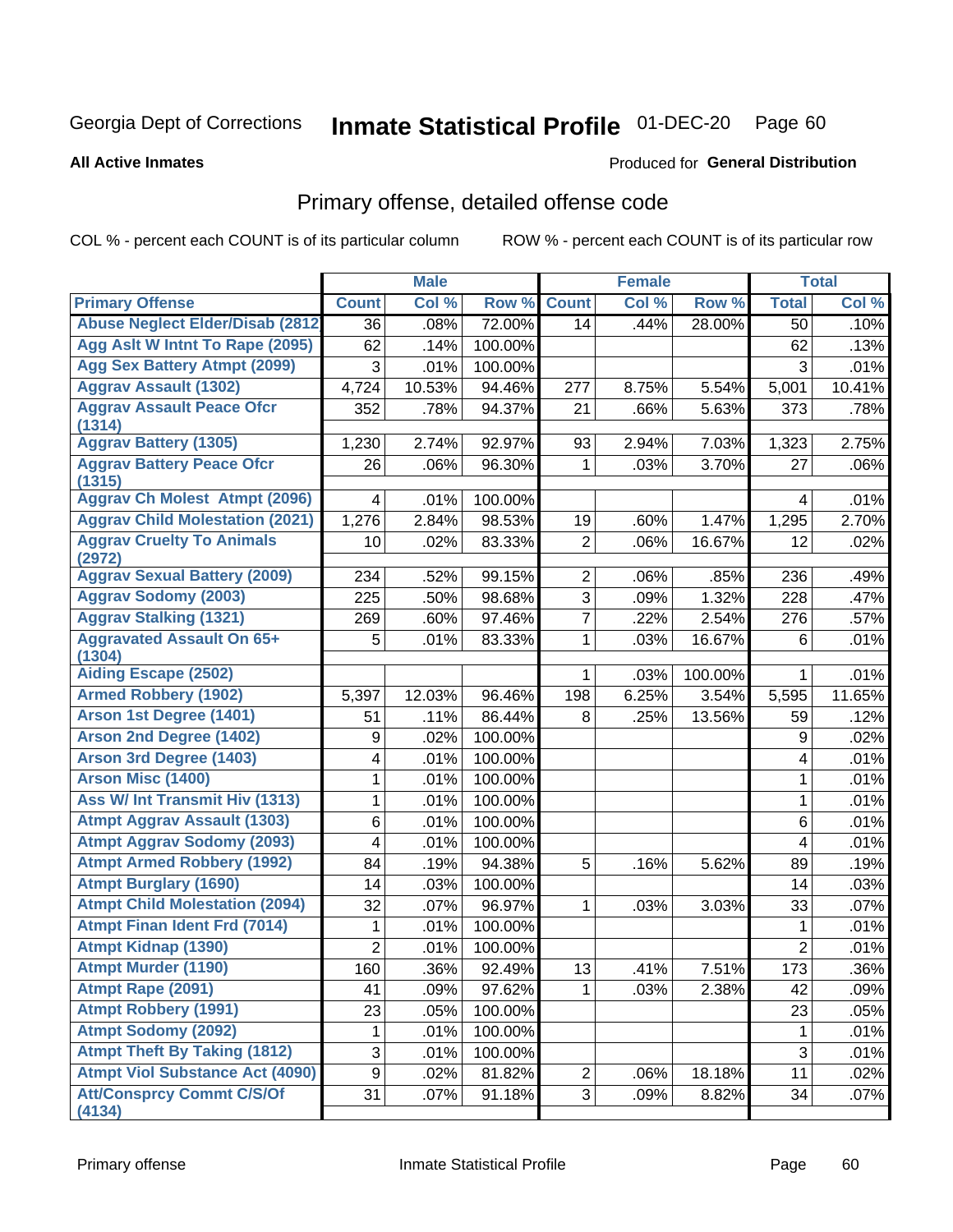# Inmate Statistical Profile 01-DEC-20 Page 61

Produced for General Distribution

#### **All Active Inmates**

## Primary offense, detailed offense code

COL % - percent each COUNT is of its particular column

|                                          |                         | <b>Male</b> |         |                | <b>Female</b> |         |                           | <b>Total</b> |
|------------------------------------------|-------------------------|-------------|---------|----------------|---------------|---------|---------------------------|--------------|
| <b>Primary Offense</b>                   | <b>Count</b>            | Col %       | Row %   | <b>Count</b>   | Col %         | Row %   | <b>Total</b>              | Col %        |
| <b>Bad Checks (1704)</b>                 | 2                       | .01%        | 100.00% |                |               |         | 2                         | .01%         |
| <b>Bigamy (2007)</b>                     | $\overline{2}$          | .01%        | 100.00% |                |               |         | $\overline{2}$            | .01%         |
| <b>Bribery Govt Officer (2301)</b>       | $\overline{2}$          | .01%        | 100.00% |                |               |         | $\overline{2}$            | .01%         |
| Burg 1st Aft 6/30/12 (1611)              | 1,705                   | 3.80%       | 93.94%  | 110            | 3.47%         | 6.06%   | 1,815                     | 3.78%        |
| Burg 2nd Aft 6/30/12 (1612)              | 584                     | 1.30%       | 96.85%  | 19             | .60%          | 3.15%   | 603                       | 1.26%        |
| Burg Bef 7/1/12 (1601)                   | 1,386                   | 3.09%       | 98.09%  | 27             | .85%          | 1.91%   | 1,413                     | 2.94%        |
| <b>Carry Weapon At School (2915)</b>     | 4                       | .01%        | 100.00% |                |               |         | 4                         | .01%         |
| <b>Child Molestation (2019)</b>          | 2,392                   | 5.33%       | 97.83%  | 53             | 1.67%         | 2.17%   | 2,445                     | 5.09%        |
| <b>Chop Shop Violation (5003)</b>        | 1                       | .01%        | 100.00% |                |               |         | 1                         | .01%         |
| <b>Cnspire Traffic Cntrl Sub (4130)</b>  | 3                       | .01%        | 100.00% |                |               |         | 3                         | .01%         |
| <b>Computer Pornography (1760)</b>       | 94                      | .21%        | 100.00% |                |               |         | 94                        | .20%         |
| <b>Computer Theft (1761)</b>             | $\overline{c}$          | .01%        | 66.67%  | 1              | .03%          | 33.33%  | $\ensuremath{\mathsf{3}}$ | .01%         |
| <b>Computer Trespass (1762)</b>          | $\overline{2}$          | .01%        | 100.00% |                |               |         | $\overline{2}$            | .01%         |
| <b>Conceal Death Of Another (1125)</b>   | 11                      | .02%        | 73.33%  | 4              | .13%          | 26.67%  | 15                        | .03%         |
| <b>Conspiracy (9901)</b>                 | 19                      | .04%        | 86.36%  | 3              | .09%          | 13.64%  | 22                        | .05%         |
| <b>Conspire Restrain Free (2308)</b>     |                         |             |         | 1              | .03%          | 100.00% | $\mathbf{1}$              | .01%         |
| <b>Convsn Paymnts Real Propy</b>         | 1                       | .01%        | 100.00% |                |               |         | $\mathbf{1}$              | .01%         |
| (1811)                                   |                         |             |         |                |               |         |                           |              |
| Crim Use W/Alt Id Mark (7010)            | 3                       | .01%        | 100.00% |                |               |         | 3                         | .01%         |
| <b>Crml Atmpt Felony (7027)</b>          | 15                      | .03%        | 83.33%  | 3              | .09%          | 16.67%  | 18                        | .04%         |
| Crmnl Atmpt (9905)                       | 1                       | .01%        | 100.00% |                |               |         | 1                         | .01%         |
| <b>Crmnl Damage 1st Degree (1501)</b>    | 13                      | .03%        | 92.86%  | 1              | .03%          | 7.14%   | 14                        | .03%         |
| <b>Crmnl Damage 2nd Degree</b><br>(1502) | 64                      | .14%        | 92.75%  | 5              | .16%          | 7.25%   | 69                        | .14%         |
| <b>Crmnl Interfere Govt Prop (2613)</b>  | 17                      | .04%        | 89.47%  | $\overline{2}$ | .06%          | 10.53%  | 19                        | .04%         |
| <b>Cruelty To An Inmate (2810)</b>       | 1                       | .01%        | 100.00% |                |               |         | 1                         | .01%         |
| <b>Cruelty To Children (2801)</b>        | 255                     | .57%        | 73.91%  | 90             | 2.84%         | 26.09%  | 345                       | .72%         |
| <b>Cruelty To Elder Person (2811)</b>    | 15                      | .03%        | 65.22%  | 8              | .25%          | 34.78%  | 23                        | .05%         |
| <b>Distr Mat Depict Nudity (2102)</b>    | 1                       | .01%        | 100.00% |                |               |         | 1                         | .01%         |
| Dogfighting (2718)                       | 1                       | .01%        | 100.00% |                |               |         | 1                         | .01%         |
| Drv W/ Improp Veh Reg (7013)             | 4                       | .01%        | 100.00% |                |               |         | 4                         | .01%         |
| <b>Drv W/Susp License (7011)</b>         | $\overline{2}$          | .01%        | 100.00% |                |               |         | $\overline{2}$            | .01%         |
| <b>Drvng Habtl Violator (5004)</b>       | 2                       | .01%        | 100.00% |                |               |         | $\overline{2}$            | .01%         |
| <b>Entering Vehicle (1880)</b>           | 77                      | .17%        | 97.47%  | $\overline{2}$ | .06%          | 2.53%   | 79                        | .16%         |
| <b>Entice Child Attempted (2090)</b>     | $\overline{\mathbf{4}}$ | .01%        | 100.00% |                |               |         | $\overline{4}$            | .01%         |
| <b>Enticing Child-Indec Purp (2020)</b>  | 65                      | .14%        | 92.86%  | 5              | .16%          | 7.14%   | 70                        | .15%         |
| <b>Escape (2501)</b>                     | 28                      | .06%        | 90.32%  | 3              | .09%          | 9.68%   | 31                        | .06%         |
| <b>Exploit Disabled/Elder (7022)</b>     | 11                      | .02%        | 42.31%  | 15             | .47%          | 57.69%  | 26                        | .05%         |
| <b>False Certificates (2311)</b>         | $\mathbf 1$             | .01%        | 100.00% |                |               |         | $\mathbf{1}$              | .01%         |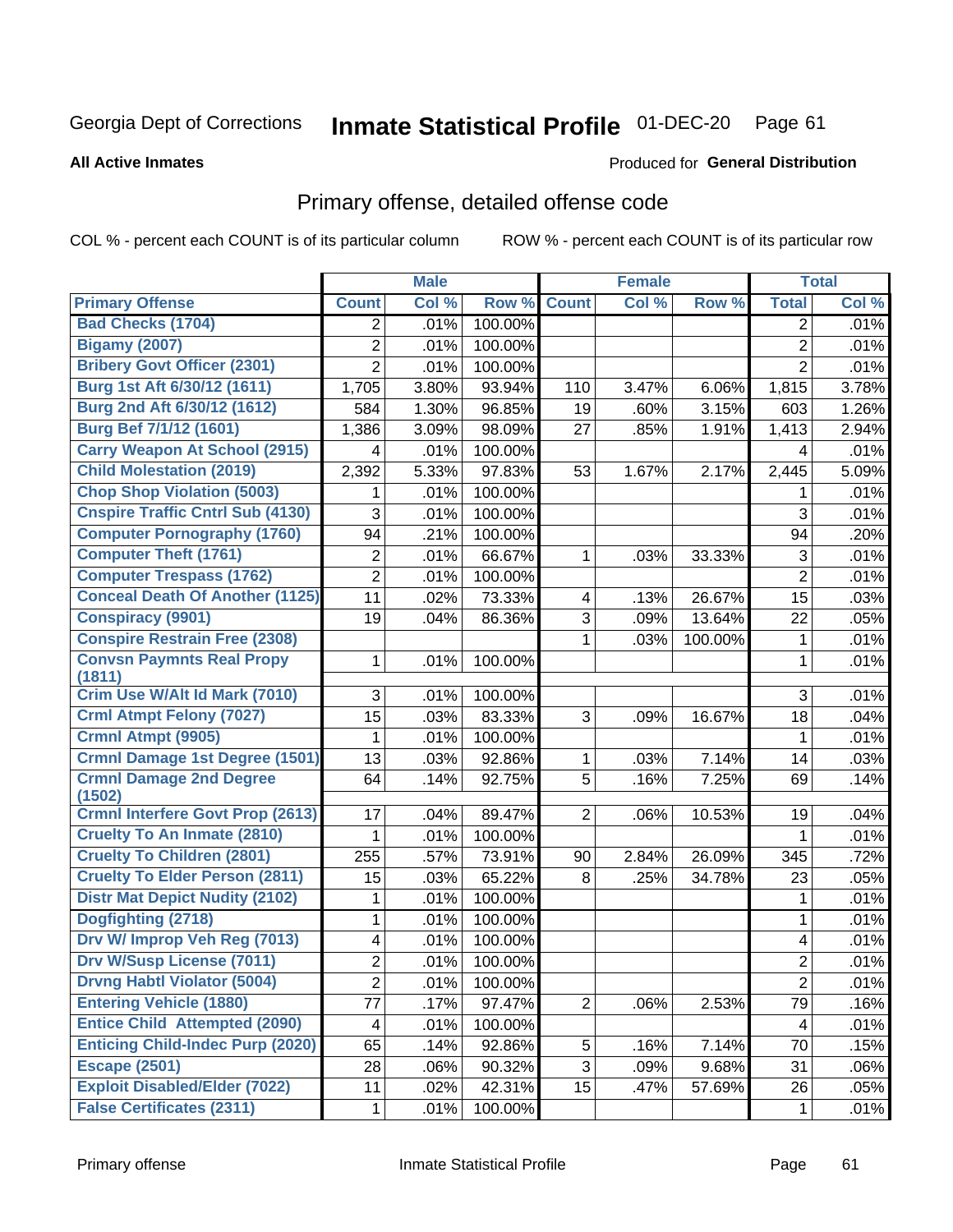# Inmate Statistical Profile 01-DEC-20 Page 62

#### **All Active Inmates**

### **Produced for General Distribution**

### Primary offense, detailed offense code

COL % - percent each COUNT is of its particular column

|                                            |                         | <b>Male</b> |         |                         | <b>Female</b> |         |                         | <b>Total</b> |
|--------------------------------------------|-------------------------|-------------|---------|-------------------------|---------------|---------|-------------------------|--------------|
| <b>Primary Offense</b>                     | <b>Count</b>            | Col %       | Row %   | <b>Count</b>            | Col %         | Row %   | <b>Total</b>            | Col %        |
| <b>False Imprisonment (1308)</b>           | 160                     | .36%        | 97.56%  | $\overline{4}$          | .13%          | 2.44%   | 164                     | .34%         |
| <b>False Statements Govt (2408)</b>        | 11                      | .02%        | 57.89%  | 8                       | .25%          | 42.11%  | 19                      | .04%         |
| <b>False Swearing (2402)</b>               |                         |             |         | 2                       | .06%          | 100.00% | $\overline{2}$          | .01%         |
| <b>False Swearng Writtn Stmt</b>           |                         |             |         | 1                       | .03%          | 100.00% | 1                       | .01%         |
| (2205)                                     |                         |             |         |                         |               |         |                         |              |
| <b>Family Violence Battery (1301)</b>      | 126                     | .28%        | 96.18%  | 5                       | .16%          | 3.82%   | 131                     | .27%         |
| Feticide (1121)                            | $\overline{2}$          | .01%        | 100.00% |                         |               |         | $\overline{2}$          | .01%         |
| <b>Feticide By Vehicle (1118)</b>          | 6                       | .01%        | 100.00% |                         |               |         | 6                       | .01%         |
| <b>Financial Identity Fraud (1756)</b>     | 57                      | .13%        | 78.08%  | 16                      | .51%          | 21.92%  | 73                      | .15%         |
| <b>Fleeing/Eluding Police (2316)</b>       | 375                     | .84%        | 96.15%  | 15                      | .47%          | 3.85%   | 390                     | .81%         |
| Forg 1st Aft 6/30/12 (1711)                | 85                      | .19%        | 70.83%  | 35                      | 1.11%         | 29.17%  | 120                     | .25%         |
| Forg 1st Bef 7/1/12 (1701)                 | 85                      | .19%        | 70.83%  | 35                      | 1.11%         | 29.17%  | 120                     | .25%         |
| Forg 2nd Aft 6/30/12 (1712)                | 23                      | .05%        | 71.88%  | 9                       | .28%          | 28.13%  | 32                      | .07%         |
| Forg 2nd Bef 7/1/12 (1702)                 | 2                       | .01%        | 100.00% |                         |               |         | $\overline{2}$          | .01%         |
| Forg 3rd Aft 6/30/12 (1713)                | 39                      | .09%        | 82.98%  | 8                       | .25%          | 17.02%  | 47                      | .10%         |
| Forg 4th Aft 6/30/12 (1714)                | 8                       | .02%        | 66.67%  | $\overline{\mathbf{4}}$ | .13%          | 33.33%  | 12                      | .02%         |
| <b>Fraudulent Access Compute</b><br>(1796) | 1                       | .01%        | 50.00%  | 1                       | .03%          | 50.00%  | 2                       | .01%         |
| <b>Fraudulent Credit Card (1753)</b>       | 50                      | .11%        | 76.92%  | 15                      | .47%          | 23.08%  | 65                      | .14%         |
| <b>Gang Participation (9914)</b>           | 48                      | .11%        | 97.96%  | 1                       | .03%          | 2.04%   | 49                      | .10%         |
| <b>Guard Line W/Weapon/Drugs</b>           | 17                      | .04%        | 56.67%  | 13                      | .41%          | 43.33%  | 30                      | .06%         |
| (2963)                                     |                         |             |         |                         |               |         |                         |              |
| <b>Habit Traf Viol/Impaired (5005)</b>     | 4                       | .01%        | 100.00% |                         |               |         | 4                       | .01%         |
| <b>Habit Traf Viol/Other (5006)</b>        | 1.                      | .01%        | 100.00% |                         |               |         | 1                       | .01%         |
| <b>Hijacking Motor Vehicle (1911)</b>      | 44                      | .10%        | 100.00% |                         |               |         | 44                      | .09%         |
| <b>Hindering Appreh Or Pun (2503)</b>      |                         |             |         | 3                       | .09%          | 100.00% | 3                       | .01%         |
| Hit-Run W/Injury/Fatality (5007)           | 40                      | .09%        | 83.33%  | 8                       | .25%          | 16.67%  | 48                      | .10%         |
| Home Invasion 1st Degree (7007)            | 21                      | .05%        | 91.30%  | $\overline{2}$          | .06%          | 8.70%   | 23                      | .05%         |
| <b>Home Invasion 2nd Degree</b><br>(7008)  | $\overline{2}$          | .01%        | 100.00% |                         |               |         | $\overline{2}$          | .01%         |
| Homicide By Vessel (1124)                  | 38                      | .08%        | 88.37%  | 5                       | .16%          | 11.63%  | 43                      | .09%         |
| <b>Illegal Poss/Manf Liquor (4010)</b>     | 1                       | .01%        | 100.00% |                         |               |         | 1                       | .01%         |
| <b>Impersonating Officer (2405)</b>        | $\overline{\mathbf{4}}$ | .01%        | 100.00% |                         |               |         | $\overline{\mathbf{4}}$ | .01%         |
| <b>Impersonation (2404)</b>                | 4                       | .01%        | 80.00%  | 1                       | .03%          | 20.00%  | 5                       | .01%         |
| <b>Incest (2006)</b>                       | 216                     | .48%        | 98.18%  | 4                       | .13%          | 1.82%   | 220                     | .46%         |
| <b>Incest Atmpt (2098)</b>                 | 1                       | .01%        | 100.00% |                         |               |         | 1                       | .01%         |
| <b>Inciting To Insurrection (2203)</b>     | 2                       | .01%        | 66.67%  | 1                       | .03%          | 33.33%  | 3                       | .01%         |
| <b>Influencing Witness (2313)</b>          | $\overline{\mathbf{4}}$ | .01%        | 100.00% |                         |               |         | 4                       | .01%         |
| <b>Injury By Vehicle (1318)</b>            | 79                      | .18%        | 79.00%  | 21                      | .66%          | 21.00%  | 100                     | .21%         |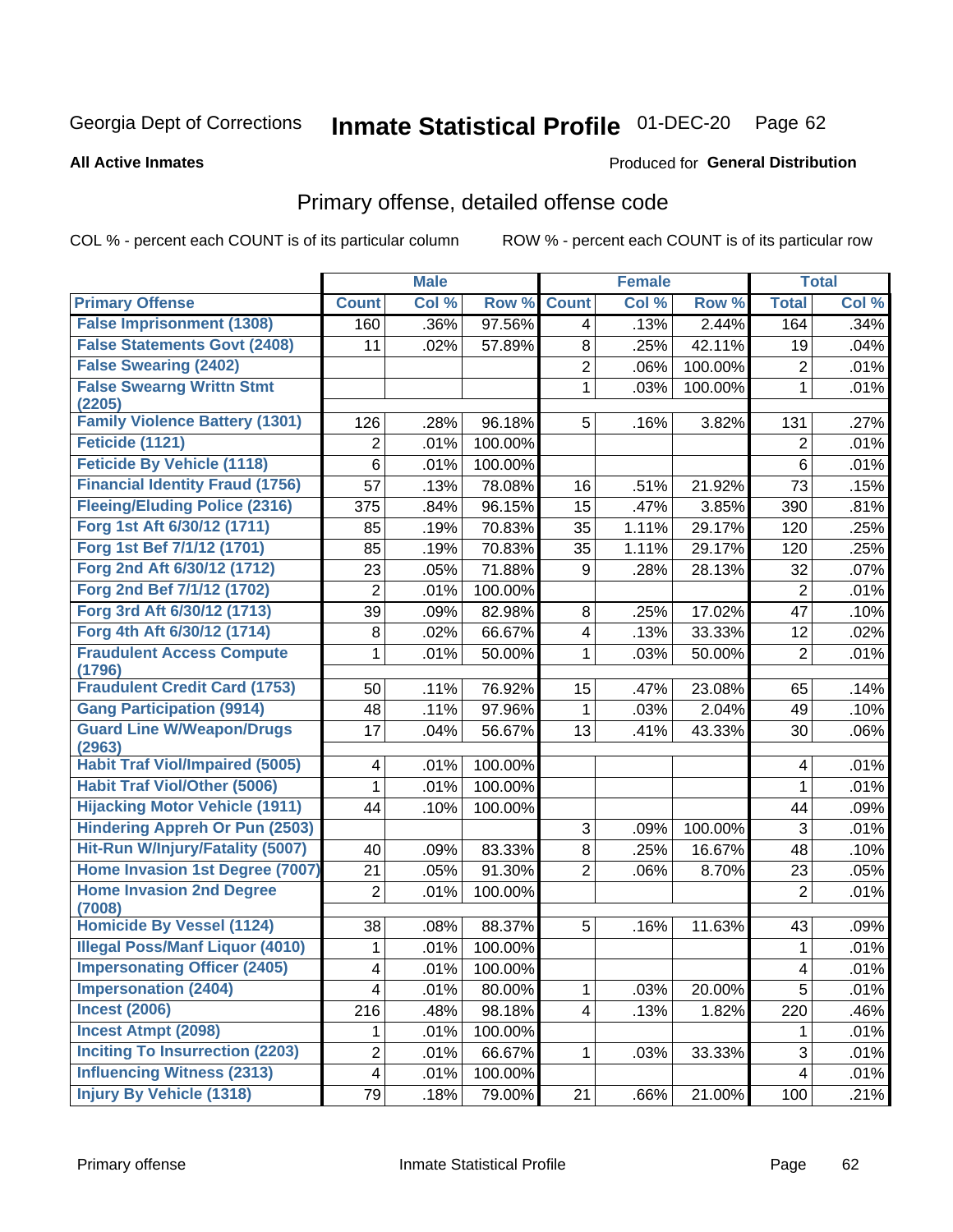# Inmate Statistical Profile 01-DEC-20 Page 63

#### **All Active Inmates**

#### Produced for General Distribution

## Primary offense, detailed offense code

COL % - percent each COUNT is of its particular column

|                                            |                | <b>Male</b> |         |                         | <b>Female</b> |        |                | <b>Total</b> |
|--------------------------------------------|----------------|-------------|---------|-------------------------|---------------|--------|----------------|--------------|
| <b>Primary Offense</b>                     | <b>Count</b>   | Col %       | Row %   | <b>Count</b>            | Col %         | Row %  | <b>Total</b>   | Col %        |
| <b>Insurance Fraud (7023)</b>              | 1              | .01%        | 100.00% |                         |               |        | $\mathbf 1$    | .01%         |
| <b>Insurrection (2202)</b>                 | 5              | .01%        | 83.33%  | 1                       | .03%          | 16.67% | 6              | .01%         |
| <b>Interfere Electronic Dvce (2614)</b>    | 3              | .01%        | 100.00% |                         |               |        | $\overline{3}$ | .01%         |
| <b>Interference With Custody (1312)</b>    | 13             | .03%        | 92.86%  | 1                       | .03%          | 7.14%  | 14             | .03%         |
| <b>Involuntary Manslaughter (1103)</b>     | 162            | .36%        | 89.01%  | 20                      | .63%          | 10.99% | 182            | .38%         |
| Kidnapping (1311)                          | 1,406          | 3.13%       | 96.63%  | 49                      | 1.55%         | 3.37%  | 1,455          | 3.03%        |
| <b>Livestock Theft (1817)</b>              | 5              | .01%        | 100.00% |                         |               |        | 5              | .01%         |
| <b>Lottery Violation (2730)</b>            | 3              | .01%        | 75.00%  | 1                       | .03%          | 25.00% | 4              | .01%         |
| Manf Methamph 200-399 Gm<br>(4144)         | 6              | .01%        | 100.00% |                         |               |        | 6              | .01%         |
| Manf Methamph 28-199 Gm<br>(4143)          | 8              | .02%        | 80.00%  | 2 <sup>1</sup>          | .06%          | 20.00% | 10             | .02%         |
| <b>Manf Methamph Unspec Amt</b><br>(4147)  | 63             | .14%        | 90.00%  | $\overline{7}$          | .22%          | 10.00% | 70             | .15%         |
| <b>Manufac Marijuana (7012)</b>            | 14             | .03%        | 93.33%  | 1                       | .03%          | 6.67%  | 15             | .03%         |
| <b>Manufact Meth Near Child (2803)</b>     | 8              | .02%        | 80.00%  | 2                       | .06%          | 20.00% | 10             | .02%         |
| <b>Misc Assault/Battery (1300)</b>         | 10             | .02%        | 90.91%  | $\mathbf 1$             | .03%          | 9.09%  | 11             | .02%         |
| <b>Misc Correctionl Inst Off (6200)</b>    | 6              | .01%        | 100.00% |                         |               |        | 6              | .01%         |
| <b>Misc Criminal Damage (1500)</b>         | 1              | .01%        | 100.00% |                         |               |        | 1              | .01%         |
| <b>Misc Drugs Trafficking (4100)</b>       | 4              | .01%        | 100.00% |                         |               |        | 4              | .01%         |
| <b>Misc Family Violence (1306)</b>         | 1              | .01%        | 100.00% |                         |               |        | 1              | .01%         |
| <b>Misc Forgery (1700)</b>                 | 3              | .01%        | 100.00% |                         |               |        | 3              | .01%         |
| <b>Misc Fraud (1799)</b>                   | 3              | .01%        | 42.86%  | $\overline{\mathbf{4}}$ | .13%          | 57.14% | $\overline{7}$ | .01%         |
| <b>Misc Homicide Offense (1100)</b>        | 5              | .01%        | 83.33%  | 1                       | .03%          | 16.67% | 6              | .01%         |
| <b>Misc Mrals/Pblic H/Safty (6000)</b>     | $\overline{2}$ | .01%        | 100.00% |                         |               |        | $\overline{2}$ | .01%         |
| <b>Misc Obscenity (2100)</b>               | 11             | .02%        | 100.00% |                         |               |        | 11             | .02%         |
| <b>Misc Sexual Offense (2000)</b>          | 23             | .05%        | 95.83%  | $\mathbf 1$             | .03%          | 4.17%  | 24             | .05%         |
| <b>Murder (1101)</b>                       | 6,193          | 13.80%      | 93.62%  | 422                     | 13.33%        | 6.38%  | 6,615          | 13.77%       |
| <b>Murder Conspire To Commit</b><br>(1191) | 15             | .03%        | 88.24%  | $\overline{2}$          | .06%          | 11.76% | 17             | .04%         |
| Mutiny In Penal Inst (2507)                | 8              | .02%        | 100.00% |                         |               |        | 8              | .02%         |
| Necrophilia (2022)                         | 1              | .01%        | 100.00% |                         |               |        | 1              | .01%         |
| <b>Obstr Of Law Enf Officer (2314)</b>     | 281            | .63%        | 91.53%  | 26                      | .82%          | 8.47%  | 307            | .64%         |
| <b>Pandering By Compulsion (2017)</b>      | 3              | .01%        | 100.00% |                         |               |        | 3              | .01%         |
| Party To A Crime (9911)                    | 1              | .01%        | 100.00% |                         |               |        | 1              | .01%         |
| Peeping Tom (3002)                         | 12             | .03%        | 100.00% |                         |               |        | 12             | .02%         |
| <b>Perjury (2401)</b>                      | 1              | .01%        | 50.00%  | $\mathbf{1}$            | .03%          | 50.00% | $\overline{2}$ | .01%         |
| Pimping A Minor Under 18 (2016)            | 6              | .01%        | 75.00%  | $\overline{2}$          | .06%          | 25.00% | 8              | .02%         |
| Poss Alprazolam (7003)                     | 8              | .02%        | 80.00%  | $\overline{2}$          | .06%          | 20.00% | 10             | .02%         |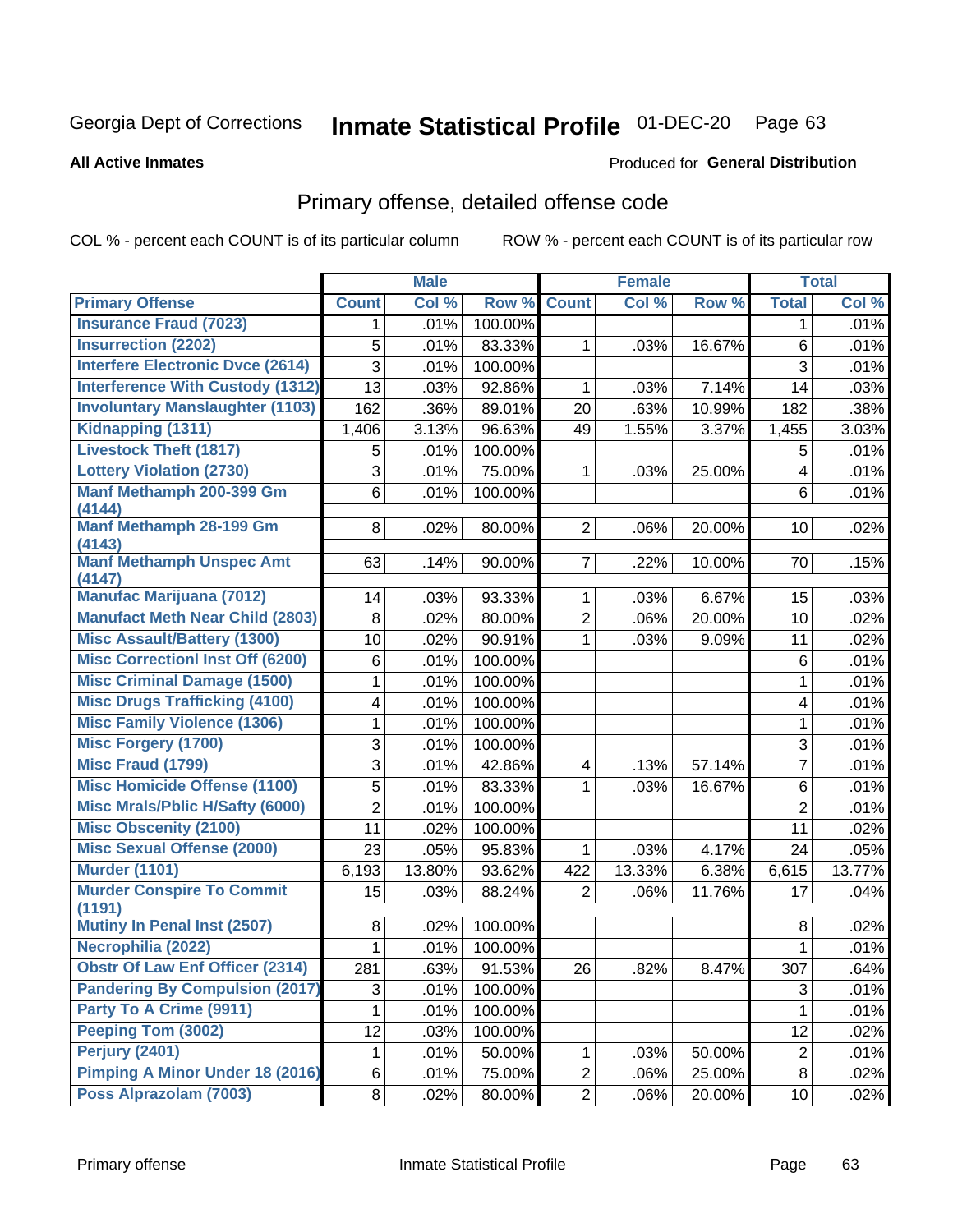# Inmate Statistical Profile 01-DEC-20 Page 64

#### **All Active Inmates**

#### Produced for General Distribution

## Primary offense, detailed offense code

COL % - percent each COUNT is of its particular column

|                                            |                         | <b>Male</b> |         |                         | <b>Female</b> |        |                | <b>Total</b> |
|--------------------------------------------|-------------------------|-------------|---------|-------------------------|---------------|--------|----------------|--------------|
| <b>Primary Offense</b>                     | <b>Count</b>            | Col %       | Row %   | <b>Count</b>            | Col %         | Row %  | <b>Total</b>   | Col %        |
| Poss By Inm Proh Items (7015)              | 10                      | .02%        | 83.33%  | $\overline{2}$          | .06%          | 16.67% | 12             | .02%         |
| <b>Poss Contraband Articles (5171)</b>     | $\overline{\mathbf{4}}$ | .01%        | 100.00% |                         |               |        | 4              | .01%         |
| <b>Poss Dep Stim Cntrf Drugs</b>           | 49                      | .11%        | 70.00%  | 21                      | .66%          | 30.00% | 70             | .15%         |
| (4007)                                     |                         |             |         |                         |               |        |                |              |
| Poss Drug Related Matrl (4016)             | 10                      | .02%        | 83.33%  | $\overline{2}$          | .06%          | 16.67% | 12             | .02%         |
| Poss Firearm 1st Offender (2913)           | 113                     | .25%        | 94.96%  | 6                       | .19%          | 5.04%  | 119            | .25%         |
| <b>Poss Firearm Convct Felon</b><br>(2914) | 995                     | 2.22%       | 96.88%  | 32                      | 1.01%         | 3.12%  | 1,027          | 2.14%        |
| Poss Hydrocodone (7004)                    | 12                      | .03%        | 70.59%  | 5                       | .16%          | 29.41% | 17             | .04%         |
| <b>Poss Knife During Crime (2911)</b>      | 3                       | .01%        | 100.00% |                         |               |        | 3              | .01%         |
| Poss Methamphetamine (4031)                | 387                     | .86%        | 76.33%  | 120                     | 3.79%         | 23.67% | 507            | 1.06%        |
| <b>Poss Narcotics Opiates (4006)</b>       | 38                      | .08%        | 67.86%  | 18                      | .57%          | 32.14% | 56             | .12%         |
| <b>Poss Of Certain Weapons (2912)</b>      | 25                      | .06%        | 96.15%  | 1                       | .03%          | 3.85%  | 26             | .05%         |
| <b>Poss Of Cocaine (4022)</b>              | 181                     | .40%        | 87.44%  | 26                      | .82%          | 12.56% | 207            | .43%         |
| <b>Poss Of Firearm Dur Crime</b>           | 910                     | 2.03%       | 94.89%  | 49                      | 1.55%         | 5.11%  | 959            | 2.00%        |
| (2910)                                     |                         |             |         |                         |               |        |                |              |
| Poss Of Marijuana (4009)                   | 40                      | .09%        | 93.02%  | 3                       | .09%          | 6.98%  | 43             | .09%         |
| Poss Schedule I Drug (7034)                | $\overline{7}$          | .02%        | 63.64%  | $\overline{\mathbf{4}}$ | .13%          | 36.36% | 11             | .02%         |
| <b>Poss Tools Commit Crime (1602)</b>      | 12                      | .03%        | 92.31%  | 1                       | .03%          | 7.69%  | 13             | .03%         |
| Poss W Int Dis Other Drug (4053)           | 87                      | .19%        | 89.69%  | 10                      | .32%          | 10.31% | 97             | .20%         |
| Poss W Int Dist Cocaine (4050)             | 183                     | .41%        | 96.83%  | 6                       | .19%          | 3.17%  | 189            | .39%         |
| Poss W Int Dist Marijuana (4051)           | 445                     | .99%        | 95.29%  | 22                      | .69%          | 4.71%  | 467            | .97%         |
| Poss W Int Dist Meth (4052)                | 439                     | .98%        | 77.43%  | 128                     | 4.04%         | 22.57% | 567            | 1.18%        |
| Poss Within 1000 Hous Pjt (7009)           | 6                       | .01%        | 100.00% |                         |               |        | 6              | .01%         |
| <b>Poss Wpn Drugs By Prisnr</b>            | 23                      | .05%        | 88.46%  | 3                       | .09%          | 11.54% | 26             | .05%         |
| (2965)                                     |                         |             |         |                         |               |        |                |              |
| <b>Prov Sex Mater To Minors (2110)</b>     | $\overline{2}$          | .01%        | 100.00% |                         |               |        | $\overline{2}$ | .01%         |
| <b>Racketeering (3404)</b>                 | 105                     | .23%        | 77.78%  | 30                      | .95%          | 22.22% | 135            | .28%         |
| Rape (2001)                                | 1,833                   | 4.08%       | 99.57%  | 8                       | .25%          | .43%   | 1,841          | 3.83%        |
| <b>Reck Cond Infected Person</b><br>(1317) | 6                       | .01%        | 100.00% |                         |               |        | 6              | .01%         |
| <b>Recv Gds Srvs Fraud Obtnd</b>           | $\mathbf{1}$            | .01%        | 100.00% |                         |               |        | 1              | .01%         |
| (1755)                                     |                         |             |         |                         |               |        |                |              |
| <b>Remov/Atmpt Wpn Pub Offl</b>            | 1                       | .01%        | 100.00% |                         |               |        | 1              | .01%         |
| (7021)                                     |                         |             |         |                         |               |        |                |              |
| <b>Removal Baggage Cargo Etc</b><br>(2761) | $\mathbf 1$             | .01%        | 100.00% |                         |               |        | $\mathbf 1$    | .01%         |
| <b>Robbery (1901)</b>                      | 813                     | 1.81%       | 94.32%  | 49                      | 1.55%         | 5.68%  | 862            | 1.79%        |
| <b>Robbery By Force (1903)</b>             | 159                     | .35%        | 94.08%  | 10                      | .32%          | 5.92%  | 169            | .35%         |
| <b>Robbery By Intimidation (1904)</b>      | 226                     | .50%        | 92.62%  | 18                      | .57%          | 7.38%  | 244            | .51%         |
| <b>Robbery By Sudden Snatch</b>            | 111                     | .25%        | 92.50%  | 9 <sup>1</sup>          | .28%          | 7.50%  | 120            | .25%         |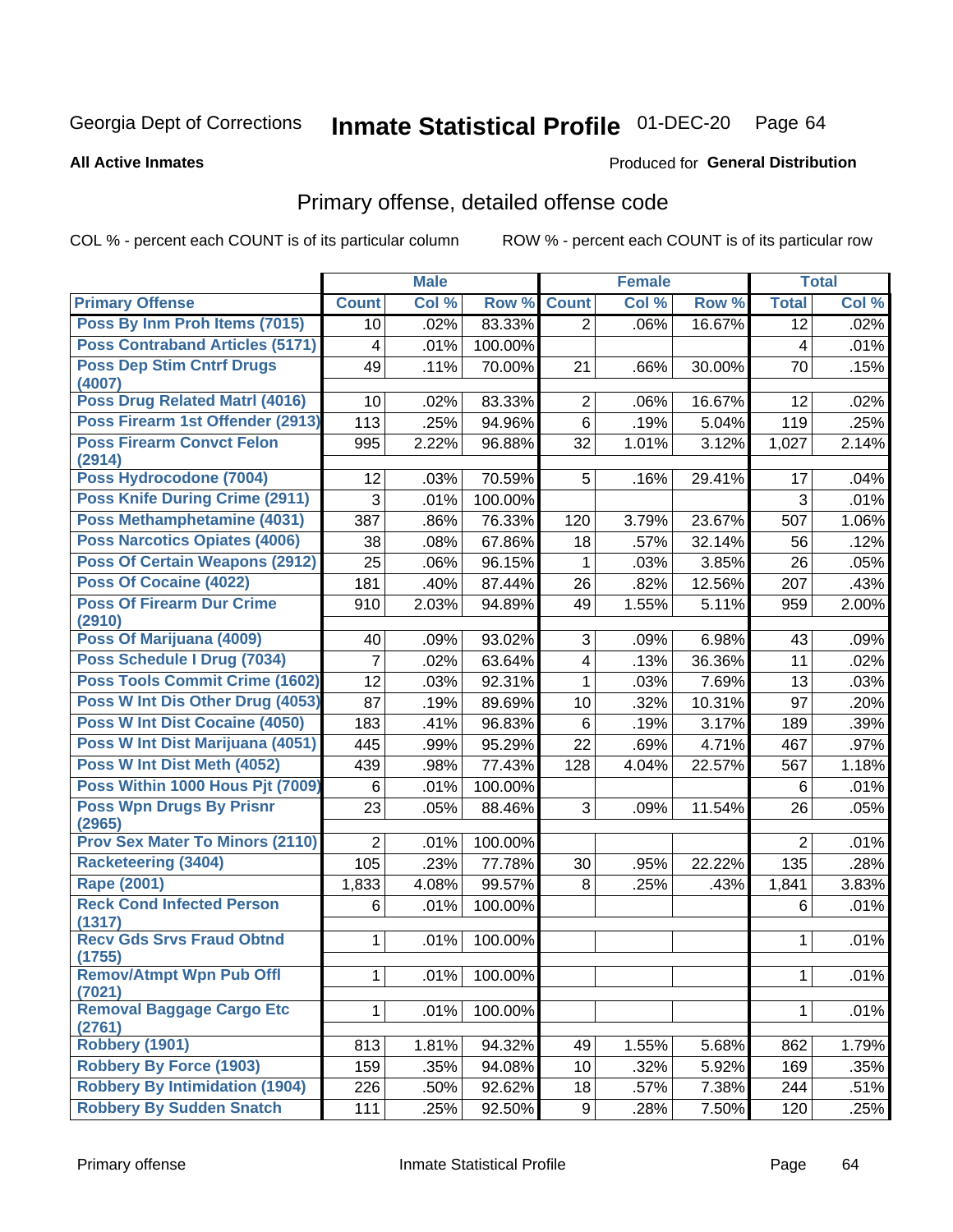# Inmate Statistical Profile 01-DEC-20 Page 65

#### **All Active Inmates**

### **Produced for General Distribution**

### Primary offense, detailed offense code

COL % - percent each COUNT is of its particular column

|                                                      |                | <b>Male</b> |         |                         | <b>Female</b> |        |                         | <b>Total</b> |
|------------------------------------------------------|----------------|-------------|---------|-------------------------|---------------|--------|-------------------------|--------------|
| <b>Primary Offense</b>                               | <b>Count</b>   | Col %       | Row %   | <b>Count</b>            | Col %         | Row %  | <b>Total</b>            | Col %        |
| (1905)                                               |                |             |         |                         |               |        |                         |              |
| S/D Cocaine (4021)                                   | 270            | .60%        | 98.18%  | 5                       | .16%          | 1.82%  | 275                     | .57%         |
| S/D Cont Sub Public (4017)                           | 18             | .04%        | 100.00% |                         |               |        | 18                      | .04%         |
| S/D Cont Sub School (4018)                           | 16             | .04%        | 100.00% |                         |               |        | 16                      | .03%         |
| S/D Dep Stim Cntrf Drugs (4002)                      | 18             | .04%        | 78.26%  | 5                       | .16%          | 21.74% | 23                      | .05%         |
| <b>S/D Narcotics Opiates (4001)</b>                  | 14             | .03%        | 66.67%  | $\overline{7}$          | .22%          | 33.33% | 21                      | .04%         |
| S/D Of Marijuana (4004)                              | 111            | .25%        | 98.23%  | $\overline{2}$          | .06%          | 1.77%  | 113                     | .24%         |
| Sale Mda/Extsy (4034)                                | 2              | .01%        | 100.00% |                         |               |        | 2                       | .01%         |
| Sale Methamphetamine (4032)                          | 170            | .38%        | 78.34%  | 47                      | 1.48%         | 21.66% | 217                     | .45%         |
| <b>Sex Exploitation Child (2843)</b>                 | 249            | .55%        | 100.00% |                         |               |        | 249                     | .52%         |
| <b>Sex Offender Fail Registr (2026)</b>              | 449            | 1.00%       | 98.46%  | $\overline{7}$          | .22%          | 1.54%  | 456                     | .95%         |
| <b>Sex Offender Fail To Move (2028)</b>              | 5              | .01%        | 100.00% |                         |               |        | 5                       | .01%         |
| Sexl/Asslt/Agn/Pers/Cstdy (2023)                     | 22             | .05%        | 91.67%  | $\overline{2}$          | .06%          | 8.33%  | 24                      | .05%         |
| <b>Sexual Battery (2011)</b>                         | 138            | .31%        | 98.57%  | $\overline{2}$          | .06%          | 1.43%  | 140                     | .29%         |
| <b>Simple Battery (1316)</b>                         | 11             | .02%        | 84.62%  | $\overline{2}$          | .06%          | 15.38% | 13                      | .03%         |
| <b>Sodomy (2002)</b>                                 | 20             | .04%        | 100.00% |                         |               |        | 20                      | .04%         |
| <b>Solicit Sodomy From Minor</b>                     | 3              | .01%        | 75.00%  | 1                       | .03%          | 25.00% | 4                       | .01%         |
| (2025)                                               |                |             |         |                         |               |        |                         |              |
| <b>Stalking (1320)</b>                               | $\overline{2}$ | .01%        | 100.00% |                         |               |        | $\overline{2}$          | .01%         |
| <b>Statutory Rape (2018)</b>                         | 667            | 1.49%       | 98.38%  | 11                      | .35%          | 1.62%  | 678                     | 1.41%        |
| <b>Tampering With Evidence (2315)</b>                | 8              | .02%        | 66.67%  | $\overline{\mathbf{4}}$ | .13%          | 33.33% | 12                      | .02%         |
| <b>Telecommunications Fraud</b>                      | 1              | .01%        | 50.00%  | 1                       | .03%          | 50.00% | $\overline{2}$          | .01%         |
| (1759)<br><b>Terrorist Threats &amp; Acts (1307)</b> | 303            | .68%        | 96.19%  | 12                      | .38%          | 3.81%  | 315                     | .66%         |
| <b>Theft Bring Prop In State (1815)</b>              | 7              | .02%        | 70.00%  | 3                       | .09%          | 30.00% | 10                      | .02%         |
| <b>Theft By Conversion (1808)</b>                    | 17             |             |         | $\overline{2}$          |               |        |                         |              |
| <b>Theft By Deception (1803)</b>                     |                | .04%        | 89.47%  | $\overline{\mathbf{4}}$ | .06%          | 10.53% | 19                      | .04%         |
| <b>Theft By Rec Stolen Prop (1806)</b>               | 24             | .05%        | 85.71%  |                         | .13%          | 14.29% | 28                      | .06%         |
| <b>Theft By Shoplifting (1821)</b>                   | 374            | .83%        | 92.80%  | 29                      | .92%          | 7.20%  | 403                     | .84%         |
| <b>Theft By Taking (1802)</b>                        | 273            | .61%        | 75.41%  | 89                      | 2.81%         | 24.59% | 362                     | .75%         |
| <b>Theft Credit Card (1751)</b>                      | 435            | .97%        | 83.49%  | 86                      | 2.72%         | 16.51% | 521                     | 1.08%        |
|                                                      | 11             | .02%        | 73.33%  | $\overline{\mathbf{4}}$ | .13%          | 26.67% | 15                      | .03%         |
| <b>Theft Motorveh Or Part (1813)</b>                 | 18             | .04%        | 90.00%  | $\overline{2}$          | .06%          | 10.00% | 20                      | .04%         |
| <b>Theft Of Lost Property (1805)</b>                 | 3              | .01%        | 100.00% |                         |               |        | 3                       | .01%         |
| <b>Theft Of Services (1807)</b>                      | $\overline{2}$ | .01%        | 100.00% |                         |               |        | $\overline{2}$          | .01%         |
| <b>Theft Recv Prop Out State (1816)</b>              | 4              | .01%        | 100.00% |                         |               |        | $\overline{\mathbf{4}}$ | .01%         |
| <b>Traf Amphtmine 200-399 Gm</b><br>(4127)           | 6              | .01%        | 75.00%  | $\overline{2}$          | .06%          | 25.00% | 8                       | .02%         |
| <b>Traf Amphtmine 28-199 Gm</b>                      | $\bf{8}$       | .02%        | 72.73%  | 3                       | .09%          | 27.27% | 11                      | .02%         |
| (4126)                                               |                |             |         |                         |               |        |                         |              |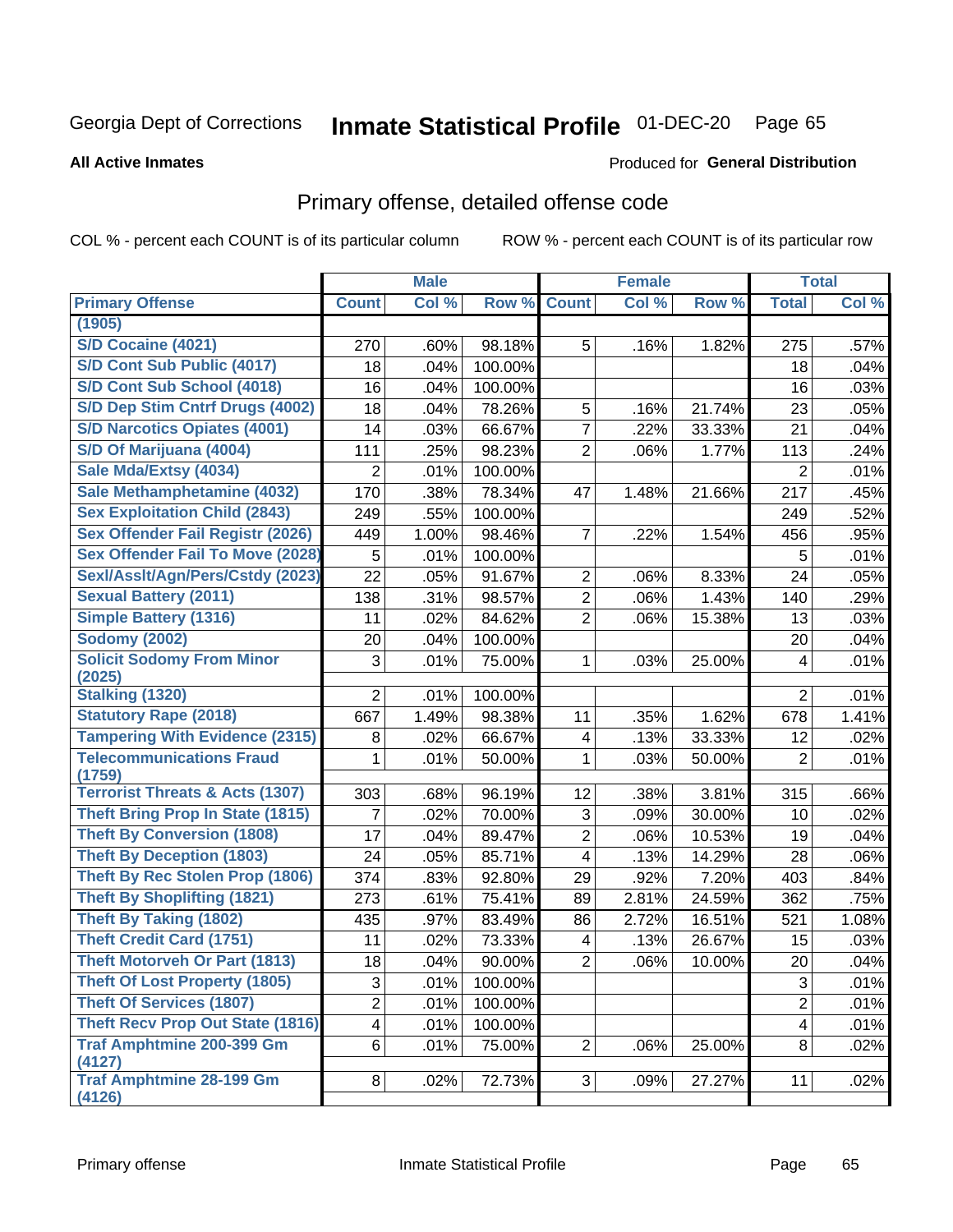# Inmate Statistical Profile 01-DEC-20 Page 66

**All Active Inmates** 

### **Produced for General Distribution**

### Primary offense, detailed offense code

COL % - percent each COUNT is of its particular column

|                                                |                          | <b>Male</b> |         |                         | <b>Female</b> |         |                | <b>Total</b> |
|------------------------------------------------|--------------------------|-------------|---------|-------------------------|---------------|---------|----------------|--------------|
| <b>Primary Offense</b>                         | <b>Count</b>             | Col %       | Row %   | <b>Count</b>            | Col %         | Row %   | <b>Total</b>   | Col %        |
| Traf Amphtmine 400+ Gm (4128)                  | 3                        | .01%        | 100.00% |                         |               |         | 3              | .01%         |
| <b>Traf Cocaine 201-400 Gm (4102)</b>          | 91                       | .20%        | 95.79%  | $\overline{\mathbf{4}}$ | .13%          | 4.21%   | 95             | .20%         |
| <b>Traf Cocaine 401+ Gm (4103)</b>             | 79                       | .18%        | 96.34%  | 3                       | .09%          | 3.66%   | 82             | .17%         |
| Traf Cocaine Less 200 Gm (4101)                | 146                      | .33%        | 96.05%  | 6                       | .19%          | 3.95%   | 152            | .32%         |
| <b>Traf Marijna 10-2000 Lb (4121)</b>          | 46                       | .10%        | 88.46%  | 6                       | .19%          | 11.54%  | 52             | .11%         |
| <b>Traf Marijna 10001+ Lb (4123)</b>           |                          |             |         | 1                       | .03%          | 100.00% | 1              | .01%         |
| Traf Mda/Extsy 200-399gm<br>(4151)             | $\overline{2}$           | .01%        | 100.00% |                         |               |         | $\overline{2}$ | .01%         |
| <b>Traf Mda/Extsy 28-199gm (4150)</b>          | 14                       | .03%        | 100.00% |                         |               |         | 14             | .03%         |
| Traf Mda/Extsy 400+Gm (4152)                   | $\mathbf{3}$             | .01%        | 100.00% |                         |               |         | $\mathfrak{S}$ | .01%         |
| Traf Methamph 200-399 Gm<br>(4141)             | 146                      | .33%        | 84.39%  | 27                      | .85%          | 15.61%  | 173            | .36%         |
| <b>Traf Methamph 28-199 Gm</b><br>(4140)       | 440                      | .98%        | 80.44%  | 107                     | 3.38%         | 19.56%  | 547            | 1.14%        |
| Traf Methamph 400+ Gm (4142)                   | 97                       | .22%        | 87.39%  | 14                      | .44%          | 12.61%  | 111            | .23%         |
| <b>Traf Methamph Unspec Amt</b>                | 90                       | .20%        | 79.65%  | 23                      | .73%          | 20.35%  | 113            | .24%         |
| (4146)                                         |                          |             |         |                         |               |         |                |              |
| <b>Traf Methaqualone&lt; 400 Gm</b>            | $\overline{2}$           | .01%        | 100.00% |                         |               |         | 2              | .01%         |
| (4124)<br><b>Traf Narcotic 15-28 Gm (4112)</b> | 33                       | .07%        | 91.67%  | 3                       | .09%          | 8.33%   | 36             | .07%         |
| Traf Narcotic 29+ Gm (4113)                    | 37                       | .08%        | 97.37%  | $\mathbf{1}$            | .03%          | 2.63%   | 38             | .08%         |
| <b>Traf Narcotic Less 14 Gm (4111)</b>         | 47                       | .10%        | 83.93%  | 9                       | .28%          | 16.07%  | 56             | .12%         |
| <b>Traffick Labor Servitude (1330)</b>         | 1                        | .01%        | 100.00% |                         |               |         | $\mathbf 1$    | .01%         |
| <b>Traffick Sexual Servitude (1331)</b>        | 23                       | .05%        | 92.00%  | $\overline{2}$          | .06%          | 8.00%   | 25             | .05%         |
| <b>Unknown Offense (9999)</b>                  | $\,6$                    | .01%        | 100.00% |                         |               |         | $\,6$          | .01%         |
| Uniwfl Mfg/Del/Dist N-C S (4014)               | $\overline{\mathcal{A}}$ | .01%        | 100.00% |                         |               |         | 4              | .01%         |
| <b>Use Comm Facity Vio C Sub</b>               | 10                       | .02%        | 90.91%  | $\mathbf{1}$            | .03%          | 9.09%   | 11             | .02%         |
| (4133)                                         |                          |             |         |                         |               |         |                |              |
| <b>Vehicular Homicide (1123)</b>               | 293                      | .65%        | 77.11%  | 87                      | 2.75%         | 22.89%  | 380            | .79%         |
| <b>Viol Dngrous Drgs Act (4013)</b>            | 127                      | .28%        | 83.01%  | 26                      | .82%          | 16.99%  | 153            | .32%         |
| Viol Ga Cntrl Sbst Act (4012)                  | 1                        | .01%        | 100.00% |                         |               |         | 1              | .01%         |
| <b>Viol Ga Securities Act (1800)</b>           | 1                        | .01%        | 100.00% |                         |               |         | 1              | .01%         |
| <b>Viol Motor Vehicle Laws (5001)</b>          | 18                       | .04%        | 94.74%  | 1                       | .03%          | 5.26%   | 19             | .04%         |
| <b>Violatn Othr States Law (8001)</b>          | 34                       | .08%        | 94.44%  | $\overline{2}$          | .06%          | 5.56%   | 36             | .07%         |
| <b>Vol Manslaughter Of Fetus</b><br>(1119)     | 3                        | .01%        | 100.00% |                         |               |         | 3              | .01%         |
| <b>Voluntary Manslaughter (1102)</b>           | 1,084                    | 2.42%       | 88.71%  | 138                     | 4.36%         | 11.29%  | 1,222          | 2.54%        |
| <b>Abandonment Of Dep Child (11)</b>           | 4                        | .01%        | 100.00% |                         |               |         | 4              | .01%         |
| <b>Assault &amp; Battery (21)</b>              | 5                        | .01%        | 100.00% |                         |               |         | 5              | .01%         |
| <b>Bad Checks (52)</b>                         | $\overline{2}$           | .01%        | 66.67%  | $\mathbf{1}$            | .03%          | 33.33%  | 3              | .01%         |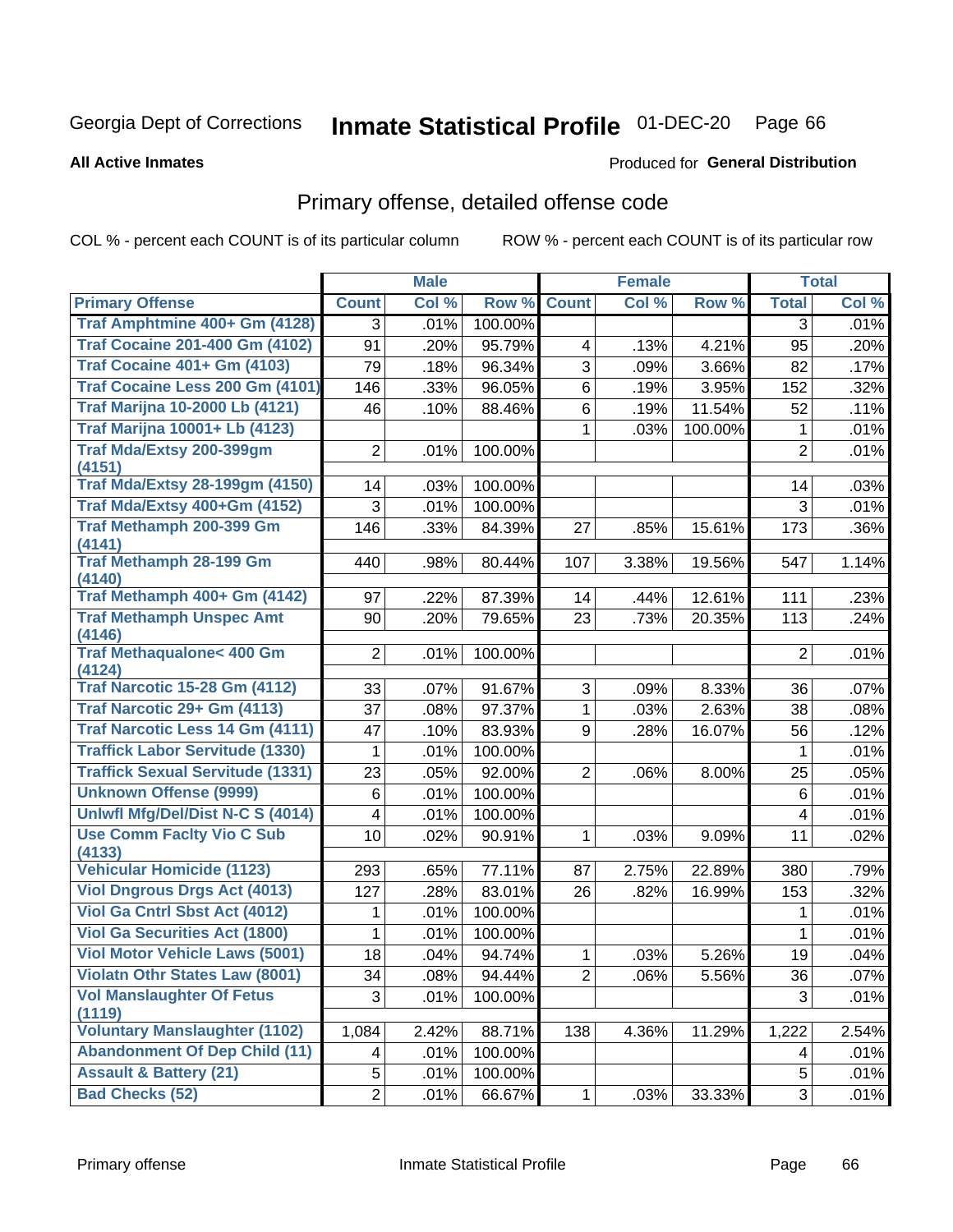# Inmate Statistical Profile 01-DEC-20 Page 67

**All Active Inmates** 

#### Produced for General Distribution

## Primary offense, detailed offense code

COL % - percent each COUNT is of its particular column

|                                         |                | <b>Male</b> |         |              | <b>Female</b> |         |                | <b>Total</b> |
|-----------------------------------------|----------------|-------------|---------|--------------|---------------|---------|----------------|--------------|
| <b>Primary Offense</b>                  | <b>Count</b>   | Col %       | Row %   | <b>Count</b> | Col %         | Row %   | <b>Total</b>   | Col %        |
| <b>Burglary (45)</b>                    | 9              | $.02\%$     | 100.00% |              |               |         | 9              | .02%         |
| <b>Cheating &amp; Swindling (51)</b>    |                | .01%        | 100.00% |              |               |         |                | .01%         |
| <b>Cpwl &amp; Concealed Weapon (93)</b> | 6              | .01%        | 100.00% |              |               |         | 6              | .01%         |
| <b>Crmnl Attempt (98)</b>               |                | .01%        | 100.00% |              |               |         |                | .01%         |
| <b>Dui</b> (72)                         | 5              | .01%        | 100.00% |              |               |         | 5              | .01%         |
| Escape (92)                             | 3              | .01%        | 100.00% |              |               |         | 3              | .01%         |
| Forgery (55)                            | 4              | .01%        | 100.00% |              |               |         | 4              | .01%         |
| Lottery (54)                            |                | .01%        | 100.00% |              |               |         |                | .01%         |
| <b>Misc Misdemeanor (500)</b>           | 2              | .01%        | 100.00% |              |               |         | 2              | .01%         |
| <b>Other Misdemeanor (99)</b>           | 18             | .04%        | 94.74%  | 1            | .03%          | 5.26%   | 19             | .04%         |
| <b>Pointing Gun At Another (96)</b>     |                | .01%        | 100.00% |              |               |         |                | .01%         |
| <b>Poss Ntp Whiskey (64)</b>            | 2              | .01%        | 100.00% |              |               |         | 2              | .01%         |
| <b>Prostitution (81)</b>                |                |             |         | 1            | .03%          | 100.00% |                | .01%         |
| <b>Public Drunkenness (61)</b>          | 4              | .01%        | 100.00% |              |               |         | 4              | .01%         |
| <b>Simple Assault (24)</b>              |                | .01%        | 100.00% |              |               |         |                | .01%         |
| <b>Simple Battery (25)</b>              | 2              | .01%        | 100.00% |              |               |         | $\overline{2}$ | .01%         |
| <b>Theft By Taking - Larceny (41)</b>   | 30             | .07%        | 100.00% |              |               |         | 30             | .06%         |
| Viol Motor Veh Law (71)                 | 3              | .01%        | 100.00% |              |               |         | 3              | .01%         |
| <b>Wife Beating (28)</b>                | $\overline{2}$ | .01%        | 100.00% |              |               |         | $\mathbf{2}$   | .01%         |
| <b>Total Rported</b>                    | 44,874         | 100%        | 93.41%  | 3,166        | 100%          | 6.59%   | 48,040         | 100%         |

| ' NOT<br>rreo. | 98    |       | 98     |
|----------------|-------|-------|--------|
|                | A 072 | 3,166 | 48,138 |

| Mode (most frequent) | 1101 Murder | 1101 Murder | 1101 Murder |
|----------------------|-------------|-------------|-------------|
|                      |             |             |             |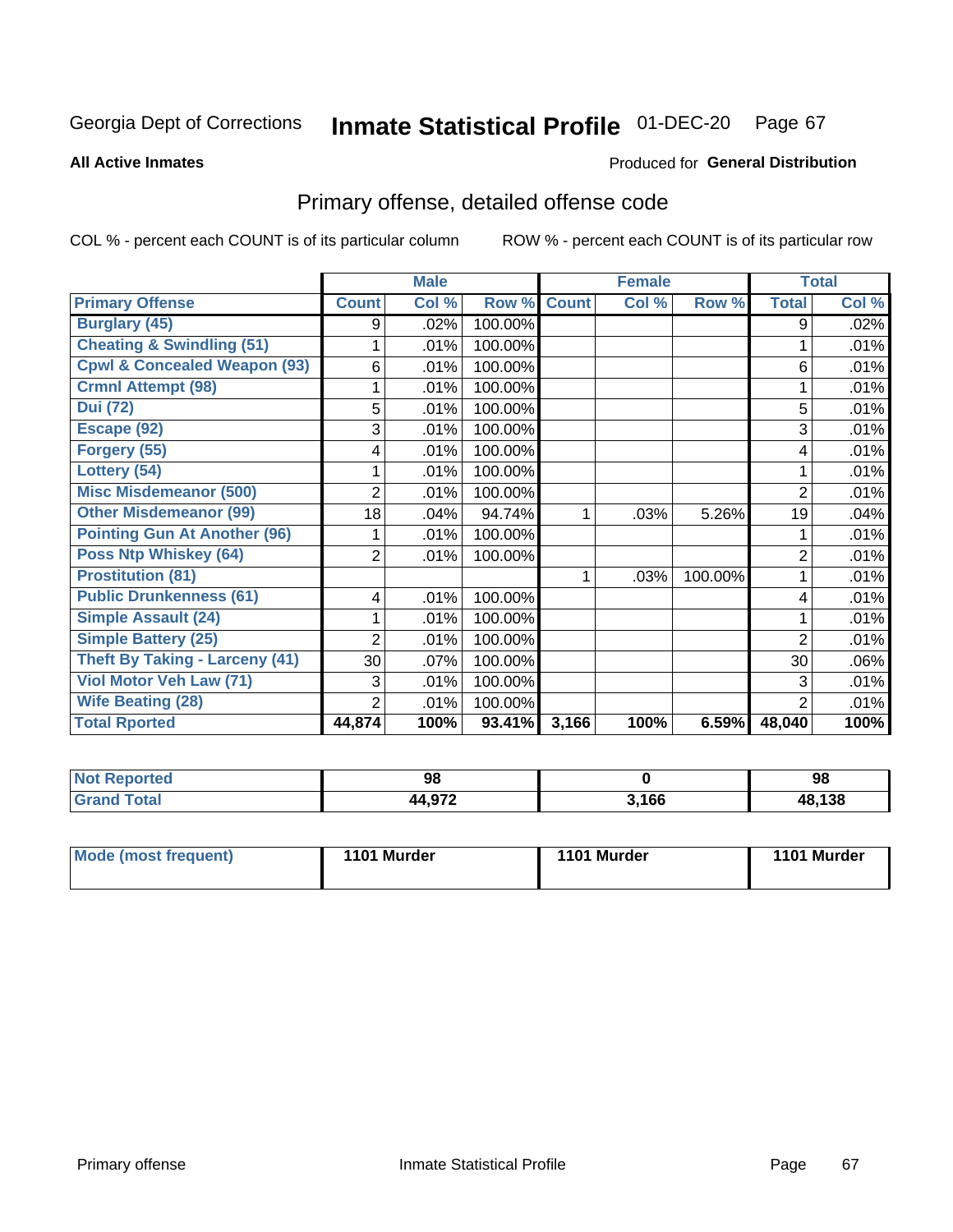# Inmate Statistical Profile 01-DEC-20 Page 68

#### **All Active Inmates**

#### Produced for General Distribution

## County of conviction of primary offense

COL % - percent each COUNT is of its particular column

|     |                             |              | <b>Male</b> |         |                         | <b>Female</b> |        |              | <b>Total</b> |
|-----|-----------------------------|--------------|-------------|---------|-------------------------|---------------|--------|--------------|--------------|
|     | <b>County of Conviction</b> | <b>Count</b> | Col %       | Row %   | <b>Count</b>            | Col %         | Row %  | <b>Total</b> | Col %        |
| 000 | <b>Unknown</b>              | 185          | .41%        | 95.85%  | 8                       | .25%          | 4.15%  | 193          | .40%         |
| 001 | <b>Appling County</b>       | 106          | .24%        | 94.64%  | 6                       | .19%          | 5.36%  | 112          | .23%         |
| 002 | <b>Atkinson County</b>      | 42           | .09%        | 89.36%  | 5                       | .16%          | 10.64% | 47           | .10%         |
| 003 | <b>Bacon County</b>         | 72           | .16%        | 96.00%  | 3                       | .09%          | 4.00%  | 75           | .16%         |
| 004 | <b>Baker County</b>         | 13           | .03%        | 86.67%  | $\overline{2}$          | .06%          | 13.33% | 15           | .03%         |
| 005 | <b>Baldwin County</b>       | 272          | .60%        | 92.20%  | 23                      | .73%          | 7.80%  | 295          | .61%         |
| 006 | <b>Banks County</b>         | 58           | .13%        | 89.23%  | $\overline{7}$          | .22%          | 10.77% | 65           | .14%         |
| 007 | <b>Barrow County</b>        | 299          | .66%        | 90.06%  | 33                      | 1.04%         | 9.94%  | 332          | .69%         |
| 008 | <b>Bartow County</b>        | 573          | 1.27%       | 88.70%  | 73                      | 2.31%         | 11.30% | 646          | 1.34%        |
| 009 | <b>Ben Hill County</b>      | 216          | .48%        | 93.91%  | 14                      | .44%          | 6.09%  | 230          | .48%         |
| 010 | <b>Berrien County</b>       | 95           | .21%        | 96.94%  | 3                       | .09%          | 3.06%  | 98           | .20%         |
| 011 | <b>Bibb County</b>          | 997          | 2.22%       | 94.59%  | 57                      | 1.80%         | 5.41%  | 1,054        | 2.19%        |
| 012 | <b>Bleckley County</b>      | 49           | .11%        | 90.74%  | $\mathbf 5$             | .16%          | 9.26%  | 54           | .11%         |
| 013 | <b>Brantley County</b>      | 81           | .18%        | 90.00%  | 9                       | .28%          | 10.00% | 90           | .19%         |
| 014 | <b>Brooks County</b>        | 45           | .10%        | 100.00% |                         |               |        | 45           | .09%         |
| 015 | <b>Bryan County</b>         | 42           | .09%        | 97.67%  | 1                       | .03%          | 2.33%  | 43           | .09%         |
| 016 | <b>Bulloch County</b>       | 467          | 1.04%       | 93.21%  | 34                      | 1.07%         | 6.79%  | 501          | 1.04%        |
| 017 | <b>Burke County</b>         | 212          | .47%        | 95.50%  | 10                      | .32%          | 4.50%  | 222          | .46%         |
| 018 | <b>Butts County</b>         | 121          | .27%        | 91.67%  | 11                      | .35%          | 8.33%  | 132          | .27%         |
| 019 | <b>Calhoun County</b>       | 24           | .05%        | 85.71%  | $\overline{\mathbf{4}}$ | .13%          | 14.29% | 28           | .06%         |
| 020 | <b>Camden County</b>        | 158          | .35%        | 91.86%  | 14                      | .44%          | 8.14%  | 172          | .36%         |
| 021 | <b>Candler County</b>       | 98           | .22%        | 92.45%  | $\,8\,$                 | .25%          | 7.55%  | 106          | .22%         |
| 022 | <b>Carroll County</b>       | 525          | 1.17%       | 92.43%  | 43                      | 1.36%         | 7.57%  | 568          | 1.18%        |
| 023 | <b>Catoosa County</b>       | 308          | .68%        | 90.59%  | 32                      | 1.01%         | 9.41%  | 340          | .71%         |
| 024 | <b>Charlton County</b>      | 61           | .14%        | 89.71%  | $\overline{7}$          | .22%          | 10.29% | 68           | .14%         |
| 025 | <b>Chatham County</b>       | 1,680        | 3.74%       | 96.50%  | 61                      | 1.93%         | 3.50%  | 1,741        | 3.62%        |
| 026 | <b>Chattahoochee County</b> | 16           | .04%        | 100.00% |                         |               |        | 16           | .03%         |
| 027 | <b>Chattooga County</b>     | 200          | .44%        | 92.17%  | 17                      | .54%          | 7.83%  | 217          | .45%         |
| 028 | <b>Cherokee County</b>      | 490          | 1.09%       | 91.59%  | 45                      | 1.42%         | 8.41%  | 535          | 1.11%        |
| 029 | <b>Clarke County</b>        | 488          | 1.09%       | 92.95%  | 37                      | 1.17%         | 7.05%  | 525          | 1.09%        |
| 030 | <b>Clay County</b>          | 21           | .05%        | 84.00%  | $\overline{\mathbf{4}}$ | .13%          | 16.00% | 25           | .05%         |
| 031 | <b>Clayton County</b>       | 1,238        | 2.75%       | 93.22%  | 90                      | 2.84%         | 6.78%  | 1,328        | 2.76%        |
| 032 | <b>Clinch County</b>        | 37           | .08%        | 92.50%  | 3                       | .09%          | 7.50%  | 40           | .08%         |
| 033 | <b>Cobb County</b>          | 2,225        | 4.95%       | 93.02%  | 167                     | 5.27%         | 6.98%  | 2,392        | 4.97%        |
| 034 | <b>Coffee County</b>        | 223          | .50%        | 94.89%  | 12                      | .38%          | 5.11%  | 235          | .49%         |
| 035 | <b>Colquitt County</b>      | 206          | .46%        | 96.26%  | 8                       | .25%          | 3.74%  | 214          | .44%         |
| 036 | <b>Columbia County</b>      | 356          | .79%        | 90.59%  | 37                      | 1.17%         | 9.41%  | 393          | .82%         |
| 037 | <b>Cook County</b>          | 109          | .24%        | 92.37%  | 9                       | .28%          | 7.63%  | 118          | .25%         |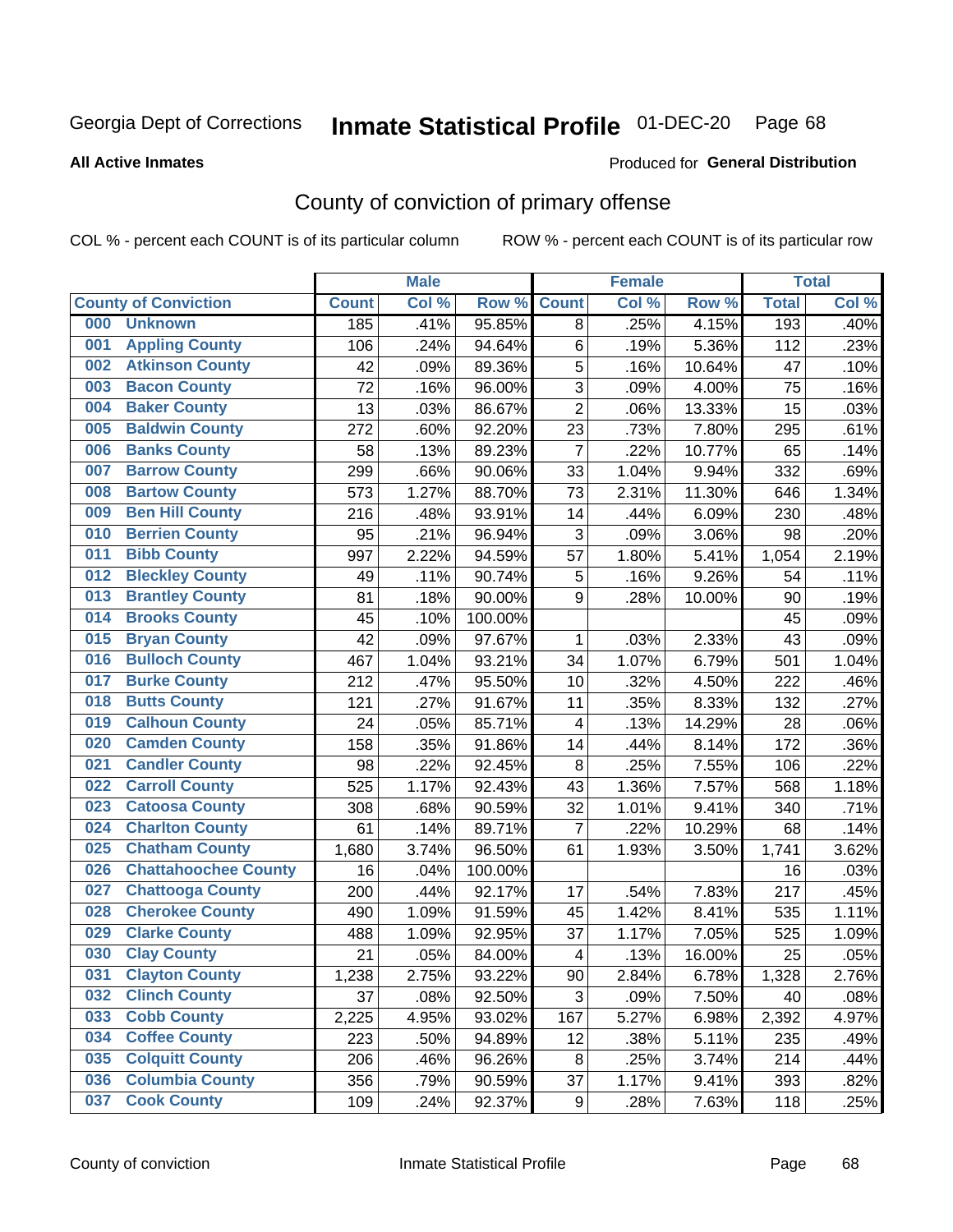# Inmate Statistical Profile 01-DEC-20 Page 69

Produced for General Distribution

#### **All Active Inmates**

## County of conviction of primary offense

COL % - percent each COUNT is of its particular column

|                                |              | <b>Male</b> |         |                           | <b>Female</b> |        |              | <b>Total</b> |
|--------------------------------|--------------|-------------|---------|---------------------------|---------------|--------|--------------|--------------|
| <b>County of Conviction</b>    | <b>Count</b> | Col %       | Row %   | <b>Count</b>              | Col %         | Row %  | <b>Total</b> | Col %        |
| <b>Coweta County</b><br>038    | 554          | 1.23%       | 94.70%  | 31                        | .98%          | 5.30%  | 585          | 1.22%        |
| <b>Crawford County</b><br>039  | 20           | .04%        | 90.91%  | $\overline{c}$            | .06%          | 9.09%  | 22           | .05%         |
| <b>Crisp County</b><br>040     | 315          | .70%        | 93.47%  | 22                        | .69%          | 6.53%  | 337          | .70%         |
| <b>Dade County</b><br>041      | 76           | .17%        | 96.20%  | $\ensuremath{\mathsf{3}}$ | .09%          | 3.80%  | 79           | .16%         |
| 042<br><b>Dawson County</b>    | 92           | .20%        | 92.00%  | 8                         | .25%          | 8.00%  | 100          | .21%         |
| <b>Decatur County</b><br>043   | 227          | .50%        | 94.58%  | 13                        | .41%          | 5.42%  | 240          | .50%         |
| <b>Dekalb County</b><br>044    | 2,535        | 5.64%       | 95.01%  | 133                       | 4.20%         | 4.99%  | 2,668        | 5.54%        |
| <b>Dodge County</b><br>045     | 107          | .24%        | 96.40%  | 4                         | .13%          | 3.60%  | 111          | .23%         |
| 046<br><b>Dooly County</b>     | 111          | .25%        | 94.07%  | $\overline{7}$            | .22%          | 5.93%  | 118          | .25%         |
| <b>Dougherty County</b><br>047 | 735          | 1.63%       | 96.08%  | 30                        | .95%          | 3.92%  | 765          | 1.59%        |
| 048<br><b>Douglas County</b>   | 952          | 2.12%       | 91.19%  | 92                        | 2.91%         | 8.81%  | 1,044        | 2.17%        |
| <b>Early County</b><br>049     | 80           | .18%        | 96.39%  | $\ensuremath{\mathsf{3}}$ | .09%          | 3.61%  | 83           | .17%         |
| <b>Echols County</b><br>050    | 10           | .02%        | 83.33%  | $\overline{2}$            | .06%          | 16.67% | 12           | .02%         |
| <b>Effingham County</b><br>051 | 205          | .46%        | 89.52%  | 24                        | .76%          | 10.48% | 229          | .48%         |
| <b>Elbert County</b><br>052    | 125          | .28%        | 94.70%  | $\overline{7}$            | .22%          | 5.30%  | 132          | .27%         |
| <b>Emanuel County</b><br>053   | 140          | .31%        | 91.50%  | 13                        | .41%          | 8.50%  | 153          | .32%         |
| 054<br><b>Evans County</b>     | 75           | .17%        | 94.94%  | 4                         | .13%          | 5.06%  | 79           | .16%         |
| 055<br><b>Fannin County</b>    | 87           | .19%        | 87.88%  | 12                        | .38%          | 12.12% | 99           | .21%         |
| <b>Fayette County</b><br>056   | 297          | .66%        | 95.19%  | 15                        | .47%          | 4.81%  | 312          | .65%         |
| <b>Floyd County</b><br>057     | 820          | 1.82%       | 90.71%  | 84                        | 2.65%         | 9.29%  | 904          | 1.88%        |
| <b>Forsyth County</b><br>058   | 337          | .75%        | 90.84%  | 34                        | 1.07%         | 9.16%  | 371          | .77%         |
| <b>Franklin County</b><br>059  | 139          | .31%        | 86.34%  | 22                        | .69%          | 13.66% | 161          | .33%         |
| <b>Fulton County</b><br>060    | 4,486        | 9.98%       | 96.27%  | 174                       | 5.50%         | 3.73%  | 4,660        | 9.68%        |
| <b>Gilmer County</b><br>061    | 92           | .20%        | 92.93%  | $\overline{7}$            | .22%          | 7.07%  | 99           | .21%         |
| <b>Glascock County</b><br>062  | 8            | .02%        | 100.00% |                           |               |        | 8            | .02%         |
| <b>Glynn County</b><br>063     | 503          | 1.12%       | 93.67%  | 34                        | 1.07%         | 6.33%  | 537          | 1.12%        |
| <b>Gordon County</b><br>064    | 335          | .74%        | 89.33%  | 40                        | 1.26%         | 10.67% | 375          | .78%         |
| 065<br><b>Grady County</b>     | 137          | .30%        | 96.48%  | 5                         | .16%          | 3.52%  | 142          | .29%         |
| <b>Greene County</b><br>066    | 94           | .21%        | 95.92%  | 4                         | .13%          | 4.08%  | 98           | .20%         |
| <b>Gwinnett County</b><br>067  | 2,356        | 5.24%       | 93.86%  | 154                       | 4.86%         | 6.14%  | 2,510        | 5.21%        |
| 068<br><b>Habersham County</b> | 106          | .24%        | 92.17%  | $\boldsymbol{9}$          | .28%          | 7.83%  | 115          | .24%         |
| 069<br><b>Hall County</b>      | 620          | 1.38%       | 92.95%  | 47                        | 1.48%         | 7.05%  | 667          | 1.39%        |
| <b>Hancock County</b><br>070   | 33           | .07%        | 89.19%  | 4                         | .13%          | 10.81% | 37           | .08%         |
| <b>Haralson County</b><br>071  | 116          | .26%        | 92.80%  | 9                         | .28%          | 7.20%  | 125          | .26%         |
| 072<br><b>Harris County</b>    | 99           | .22%        | 93.40%  | $\overline{7}$            | .22%          | 6.60%  | 106          | .22%         |
| <b>Hart County</b><br>073      | 165          | .37%        | 92.70%  | 13                        | .41%          | 7.30%  | 178          | .37%         |
| <b>Heard County</b><br>074     | 44           | .10%        | 95.65%  | $\overline{c}$            | .06%          | 4.35%  | 46           | .10%         |
| <b>Henry County</b><br>075     | 593          | 1.32%       | 92.37%  | 49                        | 1.55%         | 7.63%  | 642          | 1.33%        |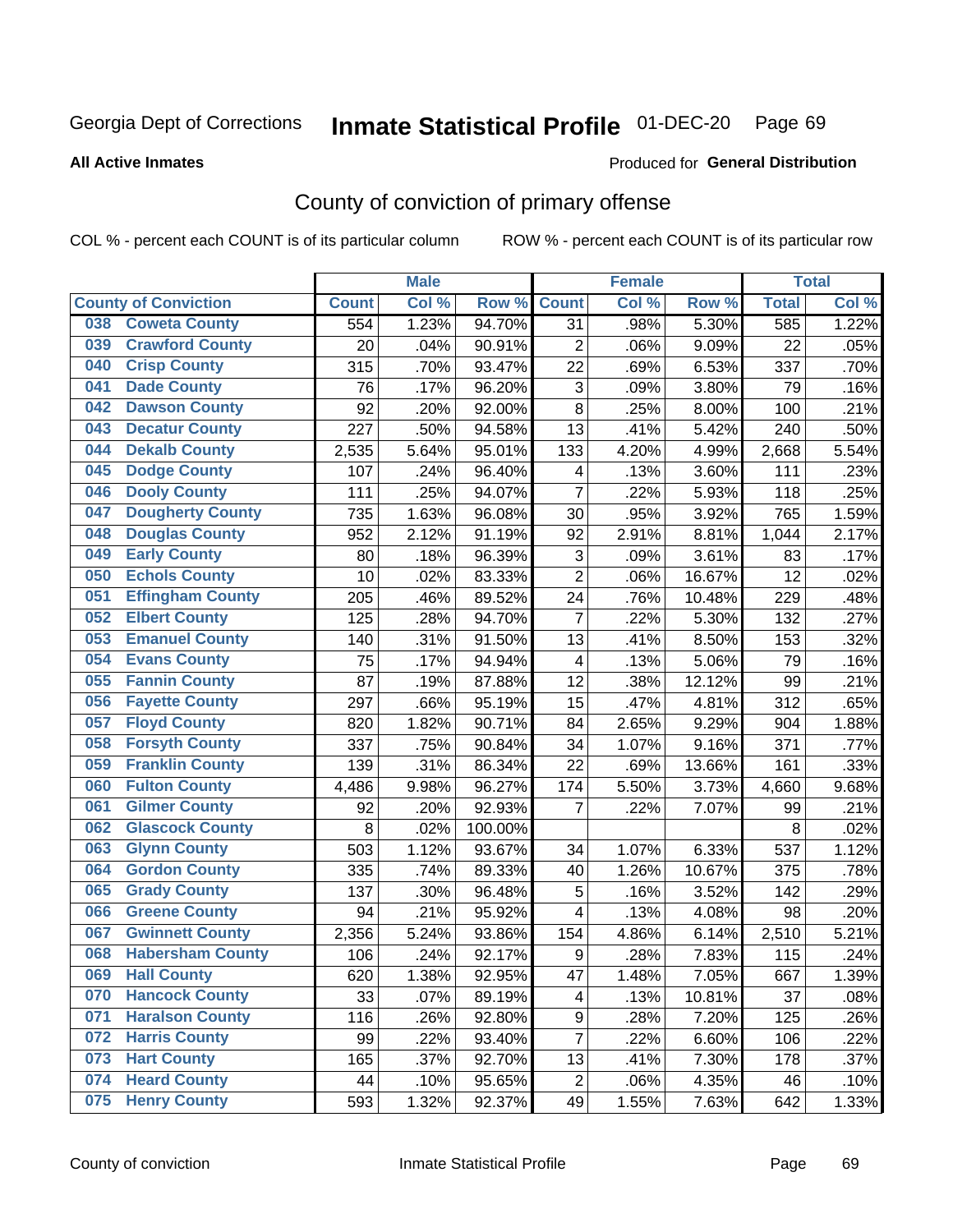# Inmate Statistical Profile 01-DEC-20 Page 70

Produced for General Distribution

#### **All Active Inmates**

## County of conviction of primary offense

COL % - percent each COUNT is of its particular column

|       |                             |              | <b>Male</b> |         |                  | <b>Female</b> |        |                  | <b>Total</b> |
|-------|-----------------------------|--------------|-------------|---------|------------------|---------------|--------|------------------|--------------|
|       | <b>County of Conviction</b> | <b>Count</b> | Col %       | Row %   | <b>Count</b>     | Col%          | Row %  | <b>Total</b>     | Col %        |
| 076   | <b>Houston County</b>       | 668          | 1.49%       | 92.01%  | 58               | 1.83%         | 7.99%  | $\overline{726}$ | 1.51%        |
| 077   | <b>Irwin County</b>         | 55           | .12%        | 98.21%  | 1                | .03%          | 1.79%  | 56               | .12%         |
| 078   | <b>Jackson County</b>       | 253          | .56%        | 93.01%  | 19               | .60%          | 6.99%  | 272              | .57%         |
| 079   | <b>Jasper County</b>        | 55           | .12%        | 98.21%  | 1                | .03%          | 1.79%  | 56               | .12%         |
| 080   | <b>Jeff Davis County</b>    | 86           | .19%        | 96.63%  | 3                | .09%          | 3.37%  | 89               | .18%         |
| 081   | <b>Jefferson County</b>     | 149          | .33%        | 94.30%  | 9                | .28%          | 5.70%  | 158              | .33%         |
| 082   | <b>Jenkins County</b>       | 69           | .15%        | 94.52%  | 4                | .13%          | 5.48%  | 73               | .15%         |
| 083   | <b>Johnson County</b>       | 42           | .09%        | 95.45%  | $\overline{2}$   | .06%          | 4.55%  | 44               | .09%         |
| 084   | <b>Jones County</b>         | 158          | .35%        | 85.87%  | 26               | .82%          | 14.13% | 184              | .38%         |
| 085   | <b>Lamar County</b>         | 68           | .15%        | 91.89%  | 6                | .19%          | 8.11%  | 74               | .15%         |
| 086   | <b>Lanier County</b>        | 39           | .09%        | 95.12%  | $\overline{2}$   | .06%          | 4.88%  | 41               | .09%         |
| 087   | <b>Laurens County</b>       | 279          | .62%        | 93.00%  | 21               | .66%          | 7.00%  | 300              | .62%         |
| 088   | <b>Lee County</b>           | 56           | .12%        | 86.15%  | $\boldsymbol{9}$ | .28%          | 13.85% | 65               | .14%         |
| 089   | <b>Liberty County</b>       | 193          | .43%        | 94.15%  | 12               | .38%          | 5.85%  | 205              | .43%         |
| 090   | <b>Lincoln County</b>       | 32           | .07%        | 96.97%  | 1                | .03%          | 3.03%  | 33               | .07%         |
| 091   | <b>Long County</b>          | 58           | .13%        | 93.55%  | 4                | .13%          | 6.45%  | 62               | .13%         |
| 092   | <b>Lowndes County</b>       | 452          | 1.01%       | 96.38%  | 17               | .54%          | 3.62%  | 469              | .97%         |
| 093   | <b>Lumpkin County</b>       | 78           | .17%        | 89.66%  | $\boldsymbol{9}$ | .28%          | 10.34% | 87               | .18%         |
| 094   | <b>Macon County</b>         | 49           | .11%        | 96.08%  | $\overline{2}$   | .06%          | 3.92%  | 51               | .11%         |
| 095   | <b>Madison County</b>       | 116          | .26%        | 90.63%  | 12               | .38%          | 9.38%  | 128              | .27%         |
| 096   | <b>Marion County</b>        | 30           | .07%        | 90.91%  | 3                | .09%          | 9.09%  | 33               | .07%         |
| 097   | <b>Mcduffie County</b>      | 170          | .38%        | 94.97%  | 9                | .28%          | 5.03%  | 179              | .37%         |
| 098   | <b>Mcintosh County</b>      | 50           | .11%        | 90.91%  | 5                | .16%          | 9.09%  | 55               | .11%         |
| 099   | <b>Meriwether County</b>    | 148          | .33%        | 93.67%  | 10               | .32%          | 6.33%  | 158              | .33%         |
| 100   | <b>Miller County</b>        | 31           | .07%        | 96.88%  | 1                | .03%          | 3.13%  | 32               | .07%         |
| 101   | <b>Mitchell County</b>      | 135          | .30%        | 95.74%  | 6                | .19%          | 4.26%  | 141              | .29%         |
| 102   | <b>Monroe County</b>        | 143          | .32%        | 92.26%  | 12               | .38%          | 7.74%  | 155              | .32%         |
| 103   | <b>Montgomery County</b>    | 22           | .05%        | 88.00%  | $\sqrt{3}$       | .09%          | 12.00% | 25               | .05%         |
| 104   | <b>Morgan County</b>        | 132          | .29%        | 91.03%  | 13               | .41%          | 8.97%  | 145              | .30%         |
| 105   | <b>Murray County</b>        | 185          | .41%        | 88.10%  | 25               | .79%          | 11.90% | 210              | .44%         |
| 106   | <b>Muscogee County</b>      | 1,063        | 2.36%       | 95.25%  | 53               | 1.67%         | 4.75%  | 1,116            | 2.32%        |
| 107   | <b>Newton County</b>        | 625          | 1.39%       | 91.11%  | 61               | 1.93%         | 8.89%  | 686              | 1.43%        |
| 108   | <b>Oconee County</b>        | 44           | .10%        | 100.00% |                  |               |        | 44               | .09%         |
| 109   | <b>Oglethorpe County</b>    | 59           | .13%        | 96.72%  | $\overline{2}$   | .06%          | 3.28%  | 61               | .13%         |
| 110   | <b>Paulding County</b>      | 223          | .50%        | 94.09%  | 14               | .44%          | 5.91%  | 237              | .49%         |
| 111   | <b>Peach County</b>         | 71           | .16%        | 92.21%  | 6                | .19%          | 7.79%  | 77               | .16%         |
| 112   | <b>Pickens County</b>       | 96           | .21%        | 93.20%  | $\overline{7}$   | .22%          | 6.80%  | 103              | .21%         |
| $113$ | <b>Pierce County</b>        | 112          | .25%        | 91.06%  | 11               | .35%          | 8.94%  | 123              | .26%         |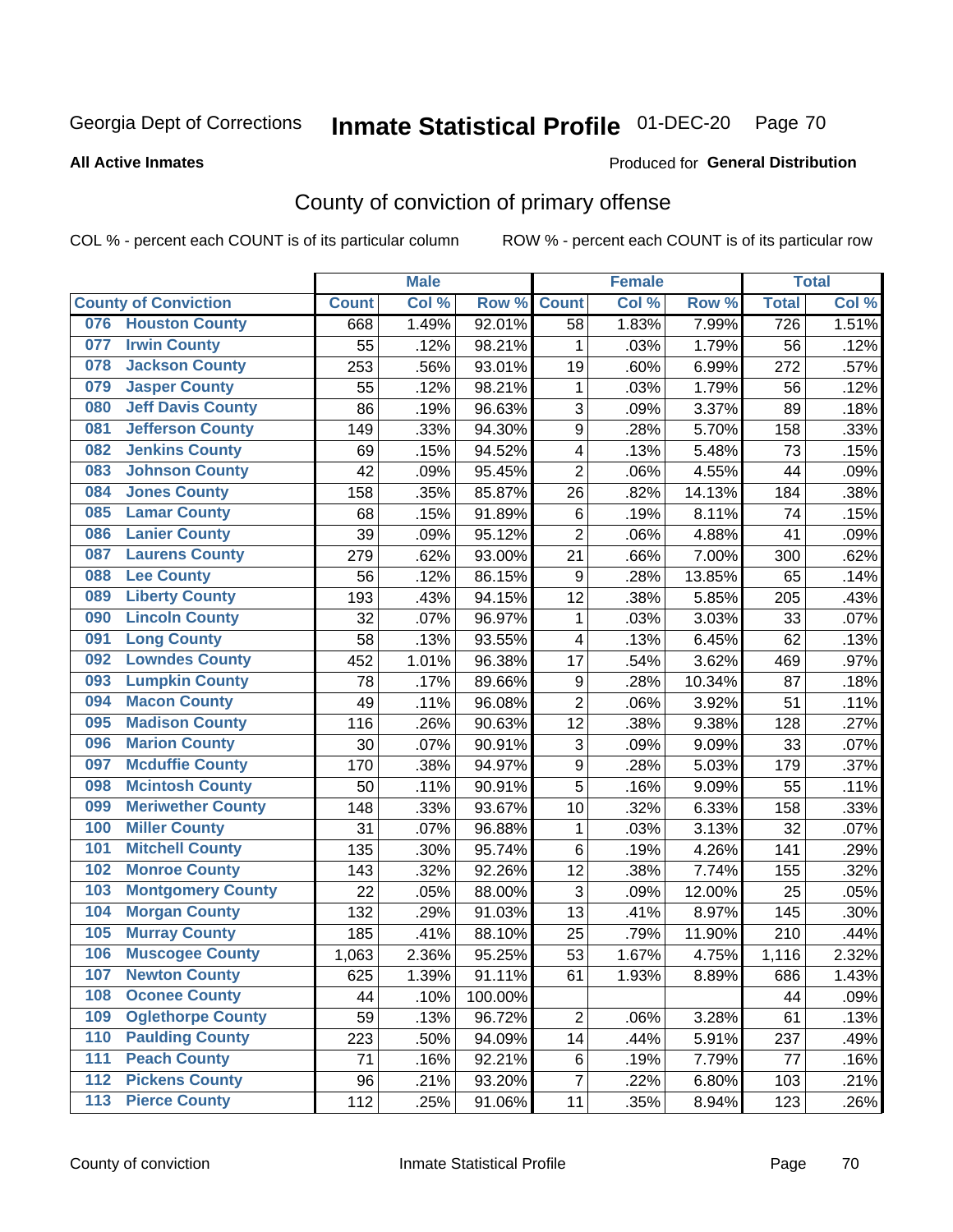# Inmate Statistical Profile 01-DEC-20 Page 71

#### **All Active Inmates**

#### Produced for General Distribution

## County of conviction of primary offense

COL % - percent each COUNT is of its particular column

|                                        |              | <b>Male</b> |         |                         | <b>Female</b> |        |                 | <b>Total</b> |
|----------------------------------------|--------------|-------------|---------|-------------------------|---------------|--------|-----------------|--------------|
| <b>County of Conviction</b>            | <b>Count</b> | Col %       | Row %   | <b>Count</b>            | Col %         | Row %  | <b>Total</b>    | Col %        |
| 114 Pike County                        | 42           | .09%        | 89.36%  | 5                       | .16%          | 10.64% | $\overline{47}$ | .10%         |
| <b>Polk County</b><br>$\overline{115}$ | 197          | .44%        | 90.37%  | 21                      | .66%          | 9.63%  | 218             | .45%         |
| <b>Pulaski County</b><br>116           | 41           | .09%        | 89.13%  | $\mathbf 5$             | .16%          | 10.87% | 46              | .10%         |
| <b>Putnam County</b><br>117            | 144          | .32%        | 95.36%  | $\overline{7}$          | .22%          | 4.64%  | 151             | .31%         |
| 118<br><b>Quitman County</b>           | 15           | .03%        | 100.00% |                         |               |        | 15              | .03%         |
| <b>Rabun County</b><br>119             | 50           | .11%        | 90.91%  | 5                       | .16%          | 9.09%  | 55              | .11%         |
| <b>Randolph County</b><br>120          | 42           | .09%        | 97.67%  | 1                       | .03%          | 2.33%  | 43              | .09%         |
| <b>Richmond County</b><br>121          | 1,693        | 3.76%       | 94.00%  | 108                     | 3.41%         | 6.00%  | 1,801           | 3.74%        |
| <b>Rockdale County</b><br>122          | 385          | .86%        | 94.13%  | 24                      | .76%          | 5.87%  | 409             | .85%         |
| <b>Schley County</b><br>123            | 11           | .02%        | 100.00% |                         |               |        | 11              | .02%         |
| <b>Screven County</b><br>124           | 106          | .24%        | 93.81%  | 7                       | .22%          | 6.19%  | 113             | .23%         |
| <b>Seminole County</b><br>125          | 51           | .11%        | 85.00%  | 9                       | .28%          | 15.00% | 60              | .12%         |
| 126<br><b>Spalding County</b>          | 400          | .89%        | 93.02%  | 30                      | .95%          | 6.98%  | 430             | .89%         |
| 127<br><b>Stephens County</b>          | 119          | .26%        | 92.97%  | 9                       | .28%          | 7.03%  | 128             | .27%         |
| <b>Stewart County</b><br>128           | 26           | .06%        | 89.66%  | 3                       | .09%          | 10.34% | 29              | .06%         |
| <b>Sumter County</b><br>129            | 199          | .44%        | 96.14%  | $\,8\,$                 | .25%          | 3.86%  | 207             | .43%         |
| <b>Talbot County</b><br>130            | 24           | .05%        | 92.31%  | $\overline{2}$          | .06%          | 7.69%  | 26              | .05%         |
| <b>Taliaferro County</b><br>131        | 16           | .04%        | 100.00% |                         |               |        | 16              | .03%         |
| <b>Tattnall County</b><br>132          | 179          | .40%        | 91.33%  | 17                      | .54%          | 8.67%  | 196             | .41%         |
| <b>Taylor County</b><br>133            | 52           | .12%        | 89.66%  | $\,6\,$                 | .19%          | 10.34% | 58              | .12%         |
| <b>Telfair County</b><br>134           | 89           | .20%        | 95.70%  | $\overline{\mathbf{4}}$ | .13%          | 4.30%  | 93              | .19%         |
| <b>Terrell County</b><br>135           | 80           | .18%        | 96.39%  | $\sqrt{3}$              | .09%          | 3.61%  | 83              | .17%         |
| <b>Thomas County</b><br>136            | 176          | .39%        | 97.24%  | 5                       | .16%          | 2.76%  | 181             | .38%         |
| <b>Tift County</b><br>137              | 314          | .70%        | 96.02%  | 13                      | .41%          | 3.98%  | 327             | .68%         |
| <b>Toombs County</b><br>138            | 287          | .64%        | 92.58%  | 23                      | .73%          | 7.42%  | 310             | .64%         |
| <b>Towns County</b><br>139             | 46           | .10%        | 74.19%  | 16                      | .51%          | 25.81% | 62              | .13%         |
| <b>Treutlen County</b><br>140          | 69           | .15%        | 97.18%  | $\overline{2}$          | .06%          | 2.82%  | 71              | .15%         |
| <b>Troup County</b><br>141             | 562          | 1.25%       | 93.82%  | 37                      | 1.17%         | 6.18%  | 599             | 1.24%        |
| <b>Turner County</b><br>142            | 70           | .16%        | 97.22%  | $\overline{2}$          | .06%          | 2.78%  | 72              | .15%         |
| <b>Twiggs County</b><br>143            | 45           | .10%        | 95.74%  | $\overline{2}$          | .06%          | 4.26%  | 47              | .10%         |
| <b>Union County</b><br>144             | 99           | .22%        | 83.90%  | 19                      | .60%          | 16.10% | 118             | .25%         |
| 145<br><b>Upson County</b>             | 143          | .32%        | 91.08%  | 14                      | .44%          | 8.92%  | 157             | .33%         |
| <b>Walker County</b><br>146            | 400          | .89%        | 91.32%  | 38                      | 1.20%         | 8.68%  | 438             | .91%         |
| <b>Walton County</b><br>147            | 596          | 1.33%       | 91.55%  | 55                      | 1.74%         | 8.45%  | 651             | 1.35%        |
| <b>Ware County</b><br>148              | 255          | .57%        | 92.73%  | 20                      | .63%          | 7.27%  | 275             | .57%         |
| <b>Warren County</b><br>149            | 29           | .06%        | 90.63%  | 3                       | .09%          | 9.38%  | 32              | .07%         |
| <b>Washington County</b><br>150        | 168          | .37%        | 92.82%  | 13                      | .41%          | 7.18%  | 181             | .38%         |
| <b>Wayne County</b><br>151             | 191          | .42%        | 91.83%  | 17                      | .54%          | 8.17%  | 208             | .43%         |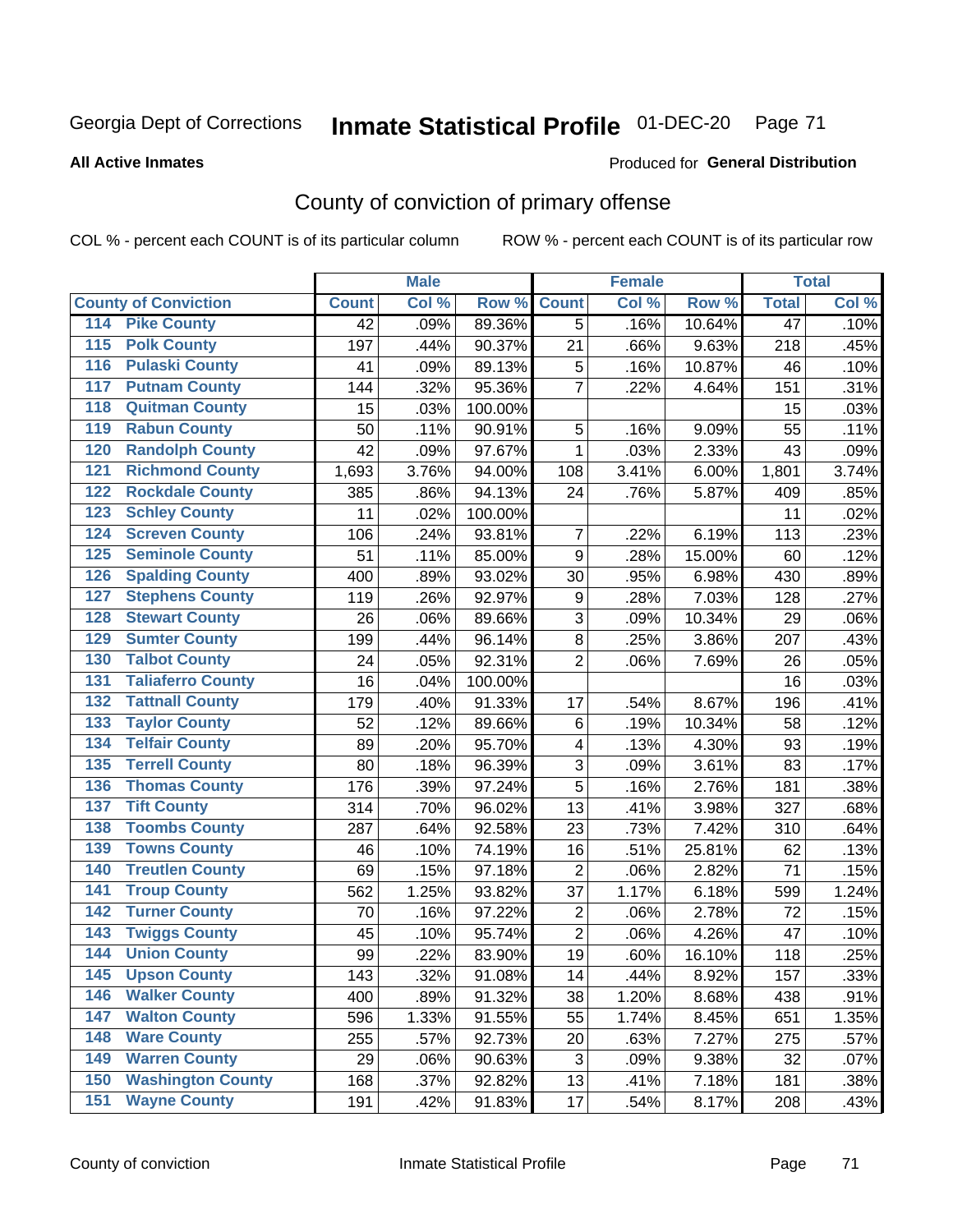# Inmate Statistical Profile 01-DEC-20 Page 72

**All Active Inmates** 

#### Produced for General Distribution

## County of conviction of primary offense

COL % - percent each COUNT is of its particular column

|                                |              | <b>Male</b> |             |       | <b>Female</b> |        |              | <b>Total</b> |
|--------------------------------|--------------|-------------|-------------|-------|---------------|--------|--------------|--------------|
| <b>County of Conviction</b>    | <b>Count</b> | Col %       | Row % Count |       | Col %         | Row %  | <b>Total</b> | Col %        |
| <b>Webster County</b><br>152   | 5            | .01%        | 71.43%      | 2     | $.06\%$       | 28.57% |              | .01%         |
| <b>Wheeler County</b><br>153   | 17           | .04%        | 100.00%     |       |               |        | 17           | .04%         |
| <b>White County</b><br>154     | 86           | .19%        | 93.48%      | 6     | .19%          | 6.52%  | 92           | .19%         |
| <b>Whitfield County</b><br>155 | 652          | 1.45%       | 86.24%      | 104   | 3.28%         | 13.76% | 756          | 1.57%        |
| <b>Wilcox County</b><br>156    | 52           | .12%        | 94.55%      | 3     | .09%          | 5.45%  | 55           | .11%         |
| <b>Wilkes County</b><br>157    | 56           | .12%        | 96.55%      | 2     | $.06\%$       | 3.45%  | 58           | .12%         |
| <b>Wilkinson County</b><br>158 | 37           | .08%        | 97.37%      |       | .03%          | 2.63%  | 38           | .08%         |
| <b>Worth County</b><br>159     | 128          | .28%        | 92.09%      | 11    | .35%          | 7.91%  | 139          | .29%         |
| <b>Total Rported</b>           | 44,972       | 100%        | 93.42%      | 3,166 | 100%          | 6.58%  | 48,138       | 100%         |

| <b>Not Reported</b> |        |       |        |
|---------------------|--------|-------|--------|
| l Total             | 44 972 | 3.166 | 48,138 |

| Mode (most frequent) | <b>Fulton County</b> | <b>Fulton County</b> | <b>Fulton County</b> |
|----------------------|----------------------|----------------------|----------------------|
|                      |                      |                      |                      |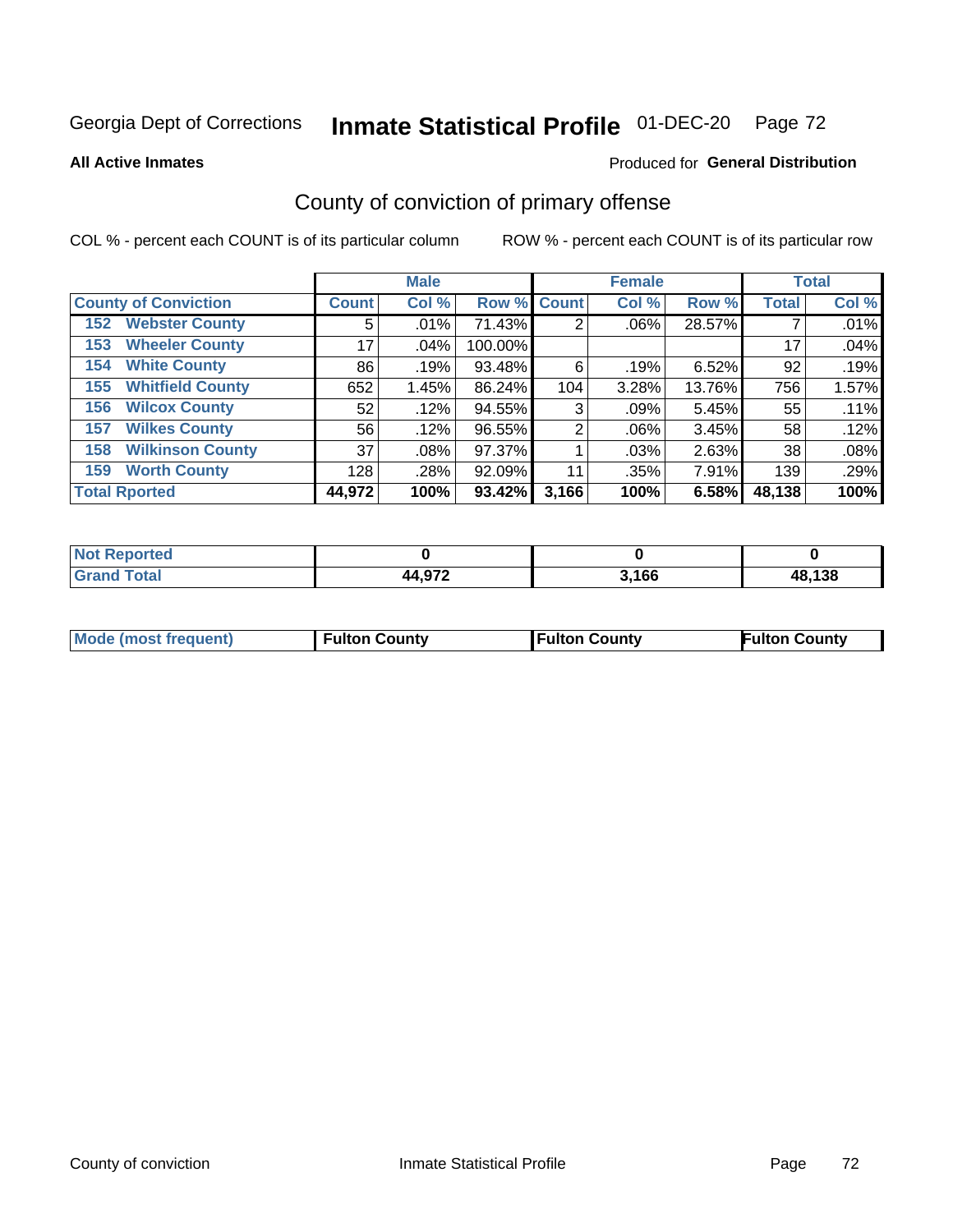### Georgia Dept of Corrections **All Active Inmates**

# Inmate Statistical Profile 01-DEC-20 Page 73

Produced for General Distribution

# Circuit of conviction of primary offense

COL % - percent each COUNT is of its particular column ROW % - percent each COUNT is of its particular row

|                         |                                 | <b>Male</b>      |        |        | <b>Female</b>   |       |        | <b>Total</b> |       |
|-------------------------|---------------------------------|------------------|--------|--------|-----------------|-------|--------|--------------|-------|
|                         | <b>Circuit of Conviction</b>    | <b>Count</b>     | Col %  | Row %  | <b>Count</b>    | Col % | Row %  | <b>Total</b> | Col % |
| 1                       | <b>Alapaha Circuit</b>          | $\overline{322}$ | .72%   | 93.60% | $\overline{22}$ | .70%  | 6.40%  | 344          | .72%  |
| $\overline{2}$          | <b>Alcovy Circuit</b>           | 1,221            | 2.73%  | 91.32% | 116             | 3.67% | 8.68%  | 1,337        | 2.79% |
| $\overline{\mathbf{3}}$ | <b>Atlanta Circuit</b>          | 4,486            | 10.02% | 96.27% | 174             | 5.51% | 3.73%  | 4,660        | 9.72% |
| 4                       | <b>Atlantic Circuit</b>         | 597              | 1.33%  | 93.28% | 43              | 1.36% | 6.72%  | 640          | 1.33% |
| 5                       | <b>Augusta Circuit</b>          | 2,261            | 5.05%  | 93.58% | 155             | 4.91% | 6.42%  | 2,416        | 5.04% |
| $\overline{6}$          | <b>Blue Ridge Circuit</b>       | 490              | 1.09%  | 91.59% | 45              | 1.42% | 8.41%  | 535          | 1.12% |
| $\overline{\mathbf{7}}$ | <b>Brunswick Circuit</b>        | 1,044            | 2.33%  | 93.38% | 74              | 2.34% | 6.62%  | 1,118        | 2.33% |
| $\overline{\mathbf{8}}$ | <b>Chattahoochee Circuit</b>    | 1,284            | 2.87%  | 94.76% | 71              | 2.25% | 5.24%  | 1,355        | 2.83% |
| $\overline{9}$          | <b>Cherokee Circuit</b>         | 908              | 2.03%  | 88.93% | 113             | 3.58% | 11.07% | 1,021        | 2.13% |
| 10                      | <b>Clayton Circuit</b>          | 1,238            | 2.76%  | 93.22% | 90              | 2.85% | 6.78%  | 1,328        | 2.77% |
| $\overline{11}$         | <b>Cobb Circuit</b>             | 2,225            | 4.97%  | 93.02% | 167             | 5.29% | 6.98%  | 2,392        | 4.99% |
| $\overline{12}$         | <b>Conasauga Circuit</b>        | 837              | 1.87%  | 86.65% | 129             | 4.08% | 13.35% | 966          | 2.01% |
| 13                      | <b>Cordele Circuit</b>          | 694              | 1.55%  | 93.78% | 46              | 1.46% | 6.22%  | 740          | 1.54% |
| 14                      | <b>Coweta Circuit</b>           | 1,833            | 4.09%  | 93.71% | 123             | 3.89% | 6.29%  | 1,956        | 4.08% |
| 15                      | <b>Dougherty Circuit</b>        | 735              | 1.64%  | 96.08% | 30              | .95%  | 3.92%  | 765          | 1.60% |
| 16                      | <b>Dublin Circuit</b>           | 435              | .97%   | 94.16% | 27              | .85%  | 5.84%  | 462          | .96%  |
| 17                      | <b>Eastern Circuit</b>          | 1,680            | 3.75%  | 96.50% | 61              | 1.93% | 3.50%  | 1,741        | 3.63% |
| 18                      | <b>Flint Circuit</b>            | 593              | 1.32%  | 92.37% | 49              | 1.55% | 7.63%  | 642          | 1.34% |
| 19                      | <b>Griffin Circuit</b>          | 882              | 1.97%  | 93.23% | 64              | 2.03% | 6.77%  | 946          | 1.97% |
| $\overline{20}$         | <b>Gwinnett Circuit</b>         | 2,356            | 5.26%  | 93.86% | 154             | 4.88% | 6.14%  | 2,510        | 5.24% |
| $\overline{21}$         | <b>Houston Circuit</b>          | 668              | 1.49%  | 92.01% | 58              | 1.84% | 7.99%  | 726          | 1.51% |
| $\overline{22}$         | <b>Lookout Mountain Circuit</b> | 984              | 2.20%  | 91.62% | 90              | 2.85% | 8.38%  | 1,074        | 2.24% |
| 23                      | <b>Macon Circuit</b>            | 1,088            | 2.43%  | 94.36% | 65              | 2.06% | 5.64%  | 1,153        | 2.40% |
| $\overline{24}$         | <b>Middle Circuit</b>           | 842              | 1.88%  | 92.73% | 66              | 2.09% | 7.27%  | 908          | 1.89% |
| 25                      | <b>Mountain Circuit</b>         | 275              | .61%   | 92.28% | 23              | .73%  | 7.72%  | 298          | .62%  |
| 26                      | <b>Northeastern Circuit</b>     | 712              | 1.59%  | 92.83% | 55              | 1.74% | 7.17%  | 767          | 1.60% |
| $\overline{27}$         | <b>Northern Circuit</b>         | 604              | 1.35%  | 91.52% | 56              | 1.77% | 8.48%  | 660          | 1.38% |
| 28                      | <b>Ocmulgee Circuit</b>         | 925              | 2.07%  | 92.13% | 79              | 2.50% | 7.87%  | 1,004        | 2.09% |
| 29                      | <b>Oconee Circuit</b>           | 325              | .73%   | 93.93% | 21              | .66%  | 6.07%  | 346          | .72%  |
| 30                      | <b>Ogeechee Circuit</b>         | 847              | 1.89%  | 92.47% | 69              | 2.18% | 7.53%  | 916          | 1.91% |
| $\overline{31}$         | <b>Pataula Circuit</b>          | 320              | .71%   | 93.84% | 21              | .66%  | 6.16%  | 341          | .71%  |
| 32                      | <b>Piedmont Circuit</b>         | 610              | 1.36%  | 91.18% | 59              | 1.87% | 8.82%  | 669          | 1.40% |
| 33                      | <b>Rome Circuit</b>             | 820              | 1.83%  | 90.71% | 84              | 2.66% | 9.29%  | 904          | 1.89% |
| 34                      | <b>South Georgia Circuit</b>    | 536              | 1.20%  | 94.70% | 30              | .95%  | 5.30%  | 566          | 1.18% |
| 35                      | <b>Southern Circuit</b>         | 889              | 1.98%  | 96.53% | 32              | 1.01% | 3.47%  | 921          | 1.92% |
| 36                      | <b>Southwestern Circuit</b>     | 346              | .77%   | 93.51% | 24              | .76%  | 6.49%  | 370          | .77%  |
| 37                      | <b>Stone Mountain Circuit</b>   | 2,535            | 5.66%  | 95.01% | 133             | 4.21% | 4.99%  | 2,668        | 5.56% |
| 38                      | <b>Tallapoosa Circuit</b>       | 313              | .70%   | 91.25% | 30              | .95%  | 8.75%  | 343          | .72%  |
| 39                      | <b>Tifton Circuit</b>           | 567              | 1.27%  | 95.45% | 27              | .85%  | 4.55%  | 594          | 1.24% |
| 40                      | <b>Toombs Circuit</b>           | 311              | .69%   | 95.40% | 15              | .47%  | 4.60%  | 326          | .68%  |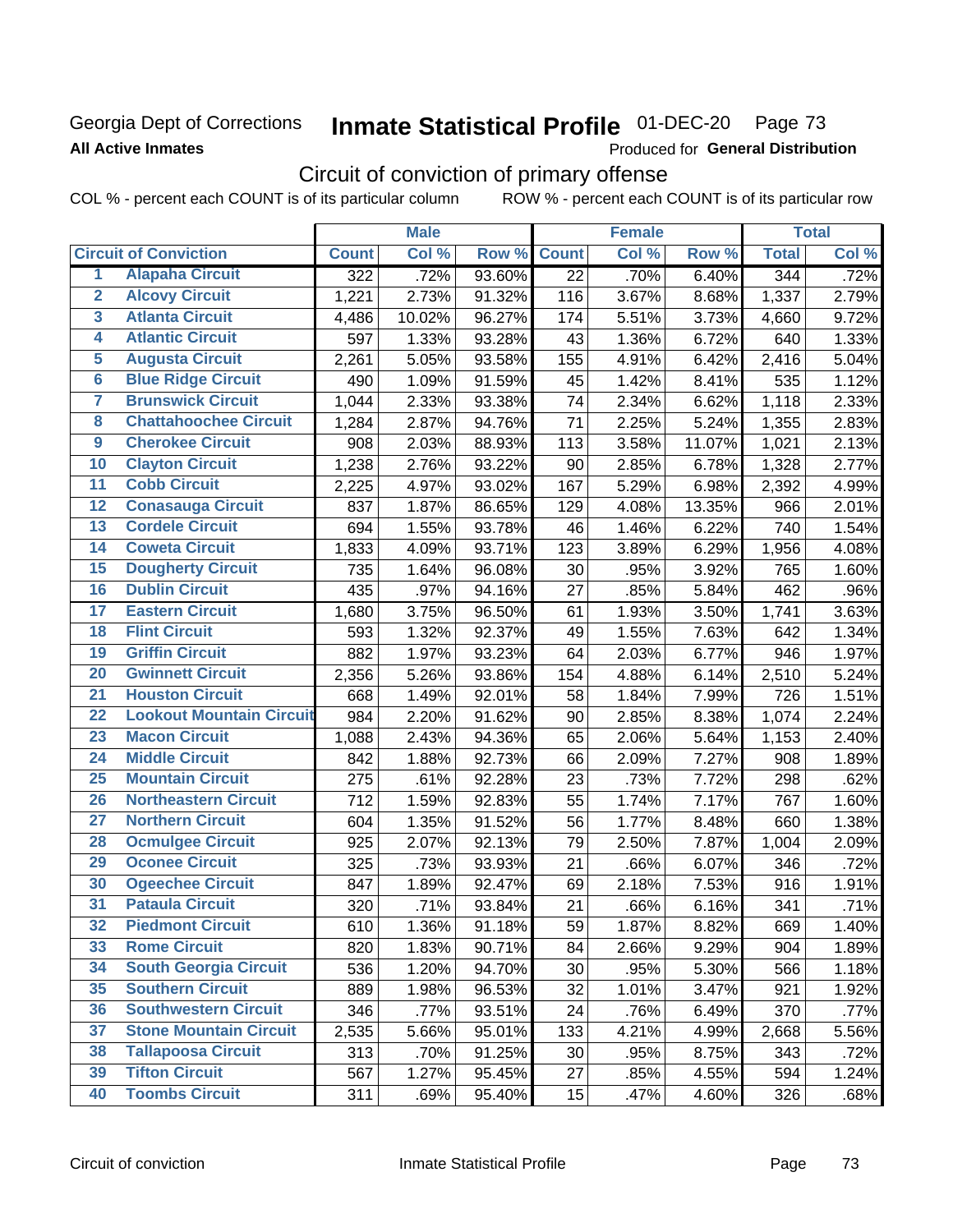## Georgia Dept of Corrections **All Active Inmates**

# Inmate Statistical Profile 01-DEC-20 Page 74

Produced for General Distribution

## Circuit of conviction of primary offense

|                                        |              | <b>Male</b>   |        |              | <b>Female</b> |        |              | <b>Total</b>  |
|----------------------------------------|--------------|---------------|--------|--------------|---------------|--------|--------------|---------------|
| <b>Circuit of Conviction</b>           | <b>Count</b> | Col %         | Row %  | <b>Count</b> | Col %         | Row %  | <b>Total</b> | Col %         |
| <b>Waycross Circuit</b><br>41          | 804          | 1.80%         | 92.84% | 62           | 1.96%         | 7.16%  | 866          | 1.81%         |
| <b>Western Circuit</b><br>42           | 532          | 1.19%         | 93.50% | 37           | 1.17%         | 6.50%  | 569          | 1.19%         |
| <b>Rockdale Circuit</b><br>43          | 385          | .86%          | 94.13% | 24           | .76%          | 5.87%  | 409          | .85%          |
| <b>Douglas Circuit</b><br>44           | 952          | 2.13%         | 91.19% | 92           | 2.91%         | 8.81%  | 1,044        | 2.18%         |
| <b>Appalachian Circuit</b><br>45       | 275          | .61%          | 91.36% | 26           | .82%          | 8.64%  | 301          | .63%          |
| <b>Enotah Circuit</b><br>46            | 309          | .69%          | 86.07% | 50           | 1.58%         | 13.93% | 359          | .75%          |
| <b>Bell-Forsyth J.C.</b><br>47         | 337          | .75%          | 90.84% | 34           | 1.08%         | 9.16%  | 371          | .77%          |
| <b>Towaliga Judicial Circuit</b><br>48 | 332          | .74%          | 91.97% | 29           | .92%          | 8.03%  | 361          | .75%          |
| <b>Paulding Circuit</b><br>49          | 223          | .50%          | 94.09% | 14           | .44%          | 5.91%  | 237          | .49%          |
| <b>Total Rported</b>                   | 44,787       | 100%          | 93.41% | 3,158        | 100%          | 6.59%  | 47,945       | 100%          |
| <b>Not Reported</b>                    |              | 185           |        |              | 8             |        |              | 193           |
| <b>Grand Total</b>                     |              | <b>44 972</b> |        |              | 3.166         |        |              | <b>48 138</b> |

| Ulahu Tutan          | 77,JIL  | J.IUU   | 70,190  |
|----------------------|---------|---------|---------|
|                      |         |         |         |
| Mode (most frequent) | Atlanta | Atlanta | Atlanta |
|                      |         |         |         |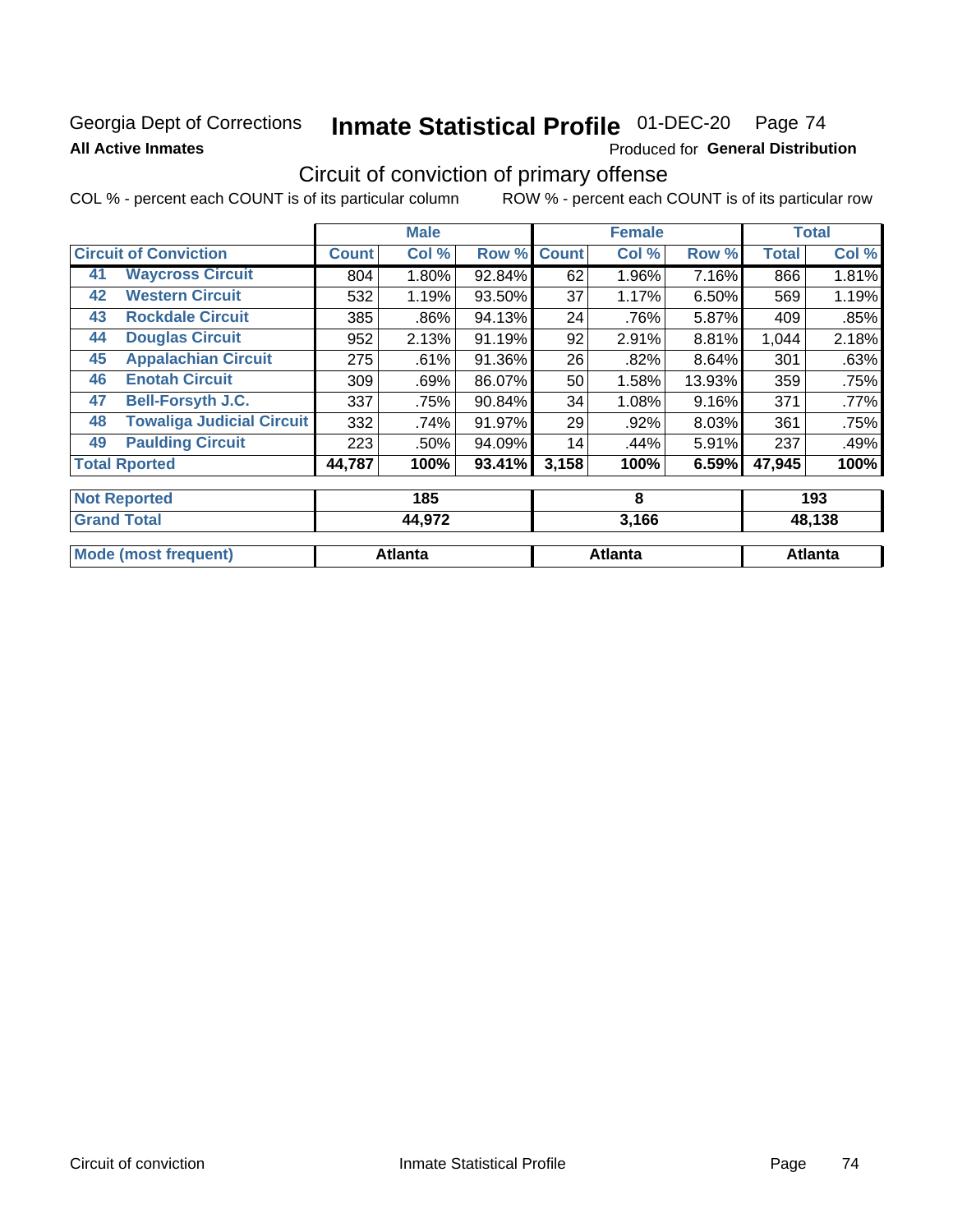### **All Active Inmates**

### Produced for **General Distribution**

### Years served (jail + prison) in this incarceration

|                       |              | <b>Male</b> |                  |                  | <b>Female</b> |       |              | <b>Total</b> |
|-----------------------|--------------|-------------|------------------|------------------|---------------|-------|--------------|--------------|
| <b>Years Served</b>   | <b>Count</b> | Col %       | Row <sup>%</sup> | <b>Count</b>     | Col %         | Row % | <b>Total</b> | Col %        |
| Less than one year    | 5,508        | 12.25%      | 91.03%           | $\overline{543}$ | 17.15%        | 8.97% | 6,051        | 12.57%       |
| 1 to 1.99 years       | 6,845        | 15.23%      | 91.08%           | 670              | 21.16%        | 8.92% | 7,515        | 15.62%       |
| 2 to 2.99 years       | 4,993        | 11.11%      | 91.56%           | 460              | 14.53%        | 8.44% | 5,453        | 11.33%       |
| 3 to 3.99 years       | 3,933        | 8.75%       | 92.89%           | 301              | 9.51%         | 7.11% | 4,234        | 8.80%        |
| 4 to 4.99 years       | 3,177        | 7.07%       | 93.91%           | 206              | 6.51%         | 6.09% | 3,383        | 7.03%        |
| 5 to 5.99 years       | 2,526        | 5.62%       | 93.38%           | 179              | 5.65%         | 6.62% | 2,705        | 5.62%        |
| 6 to 6.99 years       | 2,106        | 4.68%       | 94.19%           | 130              | 4.11%         | 5.81% | 2,236        | 4.65%        |
| 7 to 7.99 years       | 1,922        | 4.28%       | 95.20%           | 97               | 3.06%         | 4.80% | 2,019        | 4.20%        |
| 8 to 8.99 years       | 1,693        | 3.77%       | 94.85%           | 92               | 2.91%         | 5.15% | 1,785        | 3.71%        |
| 9 to 9.99 years       | 1,476        | 3.28%       | 95.16%           | 75               | 2.37%         | 4.84% | 1,551        | 3.22%        |
| 10 to 10.99 years     | 1,070        | 2.38%       | 94.86%           | 58               | 1.83%         | 5.14% | 1,128        | 2.34%        |
| 11 to 11.99 years     | 962          | 2.14%       | 94.87%           | 52               | 1.64%         | 5.13% | 1,014        | 2.11%        |
| 12 to 12.99 years     | 829          | 1.84%       | 96.62%           | 29               | 0.92%         | 3.38% | 858          | 1.78%        |
| 13 to 13.99 years     | 882          | 1.96%       | 96.08%           | 36               | 1.14%         | 3.92% | 918          | 1.91%        |
| 14 to 14.99 years     | 713          | 1.59%       | 96.48%           | 26               | 0.82%         | 3.52% | 739          | 1.54%        |
| 15 to 15.99 years     | 535          | 1.19%       | 94.86%           | 29               | 0.92%         | 5.14% | 564          | 1.17%        |
| 16 to 16.99 years     | 476          | 1.06%       | 94.44%           | 28               | 0.88%         | 5.56% | 504          | 1.05%        |
| 17 to 17.99 years     | 484          | 1.08%       | 95.09%           | 25               | 0.79%         | 4.91% | 509          | 1.06%        |
| 18 to 18.99 years     | 460          | 1.02%       | 95.44%           | 22               | 0.69%         | 4.56% | 482          | 1.00%        |
| 19 to 19.99 years     | 442          | 0.98%       | 97.57%           | 11               | 0.35%         | 2.43% | 453          | 0.94%        |
| 20 to 20.99 years     | 363          | 0.81%       | 96.03%           | 15               | 0.47%         | 3.97% | 378          | 0.79%        |
| 21 to 21.99 years     | 313          | 0.70%       | 95.72%           | 14               | 0.44%         | 4.28% | 327          | 0.68%        |
| 22 to 22.99 years     | 324          | 0.72%       | 95.86%           | 14               | 0.44%         | 4.14% | 338          | 0.70%        |
| 23 to 23.99 years     | 346          | 0.77%       | 97.19%           | 10               | 0.32%         | 2.81% | 356          | 0.74%        |
| 24 to 24.99 years     | 339          | 0.75%       | 97.98%           | 7                | 0.22%         | 2.02% | 346          | 0.72%        |
| 25 to 25.99 years     | 298          | 0.66%       | 97.39%           | $\bf 8$          | 0.25%         | 2.61% | 306          | 0.64%        |
| 26 to 26.99 years     | 249          | 0.55%       | 97.65%           | 6                | 0.19%         | 2.35% | 255          | 0.53%        |
| 27 to 27.99 years     | 227          | 0.50%       | 98.27%           | 4                | 0.13%         | 1.73% | 231          | 0.48%        |
| 28 to 28.99 years     | 158          | 0.35%       | 97.53%           | 4                | 0.13%         | 2.47% | 162          | 0.34%        |
| 29 to 29.99 years     | 171          | 0.38%       | 97.16%           | 5                | 0.16%         | 2.84% | 176          | 0.37%        |
| Thirty $+$ years      | 1,138        | 2.53%       | 99.13%           | 10               | 0.32%         | 0.87% | 1,148        | 2.39%        |
| <b>Total Reported</b> | 44,958       | 100%        | 93.42%           | 3,166            | 100%          | 6.58% | 48,124       | 100.0%       |

| <b>Not Reported</b>            | 14              |                 | 14              |
|--------------------------------|-----------------|-----------------|-----------------|
| <b>Grand Total</b>             | 44,972          | 3,166           | 48,138          |
|                                |                 |                 |                 |
| <b>Mean</b><br>(average)       | 7.66            | 4.83            | 7.47            |
| <b>Median (middle)</b>         | 4.32            | 2.77            | 4.21            |
| <b>Mode</b><br>(most frequent) | 1 to 1.99 years | 1 to 1.99 years | 1 to 1.99 years |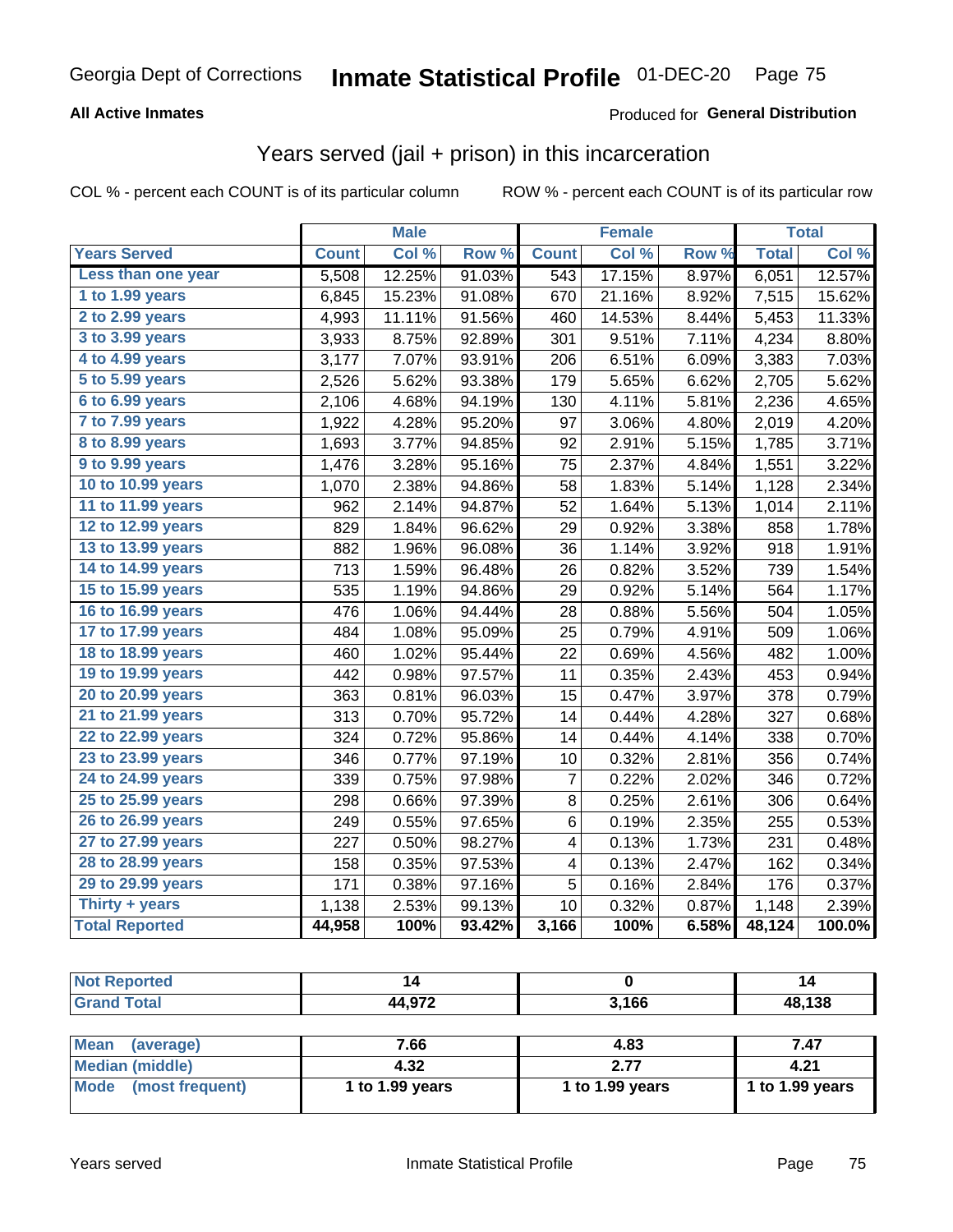#### **All Active Inmates**

Produced for **General Distribution**

### Results of most recent HIV tests

|                         |              | <b>Male</b> |         |              | <b>Female</b> |          |        | Total  |
|-------------------------|--------------|-------------|---------|--------------|---------------|----------|--------|--------|
| <b>HIV Test Results</b> | <b>Count</b> | Col%        | Row %I  | <b>Count</b> | Col %         | Row %    | Total  | Col %  |
| <b>Positive</b>         | 539          | $1.34\%$    | 94.07%  | 34           | $1.26\%$      | $5.93\%$ | 573    | 1.33%  |
| <b>Negative</b>         | 39,826       | $98.66\%$   | 93.74%  | 2,659        | 98.74%        | 6.26%    | 42,485 | 98.66% |
| Indeterminate           | ີ            | 0.01%       | 100.00% |              |               |          |        | 0.01%  |
| <b>Total Reported</b>   | 40,368       | 100%        | 93.75%  | 2,693        | 100%          | 6.25%    | 43,061 | 100%   |

| <b>Not Reported</b> | 4,604  | 172   | 5,077  |
|---------------------|--------|-------|--------|
| Total<br>'Grand     | 44,972 | 3,166 | 48,138 |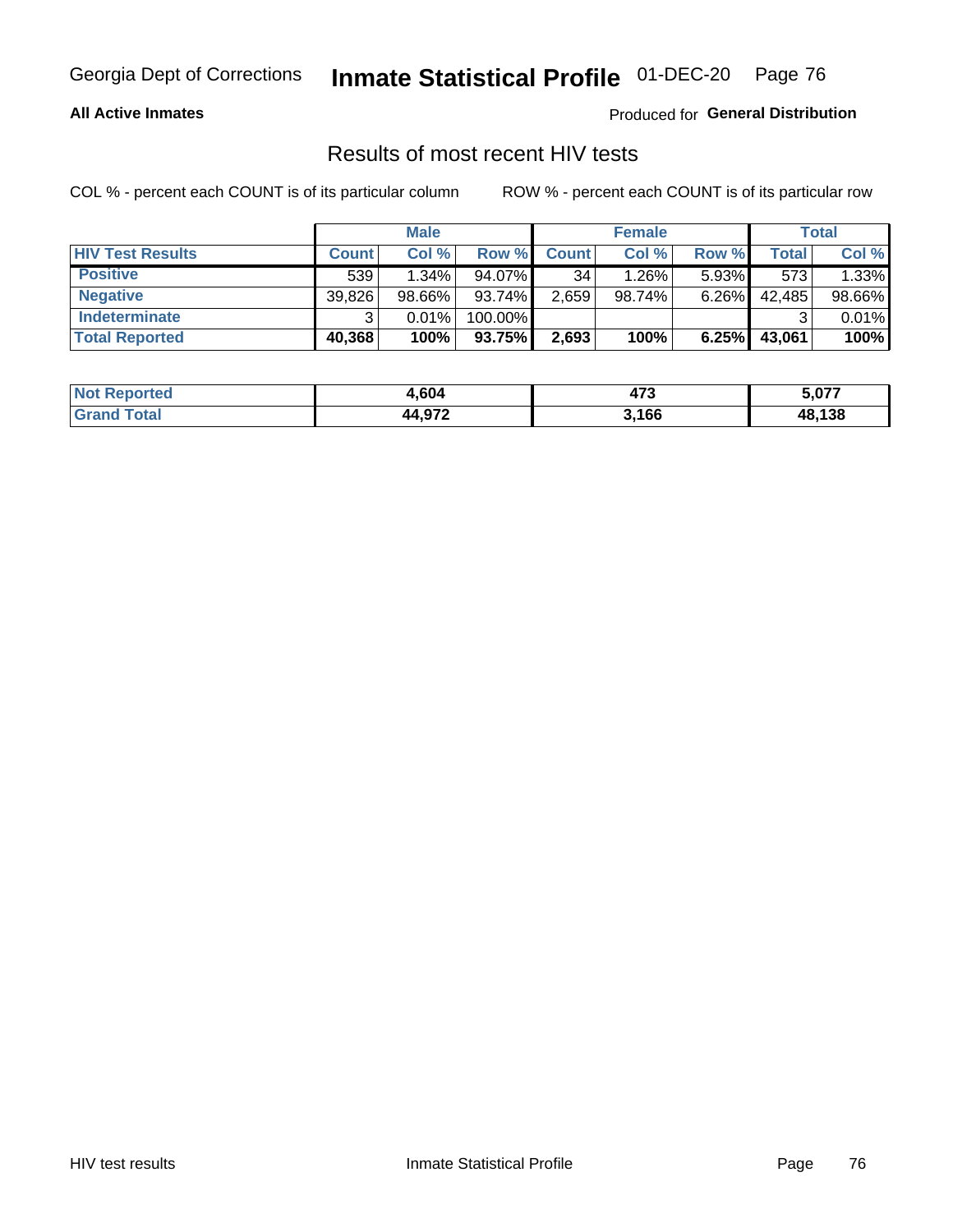#### **All Active Inmates**

### Produced for **General Distribution**

## Results of most recent tuberculosis test

|                                  |              | <b>Male</b> |           |              | <b>Female</b> |          |         | Total  |
|----------------------------------|--------------|-------------|-----------|--------------|---------------|----------|---------|--------|
| <b>Tuberculosis Test Results</b> | <b>Count</b> | Col%        | Row %I    | <b>Count</b> | Col %         | Row %    | Total i | Col %  |
| <b>Positive on current test</b>  | 5.358        | 12.84%      | 97.95%    | 112          | 3.78%         | 2.05%    | 5.470   | 12.24% |
| <b>Positive on previous test</b> | ົ            | 0.01%       | 100.00%   |              |               |          |         | 0.01%  |
| <b>Negative</b>                  | 36,365       | 87.15%      | $92.74\%$ | 2,848        | $96.22\%$     | $7.26\%$ | 39,213  | 87.75% |
| <b>Total Reported</b>            | 41,725       | 100%        | $93.38\%$ | 2,960        | 100%          | 6.62%    | 44,685  | 100%   |

| <b>Not Reported</b> | 3,247  | 206   | 3,453  |
|---------------------|--------|-------|--------|
| Total<br>Grand      | 44,972 | 3,166 | 48,138 |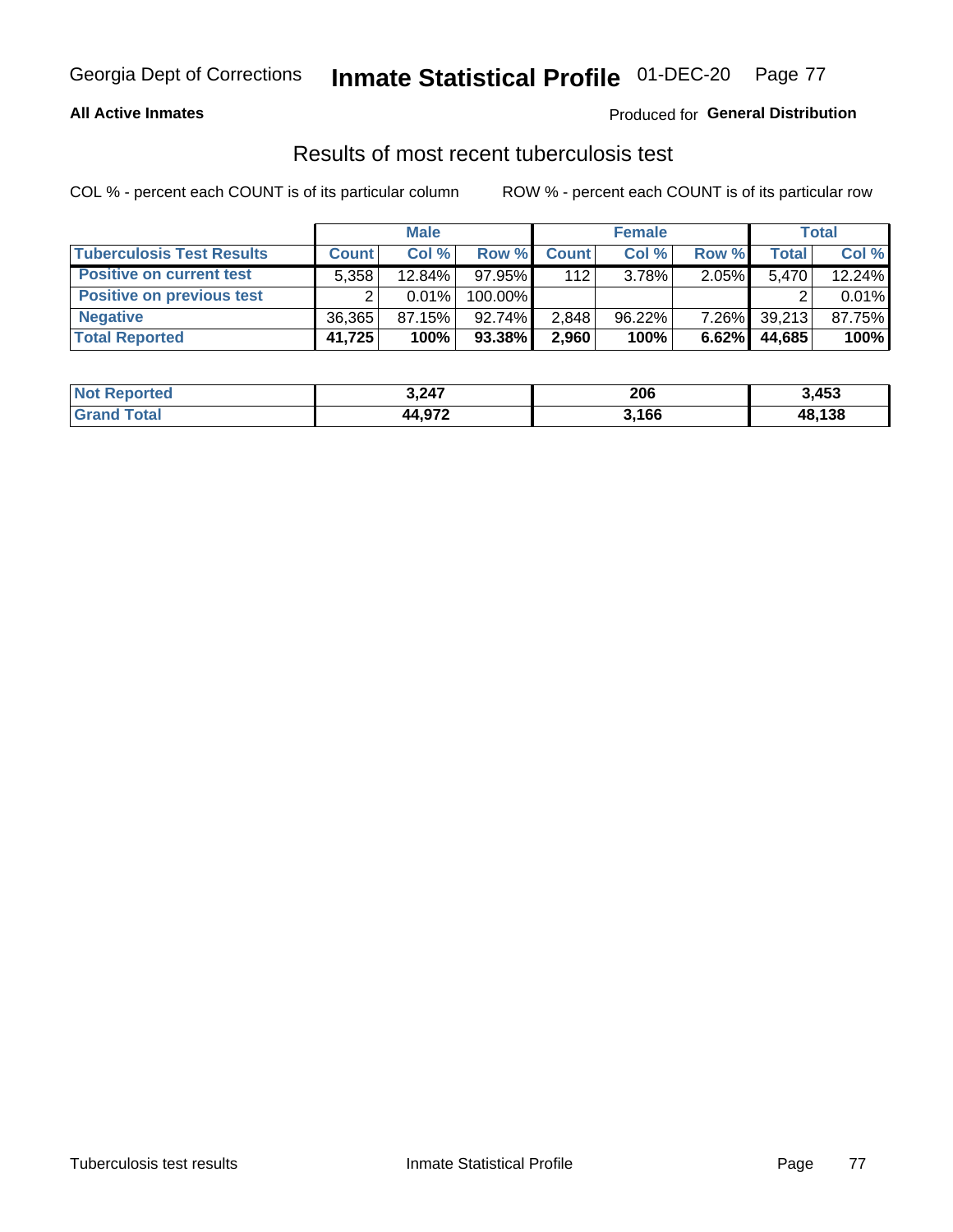#### **All Active Inmates**

Produced for **General Distribution**

### Results of most recent syphilis test

|                                 |              | <b>Male</b> |           |              | <b>Female</b> |          |        | Total  |
|---------------------------------|--------------|-------------|-----------|--------------|---------------|----------|--------|--------|
| <b>Syphilis Test Results</b>    | <b>Count</b> | Col%        | Row %     | <b>Count</b> | Col %         | Row %    | Total  | Col %  |
| <b>Positive on current test</b> | 139          | 1.43%       | $95.21\%$ |              | $2.06\%$      | 4.79%    | 146    | 1.45%  |
| <b>Negative</b>                 | 9.601        | 98.57%      | 96.65%    | 3331         | $97.94\%$     | 3.35%    | 9,934  | 98.55% |
| <b>Total Reported</b>           | 9,740        | 100%        | 96.63%    | 340          | 100%          | $3.37\%$ | 10,080 | 100%   |

| <b>Not Reported</b> | 35,232 | 2,826 | 38,058 |
|---------------------|--------|-------|--------|
| <b>Grand Total</b>  | 44,972 | 3,166 | 48,138 |